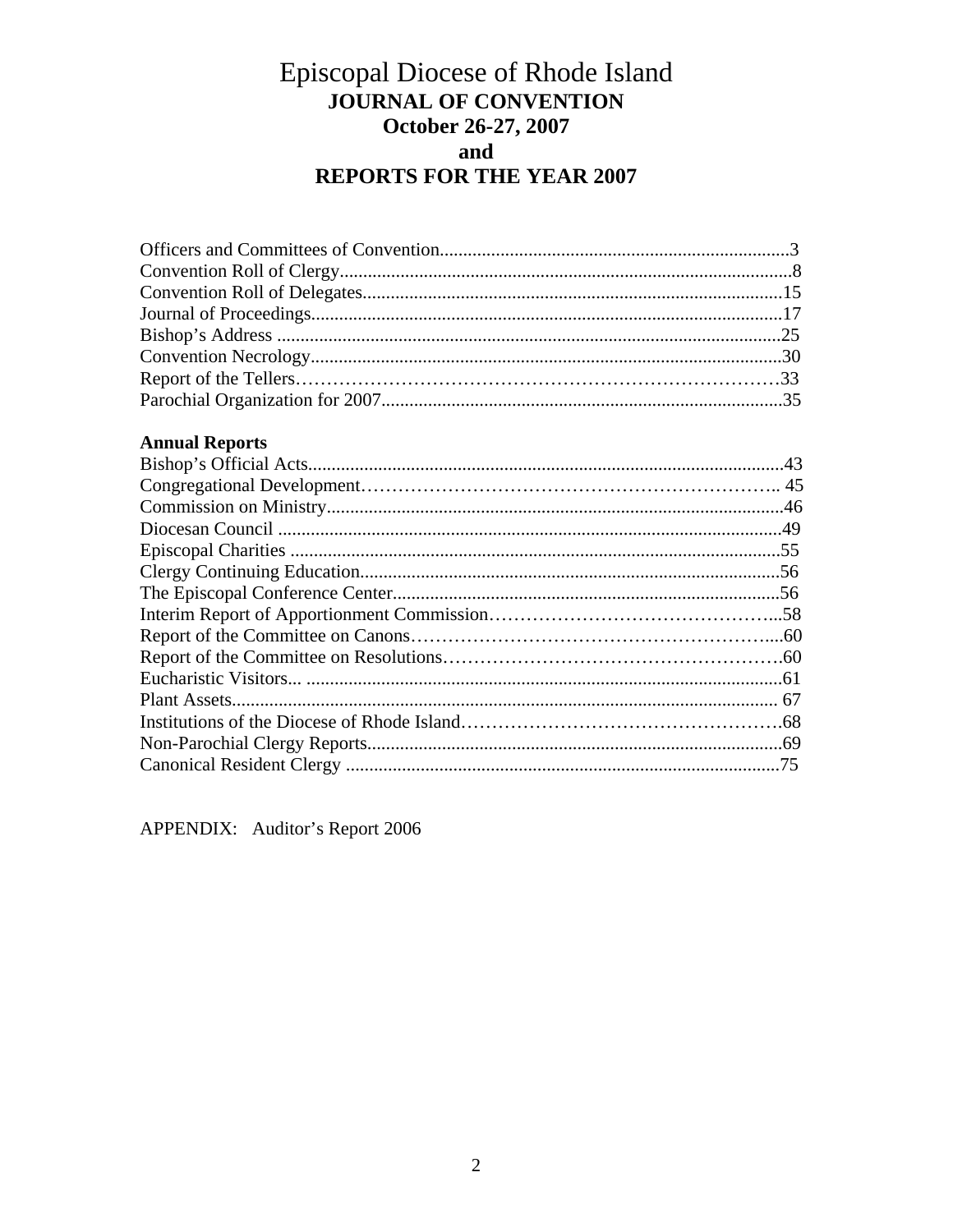#### **DIOCESE OF RHODE ISLAND**

**275 North Main Street Providence, Rhode Island 02903-1298** 

(401) 274-4500 (Fax) 401-331-9430 *www.episcopalri.org* 

#### **BISHOP**

The Rt. Rev. Geralyn Wolf **ASSISTING BISHOP**  The Rt. Rev. David Joslin **CANNON TO THE ORDINARY**  The Rev. Robert Vanderau

#### **CHANCELLOR TREASURER**

50 S. Main Street 303 Gilbert Stuart Drive

#### **SECRETARY REGISTRAR**

The Rev. Dn. Barbara Mays-Stock Ms. Evelyn Brchan 50 Charles Street 45 Dalehill Drive Cranston, RI 02920 East Greenwich, RI 02818

Edmund C. Bennett, Esq. Mr. Robert Batchelor, CPA Providence, RI 02903 East Greenwich, RI 02818

## **DIOCESAN STAFF**

Ms. Peggy Amatore Ms. MaryAnn Kolakowski Director, Episcopal Charities Director, Resource Center Ms. Regina Barattini Mr. Tony Lonardo Finance, Assistant Maintenance Mr. Tylan Creason The Rev. José Robert Assistant to Bishop / Bishop's Chaplain Hispanic Missioner Mr. Christopher DeCelles Mr. Jack St. Jean Supervisor, Maintenance Administrative Assistant, Ms. Joan DeCelles **Episcopal Charities** Assistant Treasurer Ms. Debra L. Smith Ms. Betsy Fornal Administrative Assistant for Deployment Officer<br>
Ms. Jessica Gates<br>
Mr. Ronald W. Turnbull Communications Comptroller

Mr. Ronald W. Turnbull Ms. Gloria Williams Administration/Reception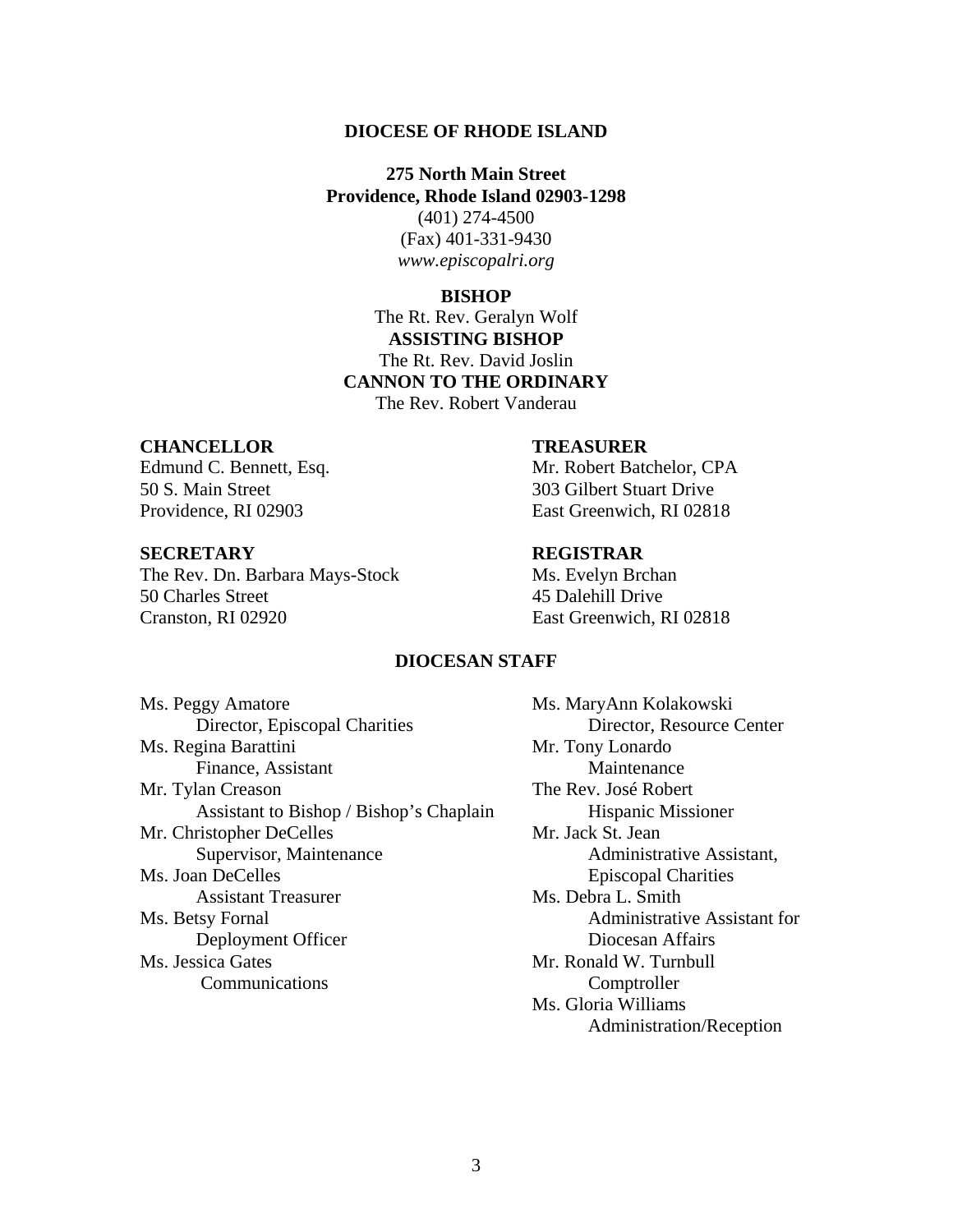#### **MEMBERSHIP ON CANONICAL BODIES**

 $(11-16-06)$ 

#### **STANDING COMMITTEE**: Canon IV

| The Rev. Alan Gates          | 2008 | Mr. Willam Plumb (P) |
|------------------------------|------|----------------------|
| The Rev. Jennifer West       | 2009 | Mr. Franklin Cook    |
| The Rev. William Locke       | 2010 | Ms. Lora MacFall     |
| The Rev. Stephanie Shoemaker | 2011 | Ms. Caryl Frink all  |

#### **DIOCESAN COUNCIL**: Canon VI

## **ELECTED BY CONVENTION**

(5 Clergy, 4 Lay, staggered 3-year terms)

| The Rev. Dcn Ted Hallenbeck | 2008 | Mr. Dennis Stark  |
|-----------------------------|------|-------------------|
| The Rev. Daryl Stahl        | 2008 |                   |
| The Rev. Scott Gunn         | 2009 | Ms. Jane Jellison |
| ****************            | 2009 | Mr. Benjamin West |
| The Rev Greg Lisby          | 2010 | Ms. Jean Mason    |
| The Rev. Susan Wrathall     | 2010 |                   |
|                             |      |                   |

## **DIOCESAN COUNCIL - APPOINTED BY BISHOP**

(3 Clerical, 3 Lay, staggered 3-years terms)

| The Rev. Dcn. LeRoy (Buck) Close | 2008 | Mr. John Kolarik       |
|----------------------------------|------|------------------------|
| The Rev. Christopher Epperson    | 2009 | <b>Margaret Thomas</b> |
| The Rev. Canon Harry Krauss      | 2010 | The Hon Scott          |
| Avedisian                        |      |                        |

#### **Ex officio**

The Bishop, The Rt. Rev. Geralyn Wolf The Chancellor, Mr. Edmund C. Bennett, Esq. The Treasurer, Mr. Robert Batchelor, CPA Commission on Finance President, Standing Committee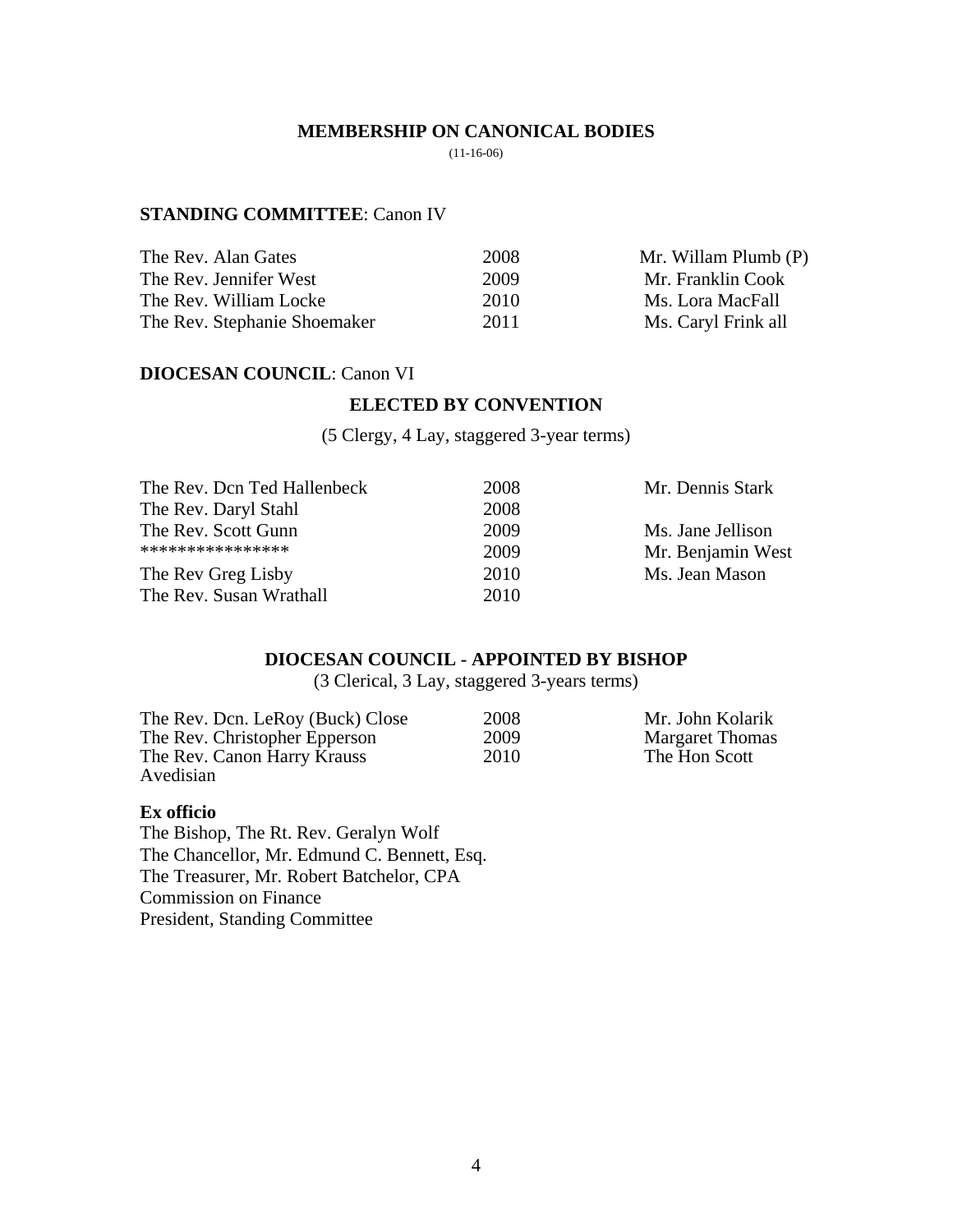## **COMMISSION ON FINANCE** Canon VII.1

#### **Elected** (1 clerical, 2 lay) **Appointed** (1 clerical, 2 lay)

 \*By Canon appointment is one yearat a time.

| Ms. Shirley Sibielski | 2008 | Mr. Scott Nicholson     |
|-----------------------|------|-------------------------|
| Mr. Brian Ehlers      | 2009 | vacant                  |
| The Revd Gregory Cole | 2010 | The Rev. Dcn. Ted       |
|                       |      | Hallenbeck <sup>*</sup> |

## **Ex officio**

The Bishop, The Chancellor The Treasurer The Comptroller

**ECCLESIASTICAL COURT** Canon XVI.3 (4 clerical, 3 lay, nominated by Bishop, confirmed by Convention, 4 year terms)

| The Rev. Robert Anthony     | 2008 | ***************      |
|-----------------------------|------|----------------------|
|                             |      |                      |
| Vacant                      | 2009 | Ms. Joan Skeffington |
| The Rev Stephanie Shoemaker | 2010 | The Hon. Scott       |
| Avedisian                   |      |                      |
| The Rev. Gregory Prior      | 2011 | Ms. Mary Heffner,    |
|                             |      | Esq.                 |

#### **COMMISSION ON CONGREGATIONAL DEVELOPMENT** Canon VII.2

**Elected** (3 Clerical, 3 Lay, staggered 3-years terms )

| Vacant                      | 2008 | Mr. Richmond         |
|-----------------------------|------|----------------------|
|                             |      | Robinson             |
| The Rev Evangeline Anderson | 2009 | Ms. Carol Drought    |
| The Rev Alan Gates          | 2010 | Ms. Lillian Hargrove |

#### **Appointed**

Nominated by Bishop, Confirmed by Convention (3 clerical, 3 lay, staggered 3-years terms)

| The Rev. Peter Mayer        | 2008 | Mr. James Burgess  |
|-----------------------------|------|--------------------|
| The Rev. Donald Parker      | 2009 | Vacant             |
| The Rev. Eletha Buote-Grieg | 2010 | Ms. Linda Lebreaux |

The Bishop (Ex-Officio) The Canon for Congregations and Clergy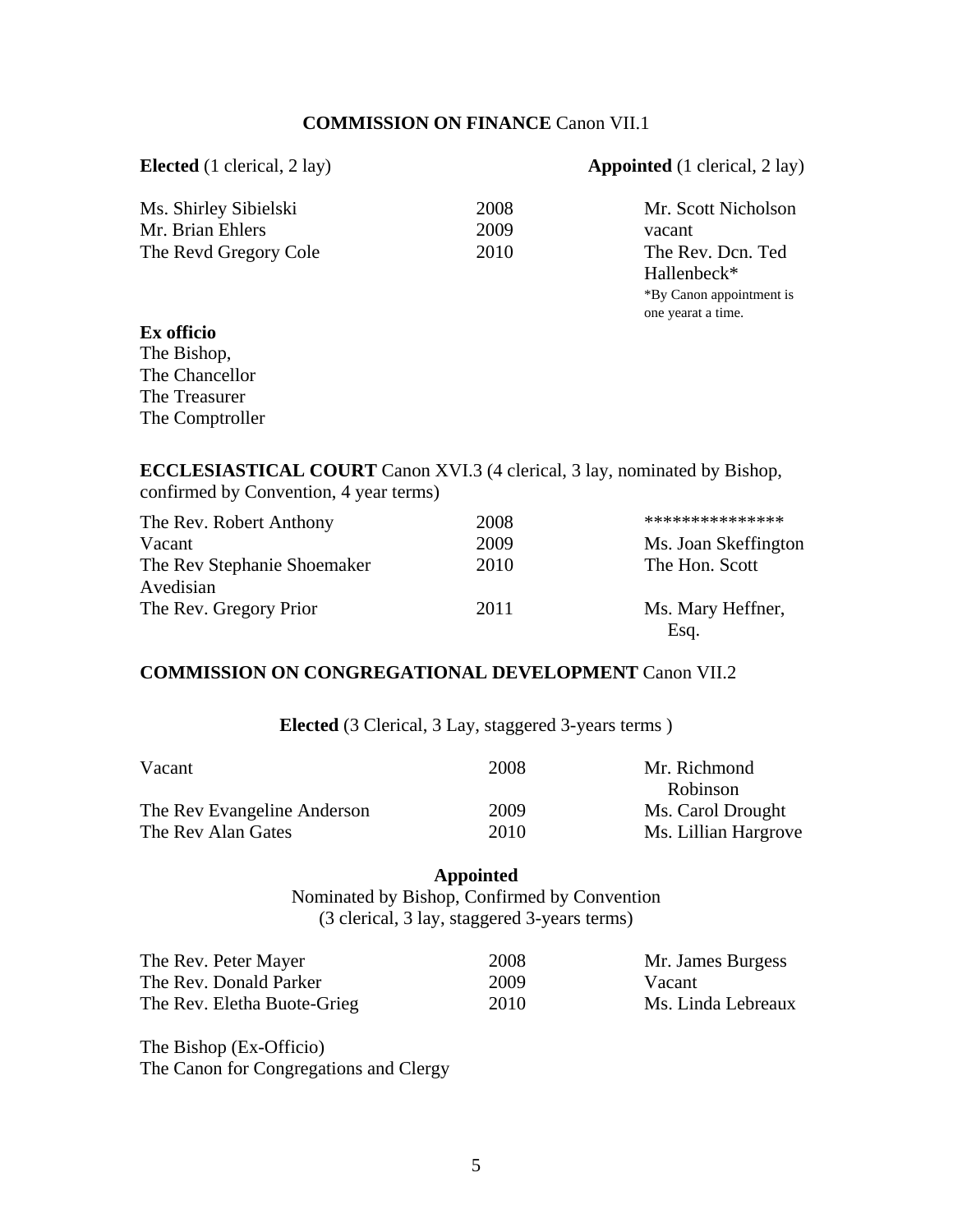**COMMISSION ON MINISTRY** Canon VII.3 (6 clerical, 6 lay; nominated by Bishop, confirmed by Convention. Staggered 3-years terms)

| The Rev. Pamela Mott             | 2008 | Ms. Beverly Hall     |
|----------------------------------|------|----------------------|
| The Rev. Alcide Barnaby          | 2008 | Ms. Dorothy Wells    |
| The Rev. Dcn. Barbara Mays-Stock | 2009 | Ms. Annette Cox      |
| The Rev. Jennifer Pedrick        | 2009 | Mr. Rick Robinson    |
| The Rev. Wayne Runner            | 2010 | Ms. Gretchen Gammons |
| The Rev. Richard Shippee         | 2010 | Mr. Leon Sibielski   |

**COMMISSION ON INVESTMENTS** Canon VII.4 (3 Clerical, 6 Lay. Nominated by Council, confirmed by Convention, staggered 3-years terms)

| 2008 | Ms. Francis Gammel- |
|------|---------------------|
|      | Roach               |
| 2008 | Mr. Robert Robinson |
| 2009 | Ms. Gail Ginnetty   |
| 2009 | Mr. Charles Lee     |
| 2010 | Mr. Howard          |
|      | Merriman            |
| 2010 | Mr. Austin Smith    |
|      |                     |

The Bishop (Ex-Officio) The Chancellor (Ex-Officio) The Treasurer (Ex-Officio)

**COMMISSION ON CHURCH ARCHITECTURE** Canon VII.5 (2 clerical, 4 lay, two to be architects or engineers, staggered 3-years terms)

Currently vacant

**COMMISSION ON SUPPLEMENTARY BENEFITS** Canon VII.6 (3 clerical, 2 lay, staggered 5-year terms)

| Ms. Nancy R. Brown-Cobb          | 2008 |
|----------------------------------|------|
| The Rev. Daniel Burke            | 2009 |
| The Rev. Harrington Gordon       | 2010 |
| The Rev. Gordon Stenning (Chair) | 2011 |
| Ms. Bernice Belt                 | 2012 |

The Bishop (Ex-officio) The Comptroller (Ex-Officio) The Assistant Treasurer (Ex-Officio)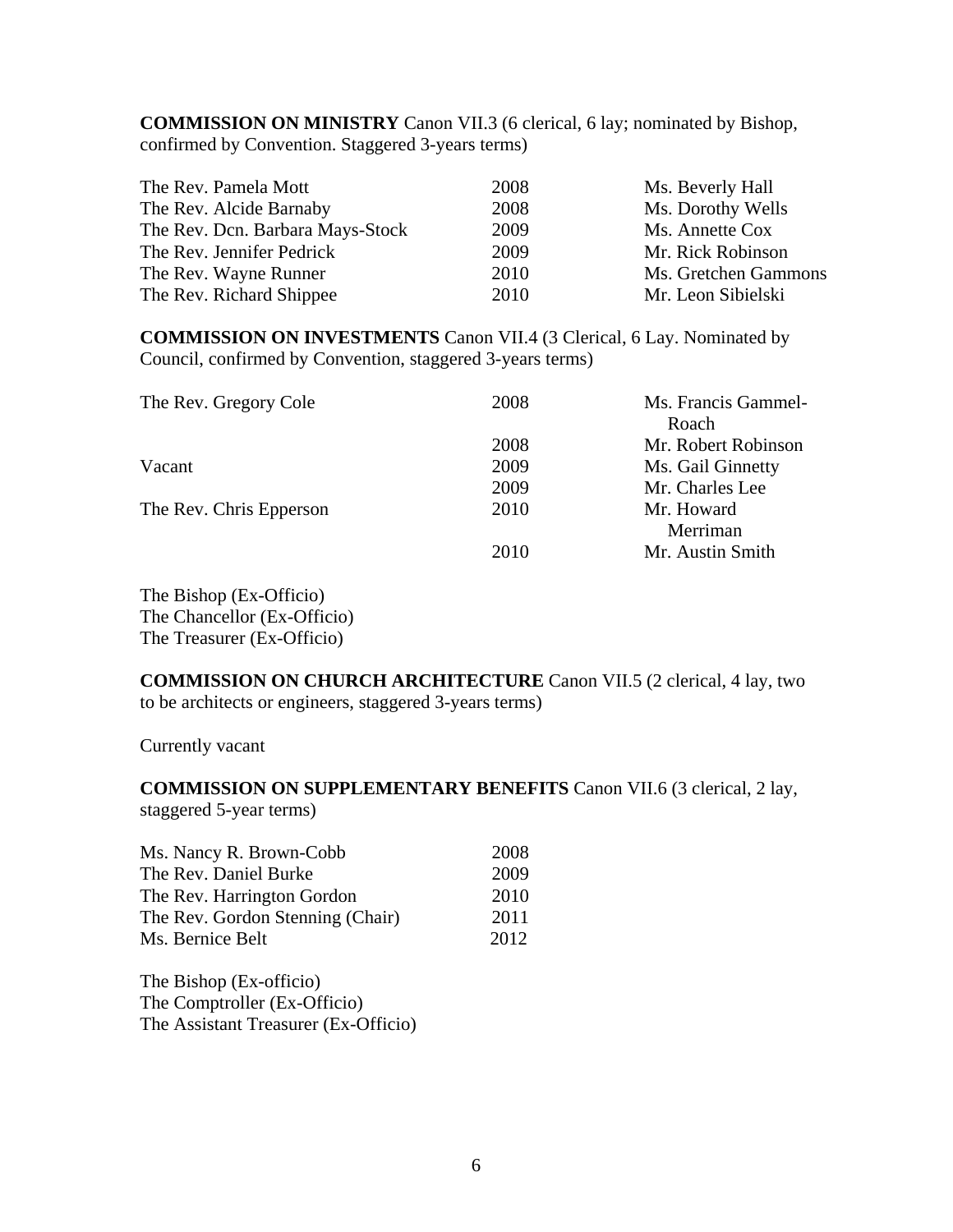**Committee on Admissions** Canon II.3 ( 1 clerical, 2 lay, staggered 3-years terms)

| Ms. Carol Ann Bennett (Chair) | 2008 |
|-------------------------------|------|
| Vacant                        | 2009 |
|                               | 2010 |

**Committee on Canons** Canon II.4 (3 Clerical, 3 lay, staggered 3-years terms)

| The Chancellor (ex-officio)   |      |                     |
|-------------------------------|------|---------------------|
| Vacant                        | 2007 | Mr. Sydney Clifford |
| The Rev. Don. Margaret Higbie | 2008 | vacant              |
| Vacant                        | 2009 | vacant              |
|                               | 2010 |                     |

#### **Committee on Agenda** Canon II.5 (at least 3 persons)

The Bishop The Chancellor The Secretary of Convention The Canon for Program and Administration

## **Committee on Resolutions** Canon II.6 (3 clerical, 3 lay, staggered 3-years terms )

| Clare Fischer-Davies | 2008 | Ms. Carol Ann     |
|----------------------|------|-------------------|
|                      |      | <b>Bennett</b>    |
| The Revd Bill Locke  | 2009 | Vacant            |
| The Rev. Scott Gunn  | 2010 | Ms. Dorothy Wells |

## **Committee on Elections** Canon II.7 (3 clerical, 3 lay, staggered 3-years terms)

| The Revd Rich Bardusch | 2008 | <b>Francis Sturdevant</b> |
|------------------------|------|---------------------------|
| The Revd Phil Tierney  | 2009 | <b>Margaret Thomas</b>    |
| The Rev. Gregory Cole  | 2010 | Vacant                    |

The Convention Manager (Ex-Officio) The Secretary (Ex-Officio)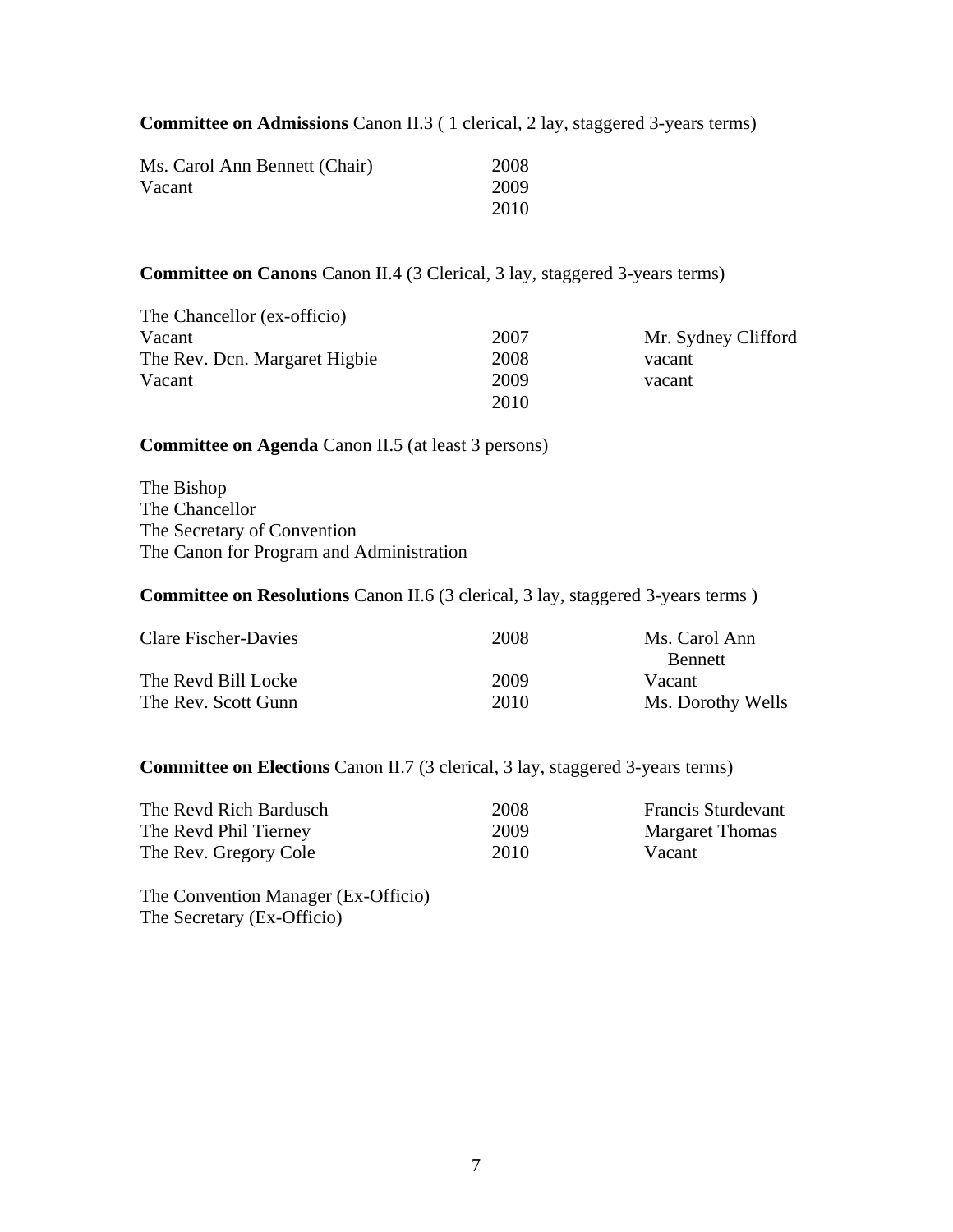| <b>Title</b>   | <b>First Name</b> | <b>Last Name</b>   | $*$ Attended |
|----------------|-------------------|--------------------|--------------|
|                |                   |                    |              |
| The Rev.       | John D.           | Alexander          |              |
| The Rev. Dn.   | Austin A.         | Almon              | $\ast$       |
| The Rev.       | David A.          | Ames               | $\ast$       |
| The Rev.       | Evangeline        | Anderson           | $\ast$       |
| The Rev.       | Robert W.         | Anthony            | $\ast$       |
| The Rev.       | Henry F.          | Anthony            |              |
| The Rev.       | William S.        | Anthony            |              |
| The Rev. Dn.   | Patricia A.       | Bailey             | $\ast$       |
| The Rev. Canon | Richard           | <b>Bardusch</b>    | $\ast$       |
| The Rev.       | Alcide            | Barnaby            |              |
| The Rev. Dn.   | Jean              | Barry              | $\ast$       |
| The Rev.       | <b>Bettine</b>    | Besier             | $\ast$       |
| The Rev.       | Rebecca H.        | Blair              |              |
| The Rev.       | James R.          | Bocchino           | $\ast$       |
| The Rev.       | Hébert W.         | <b>Bolles</b>      | $\ast$       |
| The Rev.       | Edward C.         | Boucher            |              |
| The Rev.       | Lawrence H.       | <b>Bradner</b>     | $\ast$       |
| The Rev. Dn.   | Dorothy           | Brightman          | $\ast$       |
| The Rev. Dn.   | Janet             | <b>Broadhead</b>   |              |
| The Rev.       | Robert            | <b>Brooks</b>      |              |
| The Rev. Dn.   | Dennis            | <b>Bucco</b>       | $\ast$       |
| The Rev.       | Eletha A.         | <b>Buote-Greig</b> | $\ast$       |
| The Rev.       | Douglas C.        | <b>Burger</b>      |              |
| The Rev.       | Timothy           | <b>Burger</b>      | $\ast$       |
| The Rev.       | J. Daniel         | <b>Burke</b>       |              |
| The Rev. Dr.   | R. Craig          | <b>Burlington</b>  | $\ast$       |
| The Rev. Dn.   | Christine H.      | <b>Burton</b>      | $\ast$       |

# **CONVENTION ROLL OF CLERGY 2007**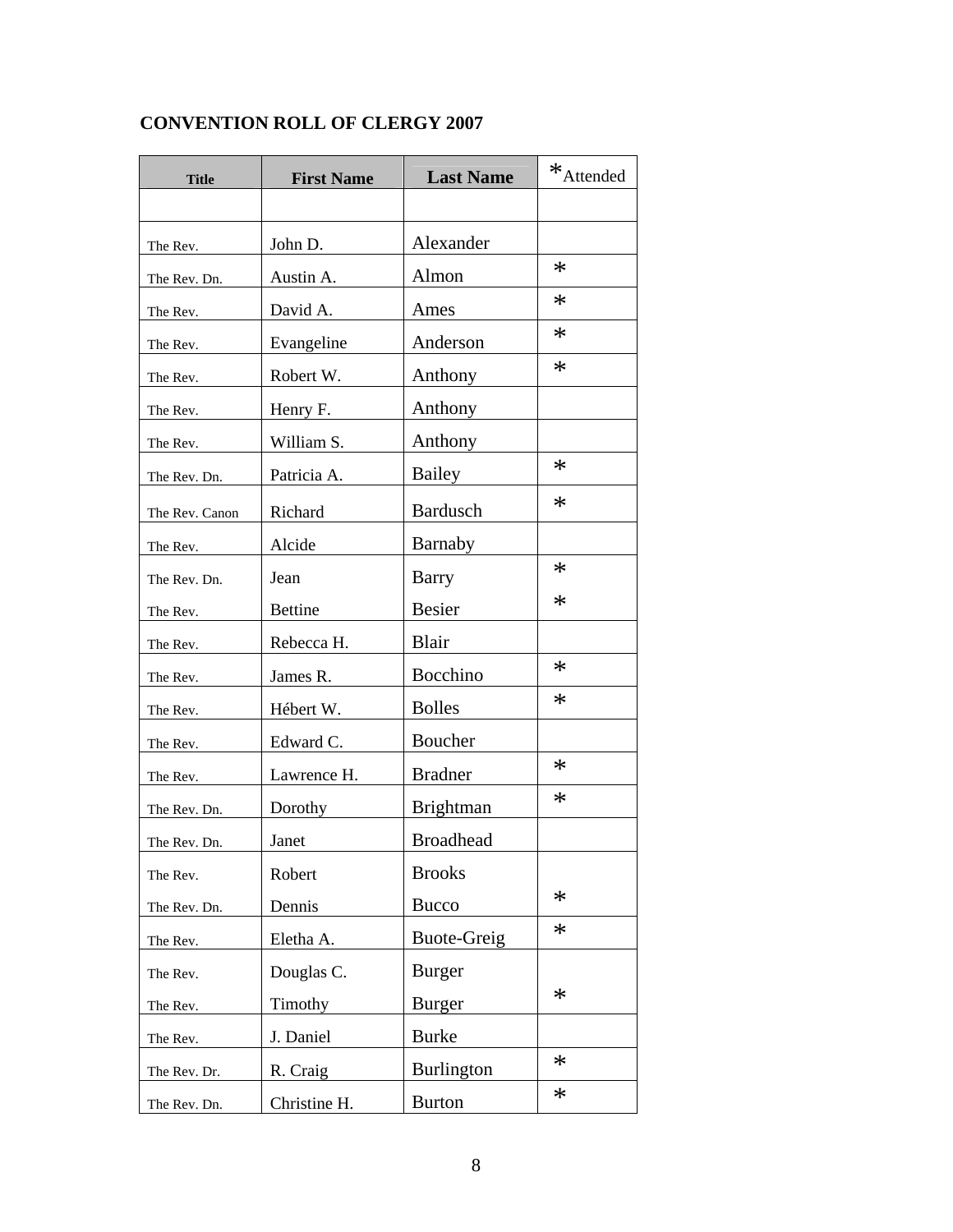| <b>Title</b>  | <b>First Name</b> | <b>Last Name</b>      | $*$ Attended |
|---------------|-------------------|-----------------------|--------------|
|               |                   |                       |              |
| The Rev.      | Mary              | Canavan               | $\ast$       |
| The Rev.      | David C.          | Cargill               |              |
| The Rev.      | Loring W.         | Chadwick              |              |
| The Rev.      | George M.         | Chaplin               |              |
| The Rev.      | John              | Chrisman              |              |
| The Rev. Dn.  | Leroy (Buck)      | Close                 | $\ast$       |
| The Rev.      | Michael           | Coburn                | $\ast$       |
| The Rev.      | A. Royston        | Cochran               |              |
| The Rev.      | Gregory           | Cole                  | $\ast$       |
| The Rev. Dn.  | Judith T.         | Collins               |              |
| The Rev.      | Ronald            | Connor                |              |
| The Rev. Dn.  | Sue               | Crowninshield         | $\ast$       |
| The Rev.      | Robert C.         | Cummings              |              |
| The Very Rev. | Maria             | DeCarvalho            |              |
| The Rev.      | Maj. N.           | Desrosiers            |              |
| The Rev.      | Philip            | Devens                | $\ast$       |
| The Rev.      | W. David          | Dobbins               | $\ast$       |
| The Rev.      | Marc              | Dobson                |              |
| The Rev.      | Mary Ellen        | Dolan                 |              |
| The Rev.      | Jo-Ann J.         | Drake                 | ∗            |
| The Rev.      | Robert D.         | Duffy                 |              |
| The Rev.      | Christopher       | Epperson              | $\ast$       |
| The Rev.      | Henry F.          | Fairman               |              |
| The Rev. Dn.  | Robert W.         | Field                 |              |
| The Rev.      | Clare             | <b>Fischer-Davies</b> | $\ast$       |
| The Rev.      | William F.        | Fraatz                |              |
| The Rev.      | Karen A.          | Fraioli               |              |
| The Rev.      | Kenneth R.        | Franklin              |              |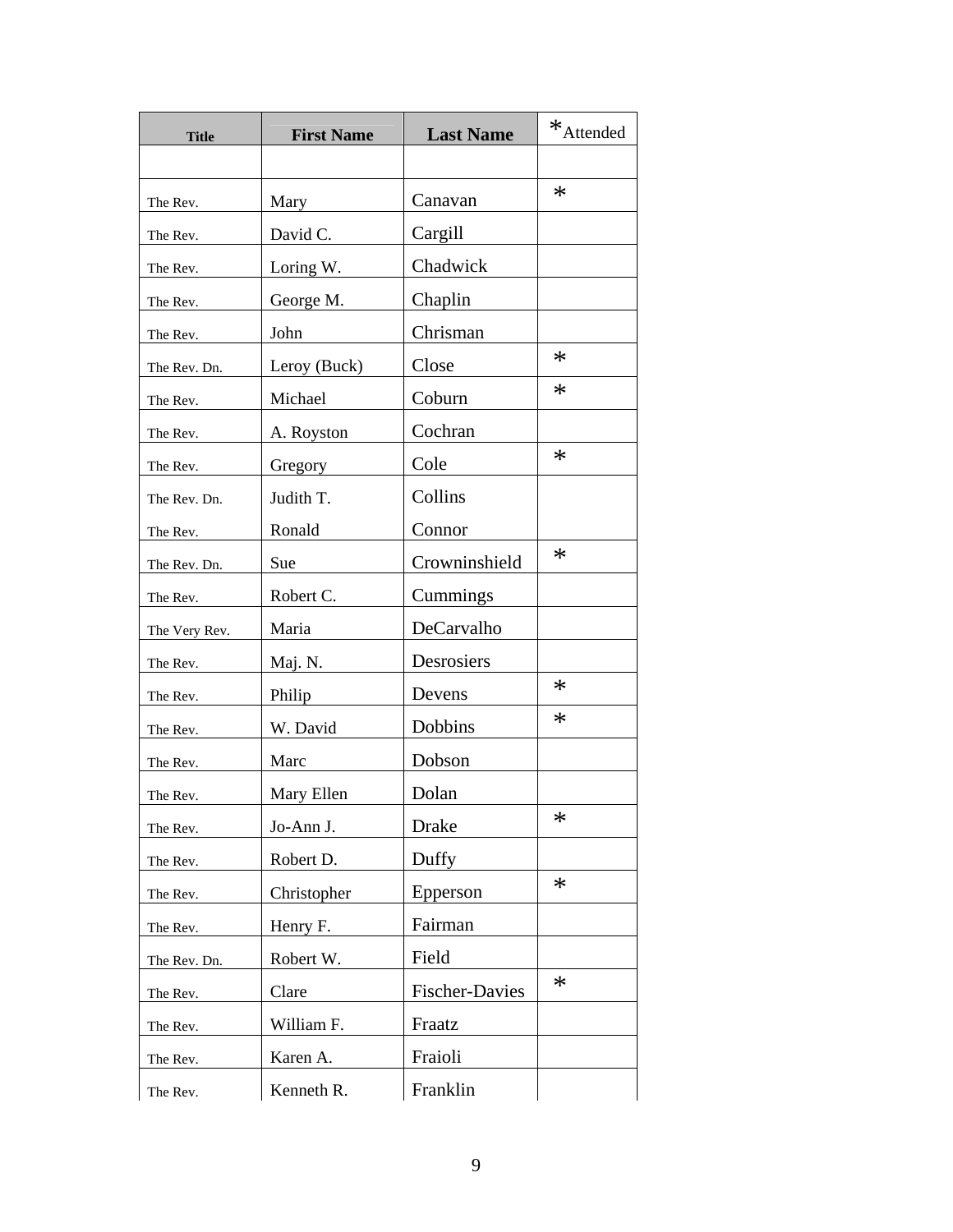| <b>Title</b>  | <b>First Name</b>   | <b>Last Name</b>    | $\mathbf{\ast}_{\text{Attended}}$ |
|---------------|---------------------|---------------------|-----------------------------------|
|               |                     |                     |                                   |
| The Rev.      | James P.            | Frink               | $\ast$                            |
| The Rev.      | Alan                | Gates               | $\ast$                            |
| The Very Rev. | David M.            | Gillespie           |                                   |
| The Rev.      | Gary                | Goldacker           | $\ast$                            |
| The Rev.      | <b>Charles Neal</b> | Goldsborough        | $\ast$                            |
| The Rev.      | Harrington M.       | Gordon              |                                   |
| The Rev.      | Roy D.              | Green               |                                   |
| The Rev.      | Everett H.          | Greene              | $\ast$                            |
| The Rev.      | Pamela S.           | Gregory             | $\ast$                            |
| The Rev. Dn.  | Janice L.           | Grinnell            | $\ast$                            |
| The Rev.      | Scott               | Gunn                | $\ast$                            |
| The Rev.      | Sandra P.           | Haines-<br>Murdocco | $\ast$                            |
| The Rev. Dn.  | Edwin               | Hallenbeck          | $\ast$                            |
| The Rev.      | Marsue              | Harris              |                                   |
| The Rev.      | Donald L.           | <b>Hastings</b>     |                                   |
| The Rev.      | Augustus L.         | Hemenway            |                                   |
| The Rev.      | Granville V.        | Henthorne           |                                   |
| The Rev. Dn.  | Jean Webster        | Hickox              |                                   |
| The Rev. Dn.  | Margaret C.F.       | Higbie              | $\ast$                            |
| The Rev. Dn.  | Mary L.             | Hitt                | $\ast$                            |
| The Rt. Rev.  | George N.           | Hunt                |                                   |
| The Rev.      | Frederick K.        | Jellison            | $\ast$                            |
| The Rev.      | Jeffrey A.          | Jencks              | $\ast$                            |
| The Rev. Dn.  | Ida R.              | Johnson             |                                   |
| The Rev.      | Michaela            | Johnson             |                                   |
| The Rt. Rev.  | David B.            | Joslin              | $\ast$                            |
| The Rev. Dn.  | Meaghan             | Kelly               |                                   |
| The Rev.      | Paul S.             | Koumrian            |                                   |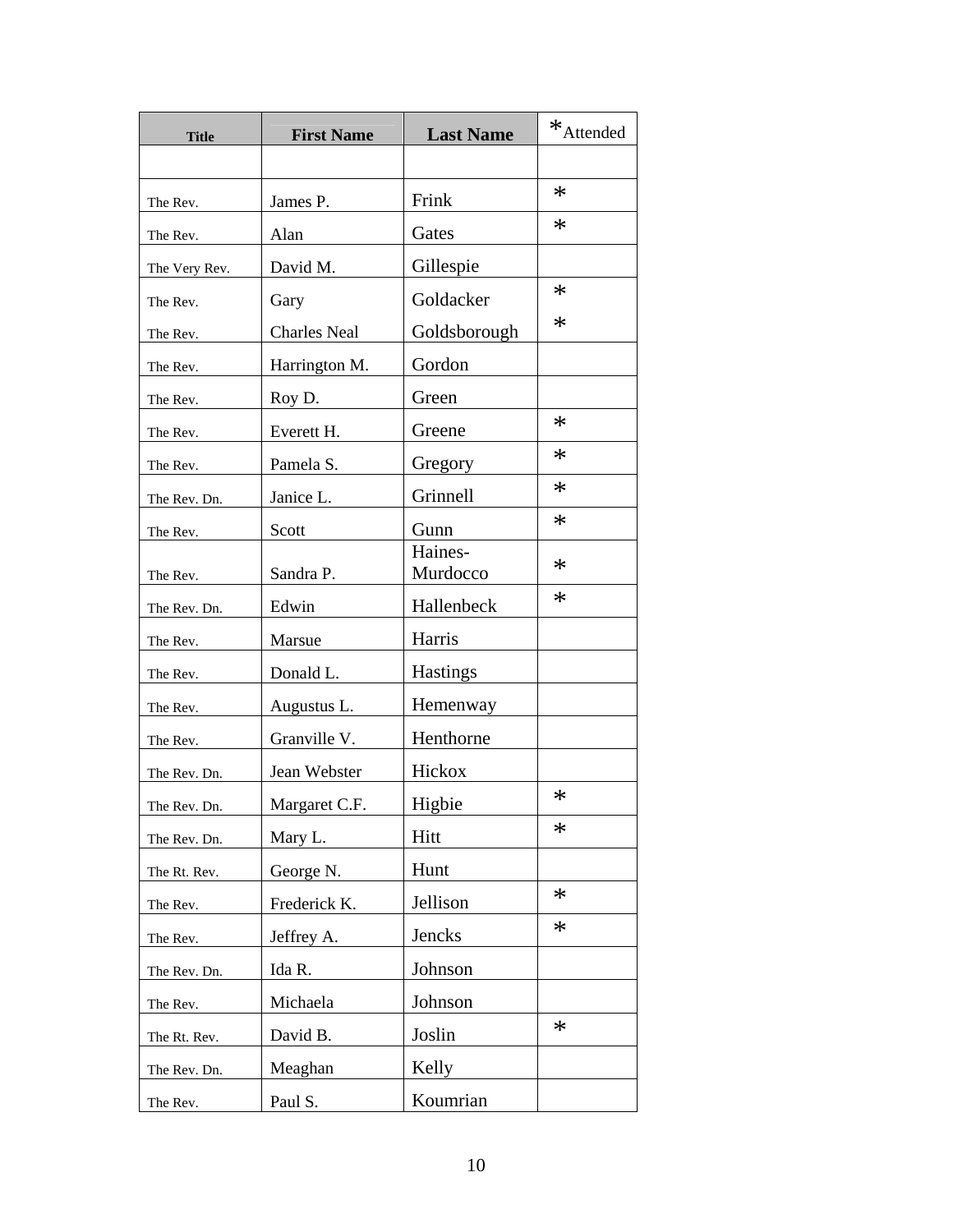| <b>Title</b>   | <b>First Name</b>    | <b>Last Name</b> | $*$ Attended |
|----------------|----------------------|------------------|--------------|
|                |                      |                  |              |
| The Rev. Canon | Harry E.             | <b>Krauss</b>    | $\ast$       |
| The Rev.       | H. August            | Kuehl            |              |
| The Rev.       | Richard T.           | Laremore         |              |
| The Rev.       | Donald A.            | Lavallee         |              |
| The Rev. Canon | John E.              | Lawrence         |              |
| The Rev. Dr.   | Gary C.              | Lemery           | $\ast$       |
| The Rev.       | Michael W.           | Lemons           |              |
| The Rev. Dn.   | <b>Betsy</b>         | Lesieur          | $\ast$       |
| The Rev.       | Gregory              | Lisby            | $\ast$       |
| The Rev.       | Kevin M.             | Lloyd            | $\ast$       |
| The Rev.       | William              | Locke            | $\ast$       |
| The Rev.       | Sean                 | Manchester       |              |
| The Rev.       | Edward F.            | Mason            |              |
| The Rev.       | Michele              | Matott           |              |
| The Rev.       | M. Teresa            | Matthews         |              |
| The Rev.       | <b>James Patrick</b> | Mauney           |              |
| The Rev.       | Peter                | Mayer            | $\ast$       |
| The Rev. Dn.   | Barbara              | Mays-Stock       | ∗            |
| The Rev.       | Joan Lyon            | McShane          |              |
| The Rev. Dn.   | Iris E.              | Mello            | ∗            |
| The Rev. Dr.   | Livingston T.        | Merchant         |              |
| The Rev.       | Peter R.             | Michaelson       |              |
| The Rev. Dn.   | Nancy F.             | Miller           |              |
| The Rev. Dn.   | Carol L.             | Millette         |              |
| The Rev. Dn.   | Lorraine             | Mills-Curran     |              |
| The Rev.       | Judith N.            | Mitchell         | $\ast$       |
| The Rev.       | Richard              | Morgan           | $\ast$       |
| The Rev.       | Pamela               | Mott             | $\ast$       |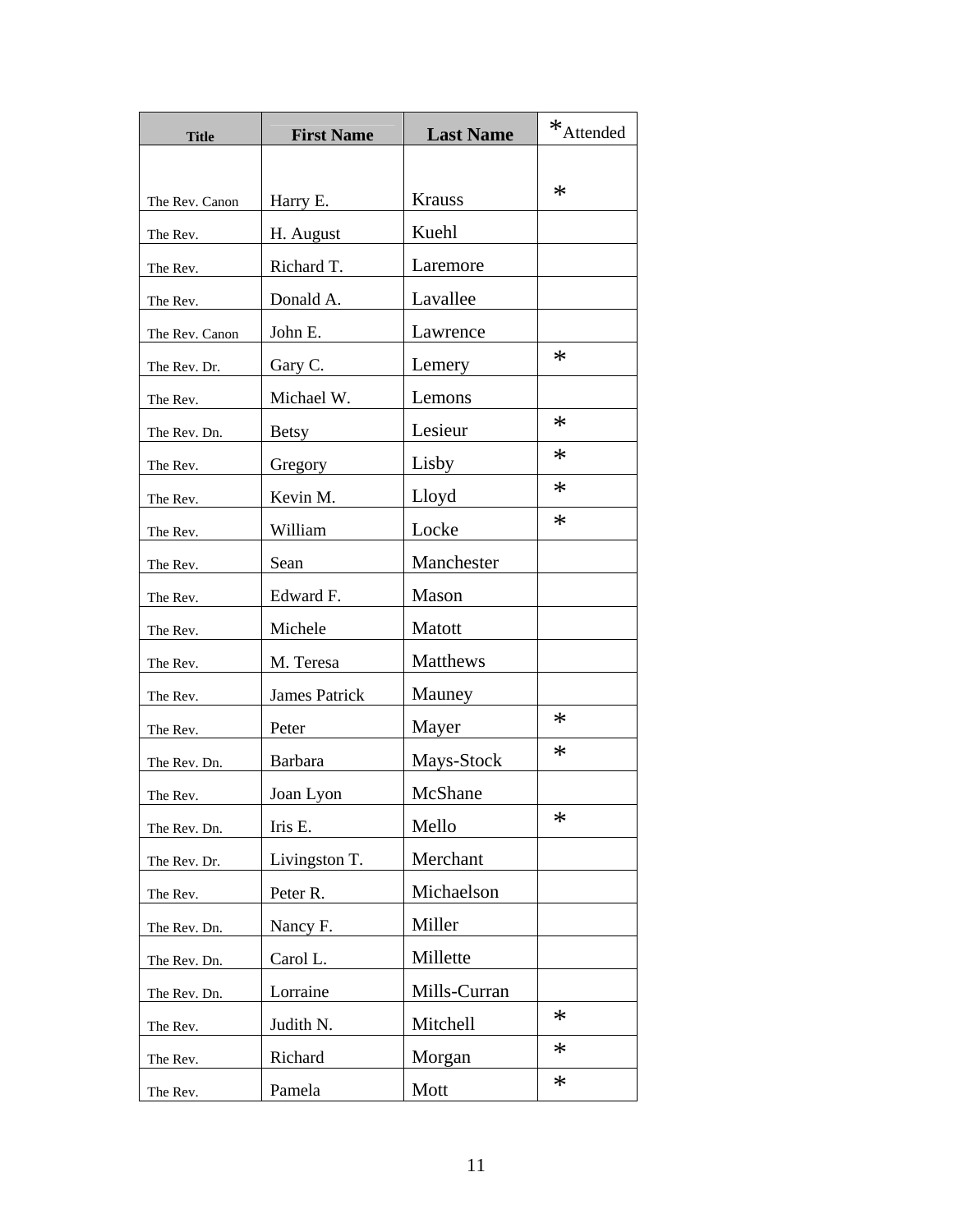| <b>Title</b> | <b>First Name</b> | <b>Last Name</b> | $*$ Attended |
|--------------|-------------------|------------------|--------------|
|              |                   |                  |              |
| The Rev. Dn. | Hedwig B.         | Neale            | $\ast$       |
| The Rev. Dn. | Eloise S.         | Neilsen          |              |
| The Rev.     | Elizabeth M.      | <b>Nestor</b>    | $\ast$       |
| The Rev.     | Frederick R.      | Nestrock         | $\ast$       |
| The Rev. Dn. | Susan J.          | North            | $\ast$       |
| The Rev.     | Janet W.          | Nunley           |              |
| The Rev.     | Nancy K.          | Olmsted          |              |
| The Rev.     | Jonathan J.       | Ostman           |              |
| The Rev.     | Donald            | Parker           | $\ast$       |
| The Rev.     | Ashley H.         | Peckham          | $\ast$       |
| The Rev.     | Jennifer          | Pedrick          | $\ast$       |
| The Rev. Dn. | Ann D.            | Pelletier        | $\ast$       |
| The Rev. Dr. | Joyce             | Penfield         | $\ast$       |
| The Rev.     | Cecilia C.        | Perry            | $\ast$       |
| The Rev. Dr. | Jennifer          | Phillips         | $\ast$       |
| The Rev. Dn. | Paul G.           | Pickens          |              |
| The Rev.     | John Gregory      | Prior            | $\ast$       |
| The Rev.     | Pamela            | Rannenberg       | $\ast$       |
| The Rev.     | Ann Holmes        | Redding          |              |
| The Rev.     | Marshall T.       | Rice             |              |
| The Rev.     | Jose              | Roberts          | $\ast$       |
| The Rt. Rev. | Hays              | Rockwell         |              |
| The Rev.     | Russell G.        | Ruffino          |              |
| The Rev.     | Wayne P.          | Runner           | $\ast$       |
| The Rev.     | David A.          | Ryan             |              |
| The Rev. Dn. | M.P.              | Schneider        | $\ast$       |
| The Rev. Dr. | Richard L.        | Schweinsburg     |              |
| The Rev.     | Keith E.          | Scott            |              |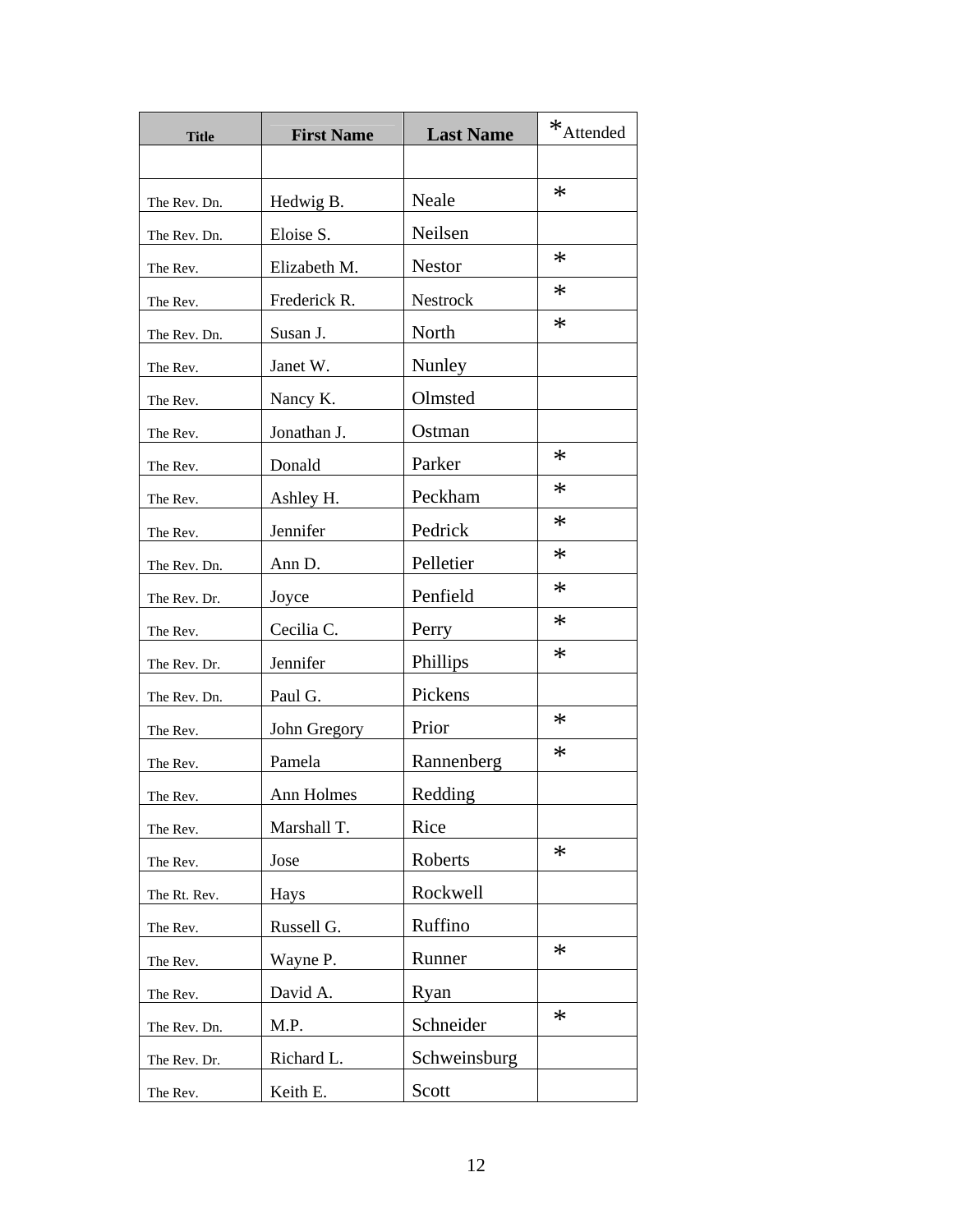| <b>Title</b>   | <b>First Name</b> | <b>Last Name</b> | $*$ Attended |
|----------------|-------------------|------------------|--------------|
|                |                   |                  |              |
| The Rev.       | Marcia A.         | <b>Sessions</b>  |              |
| The Rev.       | G.H.              | Shattuck         |              |
| The Rev.       | Robert L.         | Shearer          |              |
| The Rev.       | Patricia          | Sheppard         |              |
| The Rev.       | Elizabeth Ann     | Sherman          | $\ast$       |
| The Rev.       | Richard C.        | Shippee          |              |
| The Rev.       | Stephanie         | Shoemaker        | $\ast$       |
| The Rev. Dn.   | Marlene J.        | Simonian         |              |
| The Rev.       | Richard R.        | Simpson          |              |
| The Rev. Canon | Peter L.          | Spencer          |              |
| The Rev.       | Frederick J.      | Spulnik          |              |
| The Rev.       | Daryl W.          | Stahl            |              |
| The Rev.       | Gordon J.         | Stenning         | $\ast$       |
| The Rev.       | Susan             | <b>Stiles</b>    | $\ast$       |
| The Rev.       | Linda C.          | Strahan          | $\ast$       |
| The Rev.       | Paul              | Tarrant          |              |
| The Rev.       | Philip J.         | Tierney          |              |
| The Rev. Dn.   | Edward J.         | Trafford         |              |
| The Rev.       | R. Michael        | Tuck             | $\ast$       |
| The Rev.       | Henry G.          | Turnbull         |              |
| The Rev.       | Paul D.           | Twelves          | $\ast$       |
| The Rev.       | Paula Hannah      | Ulanowski        |              |
| The Rev.       | John              | Van Siclen       |              |
| The Rev. Cn.   | Robert J.         | Vanderau         | $\ast$       |
| The Rev.       | James L.          | Verber           |              |
| The Rev.       | George H.         | Warren           | $\ast$       |
| The Rev.       | Jennifer          | West             | $\ast$       |
| The Rev.       | Peter H.G.        | Westhorp         |              |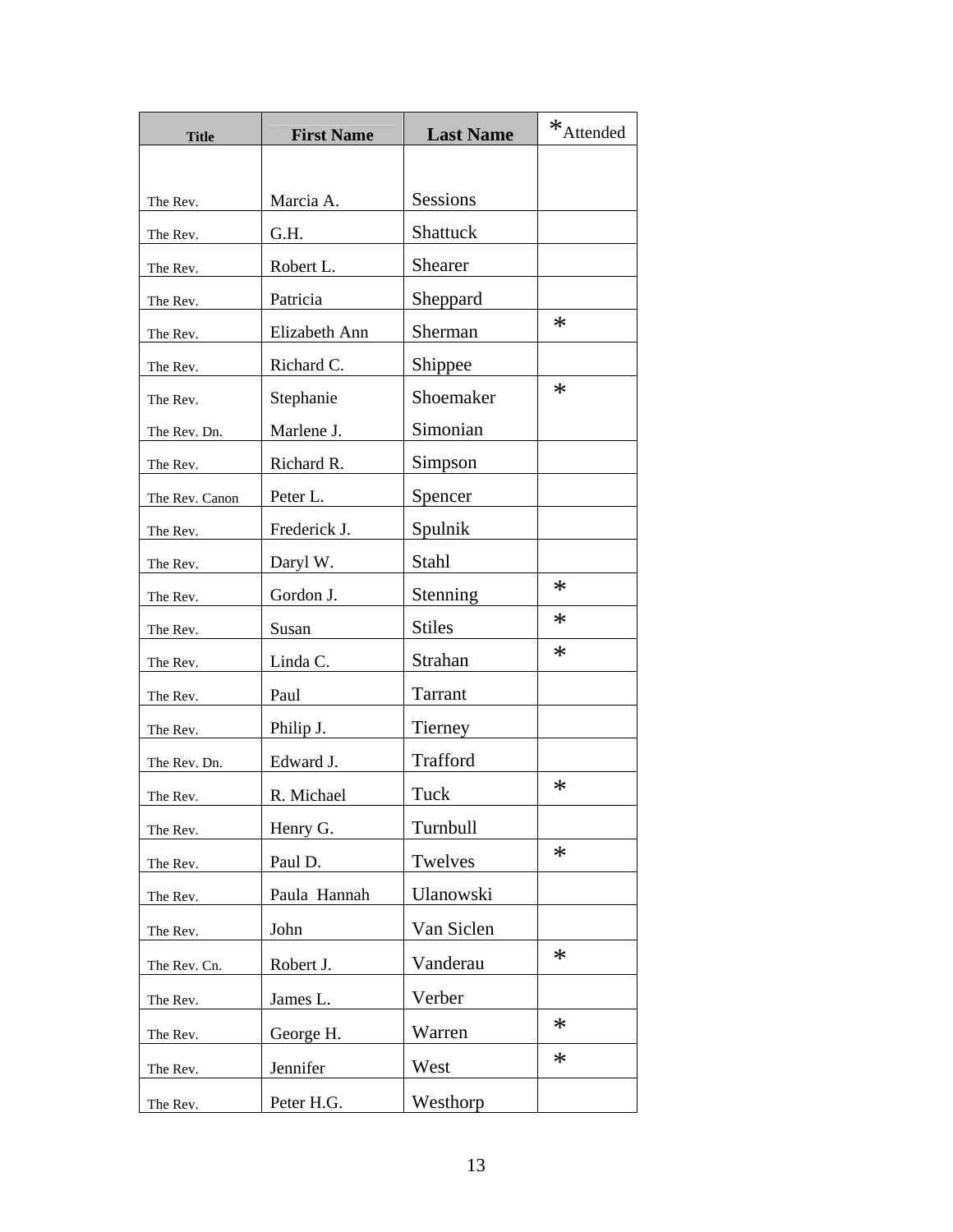| <b>Title</b> | <b>First Name</b> | <b>Last Name</b> | ∗<br><b>Attended</b> |
|--------------|-------------------|------------------|----------------------|
|              |                   |                  |                      |
| The Rev. Dn. | L. Gail           | Wheelock         |                      |
| The Rev.     | Nancy A.          | Willis           | $\ast$               |
| The Rev.     | Edward S.         | Winsor           |                      |
| The Rt. Rev. | Geralyn           | Wolf             | $\ast$               |
| The Rev. Dn. | Susan             | Wrathall         | $\ast$               |
| The Rev. Dn. | Elizabeth L.      | Wright           |                      |
|              |                   |                  |                      |
|              |                   | <b>TOTAL:</b>    | 83                   |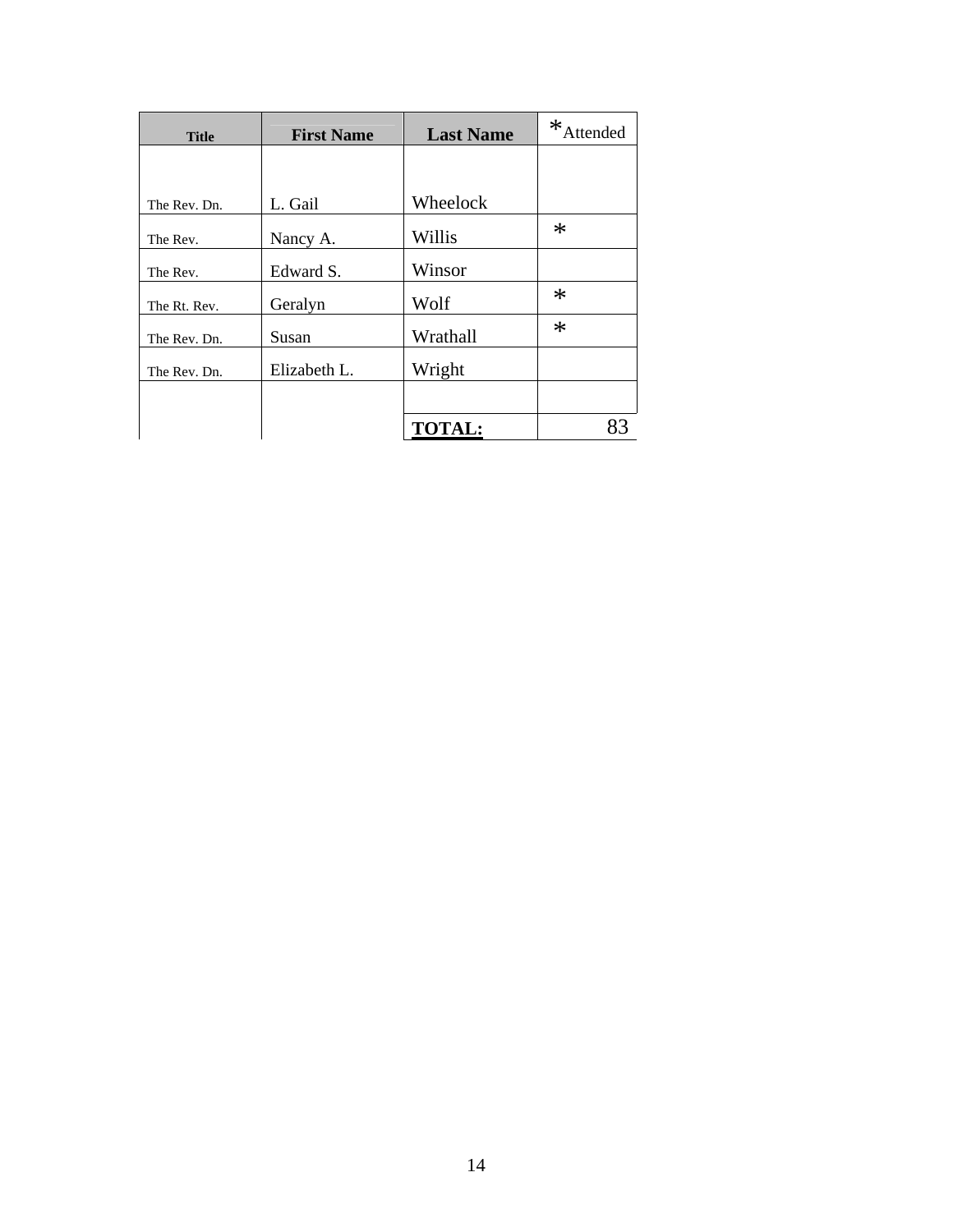# **CONVENTION ROLL OF LAY DELEGATES AND ALTERNATES 2007**

#### **DEANERY I, CENTRAL**

**Deans:** The Rev. Alcide Barnaby / Mr. Robert Goff

| Centredale    | St. Alban's           | M.R. Pagano, James Segovis                           |
|---------------|-----------------------|------------------------------------------------------|
| Greenville    | St. Thomas            | Alice P. Gardner, Clarissa Patterson, Raymond Madden |
| N. Providence | St. James             | Lucy Bettencourt, Daniel Harvey                      |
| N. Scituate   | Trinity               | Joan Melarango, Diane Weeks, Ray LaPointe            |
| Providence    | All Saints' Memorial  | Robert Frueh, James Burgess                          |
| Providence    | Cathedral, St. John   | Frank Walker, Scott Williams, Leah Nastasi           |
| Providence    | Epiphany              | Cynthia Rollins                                      |
| Providence    | Grace                 | Charles M. Smith III, Lucia Bamster, Spence Harber   |
| Providence    | St. Stephen's         | Cathy Bledsoe, Jane Malone                           |
| Providence    | St. Martin's          | Donald Cunnigen, Maarten Hoogeboom, Fla Lewis,       |
|               |                       | Joyce May                                            |
| Providence    | St. Peter/St Andrew's | Kate Muir                                            |

# **DEANERY II, WEST BAY**

| <b>Deans:</b> The Rev. Philip Devens / Ms. Carol Drought |                                              |
|----------------------------------------------------------|----------------------------------------------|
| Christ Church                                            | Carol Drought, Donald Carpenter              |
| St. Matthias'                                            | Eileen LeBlanc, Frances Sturdavant           |
| Ascension                                                | F. Leon Sibielski, Shirley Sibielski         |
| Transfiguration                                          | Carol Hills                                  |
| St. David's-on-the-Hill                                  | Joan Daly, Lynne Purdy                       |
| Trinity                                                  | William Plumb, Shirley Halvarson,            |
|                                                          | Donna Manchester                             |
| All Saints'                                              | Bruce MacNeil, Annette Cox                   |
| St. Barnabas                                             | William Barker, Valerie Dreyer, Heidi Seddon |
| St. Mark's                                               | Vincent Haight, Roy Lautieri, Deborah Britt  |
| St. Mary's                                               | Frank Walker, Michael Marsh                  |
|                                                          |                                              |

# **DEANERY III, BLACKSTONE**

**Deans:** The Rev. Michael Lemons / Mr. Arthur Alarie

| Ashton               | St. John's    | Donald Carlin, Michael Robertson                                             |
|----------------------|---------------|------------------------------------------------------------------------------|
| <b>Central Falls</b> | St. George's  | Luis Alberto Pantoja, Martha Pantoja-Velez                                   |
| Cumberland           | Emmanuel      | Lisa McLaughlin, John Gelati                                                 |
| Lincoln              |               | Christ Church in Lonsdale Bette Bruckner, Robert Lincourt, Diamonte Tavolaro |
|                      |               | Jane Worton                                                                  |
| Pascoag              | Calvary       | Cate Gorman, Jean Mitchell                                                   |
| Pawtucket            | Good Shepherd | Susan Jenson, Robin Paraiso                                                  |
| Pawtucket            | St. Luke's    | Jennifer Conrad, Barbara Stevenson                                           |
| Pawtucket            | St. Paul's    | Sandra Gildea, Carol Varden, Kerri Scott                                     |
| Providence           | Redeemer      | Henry Gould, Robert Howe                                                     |
| Woonsocket           | St. James'    | Catherine Thenault, Irene Nebiker                                            |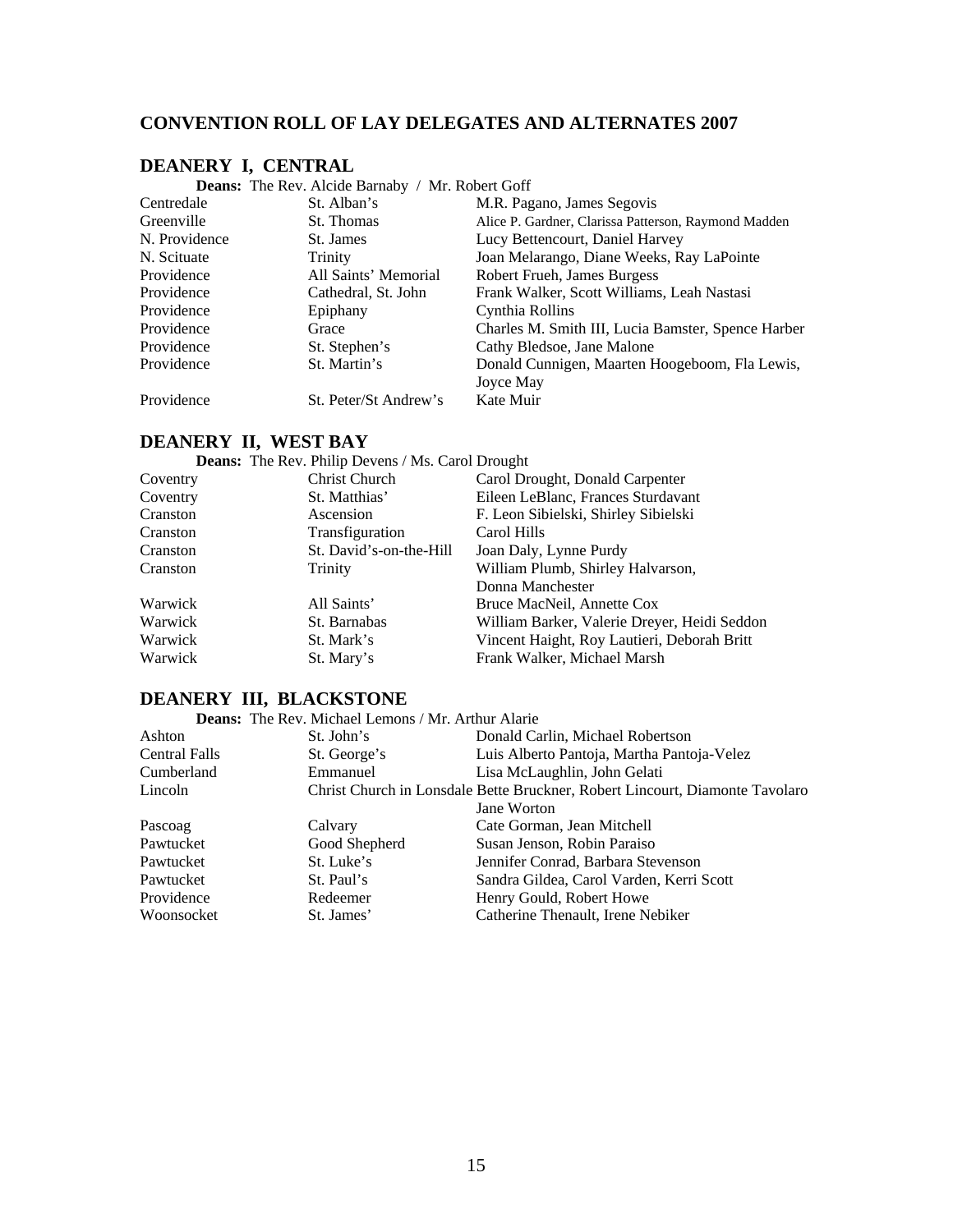# **DEANERY IV, EAST BAY**

|                   | <b>Deans:</b> The Rev. Jennifer Pedrick/Mr. Richard Munro |                                                   |
|-------------------|-----------------------------------------------------------|---------------------------------------------------|
| <b>Barrington</b> | St. John's                                                | Mary Hood, James Tracy, Charlotte Tracy,          |
|                   |                                                           | Jeanne Audette                                    |
| Barrington        | St. Matthew's                                             | Sally Easton, Cindy Thomsen                       |
| <b>Bristol</b>    | St. Michael's                                             | John Lewis, Ann Hamm, Candace Stanley             |
| East Providence   | St. Mary's                                                | Kenneth Bridge, Richard Hauck                     |
| Riverside         | St. Mark's                                                | Jim Hummel, Jeanne Mason, Deborah Ganer           |
| Rumford           | Church of the Epiphany                                    | Robert Bergstrand, Shirley Friend, Virginia Rocha |
| Warren            | St. Mark's                                                | Helen Hunt, Julie Oliver                          |

# **DEANERY V, AQUIDNECK**

| <b>Deans:</b> The Rev. Cn. John Lawrence / Ms. Mary Lyon |                      |                                            |
|----------------------------------------------------------|----------------------|--------------------------------------------|
| Little Compton                                           | St. Andrew's         | Lee Havens, Lora MacFall                   |
| Middletown                                               | <b>Holy Cross</b>    | Robert King                                |
| Middletown                                               | St. Columba's Chapel | Crane Anderson, June Terry, Jim Terry      |
| Newport                                                  | Emmanuel             | Debra Venancio, Joann Ritchie              |
| Newport                                                  | St. George's         | James McKay, Gardner C. Sconyers           |
| Newport                                                  | St. John's           | Jay Jacut                                  |
| Newport                                                  | Trinity              | Katherine Glover, Carnes Lord, Nancy Ryan, |
|                                                          |                      | Karen Romanski                             |
| Portsmouth                                               | St. Mary's           | David Monroe, Joanne Dunlap, John Martin   |
| Portsmouth                                               | St. Paul's           | <b>Holly Phillips</b>                      |
| Tiverton                                                 | <b>Holy Trinity</b>  | Jim Forker, Marilou Dutra                  |

#### **DEANERY VI, NARRAGANSETT**

| <b>Deans:</b> The Rev. Canon Philip Tierney / Ms. Evelyn Brchan |                         |                                                     |
|-----------------------------------------------------------------|-------------------------|-----------------------------------------------------|
| Alton                                                           | St. Thomas'             | Ann Bettinger                                       |
| <b>Block Island</b>                                             | St. Ann's-by-the-Sea    | Fran Migliaccio                                     |
| Charlestown                                                     | <b>Holy Spirit</b>      | Joanne Bilotta, Lora Cobden                         |
| East Greenwich                                                  | St. Luke's              | Kenneth MacDonald, Jim Rezendes, Bruce Stevens,     |
|                                                                 |                         | Carol Stevens                                       |
| <b>Hope Valley</b>                                              | St. Elizabeth's         | Cathy O'Rourke                                      |
| Jamestown                                                       | St. Matthew's           | Charles Beal, Marcia Sallum                         |
| Kingston                                                        | St. Augustine's Chapel  | Nancy Brown-Cobb, Arthur [Zeke] Olsen               |
| Narragansett                                                    | St. Peter's-by-the-Sea  | Robert Donnellan, Ruth Toolan, Diane Nobles         |
| North Kingstown                                                 | St. Paul's              | Richard Lewis, Kirsten Rounds, Jane Tiernan-Reilly, |
|                                                                 |                         | William R. Warburton                                |
| Saunderstown                                                    | Chapel, St. John Divine | Gordon Morrison, Janice Post                        |
| Wakefield                                                       | Ascension               | Paul Parker, Karen Crosby, Sigrid Hewitt            |
| Westerly                                                        | Christ Church           | Virginia Bonk, Dana Semeraro, George Parent         |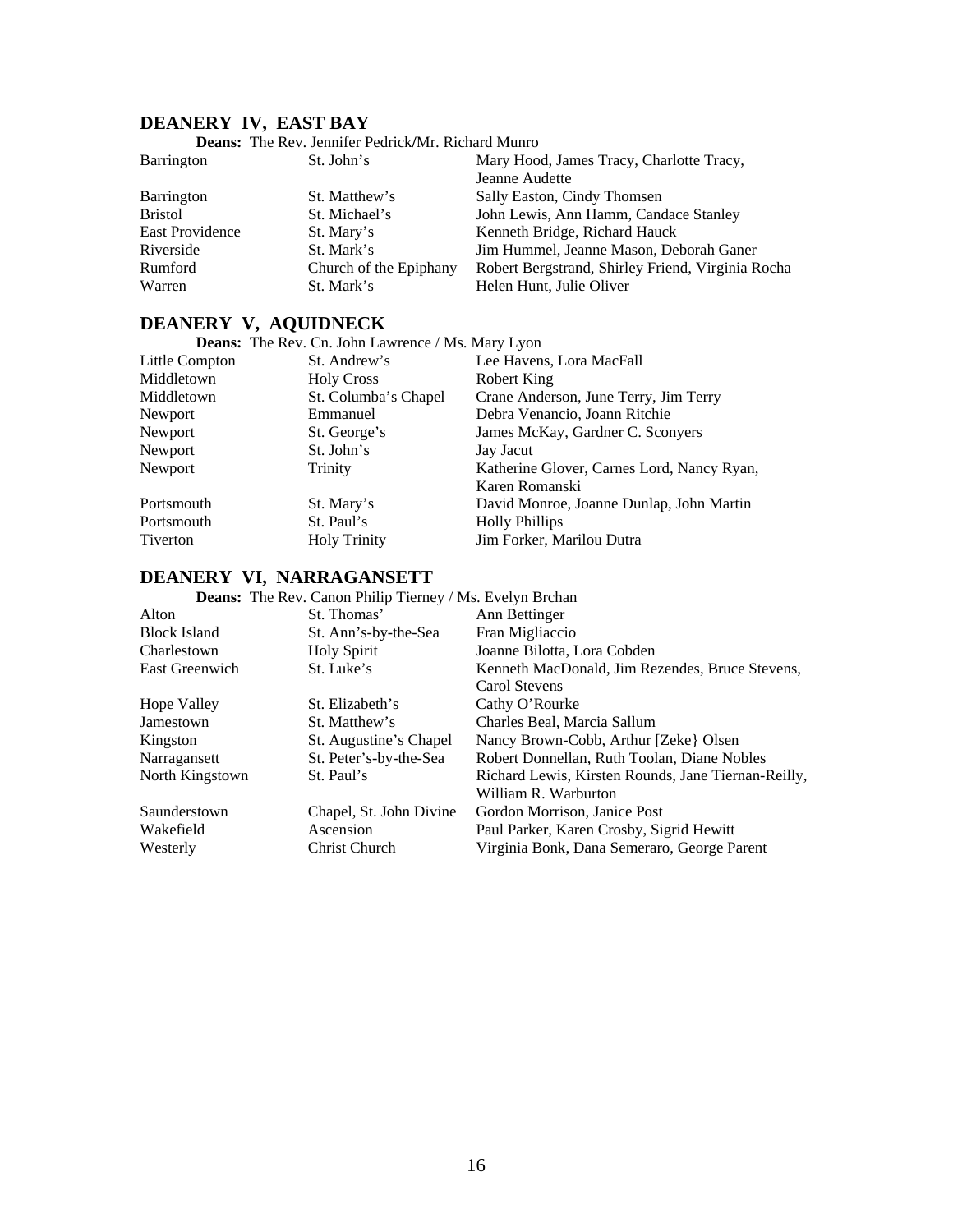## **DIOCESE OF RHODE ISLAND JOURNAL OF PROCEEDINGS 217th ANNUAL CONVENTION**

The  $217<sup>th</sup>$  Annual Convention of the Episcopal Diocese of Rhode Island, "Living" A Life of Hope," was held at the Biltmore Hotel, in Providence, RI on October 26 and 27, 2007.

 Friday evening's program consisted of dinner, followed by the presentation of the Episcopal Charities Higgins Award, to Paul Pickens and Paul Langmuir, for work that they did on the publication of the history of Episcopal Charities in Rhode Island, "And Anchor of Hope in Rhode Island: The First 50 Years."

Convention reconvened on Saturday, October 27, 2007 at 7:00 and included a Continental Breakfast, compliments of Episcopal Church Women.

At 8:30 the Holy Eucharist was presided over by Bishop Wolf, who gave her convention address therein. (Address can be found in the Appendix.)

The Business meeting of Convention was called to order at 9:48 AM by Bishop Wolf. Secretary to Convention affirmed the presence of a quorum according to Article 4, Section 8 of the Constitution of the Diocese of Rhode Island.

 The Chancellor noted that all clerical and lay delegates are entitled to voice and vote and that all Deputies to General Convention, all officers of the Diocese and all Chairs of Commissions of the Diocese are entitled to a seat and voice, but not a vote, unless they are otherwise members of the Convention. He also observed that the Convention is open to all persons unless otherwise ordered by Convention. He said that the Convention is governed by the Constitution, Canons, and Standing Rules of Order of this Diocese. In addition, he also proposed that for Resolutions, there will be a limit of 15 minutes for two  $(2)$  speakers, then one  $(1)$  minute thereafter to allow as many as possible to speak. This motion was moved, seconded and approved. He asked all speakers to identify themselves by giving their names and congregational affiliation. He further said that any "late resolution" should be given to Ms. Carol Ann Bennett, the chair of the Committee on Resolutions.

 The Bishop then moved that the Agenda for the 217th Annual Convention be hereby approved as presented. The motion was passed.

 Rev. Gregory A.M. Cole, chair of the Elections Committee then presented a slate of nominations for election:

 Standing Committee: Choose 1 from the Clerical order. 4-year term The candidates: The Rev. Stephanie Shoemaker\* Standing Committee: Choose 1 from the Lay order 4-year term Ms. Caryl Frink Mr. Philip E. Masquelette Mr. Bruce Livingston Ms. Adrienne Southgate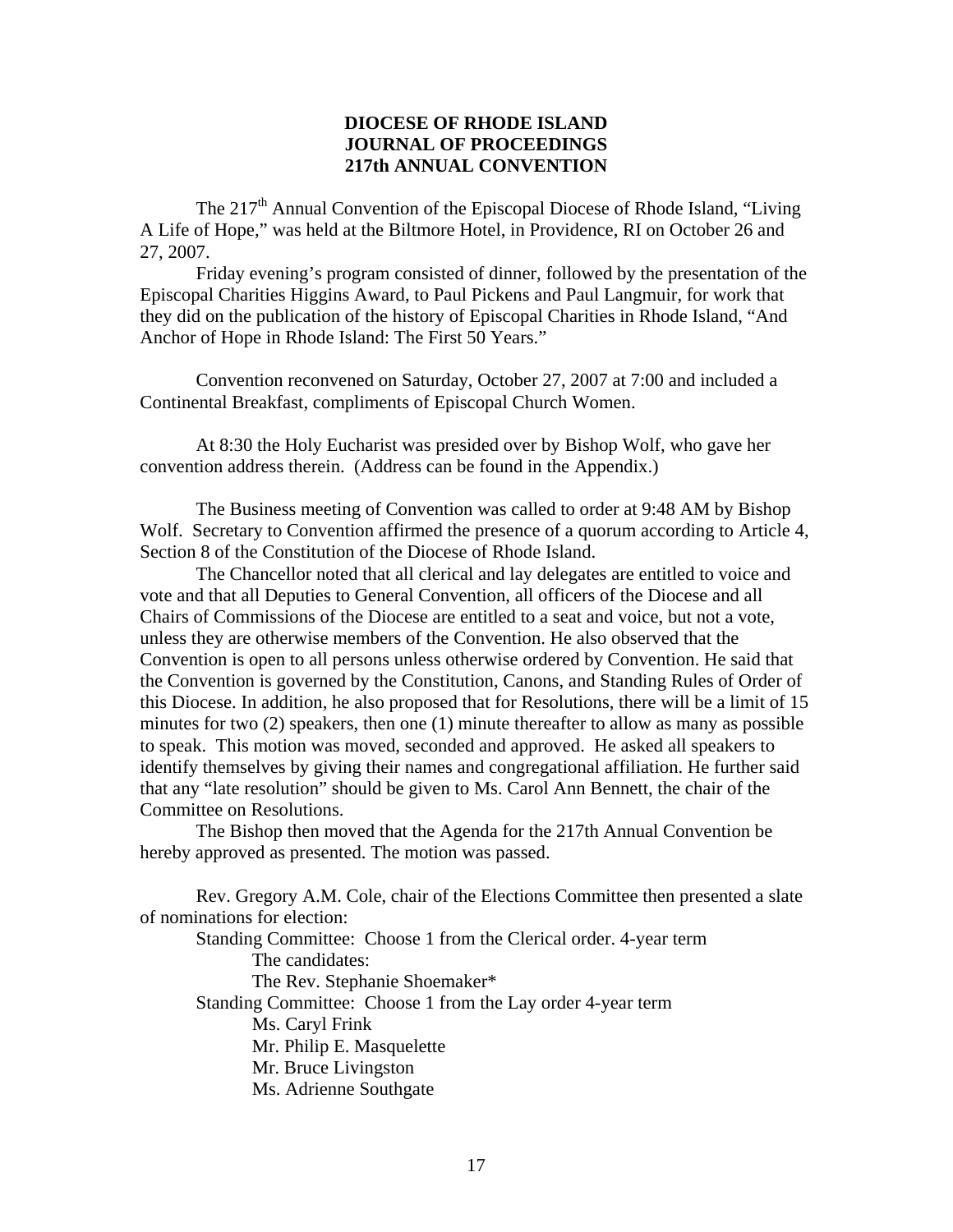Total votes cast: 183. Caryl Frink: 76; Philip Masquelette: 30; Bruce Livingston: 23; Adrienne Southgate: 54.

#### **Caryl Frink was elected**.

 Diocesan Council: Choose 2 from the Clerical order. 3-year term The Rev. Greg Lisby\* The Rev. Susan Wrathall\* Diocesan Council: Choose 2 from the Lay order. 3-year term. Ms. Jeanne Mason\* Commission on Finance. 3-year term. The Rev. Gregory Cole\* Commission on Congregational Development: Clerical order. 3-year term. Vote The Rev. Eletha Boute-Greig

# for 1:

The Rev. Alan Gates

#### **The Rev. Alan Gates was elected.**

Commission on Congregational Development: Lay order. 3-year term. Vote for 1: Ms. Lillian Hargrove Ms. Linda Lebreaux

#### **Lillian Hargrove was elected.**

\*Since the number of nominees for the Laity on Standing Committee, and the open positions for

Commission on Finance and Commission on Congregational Development equals the number of vacancies

to be filled, Convention voted to declare those nominees elected.

## **ELECTIONS FOR DEPUTATION TO GENERAL CONVENTION**

In the Clergy Order, Vote for 4: The Rev. Alcide Barnaby, Jr. The Rev. R. Craig Burlington The Rev. Alan K. Gates The Rev. C. Neal Goldsborough The Rev. Scott Gunn The Rev. William Locke The Rev. Jennifer Pedrick The Rev. Jennifer Phillips

#### **Clergy Order:**

The Revs. Scott Gunn, William Locke, Jennifer Pedrick, these 3 were elected on Ballot #1 The Rev. Craig Burlington, elected on Ballot #5 In the Lay Order, Vote for 4: Ms. Carol Anne (Missy) Bennett Ms. Caryl S. Frink Ms. Rebecca Gettel Ms. Mary Ann Kolakowski Mr. Dennis Stark Ms. Diamonte (Dee) Tavolaro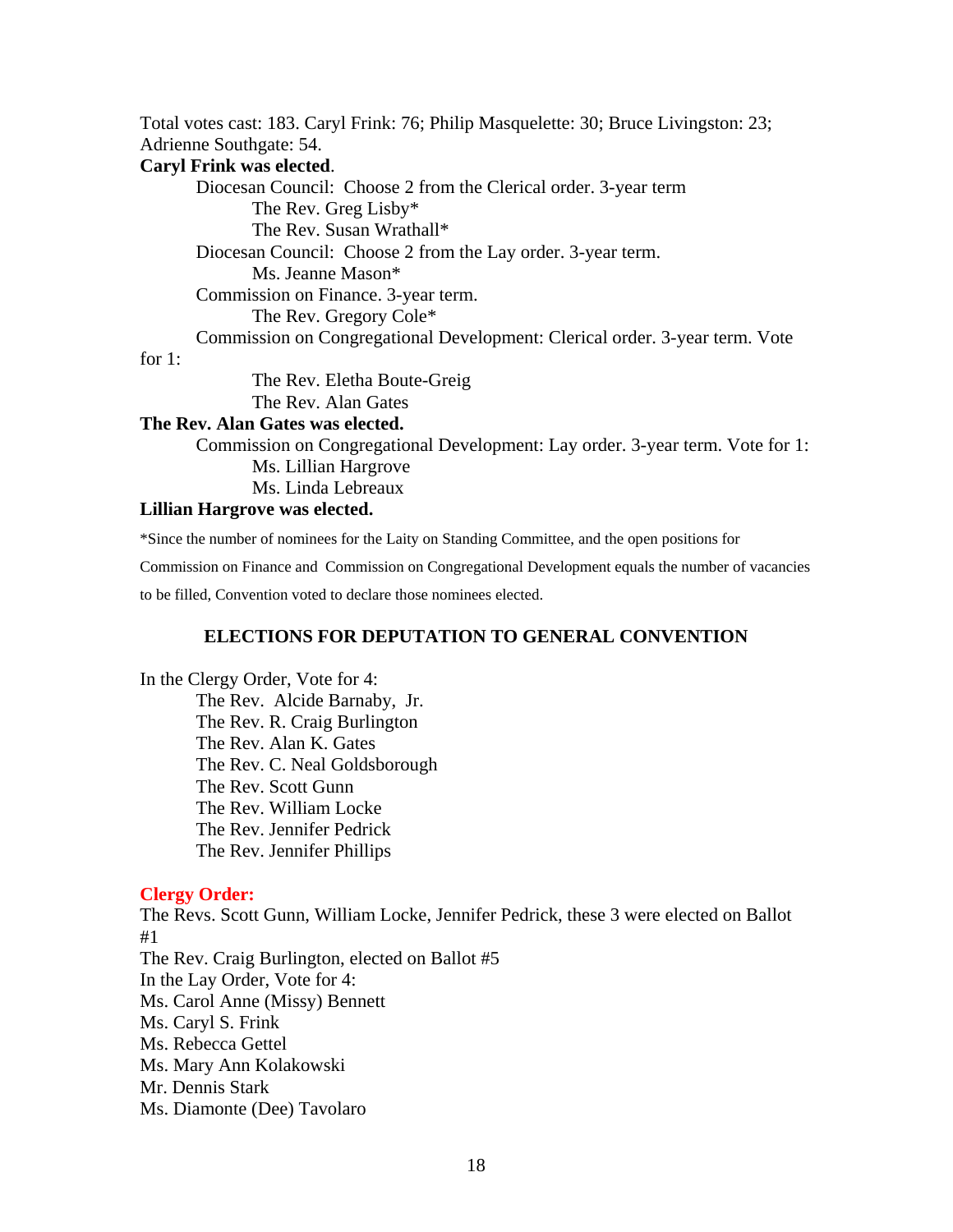#### **Lay Order:**

Caryl Frink, Rebecca Gettel, MaryAnn Kolakowski; were elected on Ballot #1 Diamonte Tavolaro, elected on Ballot #3

The Bishop thanked all of those who allowed their names to be put forward for nomination.

The Bishop then introduced the seminarians of the Diocese

Ms. Susan Carpenter, Senior, General Seminary Patrick Greene, Freshman at Virginia Theological Seminary

 Following that, she introduced those who are in the Deacon Formation Program. Ms. Joan Collins from St. James', No. Providence. Mr. Mark Warner from St. Paul's, No. Kingstown. Anne Burke from Christ Church, Westerly Ms. Joyce Thorne from Cathedral of St. John

 She then recognized the Diocesan Staff present at Convention and acknowledged the tremendous amount of work that they did in preparation for this Convention. The Bishop welcomed clergy new to the Diocese since the last Convention. The Rev. Tim Burger, Assistant, Epiphany, East Providence New Cures The Rev. Alan Gates, Rector, Holy Trinity, Tiverton The Rev. Scott Gunn, Priest in Charge, Christ Church, Lincoln

> Ordinations: The Rev. Dennis Bucco, St. Luke's East Greenwich.

Report of the Treasurer, Adoption of 2006 financial statements and motion to approve financial statements of the Diocese of RI for calendar year 2006. Mr. Robert Bachelor, Treasurer of the Diocese, gave his report for the year 2006. At the end of this he moved that the financial statements of the Diocese of Rhode Island for the calendar year 2005 are hereby approved as presented. This was seconded and approved. The Report in its entirety is in the Appendix of this report.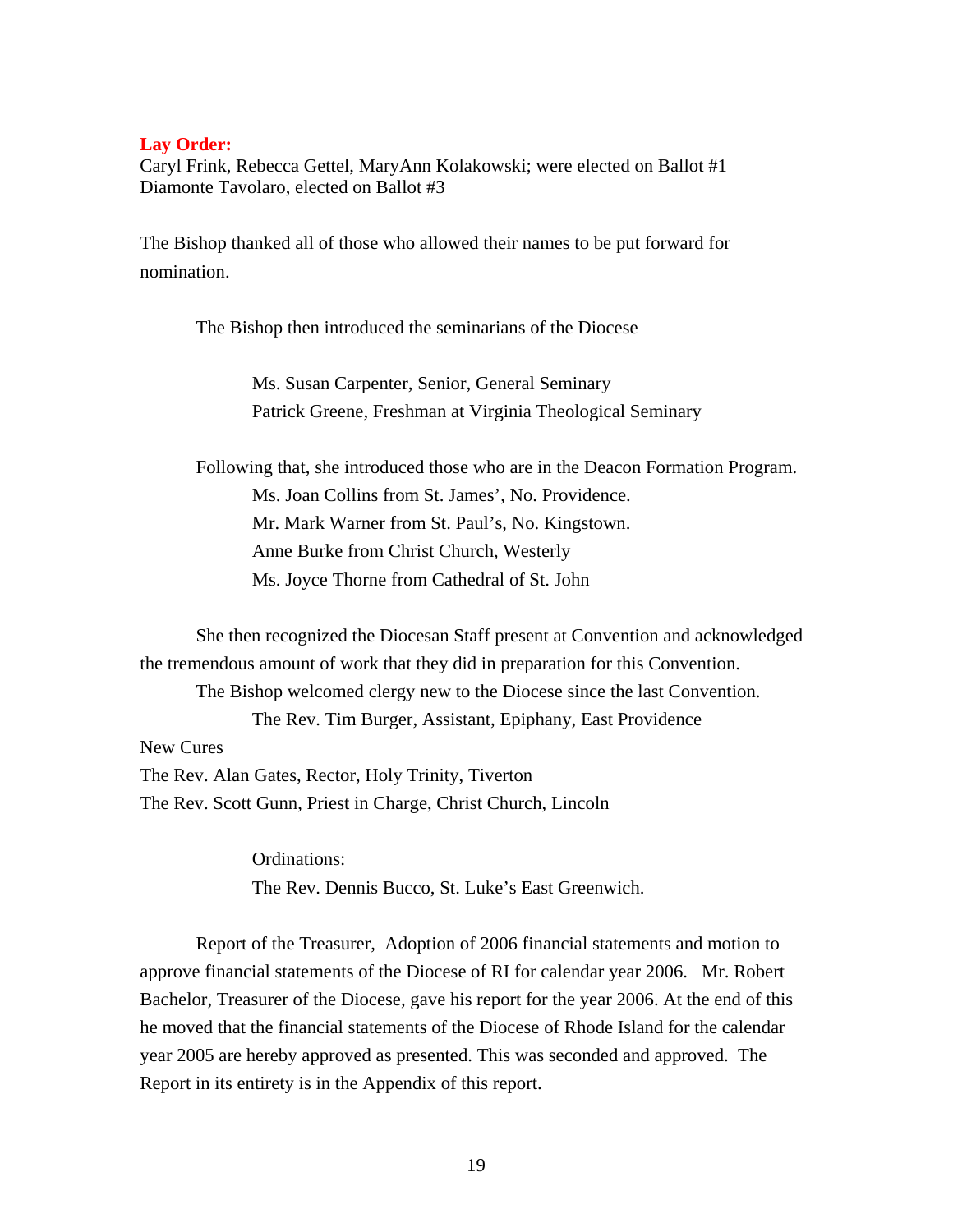The Bishop commended Mr. Batchelor and thanked him for his hard work in making sure that the Diocese financial status is always sound.

The Bishop then called on Ms. Carol Anne Bennett, chair of the Committee on Resolutions.

She presented this resolution for consideration:

# EPISCOPAL DIOCESE OF RHODE ISLAND **217th ANNUAL CONVENTION OCTOB ER 26-27, 2007**

# **RESOLUTIONS**

# **I. TITLE: STATEMENT ON SAME-SEX RELATIONSHIPS**

**RESOLVED,** That the Convention of the Diocese of Rhode Island makes the following statement to our sisters and brothers in Christ, wherever they may be situated, and directs that it be published upon the adoption of this resolution:

We are all too aware that faithful believers within the Episcopal Diocese of Rhode Island and throughout the worldwide Body of Christ, however, denominated, earnestly disagree regarding the issues of same-sex relationships.

We remain divided on whether homosexual activity is a sin.

We acknowledge that we are all sinners in the sight of Christ.

We acknowledge that being a sinner is not an impediment to marriage.

We urge all our brothers and sisters to look on all of God's children with that love Christ has shown to us, and we pray that we may be able to do the same.

All baptized persons who choose to be Episcopalians, regardless of sexual orientation, are full and equal members of the church. The diocese, its leadership and members have a duty to minister to them without discrimination.

We pray that the grace of God, the love of Christ and the wisdom of the Holy Spirit may guide us as we seek to discern our Creator's will, both on these issues and in all endeavors of our life.

**SUBMITTED BY:** Mr. Paul Parker, Delegate, Church of the Ascension, Wakefield on behalf of the Narragansett Deanery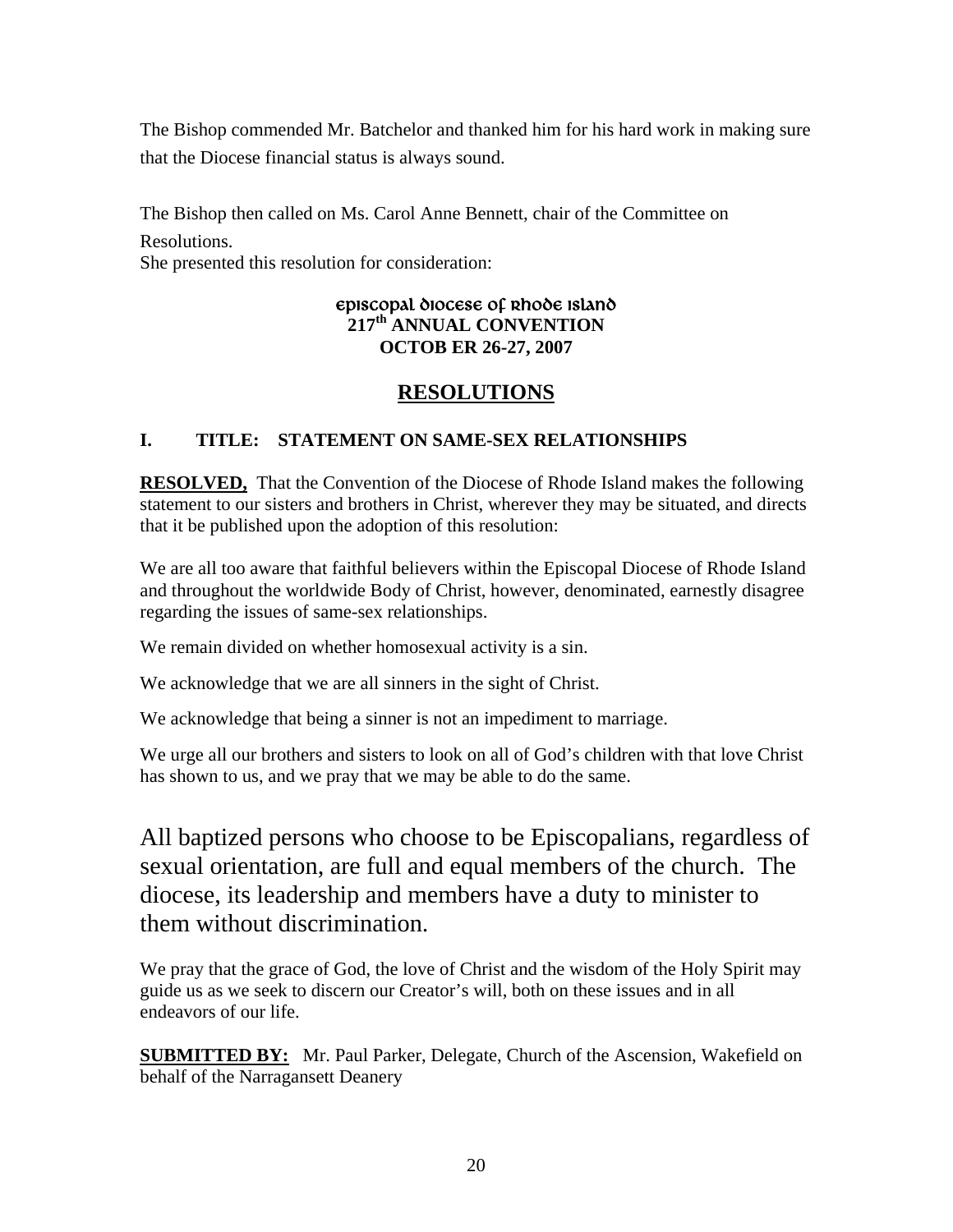After a very lengthy discussion, the resolution failed.

# **II. TITLE: ENERGY CONSERVATION AND SUSTAINABLE DEVELOPMENT**

**RESOLVED.** That this 217<sup>th</sup> Convention of the Diocese of Rhode Island recommends to all parishes, missions and institutions of the Diocese that have not done so to have energy audits conducted by certified professionals on all owned and/or occupied buildings in order to establish a baseline of energy use before the  $218<sup>th</sup>$  Diocesan Convention and

**RESOLVED.** That this 217<sup>th</sup> Convention of the Diocese of Rhode Island encourages all Episcopalians to add their voices of faith to the growing efforts relating to climate change, renewable energy, sustainable development and clean air and water and

**RESOLVED,** That a Diocesan task force be *established to study practical methods for our congregations to become exemplars of environmental stewardship, such as energy conservation and recycling,* and report back to our 218<sup>th</sup> Convention. This task force will function as a resource for education advocacy and action and

**RESOLVED,** That congregations be encouraged to engage in the process of "greening" their churches utilizing the support of faith-based organizations.

# **EXPLANATION:**

 $\overline{a}$ 

According to the United Nations' Intergovernmental Panel on Climate Change and the United States national Academy of Sciences, burning oil, coal and natural gas in cars, power plants and industrial processes creates carbon dioxide pollution and global warming. Global warming is recognized by the religious leaders, the world's leading scientists, business leaders and national governments as perhaps the greatest threat to human health, livelihood and security today. According to scientists, global warming will likely produce rising sea levels, extreme weather events and increased disease and drought. Because global warming will impact all of God's creation on Earth and will have a disproportionate impact on developing nations and people living in poverty, it has become a critical moral issue of our time<sup>[1](#page-19-0)</sup>.

As people of God, we are called to care for God's gift of creation. People of faith are called to be moral images of God and to reflect God's divine love and justice through "keeping" the Garden (Gen. 2:15). We can strive to reduce the impacts of our energy consumption in order to fulfill the ministry to be better stewards of God's creation.

**SUBMITTED BY:** Mr. Arthur Olsen, Delegate, St. Augustine's, Kingston

# **Late Resolution**

<span id="page-19-0"></span><sup>&</sup>lt;sup>1</sup> Excerpted from a recent report to "The National Council of Churches USA"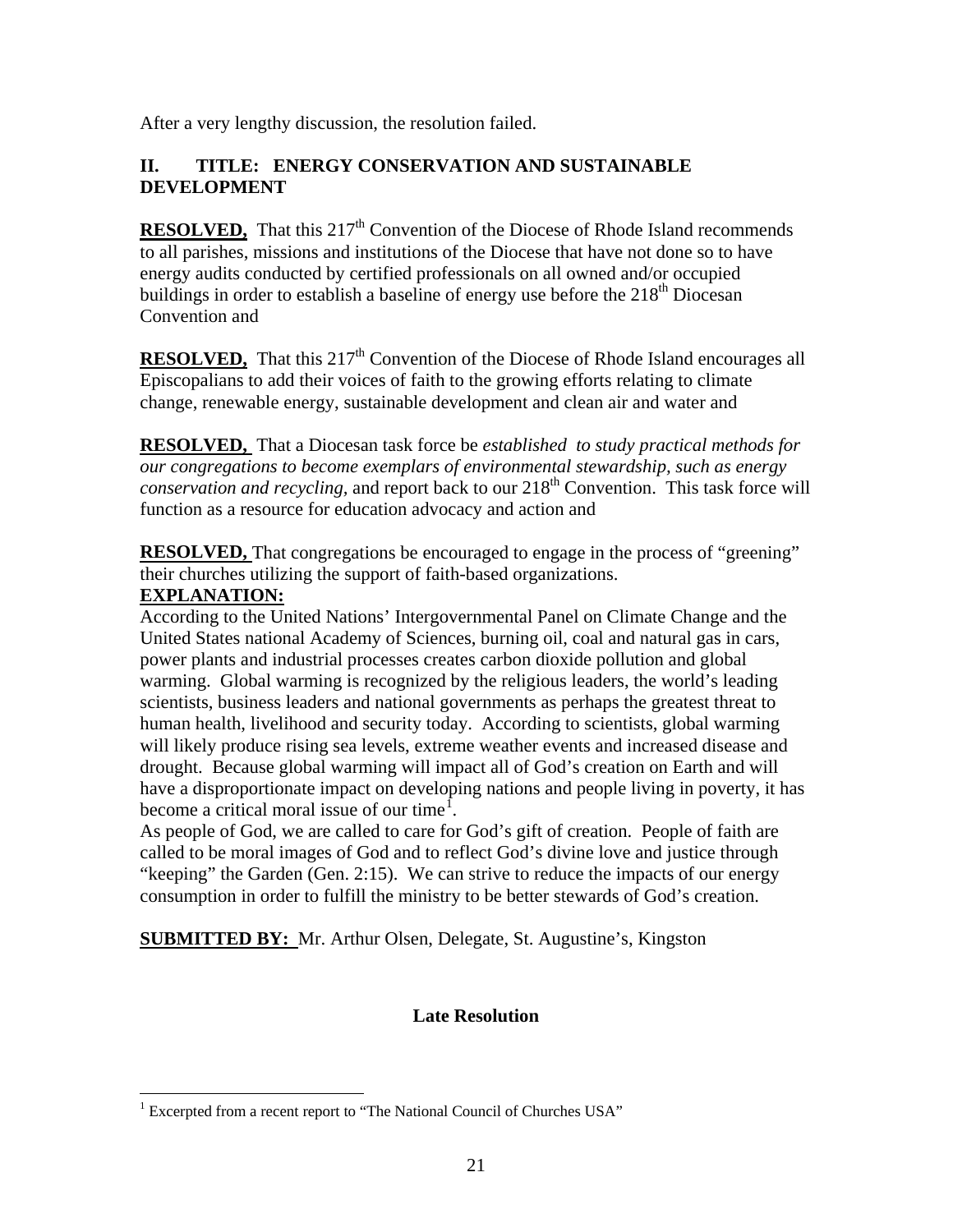The Committee received one late resolution, Christian Witness Concerning Controversial Topics. No one rose to address this resolution when the Bishop called for this action at Convention's opening, so it was not received for this convention.

Report of the Standing Committee, given by Rev. Robert Anthony. Report of the Task Force on New Directions given by Rev. James Frink Report on Communications, given by Jessica Gates Report of the Cathedral of Saint John, given by The Very Rev. Harry Krauss Report on The Episcopal Conference Center, given by Ms. Sue Hurn Report on Congregational Development, given by Ms. Elizabeth Fornal Report of Ad Hoc Commission on Apportionment, given by The Rev. Philip J. Tierney Report on Hispanic Ministry, given by Mr. Tylan Creason Report of Committee on Companion Diocese, given by The Rev. Gregory Lisby Report of Committee on Canons, given by Mr. Edmund C. Bennett Report of Committee on Resolutions, given by Ms. Carol Anne Bennette

#### **Elections, Confirmations and Appointments**

**Secretary-** Motion from the Floor of Convention for The Rev. Kevin M. Lloyd. [**Resolved:** That The Rev. Kevin M. Lloyd is hereby elected Secretary of the Diocese of Rhode Island for a term of one year, and until his successor is chosen and qualified, death, resignation, or removal, whichever shall first occur.] Moved, seconded and approved

**Treasurer-** Motion from the Floor of Convention for Mr. Robert L. G. Batchelor. [**Resolved:** That Mr. Robert L.G. Batchelor is hereby elected Treasurer of the Diocese of Rhode Island for a term of one year, and until his successor is chosen and qualified, death, resignation, or removal, whichever shall first occur.] Moved, seconded and approved

## *Elections- Commission on Investments*

 Nomination by Diocesan Council The Rev. Christopher L. Epperson Mr. Howard R. Merriman Mr. Austin C. Smith

[**Resolved:** That The Rev. Christopher L. Epperson, Mr. Howard R. Merriman and Mr.Austin C. Smith Mr. Charles P. Lee are hereby elected to the Commission on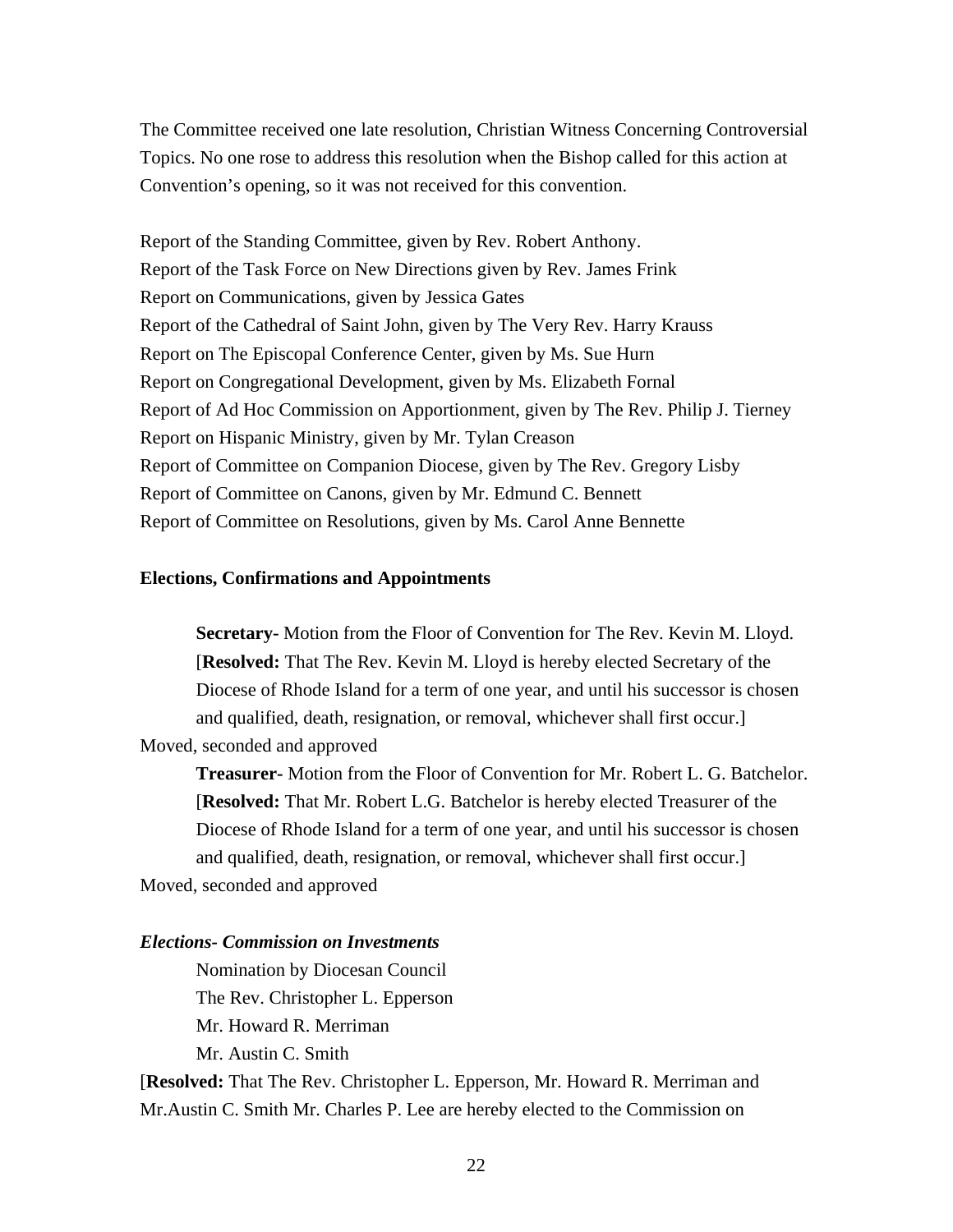Investments, each for a term of three years, and until their successor is chosen and qualified, death, resignation, or removal, whichever shall first occur.] Moved, seconded and approved

#### *Elections for Ecclesiastical Trial Court*

Nomination by The Rt. Rev. Geralyn Wolf, for a term of four years Mary Heffner, Esq. The Rev. J. Gregory Prior

> [**Resolved:** That Mary Heffner, Esq. and The Rev. J. Gregory Prior are hereby elected to the Ecclesiastical Court , each for a term of four years, and until their successor is chosen and qualified, death, resignation, or removal, whichever shall first occur.]

Moved, seconded and approved

#### *Confirmations*- The Rt. Rev. Geralyn Wolf

 --**Commission on Ministry,** nominated by The Rt. Rev. Geralyn Wolf For term of three years:

 Ms. Gretchen Gammons Rev. Wayne P. Runner Mr. Leon Sibielski The Rev. Richard C Shippee

[**Resolved:** That Gretchen Gammons, Rev. Wayne Runner, Leon Sibeilski and Rev. Richard Shippee for a term of three years, are hereby confirmed as members of the Commission on Ministry , and until their successors are chosen and qualified, death, resignation, or removal, whichever shall first occur.] Moved, seconded and approved

**--Commission on Congregational Development** nomination by The Rt. Rev. Geralyn Wolf, for a term of three years:

Ms. Linda Lebreaux Rev. Elitha Boute-Greig

[**Resolved:** That Linda Lebreaux and Rev. Elitha Boute-Greig are hereby confirmed as members of the Commission on Congregational Development for a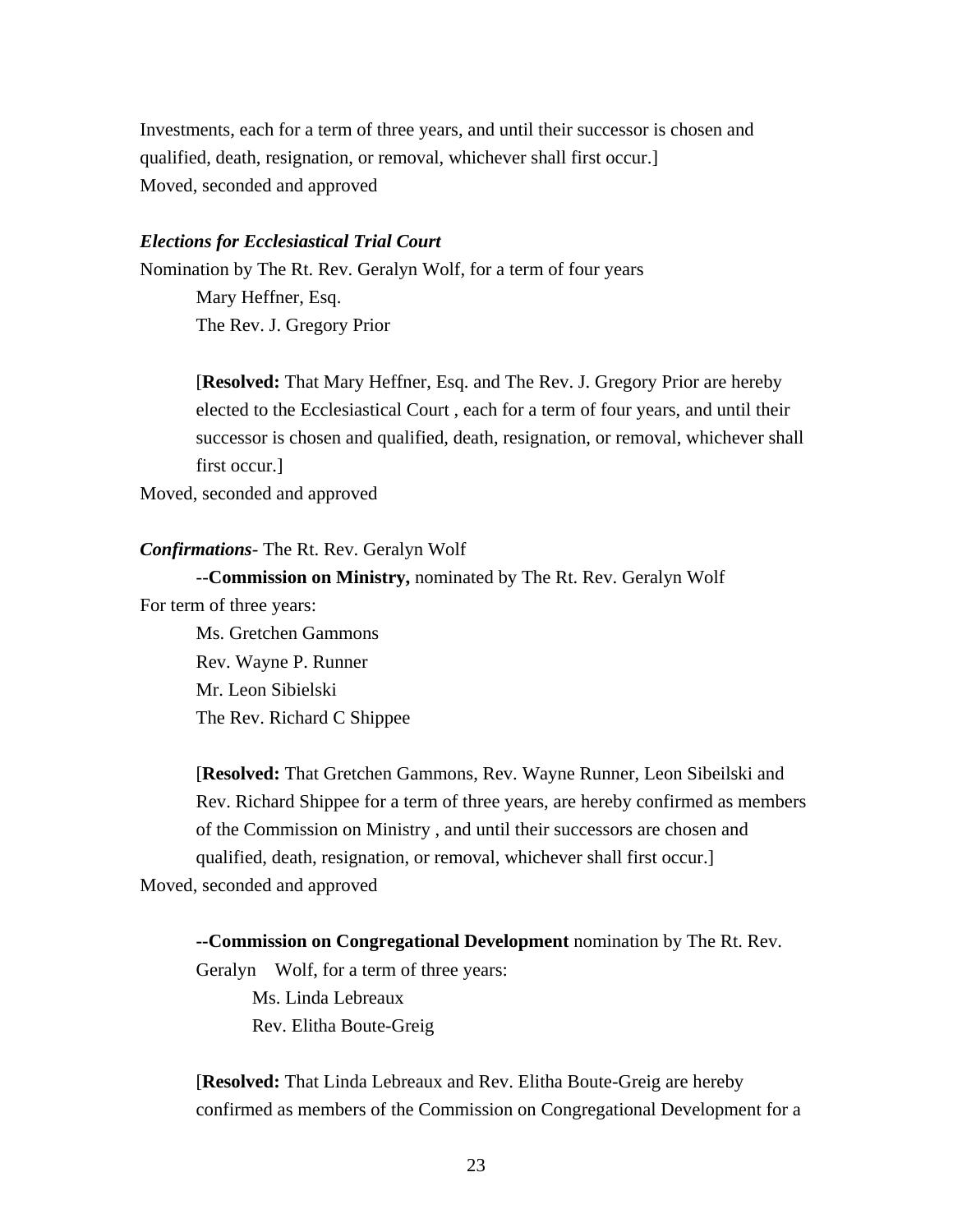term of three years, and until their successors are chosen and qualified, death, resignation, or removal, whichever shall first occur.]

**Chancellor** nomination by The Rt. Rev. Geralyn Wolf Edmund C. Bennett

[**Resolved:** That Edmund C. Bennett is hereby confirmed as Chancellor for a term of one year, until their successors is chosen and qualified, death, resignation, or removal, whichever shall first occur.]

**Appointments** – The Rt. Rev. Geralyn Wolf

**-- Committee to Audit Minutes** The Rt. Rev. Geralyn Wolf The Rt. Rev. David B. Joslin Mr. Edmund C. Bennett

#### **Report of the Committee on Resolutions—Courtesy**

Ms. Carol Ann Bennett

Convention 2008 - The 218<sup>th</sup> Annual Convention shall be held on Saturday, October 25, 2008 Marriott Hotel, Orms Street, Providence 8 AM to 5 PM **Closing Prayers**  The Convention adjourned at 2:45 PM

Respectfully submitted The Rev. Dcn. Barbara Mays-Stock Secretary of Convention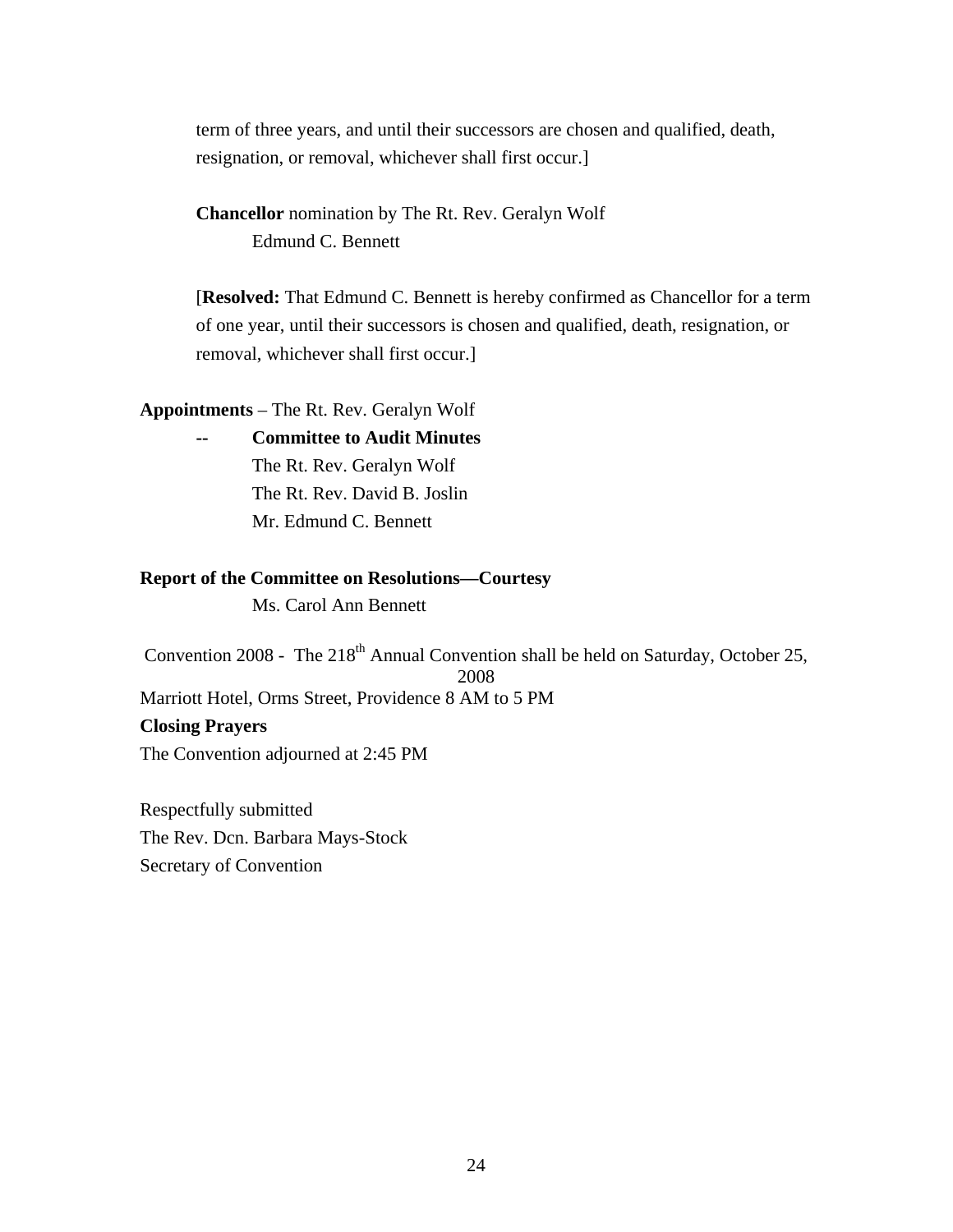# **217TH CONVENTION OF THE DIOCESE OF RHODE ISLAND 27 OCTOBER 2007 ADDRESS TO CONVENTION THE RIGHT REVEREND GERALYN WOLF**

*"My soul proclaims the greatness of the Lord; my spirit rejoices in God my savior."* 

So sang the Blessed Virgin Mary in response to the greeting from her cousin Elizabeth. Mary was filled with joy and praised God from a full and generous heart. So, I join with Mary in singing a song of joy in thanksgiving to God who brought Thomas Bair into my life, and for all of you who have showered us with your blessings and best wishes. However, unlike Elizabeth I'm happy to say, there is no babe-a-leaping!

The theme for this convention is about living a life of hope, a life rooted in Jesus' death and resurrection. The community of his followers has gathered with elation and thanksgiving, celebrating the mystery of the Pascha for almost two thousand years.

The story of Mary and Elizabeth, liturgically known as the Feast of the Visitation, and the Story of Easter contain elements that are beyond our comprehension. To our way of thinking Mary could not have become pregnant, and like Thomas, some doubt the resurrection. As people formed in a scientific, technological age when something is beyond our grasp, it is easy to question its authenticity. However, Scripture reminds us that with God all things are possible.

Yitzak Perelman, the great violinist, had just begun to play a solo piece when one of the strings of his violin broke. Since it occurred at the beginning of the performance, he could have stopped and put on a new string but he decided to keep playing with the three strings that remained. At the end the audience applauded with gusto. Perelman raised his bow to signal for quiet. "You know," he said, "sometimes it is the artist's task to find out how much beautiful music you can make with what you have left." Instead of focusing on the broken string, he mesmerized his listeners by using the three that remained. What a gift, to make the very best of what you have, with who you are.

Unlike Perelman, vestries often spend endless hours focusing on what is missing. Hope asks us to claim what is ours, even if it's broken and inadequate, and to offer it faithfully for God's mission.

Imagine Jesus looking at the 5,000 hungry, tired people and then seeing the meager offerings of two fish and five loaves of bread; not a promising situation. Instead of sending the people away he gave thanks for what he had, broke it in many pieces, and fed them all. When we give our gifts to God and for his purposes, we discover that the impossible is achievable and that hope is revealed through apparent insufficiency.

Michael Ramsey, former Archbishop of Canterbury said, "[The Church] exists to teach men and women to die to self and to trust in a resurrection to new life…". That is our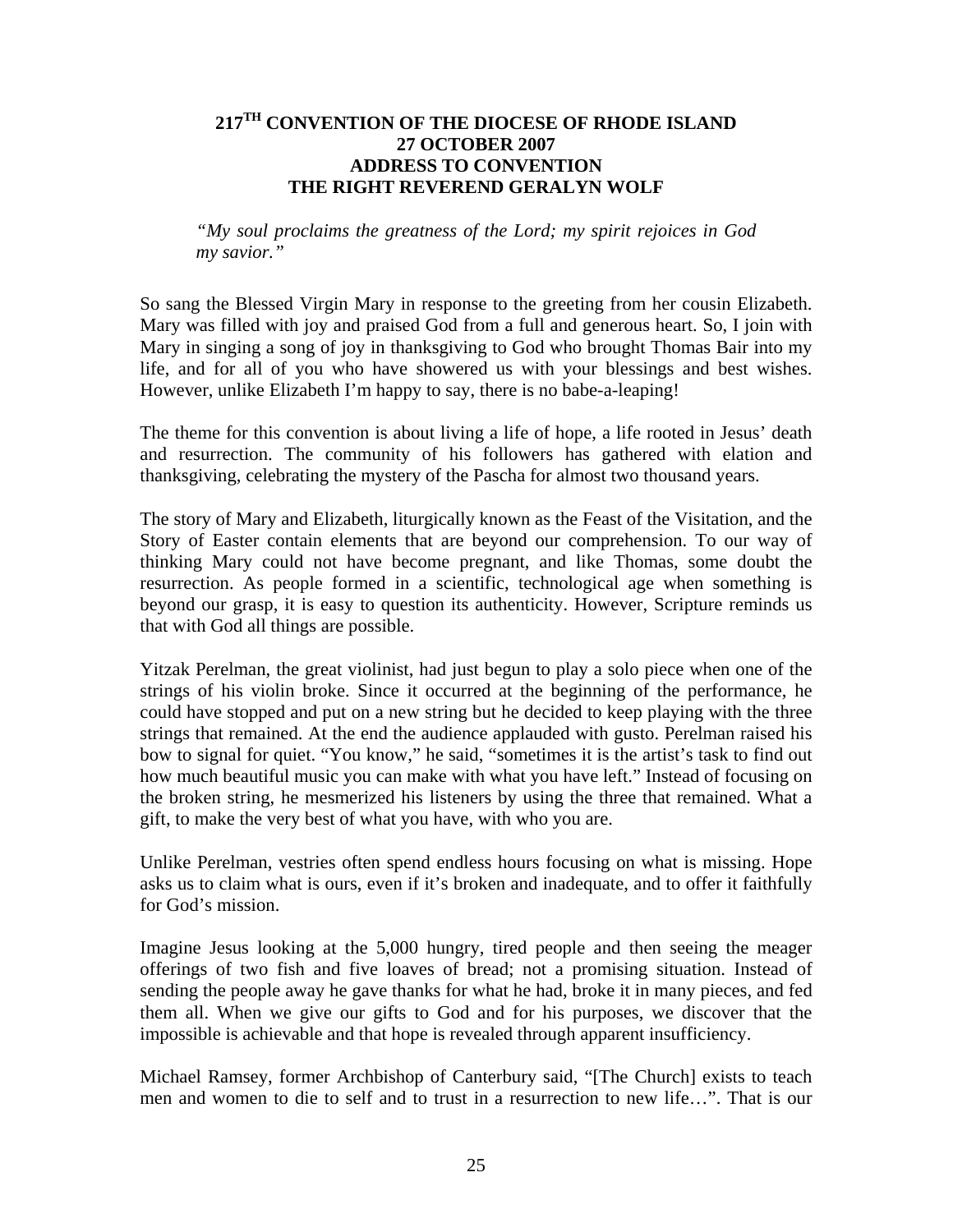mission: to break the bread we have, to give it away, and to die to selfish aims and harmful ambitions as we trust in a resurrection to new life. Our diocesan vision statement is, "Live in Christ: Transform the world." All the parables, all the stories and events portrayed in the Bible, direct us to the breathtaking power of God to transform people and events.

The heart of evangelism is sharing with others how God has been your agent of transformation. Because we are human, it is a story of brokenness leading to healing, of despair finding grace, of going astray and discovering a way home, of losing hope and receiving a new and inspired life. In spite of terrible sins there is forgiveness, and in the depths of heartache, love reaches out and prevails.

There is an old Orthodox legend that says that the Angel Gabriel had been appearing to young women throughout the millennia, serving as God's messenger, seeking someone to give birth to God's Word. Gabriel visited hundreds and thousands of young women, and Mary was the first to say "yes."

The mission of the Church is to give everyone in every condition and culture the opportunity to say "Yes!" Gabriel is the messenger of messengers asking us to join him in proclaiming the glory of God in a culture where many say "No." Our challenge is to have as much trust in God as Gabriel did, undeterred by negativity, and pressing on to the "yes" of life. Our message is about the transforming power of the Risen Christ to lead people from spiritual fear and defeat to an abundant and confident way of living.

There are many disciplines that assist the seeker in discovering a deeper spirituality. Their common characteristics are that the seeker acknowledges serious personal flaws and shortcomings, better known as sins, recognizes the need for God, and willingly surrenders to God's care and direction. Congregations need spiritual discipline as well.

My friends, this is what we are talking about: Church as a place for difficult, challenging, growth in the Holy Spirit.

One of the primary ministries of many churches is to create an atmosphere of welcome and hospitality, where everyone is included. I heartily agree. However, our mission goes further. We gather to discover authentic life through the engagement of God's authentic Word. Everyone is invited into the gathering, but our goal is to be transformed into the way of Jesus. As Christians, we witness to a particular Person, not just any person; to Jesus, the Son of God, the second person of the Holy Trinity, in whom is found salvation and grace, forgiveness and love, and everlasting life. Indeed, we welcome people just as they are, but we don't expect them to stay that way. In trust we say, "Glory to God whose power working in us can do infinitely more than we can ask or imagine."

As you review your church budgets and stewardship programs, there may be moments of anxiety. Some of you will try to figure out ways of getting new members to support rising costs. Others will have fund-raisers. I admit that I enjoy immensely parish yard sales (or any yard sale for that matter), bake sales, spaghetti dinners, and May breakfasts.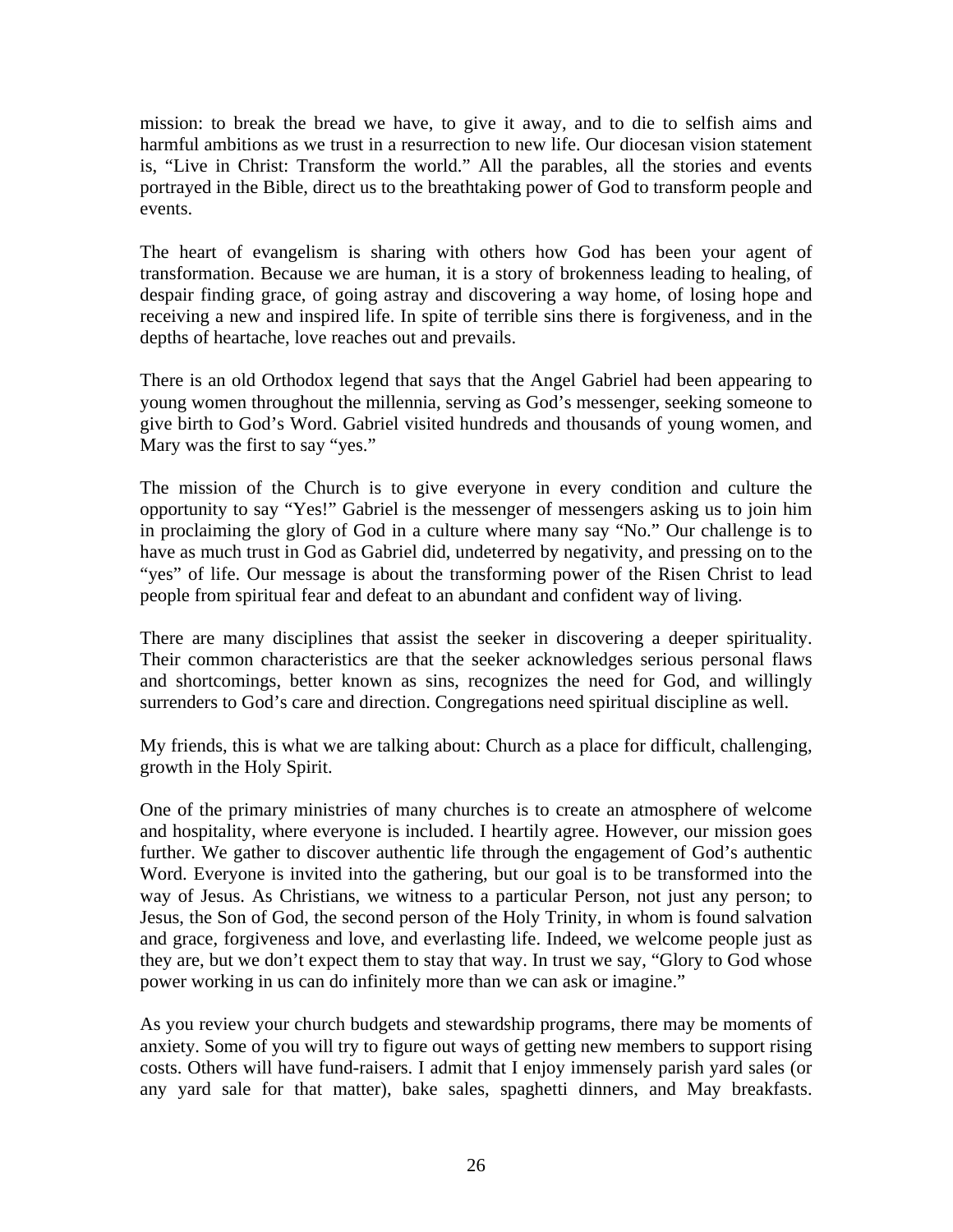However, many of us are looking for new members in all the old familiar places. In truth we don't attract many new members through these projects, and we don't raise much money by today's standards.

Want to know how to fill up our churches? Begin by letting God set your hearts on fire. "Were not our hearts on fire," said the apostles on their way to Emmaus. They knew what it was to be in Jesus' presence even if it took them a little while to figure it out. Has your congregation really known what it means to be in Jesus' company, and to experience your whole life turned upside down? What would you need in order to step out and take a bold leap of faith in your church? I've seen people in our diocese receive a renewed passion for Jesus' presence: our young adults who visit Taizé each year, people working in missions in Latin America, those who attend conferences with other Christians, the Credo program, and many others who through the complexities of life have come to know the depths of Jesus' love.

What's the purpose of your church? Do you know your spiritual goal? Are you able to articulate your mission and ministry and maintain a healthy flexibility? We fool ourselves if we think that our churches are growing across the diocese. The hand-full of our parishes that are growing are those who have embraced significant changes in attitude and outlook. It takes faith and discipline to move the focus from the budget to the Gospel, from a mindset of scarcity to one of abundance, from being spiritually sluggish to being alive in the Lord.

When your hearts are on fire and passion is rekindled, people will want to know what makes you tic. When you exhibit the flame of hope that passes human understanding, people will want to know what's happening. Lives change through encounters with the God of Hope, shared in the company of others. Through hard, committed work, through passion and joy we become extraordinary witnesses to the gospel and, like Mary, are compelled to run and tell someone.

The fire of the Holy Spirit builds confidence, which leads to a deepening sense of purpose, and a willingness to make sacrifices. It is a flame of passion that does not consume but redirects our whole outlook on life. Ah, but your basket has only five loaves and two fish, what are they amongst so many. The violin has only three strings and you had hoped for four. It really didn't matter to Jesus, or to Yitzak Perelman, because through their confidence and attitude they had all that was necessary.

Each parish and mission has gifted and wise parishioners, and every church has a special charism. Can you name something in your Church that brings the hope that leads to and transform? Imagine choosing one thing that you do well and exploiting it; discovering every opportunity and technique to reveal the one gift so that it is large and visible, attractive to those who are seeking an authentic Christian community! The primary goal is not to raise money or to increase membership, but to rekindle the spiritual fires you already possess.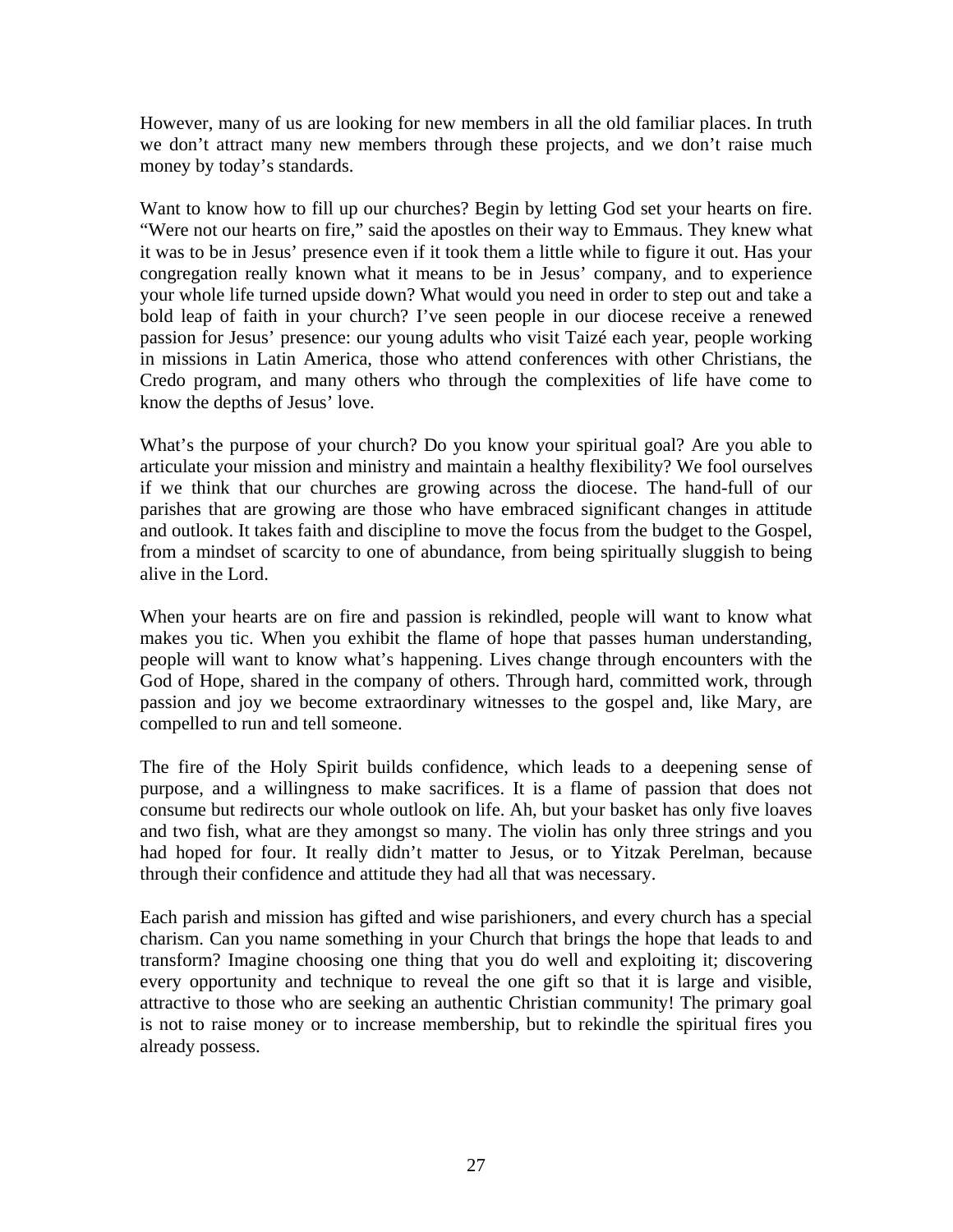The parishes and missions who have chosen to merge with one another often began the project thinking that they did not have enough. Yet in every case they experienced a renewed sense of vitality and mission. Instead of business as usual, they took the risk of putting ministry and mission above security and survival. They learned that church was people and not buildings. They understood their work to be of God's kingdom and not their own. Instead of losing people, as some feared, these churches have grown.

St. Michael and Grace, Rumford, and St. Martin's, Pawtucket have become the new Church of the Epiphany. St. George's Newport, and St. Mary's, Portsmouth are one in the parish named for St. Mary.

These parishes moved beyond themselves to see the gift instead of the broken string, the blessing within the heartache, the way forward in the midst of distress, the truth that Rhode Islanders can drive an extra mile or two to attend church, and the revelation that you don't have to sit in the same pew. These faithful people are the ones who reveal to us the power of Christian Hope.

Each of us will have deficiencies until the day we die. Even with a heart of thanksgiving for all that Jesus means to us, we won't be able to obscure our shortcomings, or the troubles in our churches. We are made in the image of God but we are still human. Our fears and hesitancy will revisit, discord will rear its ugly head, interpersonal struggles will still exist, but we must not focus so heavily upon what is wrong that we miss all the good that counterbalances it. Mistakes are inevitable, but they are healed through forgiveness and love. Christians who are open and honest, who are committed to reconciliation at every turn, become a church that can take faithful risks and endure failure, and begin again.

Our goal is to be better equipped and more intentionally formed in the faith we profess. We have to learn the language of faith intersecting with culture, so that we will proclaim the message of hope with increasing confidence, in an increasingly secular society and global community.

Brian McLaren, in his book Generous Orthodoxy, said, "I seek to better understand Scripture not just for my own sake, but so I'll be better equipped to serve God and my neighbors." (p. 119)

As we gather today, members of The Episcopal Church and Anglican Communion are praying for the unity that seems to elude us. This is not the first time that the Church has lost its equilibrium, though it is probably the most dramatic since the Reformation. I pray earnestly for the unity of The Episcopal Church and The Anglican Communion with the hope that we will discover a way to be different together, claiming our essential bonds of unity, and the limits of our autonomy. If my invitation to Lambeth stands, I plan to attend, working for unity in the tension of claiming traditional faith and its contemporary expression.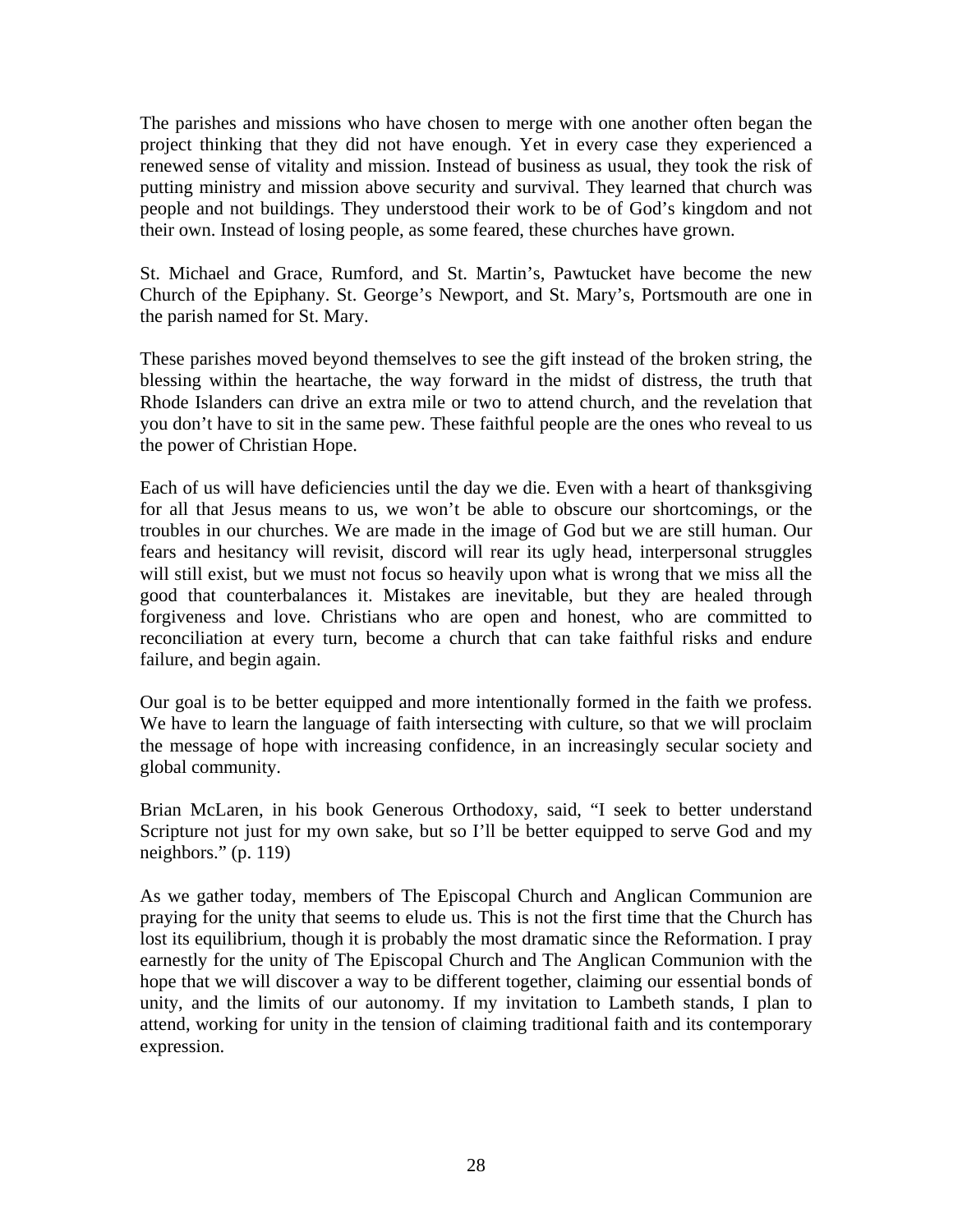Hail Mary full of Grace the Lord is with you. Hail Sudanese children, hail governors and senators, and day workers, and immigrants, and teachers; hail to all of you for you are all full of grace. To every corner of the world and in times and places of despair, we must know that in God's eyes all are full of grace, even the most desperate among us. Today, Gabriel wanders about the universe, seeking people who say "Yes," to God's call. It is the poor who are answering "yes" with generous vitality. It is the hungry and destitute who have found the grace of faith. So many in our country seem to be saying, "No", so let us join courageously with Gabriel the great archangel, reaching out to people everywhere creating opportunity to encounter the living Christ.

In summary, my friends, focus on what you do well, knowing that no one person or group can do everything. Witness from your strengths, it will restore your energy. Open your heart to hope and gratitude and overcome the pettiness that is so detrimental to Christian life. Move from familiar responses to a fresh and vivid way of being Church.

None of us can do these things alone. We need each other to reveal the love of God. Use your diocesan staff as a resource. Call upon parishes in the diocese to help you. Contact churches that have come through challenging times and discover how they did it. Join with one another knowing that you are not as different as you may think, and discover the uniting bonds of our brother Jesus.

I am so grateful for the good spirit that is evident in our diocese; the increasing collegiality amongst our clergy, the success of parish mergers, the young adults who are being considered for diocesan positions here at this convention; these gifts bring hope to all of us. I am grateful for Canon Bob Vanderau, for his gentle and dedicated service, and for Jim Segovis whose term as Vice-President of Diocesan Council brought new directions to our common life. I look forward to a new configuration of my wonderful staff, and in welcoming Liz Crawley to take her part as my new Executive Assistant. I'm grateful to Ty Creason and Betsy Fornal for their wholehearted willingness to take on new and expanded ministries. Their competence and dedication are a blessing to all of us.

In just a few minutes we will offer and give thanks for ordinary creatures of bread and wine, and through God's grace, they will become our spiritual food and drink: Christ's Real and Sacred Presence. So, we approach this Gift with profound reverence and thanksgiving for the One who forgives our sins and meets us in complete, sacrificial love. And in that love our souls join with Mary and magnify the greatness of the Lord.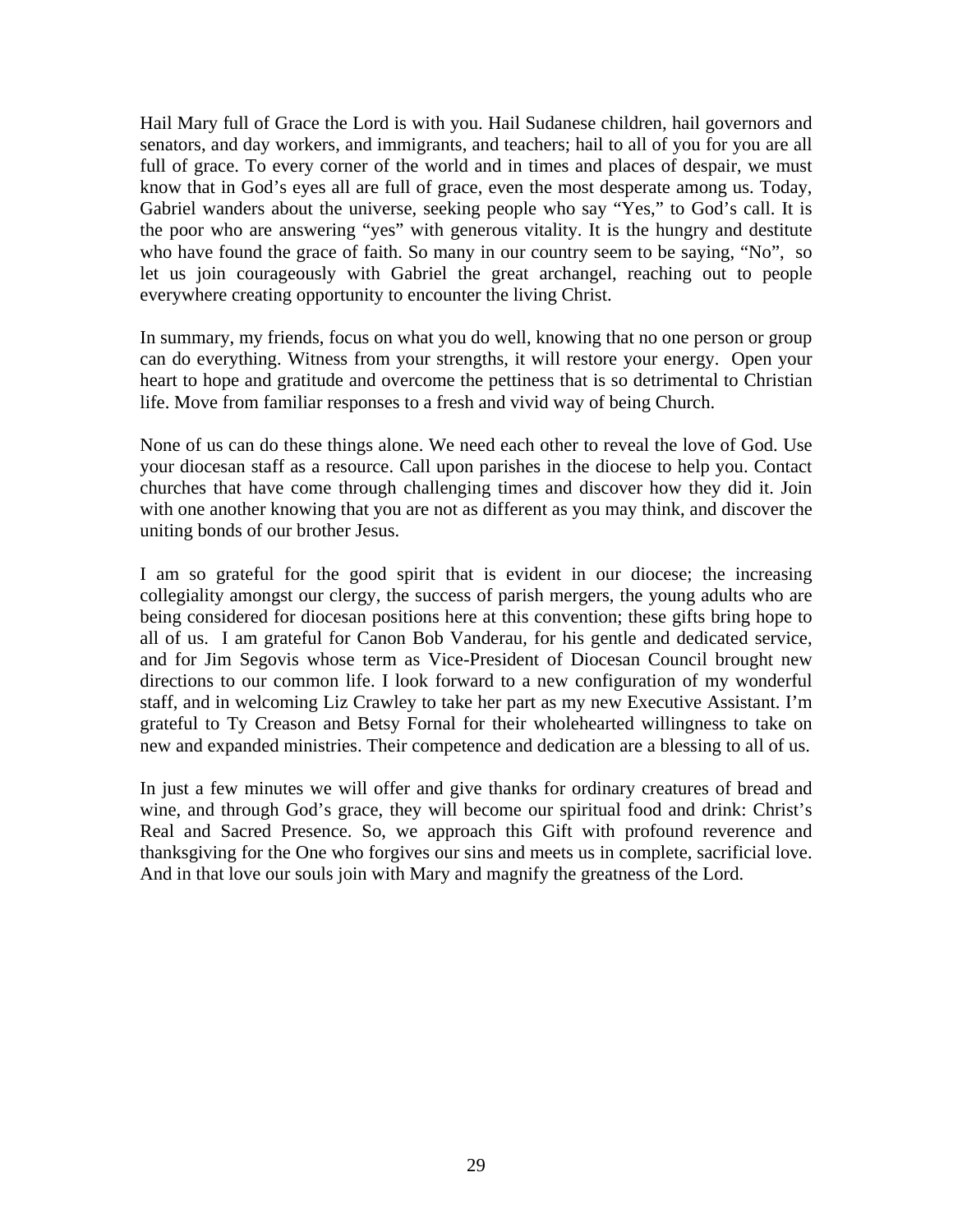#### **NECROLOGY**

In particular at this time we remember the following persons, deceased during this past year, who have meant so much to us and to their several congregations. May the souls of these faithful departed rest in peace, O Lord.

Helen Foehr Florence M. Entwistle Edward Perry Coop Doris T. Winslow Barbara W. Alfast Dorothy E. Erhardt Harry W. Jones, Jr. Robert J. Kinnel Elizabeth L. Smith James F. Williamson Carolyn Crowley Marian Kaya Fred Selley Dorothy Shaw Audrey Kay McNally The Rev. Donald F. Belt David E. Palmer Albert L. Robinson, Jr. Sophia Young Logan James Walker Cleone R. Taylor Alice Larsen Ernest Panciera, Sr. Bowen Briggs Dennis Rodd Irena Spross John Campbell Susan Coy Shirley Randall Dorothy Pinto John Colarulli Marilyn Fish Munro L. Delphis Gariepy Ethel Bailey Louisa Penhallow Marian E. Godfrey Harris W. Arnold Brad Becken Liz Chandler

Taylor Chewning Albert Iandolo Susan Johnson Bill Yale Edna Brodeur Mary Tompkinson Richard Leighton Joseph White Milton Kaye George Lagasse Catherine Breault Janet Truchon Anna Marie Payson Mary L. Green Janice E. Mumma Jacqueline Morrisson Dorothy Buckbee Lois Counihan Benjamin Ambler Paul Sheldon Elsie Almond Ruth Clarke Joe King Lora Goss Virginia Drake Vulliamy Tom Webster Elizabeth Ahearn Ruth-Gloria Dexter Barbara Tattersall Robert Cummings Julius Stoll, Jr. Harvey Knight Peet Hope Gidley Young Valerie Pelletier Stephen Hanley David Yoeman Sally Hickok Kuehl James Earle McClelland, Jr. George Motley Sage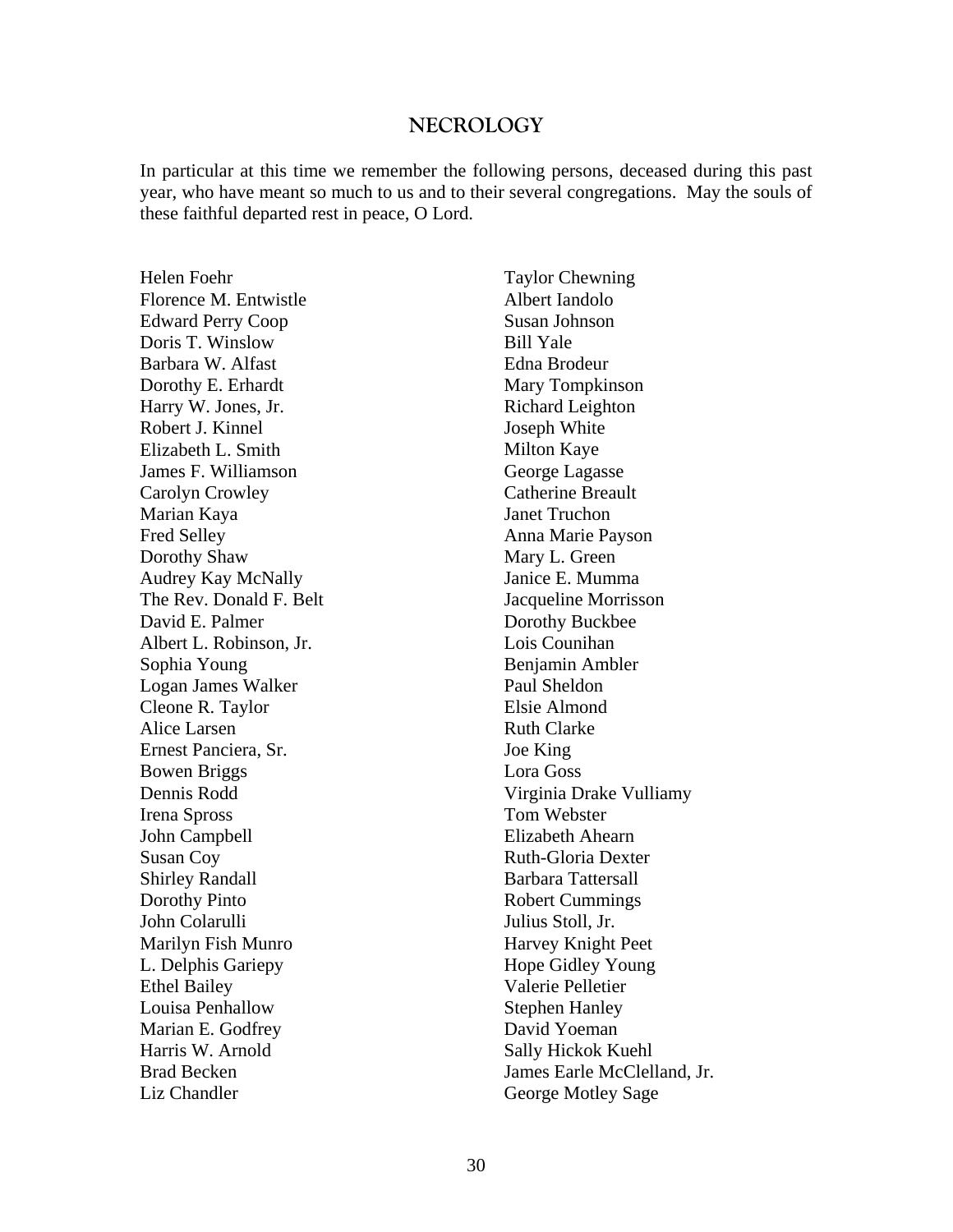Robert Arthur Pickering Charlotte Amelia Wetherell Eleanor C. Stanley Theodore Abraham Leonard Harold Newton Read Helen R. Birdgham Kingley Newell Meyer Nancy Dodge Dow Herbert Donald Couchon Gordon Russell Hunter Robert W. Lister Patrick David Murphy Elsie Anna Holmes Lester Ewing Steiner, Jr. Barbara Hillman Arthur Mota (Prnounced: Marta) Julius Edwards Lauretta Moussally Gladys Matteson Fremina Dawson Silas Hall Isabella Boudreau Carol Shipman David Henry William Streeton Wallace Broome Mary-Lee Campbell Theodore Reynolds Everett Brusby Olga Knowles Katharine Frechette Robert Wellen, Jr. Sara Parmelee Nikailee Claire Pearson Lillian Ray Norma Clauss Mike Caruso Vera Lord Russell Grant Doris Kirby Louie Cook Mark Cicerone Barbara DelSanto Elsa Carter Hazel Meader Eleanor Piscitelli Linda Hughes-Rivers Violet Clark Carolyn G. Dane

Edmund Cooper Mayo, Jr. Robert Lucien deLisle, Jr. Anna Cockrell Lameraner Elizabeth Dearborn Wick Charles E. Matteson James Talbot Burnish Doris H. Burlington Stanley E. Auslander Gerald W. White William Caldwell, Jr. Nancy Blanchard Stanley Preston Brown Edward Albert Sherman Rita Dolan Sellar Roxy Edgar Ernsberger Robin Ann Mason Helen G. Mellekas-Frazer Ray Williams Wadleigh Anne Murdoch Allan Le Roy Thomas Taylor Herbert Fox Rommel John B. Beaumont William E. Duy Phyllis Elliott Gladys Pickles Barbara Tattersall Thomas Davin Rose Clarke Elsie DiFiore Cosmo Giovine Elinor Peckham Joseph J. Bodell M. Elizabeth Kershaw Harry Johnson Irene Chace Robert Anderson Frank Whorf Viola Bellman Everet Wilcox Elaine Varland Rose Smith Irene Lavender Mille St. Jean Gertrude L. James Harold J. Parry Mildred Hannah Doris E. Muenzel Steven Foster Smith Stella Argus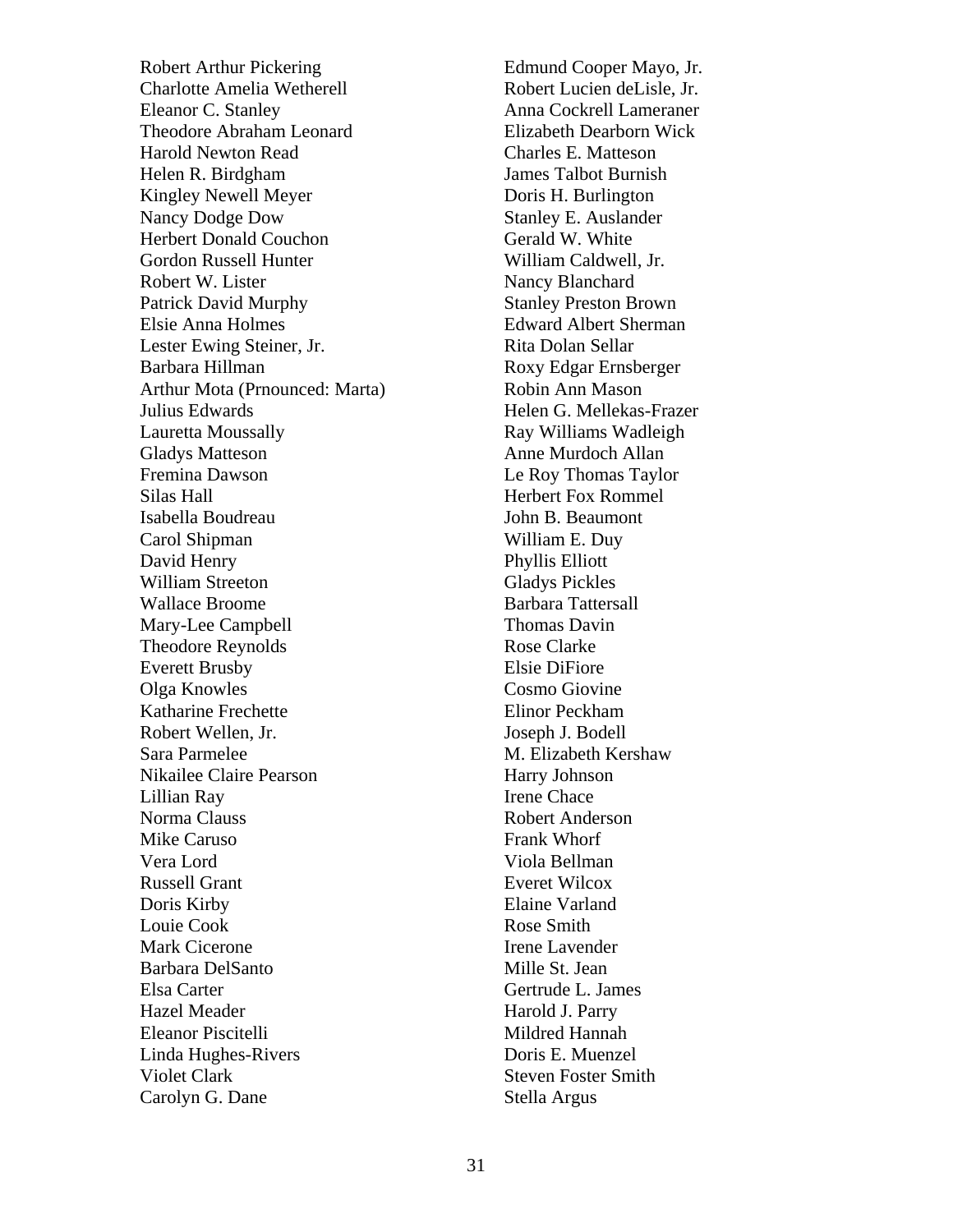Isobel Henderson-Roberts Marjorie M. Roklan Thomas A. Sylvia Genevieve M. Claytor Alexander P. Bates, Jr. Pauline F. Broad Charlotte Magruder Buttrick William S. Caswell, Jr. Bernice Ann Clarke Edward Lindquist Robert D. Morris Harriet E. Richardson

Richmond Lee Walton Barbara Clarke Walton Janice DiMassi Mary Ridgewell Frank Lafaro The Rev. Charles Janes The Rev. Mark DeWolf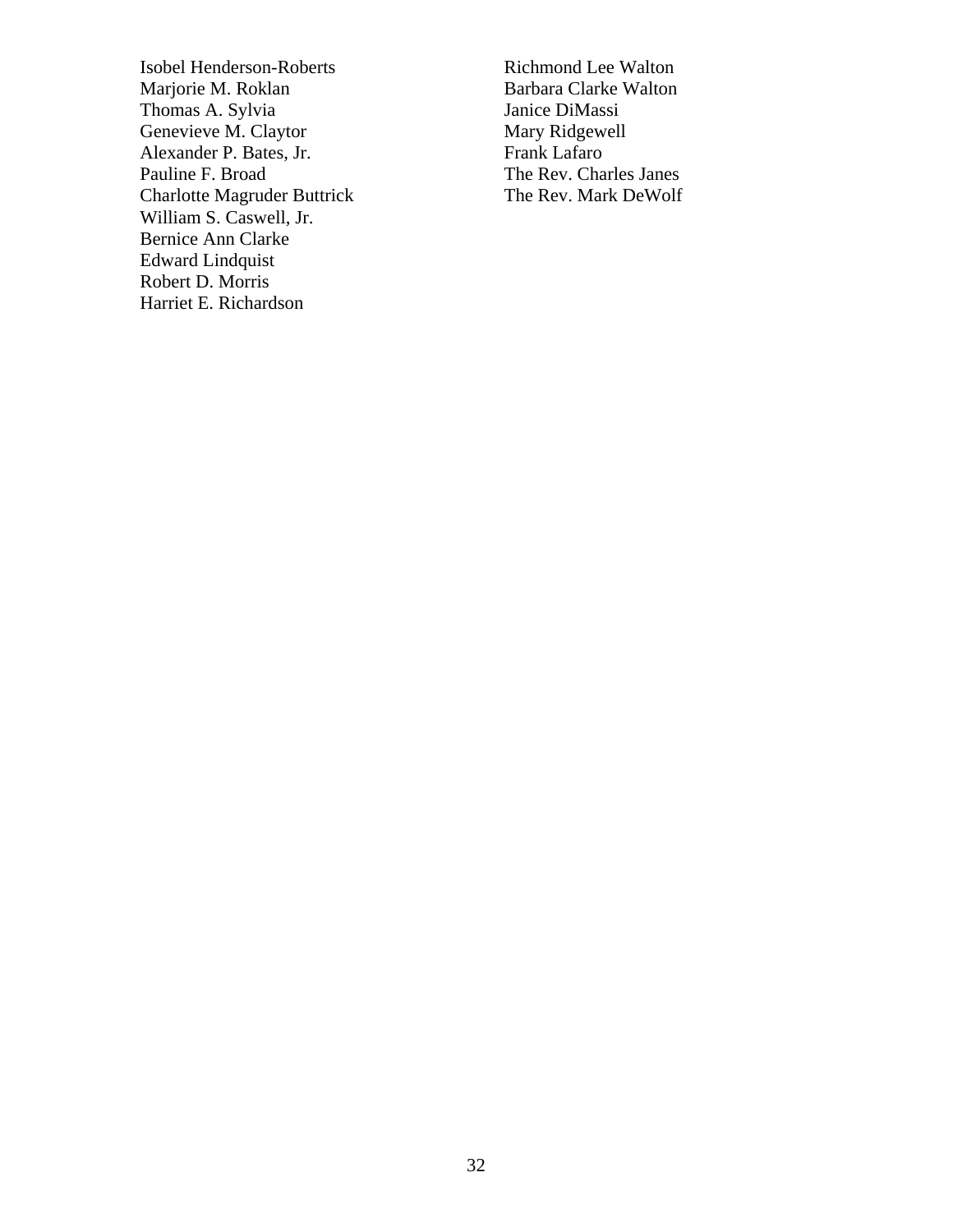## **REPORT OF THE TELLERS**

Rev. Gregory A.M. Cole, chair of the Elections Committee then presented a slate of nominations for election: **Standing Committee:** Choose 1 from the Clerical order. 4-year term The candidates: The Rev. Stephanie Shoemaker\* **Standing Committee:** Choose 1 from the Lay order 4-year term Ms. Caryl Frink Mr. Philip E. Masquelette Mr. Bruce Livingston Ms. Adrienne Southgate Total votes cast: 183. Caryl Frink: 76; Philip Masquelette: 30; Bruce Livingston: 23; Adrienne Southgate: 54. **Caryl Frink was elected**. **Diocesan Council**: Choose 2 from the Clerical order. 3-year term The Rev. Greg Lisby\* The Rev. Susan Wrathall\* **Diocesan Council**: Choose 2 from the Lay order. 3-year term. Ms. Jeanne Mason\* **Commission on Finance**. 3-year term. The Rev. Gregory Cole\* **Commission on Congregational Development**: Clerical order. 3-year term. Vote for 1: The Rev. Eletha Boute-Greig The Rev. Alan Gates **The Rev. Alan Gates was elected. Commission on Congregational Development**: Lay order. 3-year term. Vote for 1: Ms. Lillian Hargrove Ms. Linda Lebreaux **Lillian Hargrove was elected.** 

\*Since the number of nominees for the Laity on Standing Committee, and the open positions for

Commission on Finance and Commission on Congregational Development equals the number of vacancies

to be filled, Convention voted to declare those nominees elected.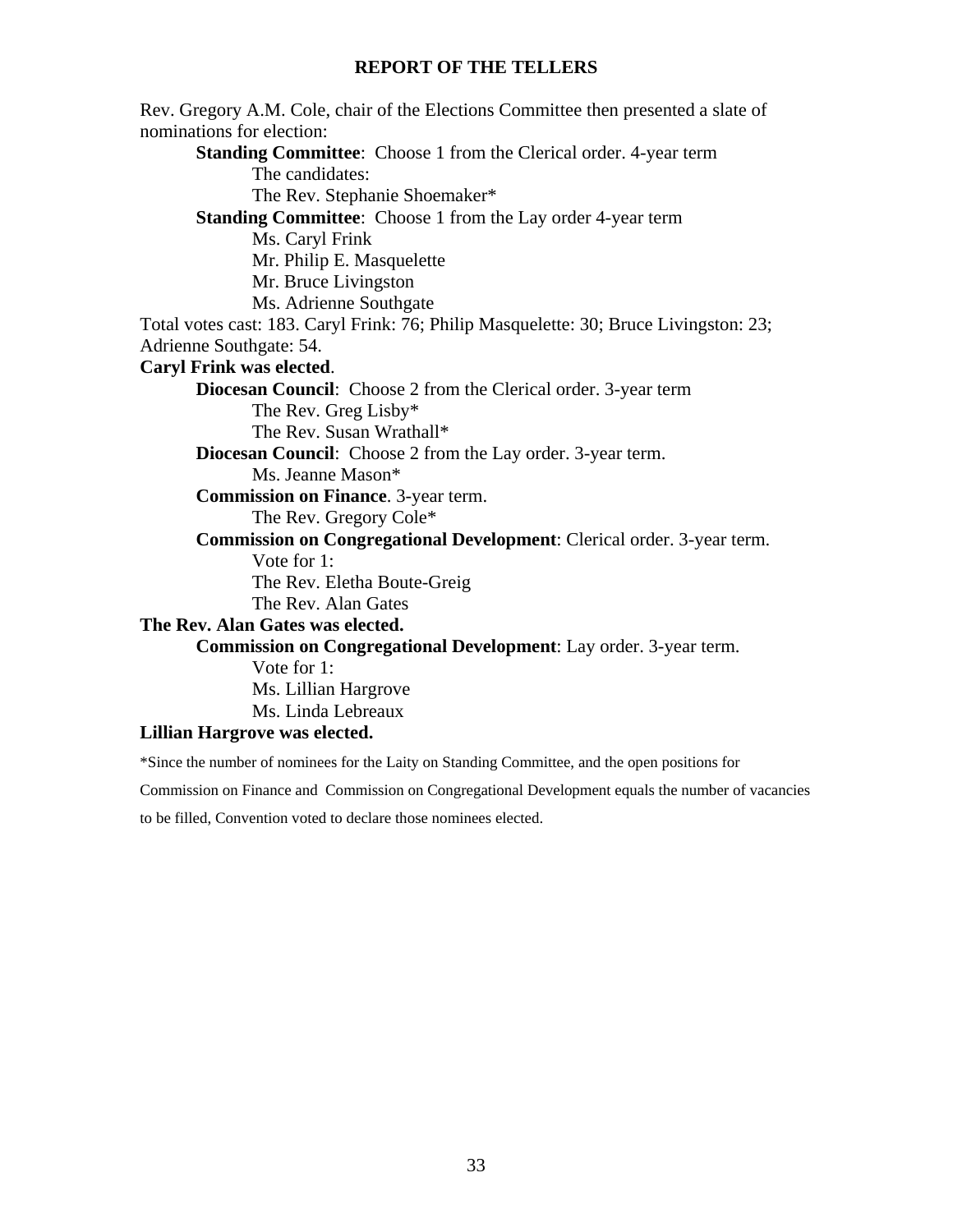## **ELECTIONS FOR DEPUTATION TO GENERAL CONVENTION**

In the Clergy Order, Vote for 4: The Rev. Alcide Barnaby, Jr. The Rev. R. Craig Burlington The Rev. Alan K. Gates The Rev. C. Neal Goldsborough The Rev. Scott Gunn The Rev. William Locke The Rev. Jennifer Pedrick The Rev. Jennifer Phillips

#### **Clergy Order:**

The Revs. Scott Gunn, William Locke, Jennifer Pedrick, these 3 were elected on Ballot #1 The Rev. Craig Burlington, elected on Ballot #5

In the Lay Order, Vote for 4: Ms. Carol Anne (Missy) Bennett Ms. Caryl S. Frink Ms. Rebecca Gettel Ms. Mary Ann Kolakowski Mr. Dennis Stark Ms. Diamonte (Dee) Tavolaro

#### **Lay Order:**

Caryl Frink, Rebecca Gettel, MaryAnn Kolakowski; were elected on Ballot #1 Diamonte Tavolaro, elected on Ballot #3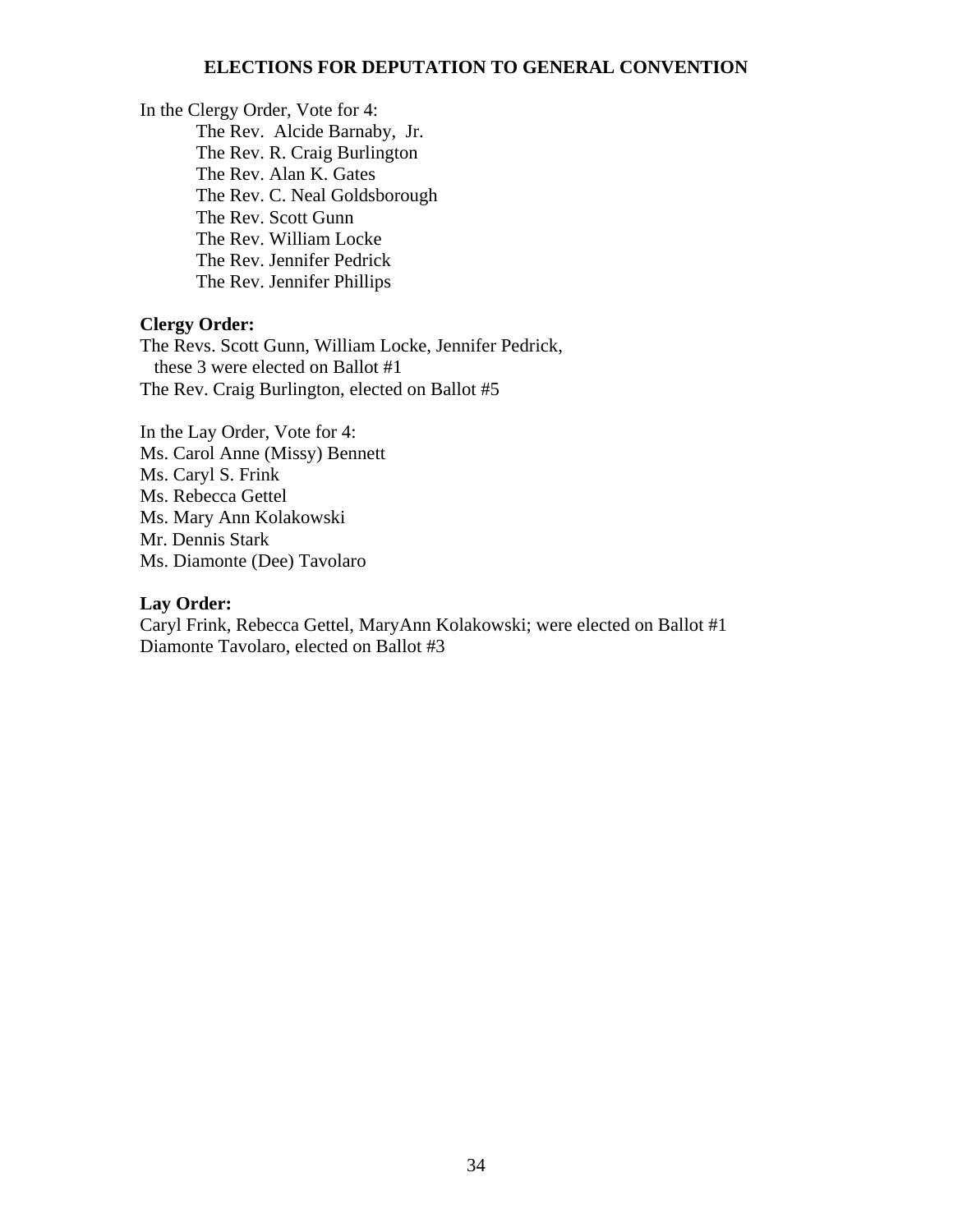# **PAROCHIAL ORGANIZATION 2007**

| Alton St. Thomas'                                                                                |                                                              |
|--------------------------------------------------------------------------------------------------|--------------------------------------------------------------|
|                                                                                                  |                                                              |
|                                                                                                  |                                                              |
| Clergy: Bettine Besier                                                                           | Sr. Warden: Mary Hafey                                       |
| Musician: Virginia Abruzzese                                                                     | Administrator: Cathy Harvey                                  |
|                                                                                                  |                                                              |
| Ashton St. John's                                                                                |                                                              |
|                                                                                                  |                                                              |
| Mail to: P.O. Box 7155, Cumberland, 02864                                                        |                                                              |
| http://www.stjohnsofcumberland.org • stjohnsepiscopal@verizon.net                                |                                                              |
| Clergy: Jeffrey A. Jencks, Mary Hitt                                                             | Sr. Warden: Paul Bousquet                                    |
| Musician: Jack Cook                                                                              | Secretary: Pamela Gilbert                                    |
|                                                                                                  |                                                              |
| Barrington St. John's ■                                                                          |                                                              |
|                                                                                                  |                                                              |
| http://www.stjohnsbarrington.org • stjbar@att.net (Fax) 245-0518                                 |                                                              |
| Clergy: Charles Neal Goldsborough; Jennifer West Sr. Warden: James Tracy<br>Musician: Brink Bush |                                                              |
|                                                                                                  | Administrator: Elizabeth Crawley                             |
| Barrington St. Matthew's ■                                                                       |                                                              |
|                                                                                                  |                                                              |
| $\bullet$ stmatthews4@verizon.net                                                                |                                                              |
| Clergy: Judith N. Mitchell                                                                       |                                                              |
| Musician: Charles Elder                                                                          | Sr. Warden: Elizabeth King<br>Administrator: Laurie Aparicio |
|                                                                                                  |                                                              |
| <b>Block Island</b> St. Ann's-by-the-Sea ■                                                       |                                                              |
|                                                                                                  |                                                              |
| Mail to: P.O. Box 622, 02807-0622                                                                |                                                              |
| http://www.st-anns-by-the-sea.org • info@stannsbythesea.com                                      |                                                              |
| Clergy:                                                                                          | Sr. Warden: Frances Migliaccio                               |
| Musician: Anna Lofaro                                                                            | Administrator: Erica Tonner                                  |
|                                                                                                  |                                                              |
| <b>Bristol</b> St. Michael's ■                                                                   |                                                              |
|                                                                                                  |                                                              |
|                                                                                                  |                                                              |
| • stmichaels@fullchannel.net                                                                     |                                                              |
| Clergy: David Dobbins, Janice L. Grinnell,                                                       | Sr. Warden: John Reskusich                                   |
| Musician: Alexander Bauhart                                                                      | Administrator: Elizabeth Vargas                              |
|                                                                                                  |                                                              |
| <b>Central Falls St. George's</b>                                                                |                                                              |
|                                                                                                  |                                                              |
| • stgeorgeschurch@msn.com                                                                        |                                                              |
| Clergy: José Roberts                                                                             | Sr. Warden: Luis Pantoja                                     |
| <b>Musician: Jesse Banks</b>                                                                     | Administrator: Dianne Papineau                               |
|                                                                                                  |                                                              |
| <b>Centredale St. Alban's <math>\Box</math></b>                                                  |                                                              |
|                                                                                                  |                                                              |
| $\bullet$ beckyanderson@juno.com                                                                 |                                                              |
| Clergy: Evangeline Anderson; Patricia A. Bailey                                                  | Sr. Warden: Barbara Barber                                   |
| Musician: Christine Kershaw                                                                      | Administrator: Susan Peckham                                 |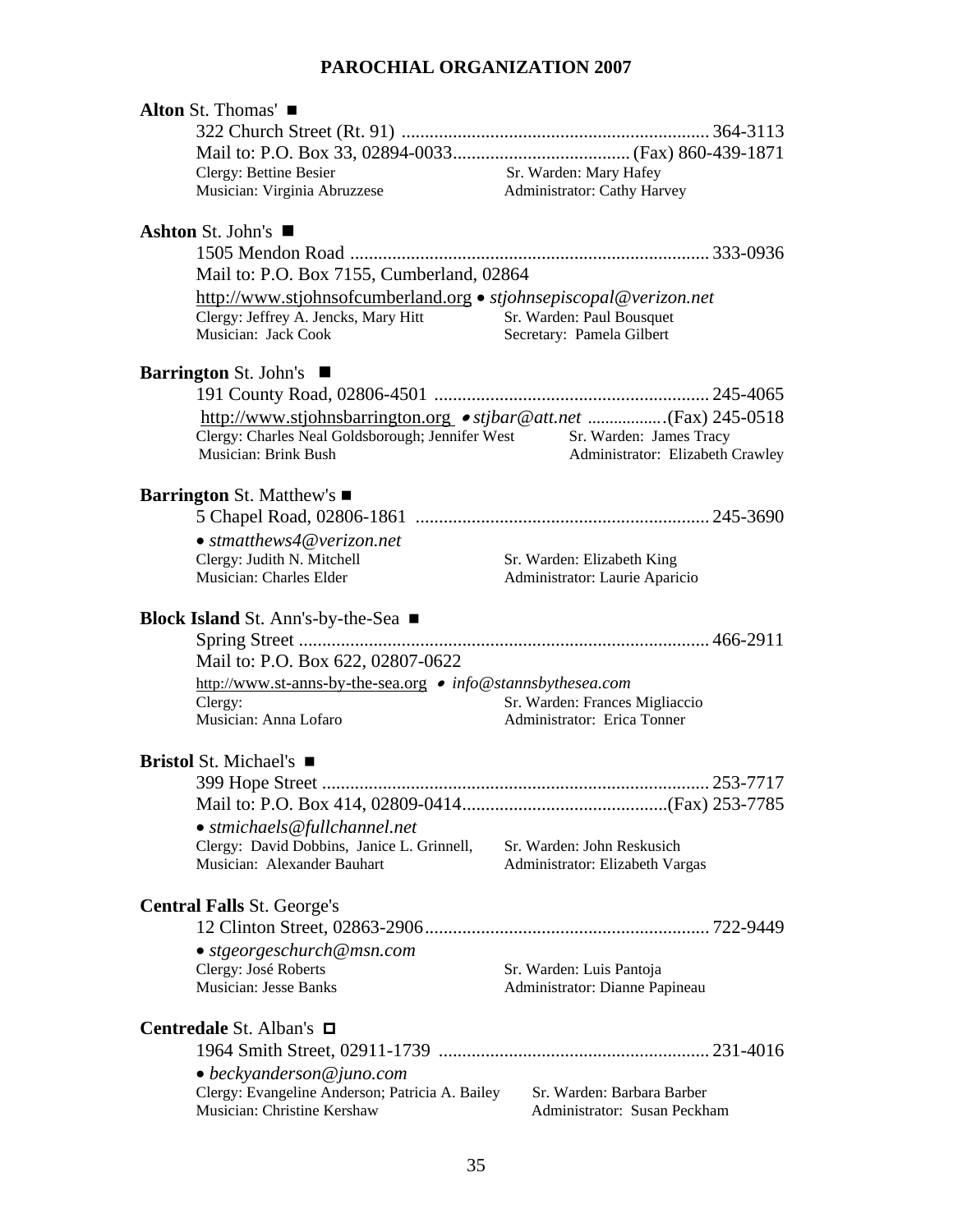| <b>Charlestown</b> Church of the Holy Spirit $\Box$                                                   |                                                         |  |
|-------------------------------------------------------------------------------------------------------|---------------------------------------------------------|--|
|                                                                                                       |                                                         |  |
| Mail to: P.O. Box 241, 02813-0241                                                                     |                                                         |  |
| http://www.members.cox.net/church_holyspirit • holyspirit47@verizon.net                               |                                                         |  |
| Clergy: Susan Stiles<br>Musicians: Pauline Boisvert, Martha Decker, Aline Coutu                       | Sr. Warden: Jennifer Noonan                             |  |
| Coventry Christ Church ■                                                                              |                                                         |  |
|                                                                                                       |                                                         |  |
| Mail to: P.O. Box 142, 02816-0003                                                                     |                                                         |  |
| http://www.christchurchrocks.org • revbeth@christchurchrocks.org                                      |                                                         |  |
| Clergy: Elizabeth Sherman<br>Musician: Gail Austin                                                    | Sr. Warden: Michael Muzzy<br>Administrator:             |  |
| <b>Coventry St. Matthias'</b>                                                                         |                                                         |  |
|                                                                                                       |                                                         |  |
| Mail to: P.O. Box 254, 02816-0005                                                                     |                                                         |  |
| http://www.stmatthiasri.org · parish@stmatthiasri.org                                                 | Sr. Warden: Tonia Perra                                 |  |
| nttp://www.sumatumnosa.com<br>Clergy: Richard Morgan (until 6/1/07)                                   | Administrator: Marcia Jones                             |  |
|                                                                                                       |                                                         |  |
| <b>Cranston</b> Church of the Ascension $\Box$                                                        |                                                         |  |
| http://www.ascensioncranston.org • ascensioncranston@juno.com                                         |                                                         |  |
| Clergy: James Frink                                                                                   | Sr. Warden: Arthur Martone                              |  |
| Musician: Robert Johnson                                                                              | <b>Administrator: Venus Tavares</b>                     |  |
|                                                                                                       |                                                         |  |
| Cranston St. David's-on-the-Hill □                                                                    |                                                         |  |
|                                                                                                       |                                                         |  |
| http://www.stdavidsonthehill.org • stdavidsonhillepis@juno.com (Fax) 942-4368                         |                                                         |  |
| Clergy: Nancy A. Willis<br>Musician: Joan Daly                                                        | Sr. Warden: Lois Bogda<br>Administrator: Emelia DiPippo |  |
|                                                                                                       |                                                         |  |
| <b>Cranston</b> Church of the Transfiguration $\Box$                                                  |                                                         |  |
|                                                                                                       |                                                         |  |
| http://www.church-transfig.org • revlemery@church-transfig.org (Fax) 781-6332                         |                                                         |  |
| Clergy: Gary C. Lemery, Margaret C.F. Higbie Sr. Warden: Sherena Palmer                               |                                                         |  |
| Musician: Joyce Bernau-Enriquez                                                                       | Administrator: Beverly Vale                             |  |
| <b>Cranston</b> Trinity $\blacksquare$                                                                |                                                         |  |
|                                                                                                       |                                                         |  |
| http://www.trinitypawtuxet.episcopalri.org • trinitypaw@gmail.com                                     |                                                         |  |
| Clergy: P. Wayne Runner                                                                               | Sr. Warden: Philip James                                |  |
| Musician: Waylon Whitley                                                                              | Administrator: Joyce E. Jackson                         |  |
|                                                                                                       |                                                         |  |
| <b>Cumberland</b> Emmanuel $\Box$                                                                     |                                                         |  |
|                                                                                                       |                                                         |  |
| http://www.emmanuelri.org • office@emmanuelri.org<br>Clergy: Peter Mayer<br>Sr. Warden: Cheryl Keeler |                                                         |  |
| Musicians: Rud Porter & Jerry Silvia                                                                  | Administrator: Christine Hanley                         |  |
|                                                                                                       |                                                         |  |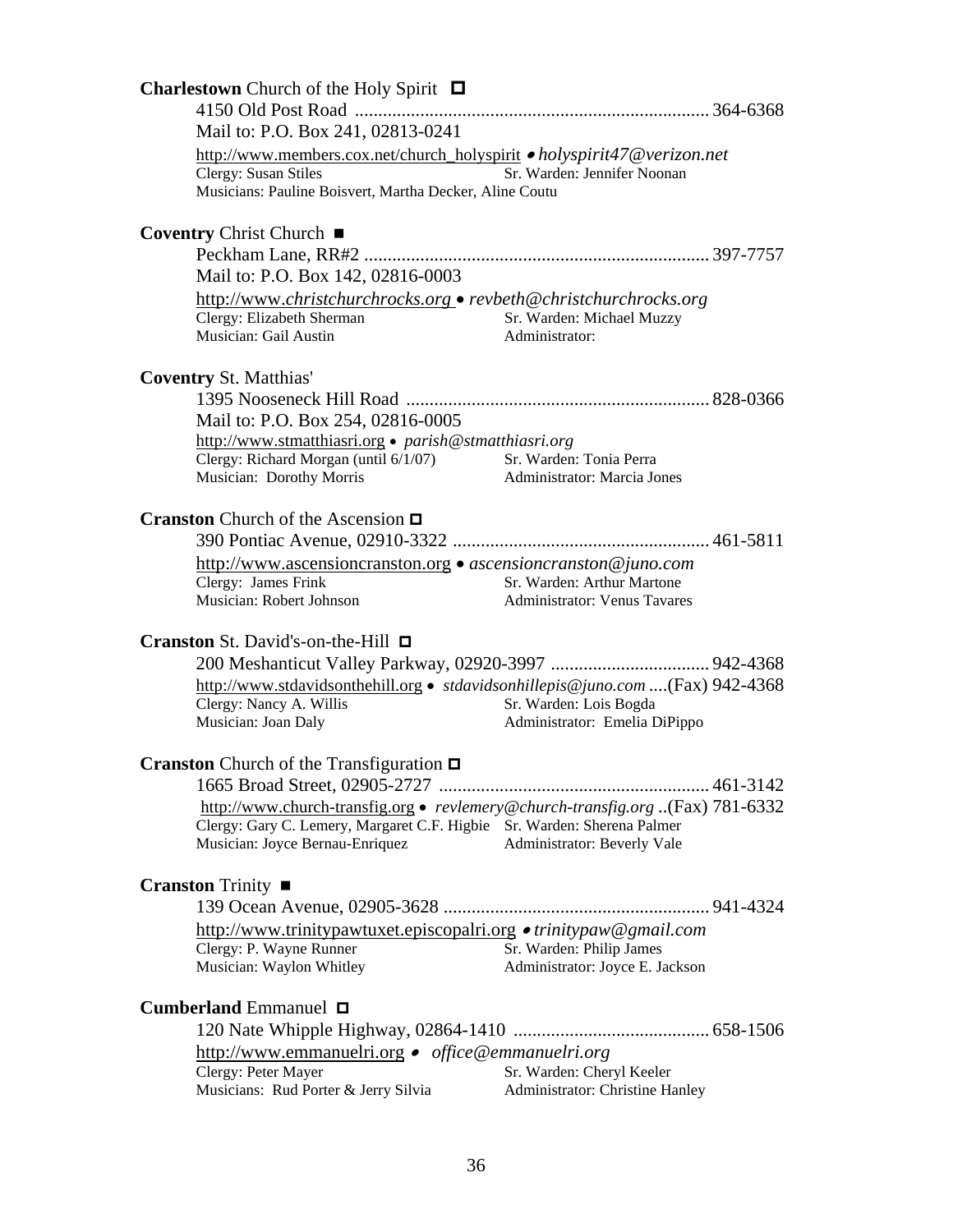# **East Greenwich** St. Luke's Pierce & Church Streets ...................................................................... 884-4116 Mail to: P.O. Box 334, 02818-0334............................................(Fax) 847-5370 http://www.stlukesegri.org  *stlukeseg.office@verizon.net*  Clergy: R. Craig Burlington, Mary Korte, Dorothy Brightman Sr. Warden: James Rezendes Musician: Priscilla Adams Rigg Administrator: Barbara DeFusco **East Providence** St. Mary's 81 Warren Avenue, 02914-5199 ......................................................... 434-7456 Clergy: Ashley Peckham Sr. Warden: Gordon Hubbard Musician: Anita Russo Administrator: Linda St. Hilaire **East Providence** Church of the Epiphany ■ 1336 Pawtucket Avenue, 02916-1412 ................................................. 434-5012 http://www.epiphanyep.org  *epiphanyep.org*............................(Fax) 438-5032 Clergy: Jennifer Pedrick Sr. Warden: Marilyn Fuller Musician: Laura Brion Administrator: Beth Dench **Greenville** St. Thomas' Corner Route 116 South & Route 44 .................................................. 949-2260 Mail to: P.O. Box 505, 02828-0505............................................(Fax) 949-0261 *PaschalMys@aol.com*  Clergy: Michele Matott, Susan J. North Co-Sr. Wardens: Alice Gardner, Musician: Kathleen Wikstrom Clarissa Patterson Secretary: Alice Gardner **Hope Valley** St. Elizabeth's, Canonchet 63 Canonchet Road ............................................................................. 539-7346 Mail to: P.O. Box 48, 02832-0048..............................................(Fax) 539-7346 *st\_liz@ids.net*  Clergy: Robert C. Cummings Sr. Warden: David Hearty Musician: Christopher Allen Administrator: Susan Perreault **Jamestown St. Matthew's □**  87 Narragansett Avenue ...................................................................... 423-1762 Mail to: P.O. Box 317, 02835-0317............................................(Fax) 423-3311 http://www.stmatthewsjamestownri.org • *st.matt@verizon.net*<br>Clergy: Kevin Lloyd **Sr. Warden: Charles Beal** Clergy: Kevin Lloyd<br>
Musician: Julia Tagen<br>
Musician: Julia Tagen<br>
Administrator: Suzanne Fa Administrator: Suzanne Fay **Kingston** St. Augustine's 35 Lower College Road, 02881-1307 ................................................. 874-2739 http://www.staugustineuri.com/ • *info@staugustineURI.com...........*..(Fax) 783-2153<br>Clergy: Jennifer Phillips **1998** Sr. Warden: Arthur Olsen Clergy: Jennifer Phillips Musician: Jacqueline Devilliers Administrator: Shelley Marie Dziedzic **Lincoln** Christ Church in Lonsdale **□**  1643 Lonsdale Avenue ....................................................................... 725-1920 Mail to: P.O. Box 245, 02865-0245............................................(Fax) 723-1815 http://www.christchurchlincoln.org  *christchurchlincoln@verizon.net*  Clergy: Scott Gunn (6/1) Sr. Warden: Judy Foltz Musician: Frances Gorman Administrator: Linda Gorman, Diane Papineau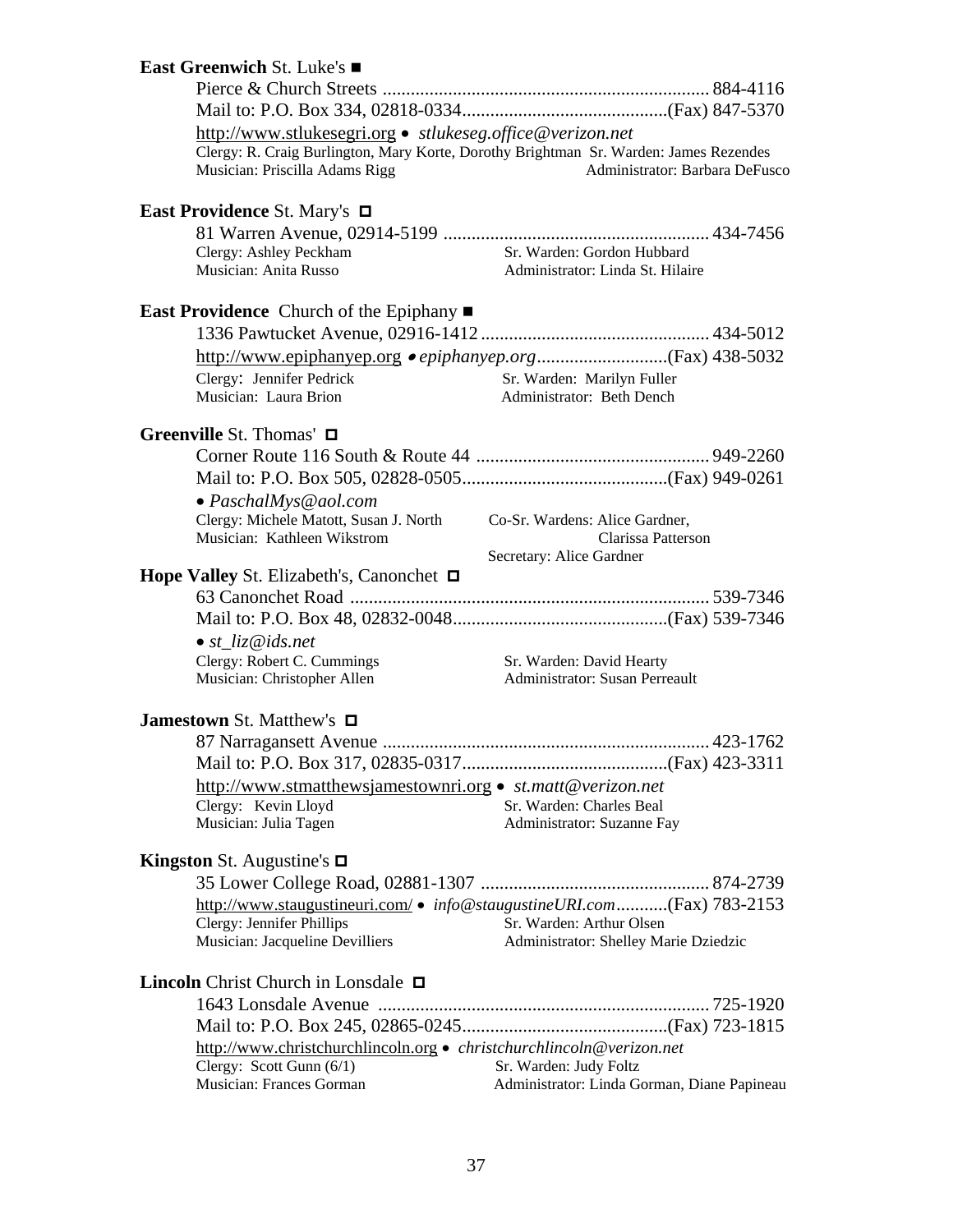| <b>Little Compton</b> St. Andrew's-by-the-Sea $\blacksquare$                                                   |                                                             |
|----------------------------------------------------------------------------------------------------------------|-------------------------------------------------------------|
|                                                                                                                |                                                             |
|                                                                                                                |                                                             |
| $\bullet$ standrewsltlcmtn@aol.com                                                                             |                                                             |
| Clergy: John Gregory Prior; Leroy (Buck) Close Sr. Warden: John Farr                                           |                                                             |
| Musician: John Veveiros                                                                                        | Administrator: Donna Kitchen                                |
| <b>Middletown Holy Cross</b>                                                                                   |                                                             |
|                                                                                                                |                                                             |
| Mail to: P.O. Box 4121, 02842-0121                                                                             |                                                             |
| http://www.thechurchoftheholycross.org                                                                         |                                                             |
| Clergy:                                                                                                        | Sr. Warden: Robert Asher                                    |
| Musician: Marjorie Seyster, Pam Douglas                                                                        | Secretary: Theresa Cunha                                    |
| <b>Middletown St. Columba's Chapel <math>\Box</math></b>                                                       |                                                             |
|                                                                                                                |                                                             |
| http://www.stcolumbaschapel.org • kwarren@stcolumbaschapel.org (Fax) 847-1199                                  |                                                             |
| Clergy: Christopher Epperson                                                                                   | Sr. Warden: Toby Field                                      |
| Musician: Spencer Sacco                                                                                        | Administrator: Kathryn Warren                               |
|                                                                                                                | Secretary: Donna Nedderman                                  |
| Narragansett St. Peter's-by-the-Sea $\Box$                                                                     |                                                             |
|                                                                                                                |                                                             |
| http://www.stpetersbythesea.com • stpetersbythesea@netzero.net (Fax) 783-5596<br>Clergy: Richard Shippee (5/1) | Sr. Warden: Leo Carroll                                     |
| Musician: James Morgan                                                                                         | Administrator: Linda O'Neill                                |
|                                                                                                                |                                                             |
| Newport Emmanuel $\blacksquare$                                                                                |                                                             |
|                                                                                                                |                                                             |
| http://www.emmanuelnewport.org • admin@emmanuelnewport.org.(Fax) 849-7696                                      |                                                             |
| Clergy: Gregory Cole, Ann Pelletier                                                                            | Sr. Warden: JoAnne Ritchie                                  |
| Musician: John Totter                                                                                          | Administrator: Leah Caron                                   |
| <b>Newport St. John's</b>                                                                                      |                                                             |
|                                                                                                                |                                                             |
| http://www.saintjohns-newport.org • parishoffice@saintjohns-newport.org                                        |                                                             |
| Clergy: R. Michael Tuck                                                                                        | Sr. Warden: Ray Yorke                                       |
| Musician: Jonathan O. Babbitt                                                                                  | Administrator:                                              |
| <b>Newport</b> Trinity $\blacksquare$                                                                          |                                                             |
|                                                                                                                |                                                             |
| http://www.trinitynewport.org • info@trinitynewport.org  (Fax) 846-8440                                        |                                                             |
| Clergy: Gary Goldacker                                                                                         | Sr. Warden: Bruce Livingston                                |
| Musician: Diana Norton-Jackson                                                                                 | Administrator: Marie Maguire                                |
| North Kingstown St. Paul's □                                                                                   |                                                             |
|                                                                                                                |                                                             |
| http://www.stpaulswickford.org · office@stpaulswickford.org (Fax) 294-4371                                     |                                                             |
|                                                                                                                |                                                             |
|                                                                                                                |                                                             |
| Clergy: Philip Tierney, Alan Gates<br>Musician: Mark Steinbach                                                 | Sr. Warden: William Warburton<br>Administrator: Deb Mahoney |

**North Providence** St. Alban's (See CENTREDALE)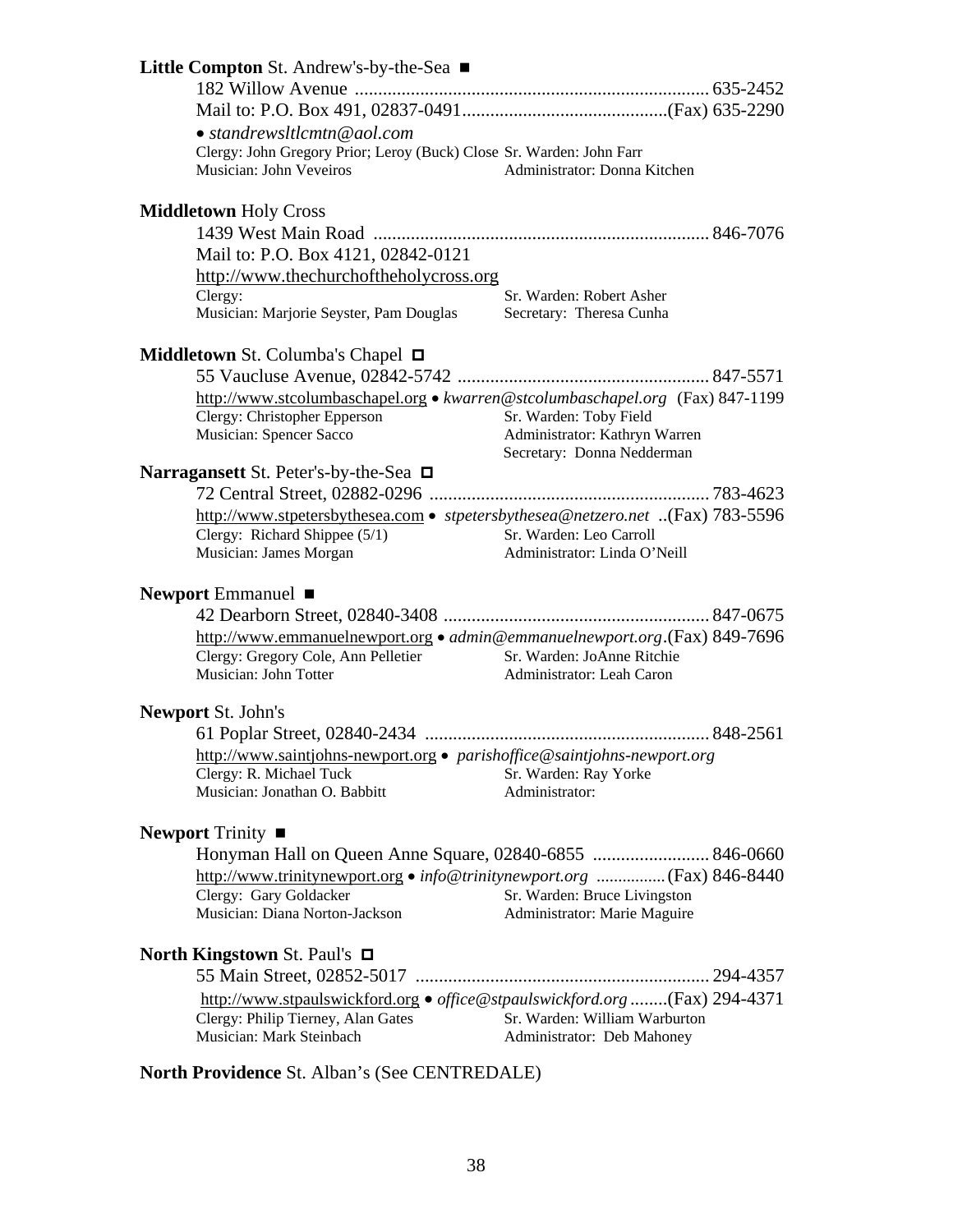| <b>North Providence St. James</b>                                                                                                                                          |                                                                                                |  |
|----------------------------------------------------------------------------------------------------------------------------------------------------------------------------|------------------------------------------------------------------------------------------------|--|
|                                                                                                                                                                            |                                                                                                |  |
| Clergy: Alcide Barnaby<br>Musician: Dede Bruns                                                                                                                             | Sr. Warden: Lucy Bettencourt<br>Administrator:                                                 |  |
| North Scituate Trinity $\blacksquare$                                                                                                                                      |                                                                                                |  |
|                                                                                                                                                                            |                                                                                                |  |
| Clergy: Pamela S. Gregory<br>Musician: Patricia Cichy                                                                                                                      | Sr. Warden: William Hurry<br>Administrator: Nancy Fullerton                                    |  |
| <b>Pascoag</b> Calvary $\Box$                                                                                                                                              |                                                                                                |  |
|                                                                                                                                                                            |                                                                                                |  |
| http://www.calvaryepiscopal.us · calvary125@aol.com                                                                                                                        |                                                                                                |  |
| Clergy: Mary Canavan<br>Musician: Deborah Cookson                                                                                                                          | Sr. Warden: Amy Ricci<br>Secretary:                                                            |  |
| <b>Pawtucket</b> Church of the Good Shepherd ■                                                                                                                             |                                                                                                |  |
| • rector.goodshepherdchurch@verizon.net                                                                                                                                    |                                                                                                |  |
| Clergy: Edward Boucher<br>Musician: Caryl Frink                                                                                                                            | Sr. Warden: Roberta Cook<br>Administrator: Marie St. Jean                                      |  |
| <b>Pawtucket St. Luke's</b>                                                                                                                                                |                                                                                                |  |
|                                                                                                                                                                            |                                                                                                |  |
| http://www.stlukespaw.org •                                                                                                                                                |                                                                                                |  |
| Clergy: John Hall<br>Musician: Margaret Clark                                                                                                                              | Sr. Warden: Lawrence Kleven<br>Administrator: Elaine Oliveira                                  |  |
| Pawtucket St. Paul's □                                                                                                                                                     |                                                                                                |  |
| http://www.stpaulspawtucket.org • stpaulsmychurch1@aol.com (Fax) 728-4318<br>Clergy: William Locke, Susan Wrathall, Betsy Lesieur<br>Musician: Patrick Campbell            | Sr. Warden: Pamela Doheny<br>Administrator: Rae Murdock                                        |  |
| <b>Portsmouth St. Mary's <math>\blacksquare</math></b>                                                                                                                     |                                                                                                |  |
|                                                                                                                                                                            |                                                                                                |  |
| http://www.saintmarysepiscopalchurch.org • smc@saintmarysepiscopalchurch.org                                                                                               |                                                                                                |  |
| Clergy: Pamela Mott; Virginia Dinsmore<br>Musician: Winifred Johnson                                                                                                       | Sr. Warden: Marshall Lundberg<br>Administrator: Martha Hultgren<br>Secretary: Cynthia Amundson |  |
| <b>Portsmouth St. Paul's <math>\Box</math></b>                                                                                                                             |                                                                                                |  |
|                                                                                                                                                                            |                                                                                                |  |
| http://www.stpaulsportsmouthri.org • lindaremdean@earthlink.net<br>Clergy:                                                                                                 | Sr. Warden: Linda Remington                                                                    |  |
| Musician: Marilyn Hambly                                                                                                                                                   | Administrator:                                                                                 |  |
| <b>Providence All Saints' Memorial</b> ■                                                                                                                                   |                                                                                                |  |
|                                                                                                                                                                            |                                                                                                |  |
| http://www.allsaintsmemorial.com • asmcri@.verizon.net (Fax) 273-4205<br>Clergy: James R. Bocchino, Edward J. Trafford Sr. Warden: Robert Lawton<br>Musician: Barry Turley | Secretary: Grace E. Malaby                                                                     |  |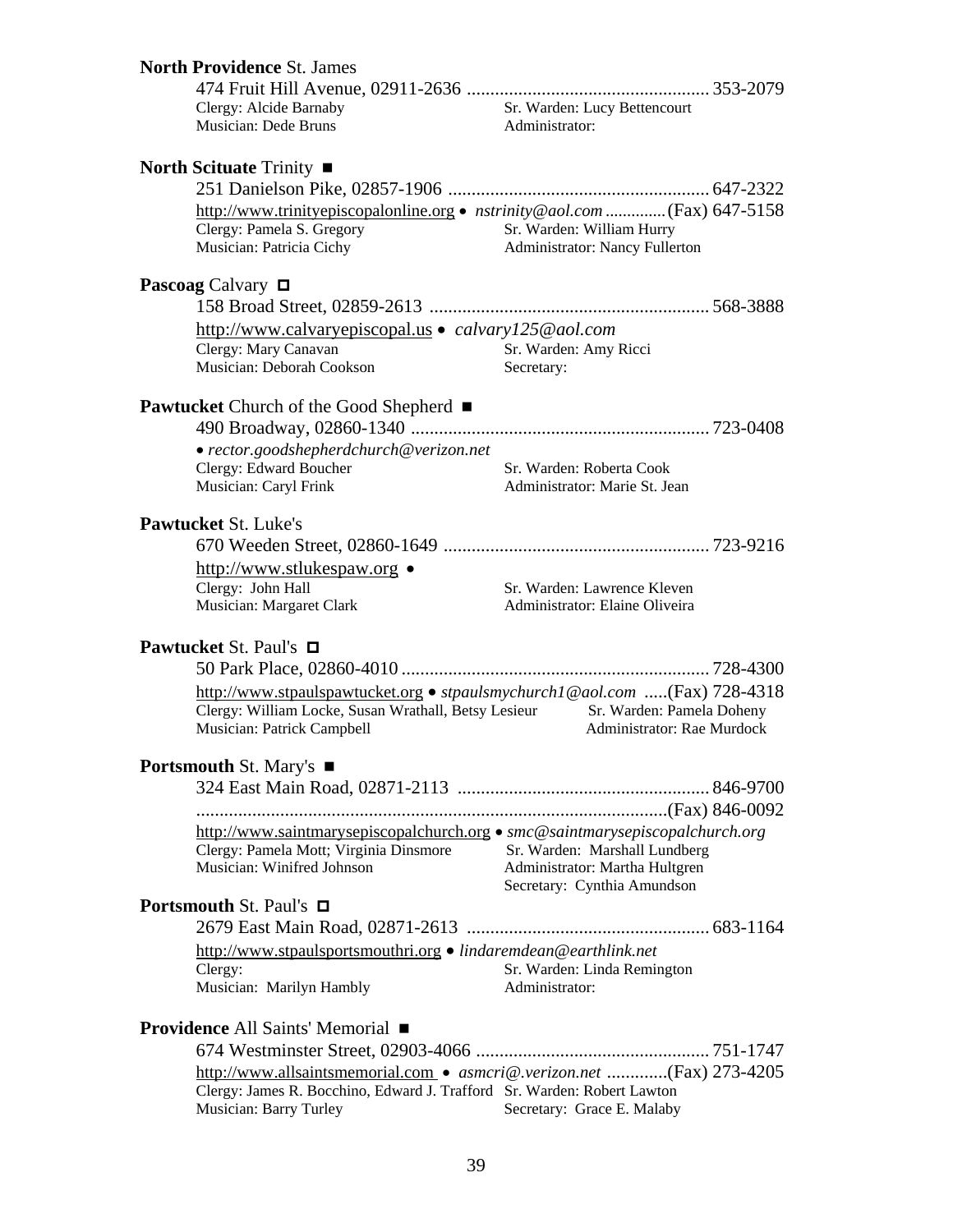| <b>Providence</b> Cathedral of St. John <b>□</b>                                                                                                                              |                                                                                               |  |
|-------------------------------------------------------------------------------------------------------------------------------------------------------------------------------|-----------------------------------------------------------------------------------------------|--|
|                                                                                                                                                                               |                                                                                               |  |
|                                                                                                                                                                               |                                                                                               |  |
| Clergy: Harry Krauss, III, Barbara Mays-Stock Sr. Warden: Adrienne Southgate                                                                                                  |                                                                                               |  |
| Musician: Mark Johnson                                                                                                                                                        | Administrator: Virginia Williams-LaBoy                                                        |  |
| <b>Providence</b> Church of the Epiphany                                                                                                                                      |                                                                                               |  |
|                                                                                                                                                                               |                                                                                               |  |
| http://www.epiphanyri.com •                                                                                                                                                   |                                                                                               |  |
| Clergy: Karen A. Fraioli                                                                                                                                                      | Sr. Warden: Judith Walker                                                                     |  |
| Musician:                                                                                                                                                                     | Administrator:                                                                                |  |
| <b>Providence Grace</b> □                                                                                                                                                     |                                                                                               |  |
|                                                                                                                                                                               |                                                                                               |  |
| http://www.gracechurchprovidence.org • faith.grace@verizon.net (Fax) 331-3247<br>Clergy: Robert Brooks, Richard Bardusch<br>Musician: Mark Johnson                            | Sr. Warden: W. Spencer Harber<br>Administrator: Faith M. Goepfert<br>Secretary: Joyce Timpson |  |
| <b>Providence</b> Church of the Redeemer ■                                                                                                                                    |                                                                                               |  |
|                                                                                                                                                                               |                                                                                               |  |
|                                                                                                                                                                               |                                                                                               |  |
| Clergy: Jo-Ann J. Drake                                                                                                                                                       | Sr. Warden: Anne Bryant                                                                       |  |
| Musician: Richard Alberg                                                                                                                                                      | Administrator:                                                                                |  |
| <b>Providence St. Martin's</b> ■                                                                                                                                              |                                                                                               |  |
| http://www.stmartinsprov.org • church@stmartins.necoxmail.com.(Fax) 751-0038<br>Clergy: Clare Fischer-Davies, Greg Lisby<br>Musician: Jay MacCubbin                           | Sr. Warden: Susan Loney<br>Administrator: Lisa Ashe                                           |  |
| <b>Providence</b> St. Peter & St. Andrew's $\blacksquare$                                                                                                                     |                                                                                               |  |
|                                                                                                                                                                               |                                                                                               |  |
| http://www.stpetersandstandrews.org • stpanda25@verizon.net                                                                                                                   |                                                                                               |  |
| Clergy: Joyce Penfield                                                                                                                                                        | Sr. Warden: Betty Sloane                                                                      |  |
| Musician: Gage-David Hansen                                                                                                                                                   | Administrator: Catherine Calistra                                                             |  |
| <b>Providence St. Stephen's</b>                                                                                                                                               |                                                                                               |  |
|                                                                                                                                                                               |                                                                                               |  |
| http://www.sstephens.org • office@sstephens.necoxmail.com (Fax) 421-6703<br>Clergy: John D. Alexander, Gardiner H. Shattuck Sr. Warden: Alan Reniere<br>Musician: James Busby | Administrator: Cory MacLean                                                                   |  |
| <b>Riverside St. Mark's</b> ■                                                                                                                                                 |                                                                                               |  |
|                                                                                                                                                                               |                                                                                               |  |
| http://www.stmarksriverside.org • office@stmarksriverside.org                                                                                                                 |                                                                                               |  |
| Clergy: David Ames                                                                                                                                                            | Sr. Warden: Jim Hummel                                                                        |  |
| Musician: Adam Schneider                                                                                                                                                      | Administrator: Susan Rossi                                                                    |  |
|                                                                                                                                                                               |                                                                                               |  |

**Rumford** Church of the Epiphany (See EAST PROVIDENCE)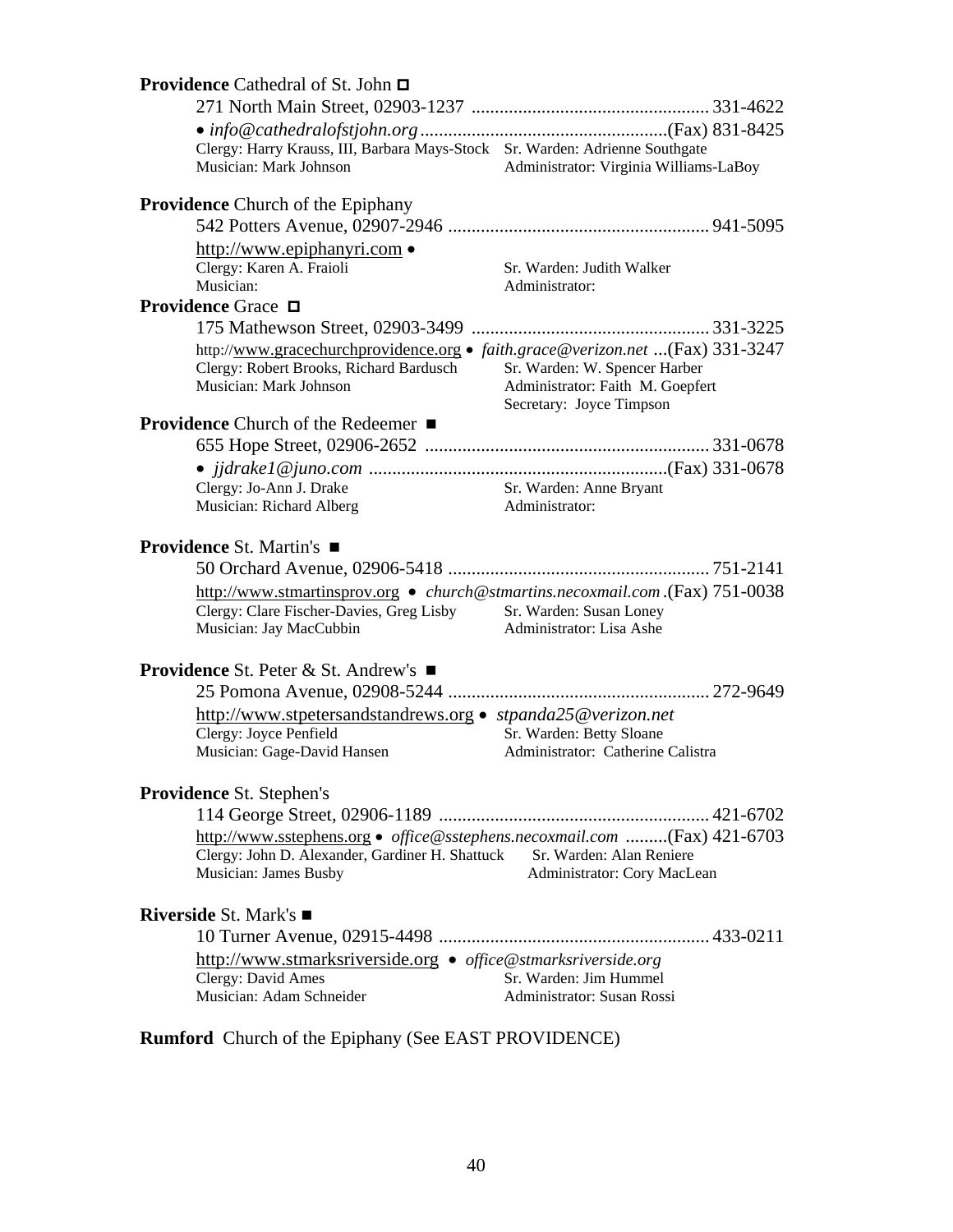| Saunderstown Chapel of St. John the Divine                                                                                                                                                                    |                                                               |
|---------------------------------------------------------------------------------------------------------------------------------------------------------------------------------------------------------------|---------------------------------------------------------------|
|                                                                                                                                                                                                               |                                                               |
|                                                                                                                                                                                                               |                                                               |
| http://www.stjohnthedivine.homestead.com · chapel@stjohnthedivine.necoxmail.com<br>Clergy: Stephanie C. Shoemaker<br>Sr. Warden: M. Locke Webster<br>Musician: Judith Stickney<br>Administrator: Lori Jackson |                                                               |
| <b>Tiverton Holy Trinity <math>\blacksquare</math></b>                                                                                                                                                        |                                                               |
|                                                                                                                                                                                                               |                                                               |
| Clergy: Daryl Stahl<br>Sr. Warden: Cheryl Twiss<br>Musician: Carolyn Howell<br>Administrator: Cindy Cwalina                                                                                                   |                                                               |
| <b>Wakefield</b> Church of the Ascension $\blacksquare$                                                                                                                                                       |                                                               |
|                                                                                                                                                                                                               |                                                               |
|                                                                                                                                                                                                               |                                                               |
| http://www.AscensionWakefield.org • AscensionW@juno.com<br>Clergy: Sandra P. Haines-Murdocco<br>Sr. Warden: Peg Collins<br>Musician: Susan Vasques<br>Secretary: Nancy Dreier                                 | <b>Administrator: Tim Cummings</b>                            |
| <b>Warren St. Mark's</b>                                                                                                                                                                                      |                                                               |
|                                                                                                                                                                                                               |                                                               |
| Clergy: James Verber<br>Musician: Deborah Walmsley                                                                                                                                                            | Sr. Warden: John Donahue, Jr.<br>Administrator: Diane Donahue |
| Warwick All Saints' □                                                                                                                                                                                         |                                                               |
| Clergy: Philip Devens<br>Sr. Warden: Alfred Liddle III<br>Musician: Patricia Wiggins<br>Secretary: Debbie Allen                                                                                               |                                                               |
| Warwick St. Barnabas $\Box$                                                                                                                                                                                   |                                                               |
|                                                                                                                                                                                                               |                                                               |
| Clergy: William F. Fraatz, Peter Michaelson Sr. Warden: Nancy Straight<br>Musician: Herbert Parkes                                                                                                            | Administrator: Karen Dziedzic                                 |
| <b>Warwick St. Mark's <math>\blacksquare</math></b>                                                                                                                                                           |                                                               |
|                                                                                                                                                                                                               |                                                               |
| http://www.stmarksri.org •                                                                                                                                                                                    |                                                               |
| Clergy: George Warren<br>Sr. Warden: Vincent Haight                                                                                                                                                           |                                                               |
| Musician: Grace Tetreault<br>Secretary: Florence Scott                                                                                                                                                        |                                                               |
| <b>Warwick St. Mary's <math>\blacksquare</math></b>                                                                                                                                                           |                                                               |
|                                                                                                                                                                                                               |                                                               |
| http://www.stmarysinwarwick.org/intro.htm • st.mary358@juno.com<br>Clergy: Donald Parker<br>Sr. Warden: Michael Marsh                                                                                         |                                                               |
| Musician: Lynn Tzitzouris<br>Secretary: Cheryl Andrews                                                                                                                                                        |                                                               |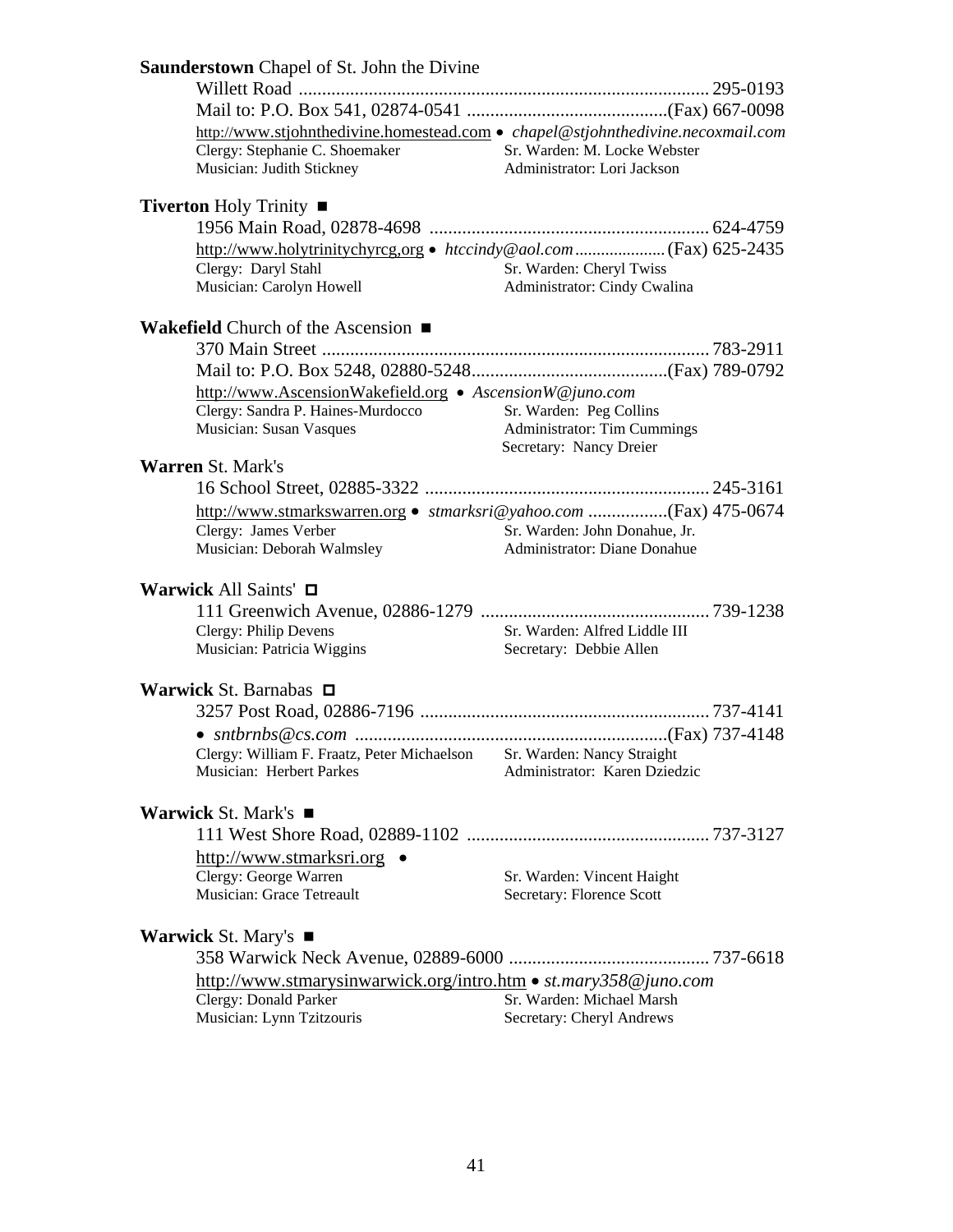# **Westerly Christ Church □**  7 Elm Street, 02891-2198 ................................................................... 596-0197 http://www.christchurchwesterly.org • *christ-church@verizon.net* ...(Fax) 596-6529<br>Clergy: Frederick Nestrock Sr. Warden: Virginia Bonk Clergy: Frederick Nestrock<br>Musician: George Kent Administrator: Jeanne MacLaughlin Secretary: Linda Nolf

**Wickford,** St. Paul's (See NORTH KINGSTOWN)

#### **Woonsocket** St. James'

|                              | http://www.stjameswoonsocket.org • stjamesw@cox.net (Fax) 762-2230 |
|------------------------------|--------------------------------------------------------------------|
| Clergy: Eletha Buote-Greig   | Sr. Warden: Margot Powell                                          |
| Musician: Shirley E.G. Ayers | Administrator: Diane Cardin                                        |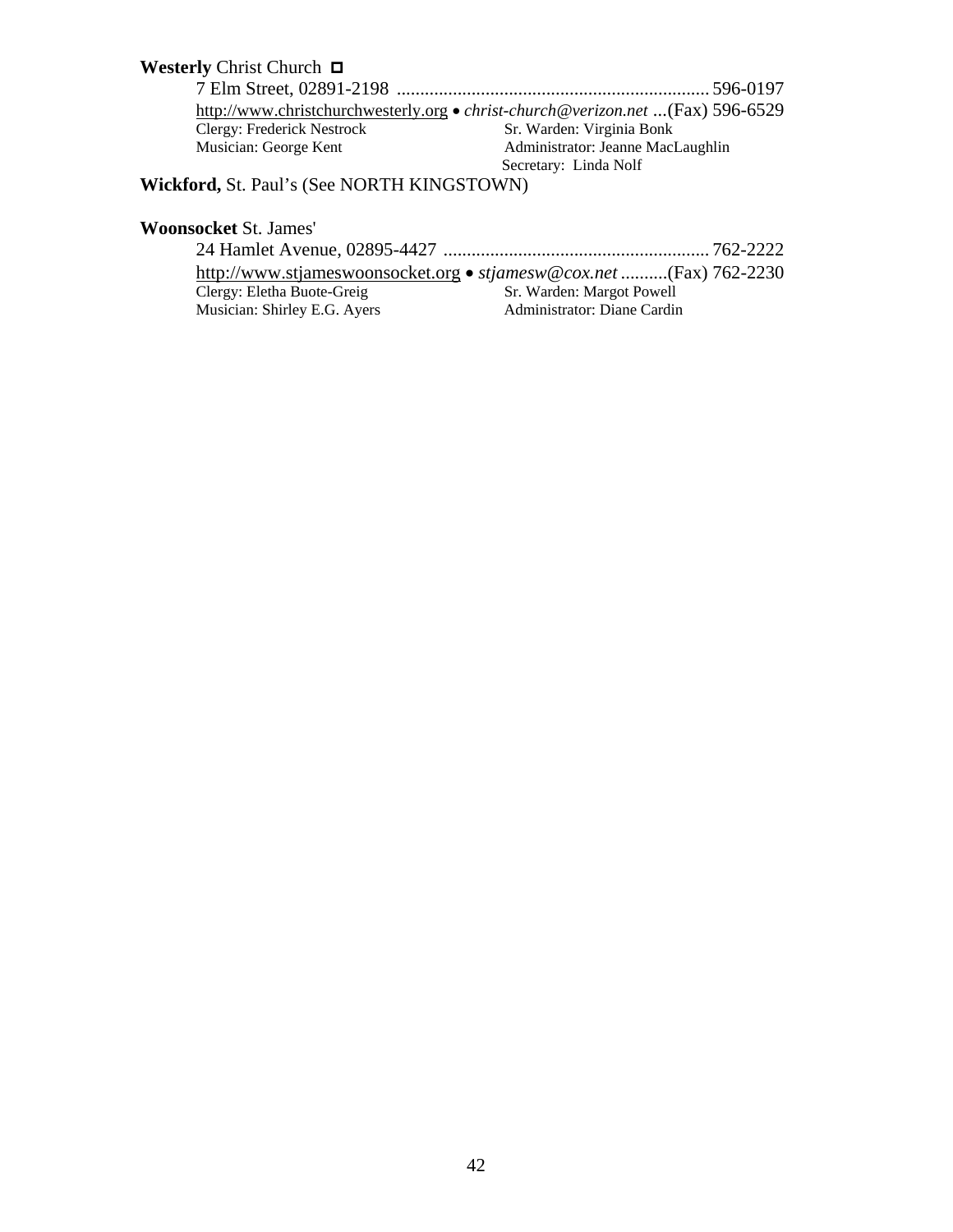# **BISHOP'S REPORT TO THE 217TH CONVENTION OF THE DIOCESE OF RHODE ISLAND**

# **OFFICIAL ACTS NOVEMBER 4, 2006 – OCTOBER 21, 2007**

#### **Visitations**

| Nov.                  | $5^{\text{th}}$<br>19 <sup>th</sup><br>$26^{\text{th}}$                    | All Saints', Warwick<br>St. James, Woonsocket<br>St. George's, Newport                                                  |
|-----------------------|----------------------------------------------------------------------------|-------------------------------------------------------------------------------------------------------------------------|
| Dec.                  | 17 <sup>th</sup>                                                           | St. James, North Providence                                                                                             |
| Jan.                  | $14^{th}$<br>$21^{\rm st}$                                                 | St. Luke's, Pawtucket<br>Ascension, Cranston                                                                            |
| Feb.                  | $4^{\text{th}}$<br>$11^{\text{th}}$<br>18 <sup>th</sup>                    | St. Mary's, Warwick<br>Trinity, Cranston<br>St. Mark's, Warwick                                                         |
| March 4 <sup>th</sup> | $11^{th}$<br>$25^{\text{th}}$                                              | Trinity, Newport<br>St. Matthias, Coventry<br>St. Mary's, East Providence                                               |
| May                   | 20 <sup>th</sup><br>27 <sup>th</sup>                                       | Church of the Holy Spirit, Charlestown<br>St. Paul's, Pawtucket                                                         |
| June                  | $10^{\text{th}}$<br>17 <sup>th</sup>                                       | St. Mary's, Portsmouth<br>Church of the Transfiguration, Cranston                                                       |
| July                  | 1 <sup>st</sup><br>8 <sup>th</sup><br>$15^{\text{th}}$<br>$22^{\text{nd}}$ | St. Peter & St. Andrew, Providence<br>Church of the Epiphany, Rumford<br>St. Barnabas, Warwick<br>Cathedral of St. John |
| Sept.                 | 9 <sup>th</sup><br>16 <sup>th</sup><br>30 <sup>th</sup>                    | St. Alban's, Centredale<br>St. Thomas, Alton<br>St. Stephen's, Providence                                               |
| Oct.                  | 7 <sup>th</sup><br>14 <sup>th</sup><br>$21^{\rm st}$                       | St. Mark's, Riverside<br>Emmanuel, Cumberland<br>St. Augustine's, Kingston                                              |

#### **Confirmations/ Receptions**

April 14, 2007 – Trinity, Newport; St. John's, Barrington May 12, 2007 - St. Martin's, Providence; Christ Church, Lincoln May 19, 2007 - St. Paul's, North Kingstown; Church of the Transfiguration, Cranston December 8, 2007 – Cathedral of St. John

Confirmations 181 Receptions 72 Reaffirmations 2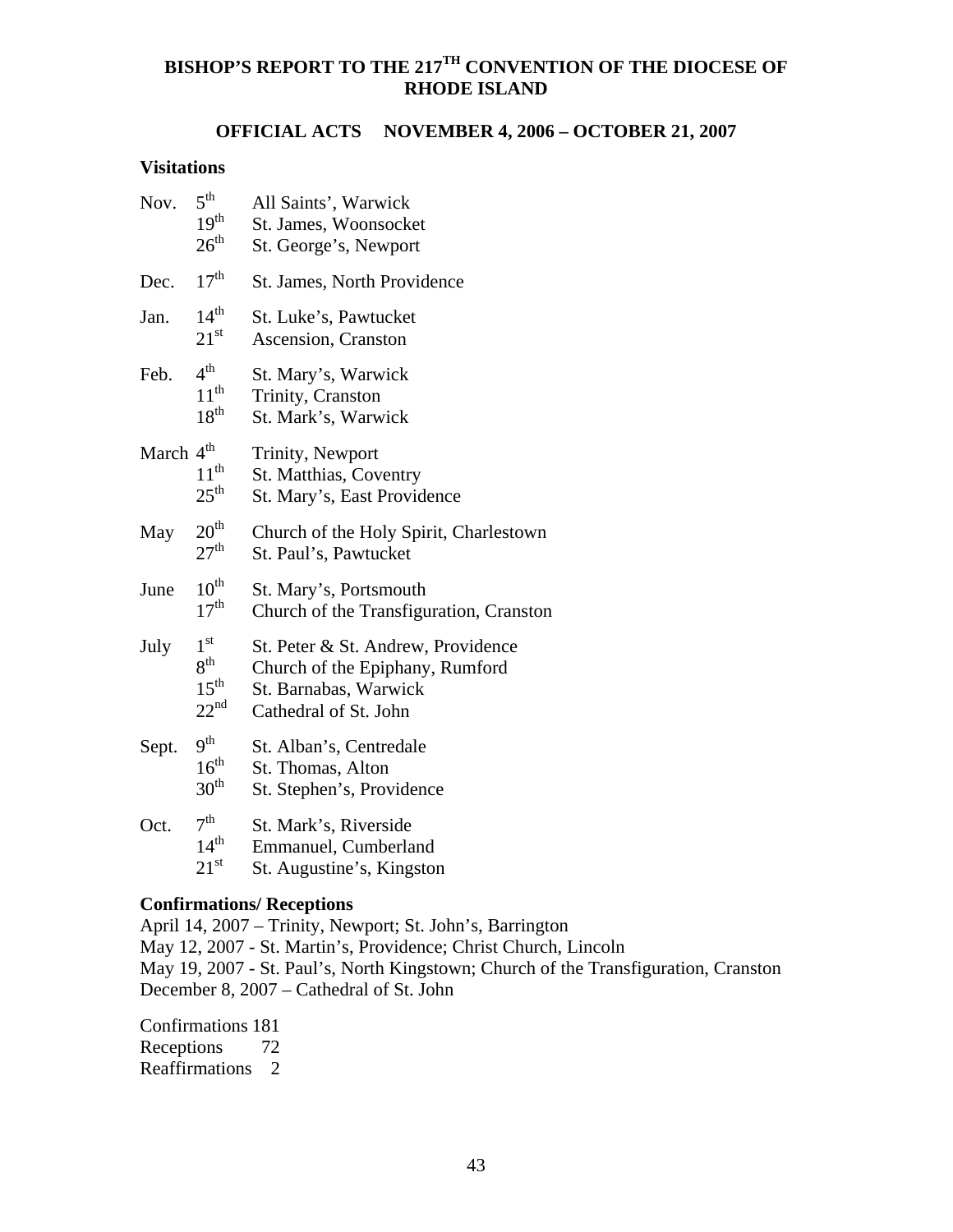# **Postulants**

Joyce Thorne Anne Burke

# **Candidates**

Mark Warter Susan Carpenter

# **Ordinations**

The Rev. Dcn. Dennis Bucco – Transitional Deacon The Rev. Dcn. Meaghan Kelly – Transitional Deacon

# **Letters Dimissory In**

| Alan Gates    | 9/1/2007  |
|---------------|-----------|
| Gregory Lisby | 10/5/2007 |

# **Letters Dimissory Out**

| Norman Desrosiers, Jr. | 2/15/2007 |
|------------------------|-----------|
| Linda Cappers          | 4/17/2007 |
| John Van Siclen        | 10/4/2007 |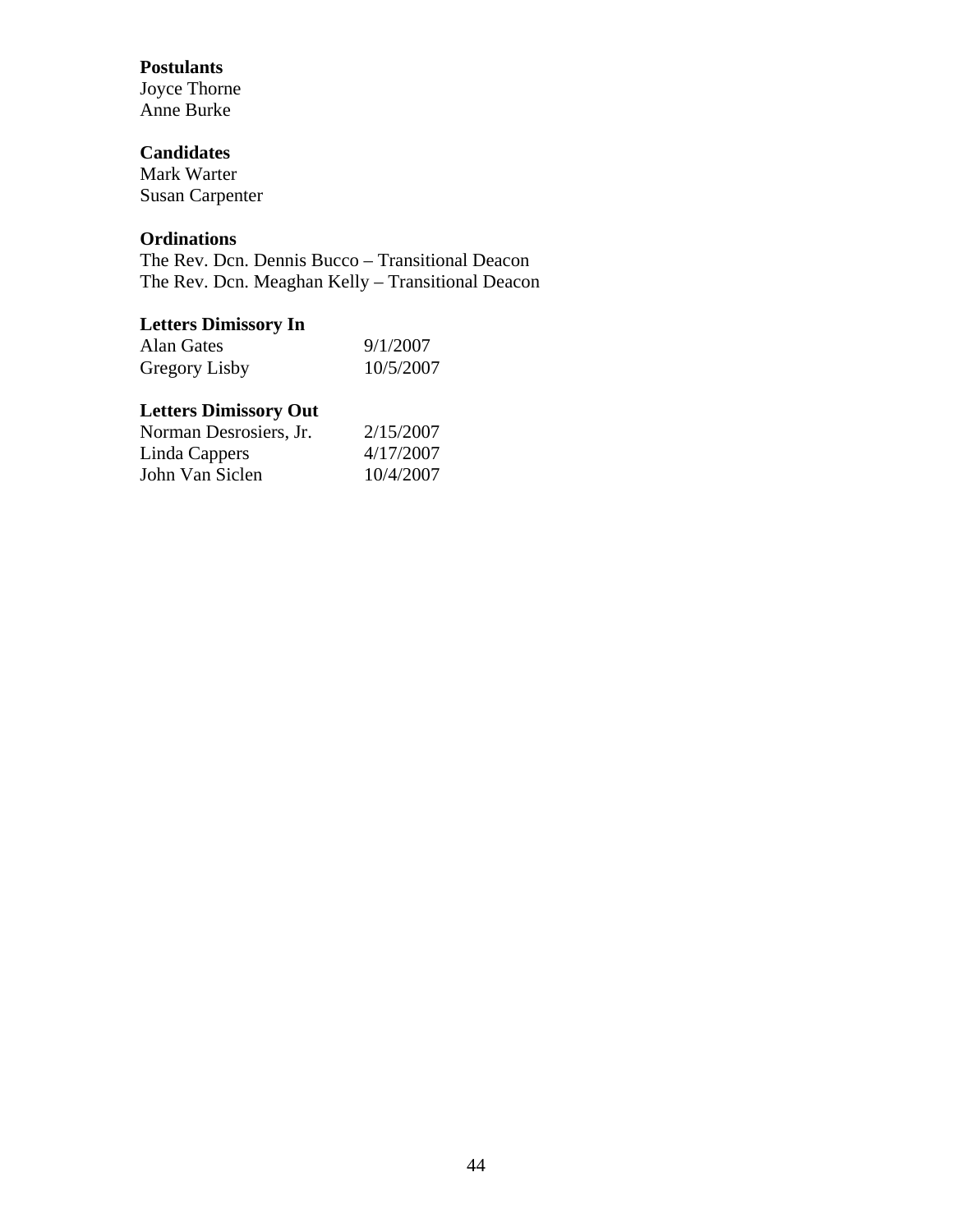# **COMMISSION ON CONGREGATIONAL DEVELOPMENT – 2007**

Our second session of our Learning Community began in October of 2006 with six congregations participating - St. George's, Central Falls; St. Augustine's, Kingston; Trinity, Newport; Cathedral of St. John, Providence; and Grace Church, Providence; and St. Mary's Church, Warwick.

The eight sessions of the Learning Community covered such topics as church vitality, understanding conflict, lay ministry, generational lenses, marketing your church, new member incorporation, small group development, case studies in congregational development.

We also welcomed the Rev. Charles Fulton, Director of Congregational Development for the Episcopal Church who came to speak to our clergy in January about church growth and change.

The Commission sponsored six people to attend The Great Church Conference at All Saints' Church in Beverly Hills. At that conference, we heard Reggie McNeal's presentation on his book, THE PRESENT FUTURE, Six Tough Questions for the Church.

In May of 2007, the Commission made a commitment to Diocesan Council to present to Convention 2008 a status report on the state of the churches in the Diocese.

Members of the Commission in 2007:

The Rev. Becky Anderson The Rev. Gregory Cole Ms. Carol Drought Ms. Jean Mason The Rev. Peter Mayer Ms. Merredythe Nadeau The Rev. Donald Parker Mr. Rick Robinson The Rev. Philip Tierney Mr. Robert Wells

The Rev. Cn. Richard Bardusch Ms. Betsy Fornal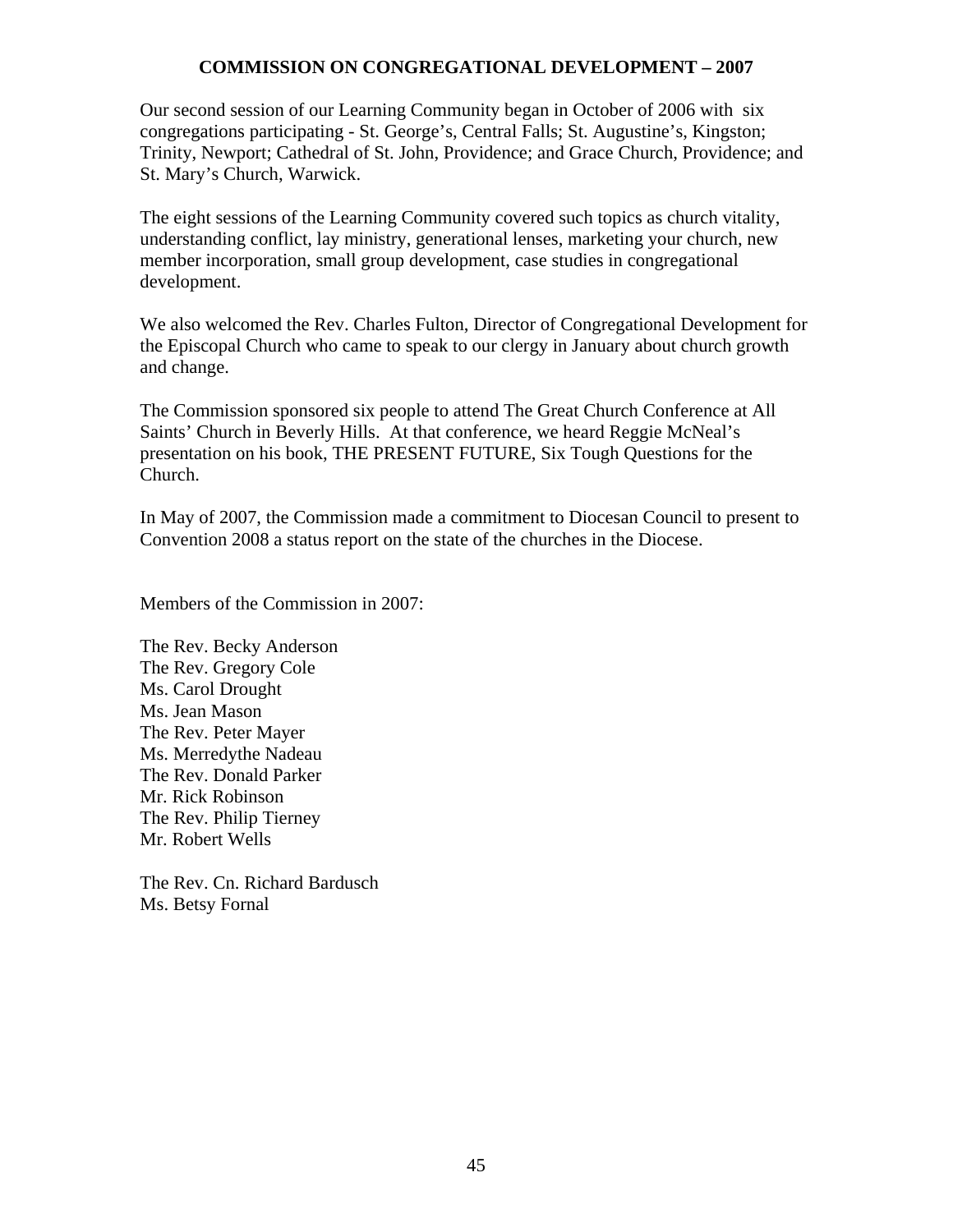#### **THE COMMISSION ON MINISTRY 2007**

The role of the Commission on Ministry is to advise and assist the Bishop in the implementation of Title III, Ministry, of the Constitution and Canons of The Episcopal Church. Under the guidance and oversight of the Bishop, the Commission has primary responsibility for the selection, examination, interviewing and evaluation of all applicants for Holy Orders and in the determination of present and future opportunities and needs for the ministry of all baptized people.

In following these guidelines the following work was done by the Commission.

# **Discernment Program**

This program is to help participants learn more about themselves and their gifts and to assist them in finding a path for ministry that is right for them, be it ordained or lay ministry. It is not an evaluation process and while required for those seeking ordination, it is open to all.

In the fall a recruiting letter was sent to all clergy in the Diocese encouraging them to seek out those in their parish community who they thought would benefit from the discernment program. Articles were published in Risen and eRisen encouraging participation in the program. Eighteen people responded to the invitation.

The program began with an Introductory Dinner in September for those interested in the program, their spouse, and rector. Following the dinner the program was presented followed by a question and answer session. Eighteen people attended the dinner, who were interested in the program. Others attending were rectors, spouses, and members of the Commission.

The Discernment Program met monthly from September through March and included the Introductory Dinner, a Quiet Day, programs in Adventure in Awareness, informal dinner with participants, spouses and rectors for fellowship, Christian Formation, Assigned Readings, Trip Through the Prayer Book, and a Closing Event for evaluation and feedback from participants in the program.

Twelve people from throughout the Diocese participated in this program and four applied for Postulancy interviews. The following people were accepted to Postulancy: Joyce Thorne, Cathedral of Saint John, Providence and Patrick Greene, Saint John's, Barrington. One is awaiting Postulancy interview: Tim Tibbitts, Saint Luke's, East Greenwich and one postponed: Steve Bouley,, Saint John's Barrington. Patrick Greene plans to enter Virginia Theological School in Fall, 2007. Joyce Thorne will enter The Deacon Formation program in Fall, 2007.

The Commission met in June to evaluate the past year and prepare for the upcoming year. The Discernment Program for 2007-2008 was formulated with attention being given to the feedback received from the participants in last year's program.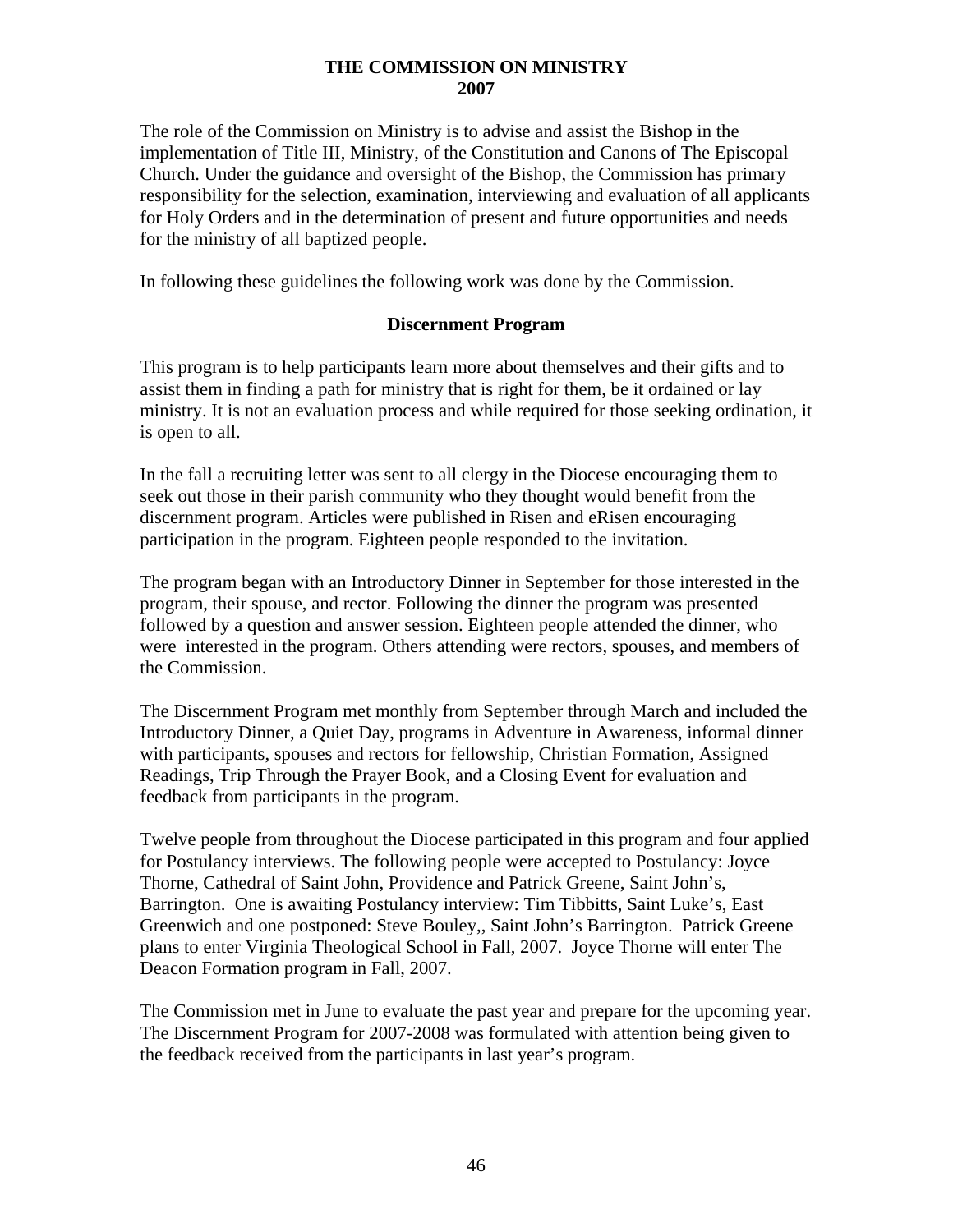#### **Listening Hearts Discernment Groups**

This training was postponed to January 2008. The book, written by Suzanne Farnham, *Listening Hearts: Discerning Call in Community*, will be the basis of the training. Ms. Beverly Hall will oversee the organization of the training.

#### **Deacon Formation Program**

The Deacon Formation Program was formed in 2005 with the Rev. Wayne Runner overseeing the program as the dean. The program is carefully designed to meet the academic, practical and spiritual requirements of Title III. The program consists of classes, retreats and practical experiences. Five students were enrolled this year: Joan Dorney Collins, Mark Warter, Anne Burke, Joyce Thorne and Modesta Pellott. The program is conducted at the Diocesan House. Modesta Pellott withdrew from the program officially in June, 2007.

# **Overseeing Those Seeking Ordination for Holy Orders**

The Commission continues to oversee and work with the following people who are presently in the process of ordination for Holy Orders:

# **Priesthood**

Susan Carpenter, Trinity Church, North Scituate,  $3<sup>rd</sup>$  year, General Theological Seminary Dennis Bucco, St. Barnabas' Church, Warwick, Ordination interview with COM, March 8, 2007, ordained to the Transitional Diaconate, June 9, 2007

Meaghan Kelly, Grace Church, Providence, Grace Church, Providence, Transitional Diaconate Interview on March 8, 2007 and ordination to the Transitional Diaconate, June 9, 2007.

M. P. Schneider, St. Stephen's, Providence, GOE's January 2007, Met March 8 with COM for ordination interview, Fall 2007, working as Deacon at Christ Church, Lincoln James McKay, St. John's, Newport, On Leave of Absence from EDS while pursuing a year long study of CPE training. Meeting for Candidacy will be delayed. Patrick Greene, Saint John's, Barrington is entering his  $1<sup>st</sup>$  year at Virginia Theological School in Fall, 2007 and accepted as Postulant, June 2007.

#### **Diaconate**

Joan Dorney Collins, St. James, North Providence, 3<sup>rd</sup> year, Deacon Formation Program Mark Warter, St. Paul's, Wickford, 3<sup>rd</sup> year, Deacon Formation Program Anne Burke, Christ Church, Westerly, 2<sup>nd</sup> year, Deacon Formation Program Modesta Pellot, St. George's, Central Falls, began 2<sup>nd</sup> year, but withdrew from program in Spring, 2007

Joyce Thorne, Cathedral of Saint John, Providence, 1<sup>st</sup> year deacon Formation Program

# **Steele Martin Education Fund**

In September, 2007, A. Cox reported that there is \$22,839.63 in the fund. The quarterly dividend was \$140.30. The moneys from the fund are used as needed by seminarians for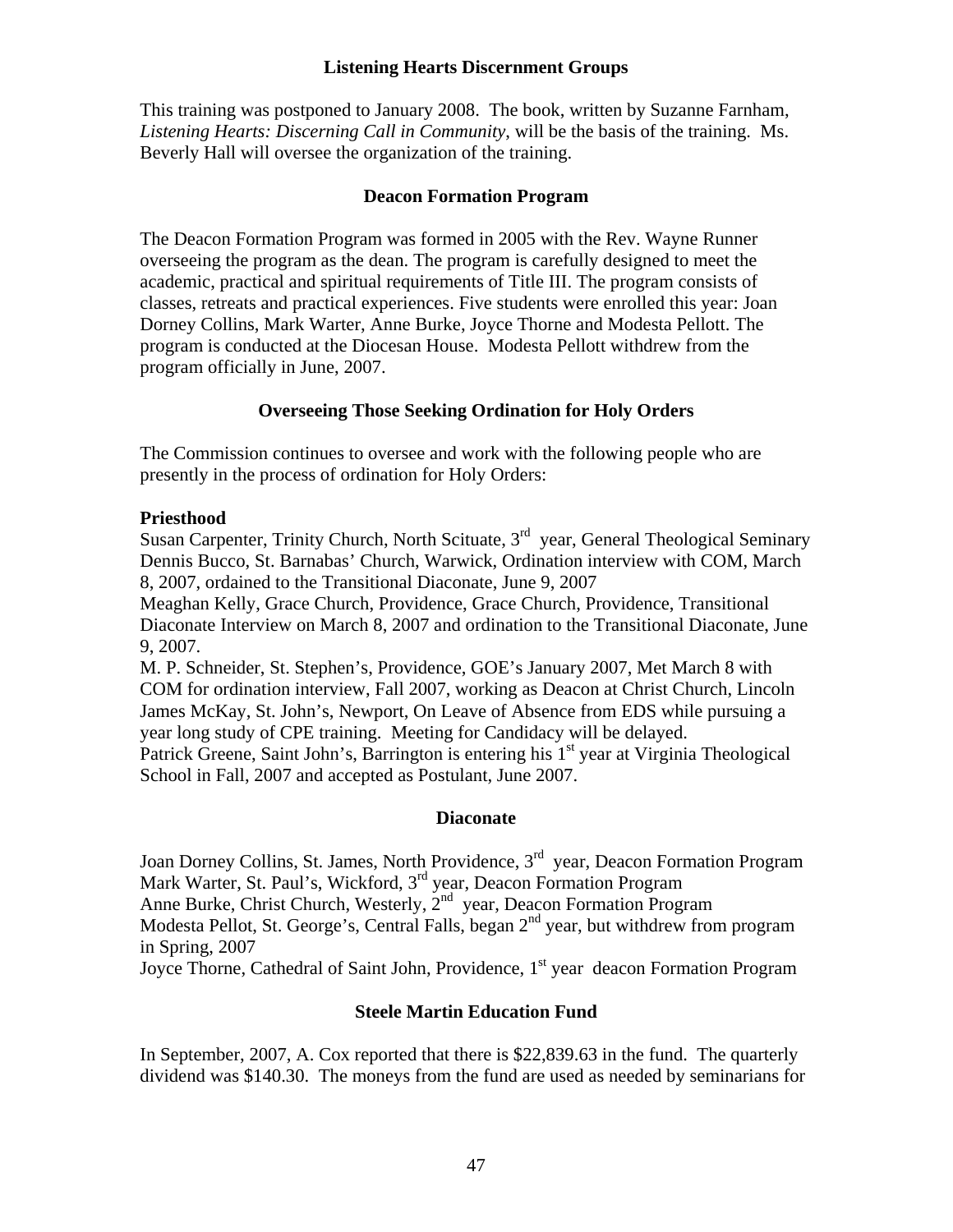miscellaneous expenses incurred by being in the ordination process in the Diocese of Rhode Island.

# **Members of the Commission on Ministry**

We would like to extend our sincere thanks and appreciation for the gifts and hard work of those who served on the Commission:

The Rev. Pamela Mott, Co-Chair Ms.Annette Cox, Co-Chair The Rev. Dn. Barbara Mays-Stock Ms. Gretchen Gammons Ms. Beverly Hall Mr. Phil Masquelette The Rev. Jennifer Pedrick Mr. Rick Robinson The Rev. Wayne Runner Ms. Dotty Wells The Rev. Alcide Barnaby The Rev. Richard Shippee Geralyn Wolf, *ex-officio*.

.

In thanksgiving for the opportunity to serve the Bishop and Diocese in this way, Ms. Annette Cox Co-chair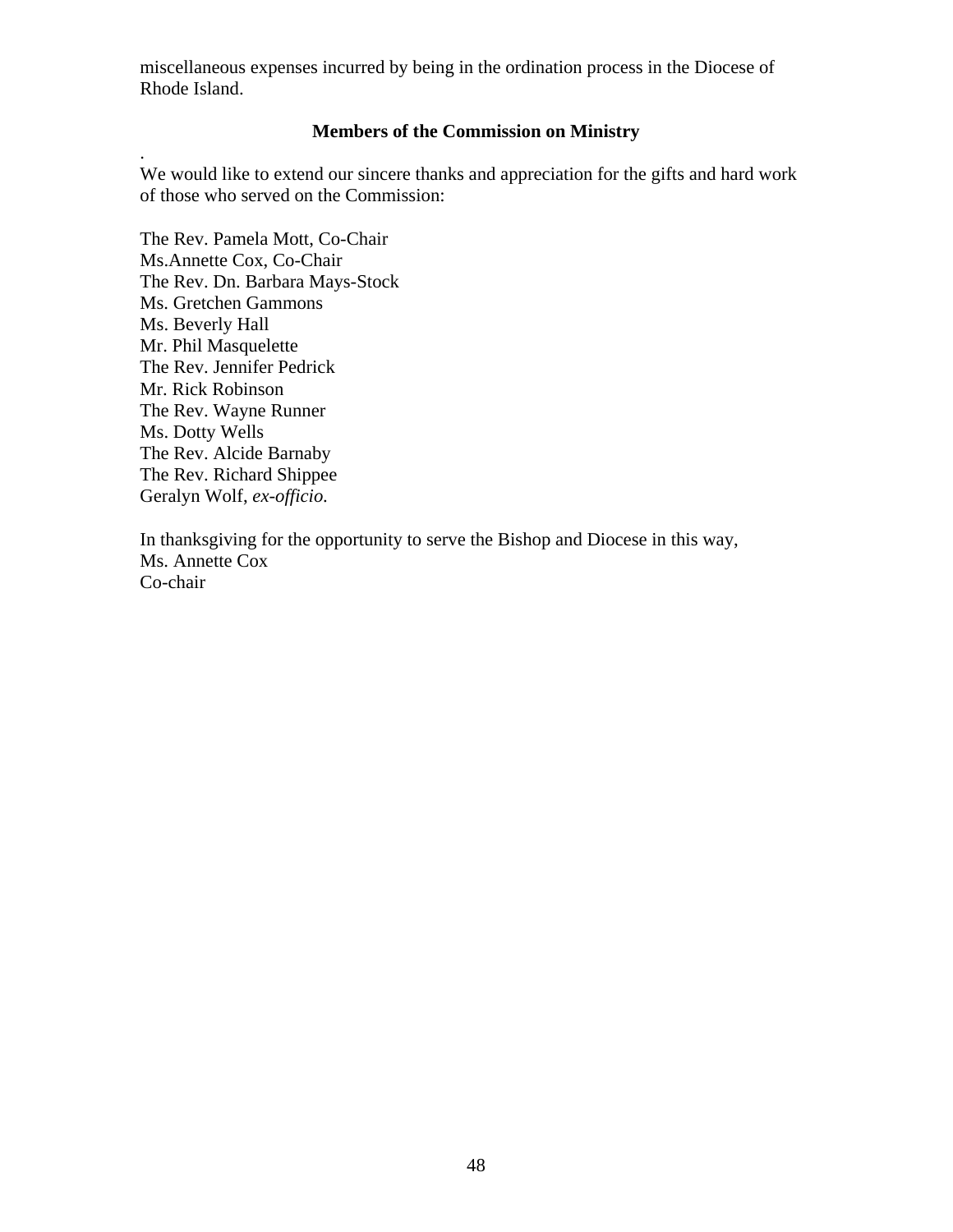# **DIOCESAN COUNCIL 2007**

Diocesan Council's role is to "exercise such powers of the Diocesan Convention between meetings thereof as are necessary to develop and implement the mission, policies, program and budgets of the Diocese of Rhode Island." (Canon 6)

During the year 2007, Council met as a full body 10 times. There were no meetings in July and August.

The following actions were taken during 2007:

#### **January 17, 2007**

#### *Change Meeting Date, February*

Resolved: That the third Wednesday being Ash Wednesday, it was moved, seconded and so voted to change the February Council Meeting to Wednesday, February  $28<sup>th</sup>$ .

#### *From Standing Committee: Financial Planning*

A letter from Standing Committee was presented a letter gong out regarding the Resolution adopted at 2006 Convention on Financial Planning and the Management of Endowments and other Institutional Funds. A motion was made, seconded to approve the letter with an amendment to read: *"In the case of newly received endowment funds, an acceptable approach is to take no more than 7% of said funds until three years have passed and to the include said funds in the three-year moving average."* The motion was so voted.

#### *From Standing Committee: Bishop Wolf Additional Time*

The Standing Committee presents to Diocesan Council the approval of allowing Bishop Wolf additional time for her honeymoon beyond her vacation time. A motion was made, seconded and so voted to give her this time.

#### *Assignment of Council Members to Committees*

The list of Resolutions Adopted by the 2006 Convention sent to council to include Apportionment, Social Responsibility in Investment, Holy Land and Distribution of Convention Materials were handed out. Nancy Dorsey and Dennis Stark will serve on Apportionment. Nominations have been received for other 3 Committees; therefore, a motion was made, seconded and so voted to approve the nominations as received.

#### February 28<sup>th</sup>

#### *Request of Epiphany, East Providence*

RESOLVED: That Diocesan Council approve the request of the Church of the Epiphany, East Providence, for a \$32,000 open-ended loan at the rate of prime, minus 1% with interest only monthly payments and principal to be paid from the proceeds of the sale of St. Martin's, Pawtucket building. A motion was made, seconded and so voted with one abstention (The Rev. Scott Gunn) to approve the loan.

#### **March 21st**

*Election to Executive Committee*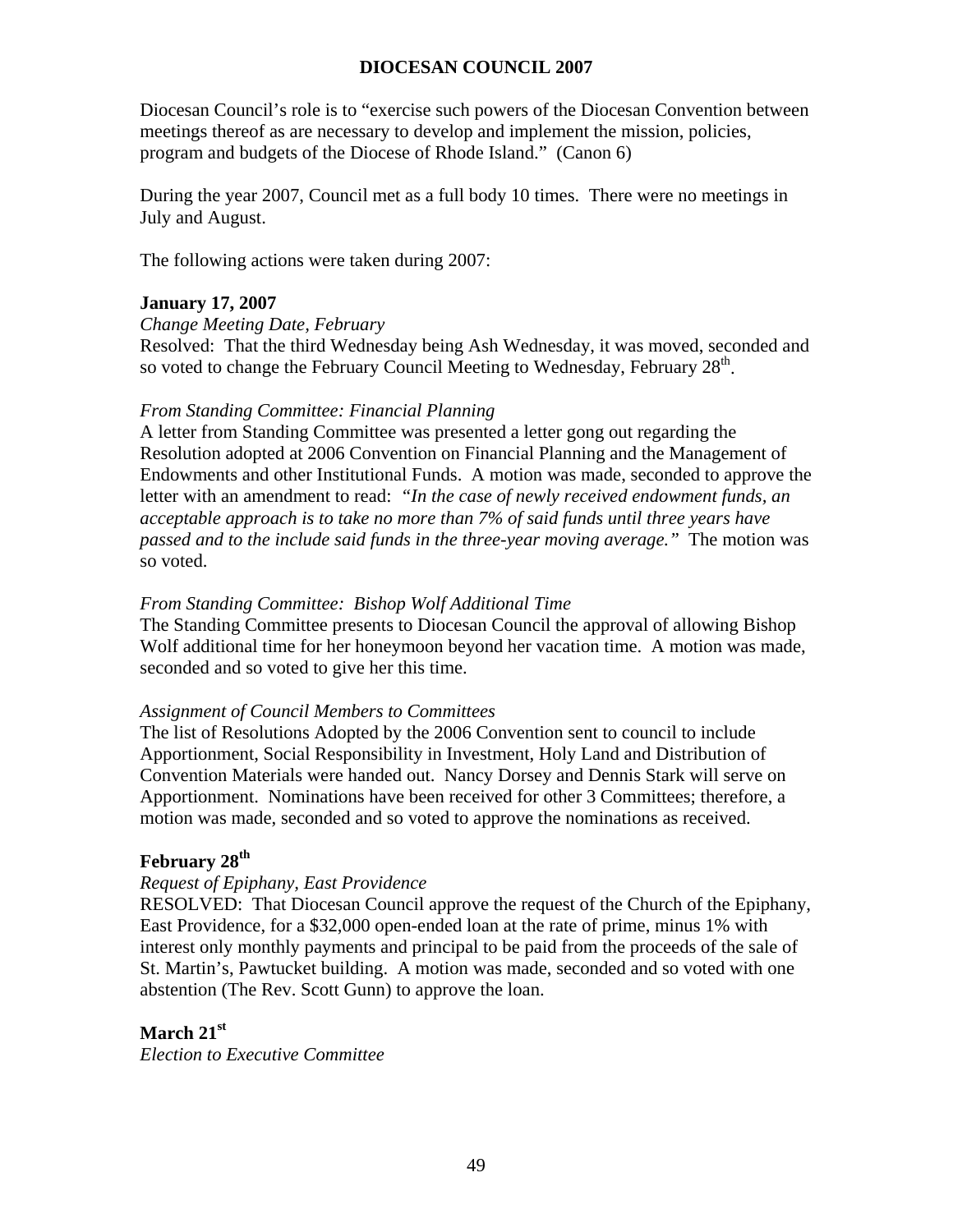A motion was made, seconded and so voted to have the secretary distribute paper ballots for the election – the nominees being the Rev. Scott Gunn and The Rev. Pamela Gregory. The Rev. Scott Gunn received the necessary votes to serve.

#### *13 Outstanding Audits from 2005*

A motion was made, seconded and so voted (with 1 opposed) to "*endorse sending a letter tot hose parishes who are delinquent in submitting audits, with Diocesan Council taking appropriate action, and reflecting as much pastoral concern as possible."*

# **April 18th**

#### *Workers Compensation*

Finance is asking Council to concur in the referral back to the Willis Group; therefore, a motion was made, seconded and so voted "*that Workers Compensation adjustments for 2004 and 2005 be referred to Willis Group, that the check for \$11,024.00 be returned with a request that we see responsibility for handling this matter to be part of their agreement to manage policies and deal with each parish on an individual basis, so that the rationale and explanation for these adjustments can be given."* 

#### *Salary Adjustments to the 2007 Budget*

RESOLVED, that the following salary changes be made to the 2007 Budget, effective February 1, 2007: Betsy Fornal to \$48,500 and effective March 1, 2007 Barbara Sidla to \$27,500 and Lance Roberts to \$40,000. A motion was made, seconded and so voted to accept these salary changes.

#### *Congregational Development Website Proposal*

RESOLVED "*by the Diocesan Council to allocate up to \$25,000 for the development of a new Diocesan web site."* A motion was made, seconded and so voted to accept this resolution as presented.

#### *Merger Guidelines*

RESOLVED *"That Council recommend that the Standing Committee and the Bishop utilize the 'Diocesan Merger Guidelines' as drafted by the Council; and while Council does not have canonical authority pertaining to the disposition of real estate, the Council will oversee assets that come into the Diocese as a result of a merger."* A motion was made, seconded and so voted to accept this resolution as submitted from the Executive Committee.

#### *Merger of Two Parishes*

A Draft Diocesan Policy for Disbursement of Assets After a merger of Two Parishes: was distributed. Discussion was focused on Section 2: *The remainder goes into the general Diocesan Funds, No, 1: Half to diocesan reserves to be used for diocesan operations, apportionment replacement and funding new and existing Diocesan programs.* The word "operations" was too broad and that "operations" should be allocated by Diocesan Council. Therefore, a motion was made, seconded and so voted *"that this Draft Policy go forward as a recommendation from Council to the new Merger Committee to be "fine tuned" as needed.*

# **May 16th**

*Insurance Retention Fund*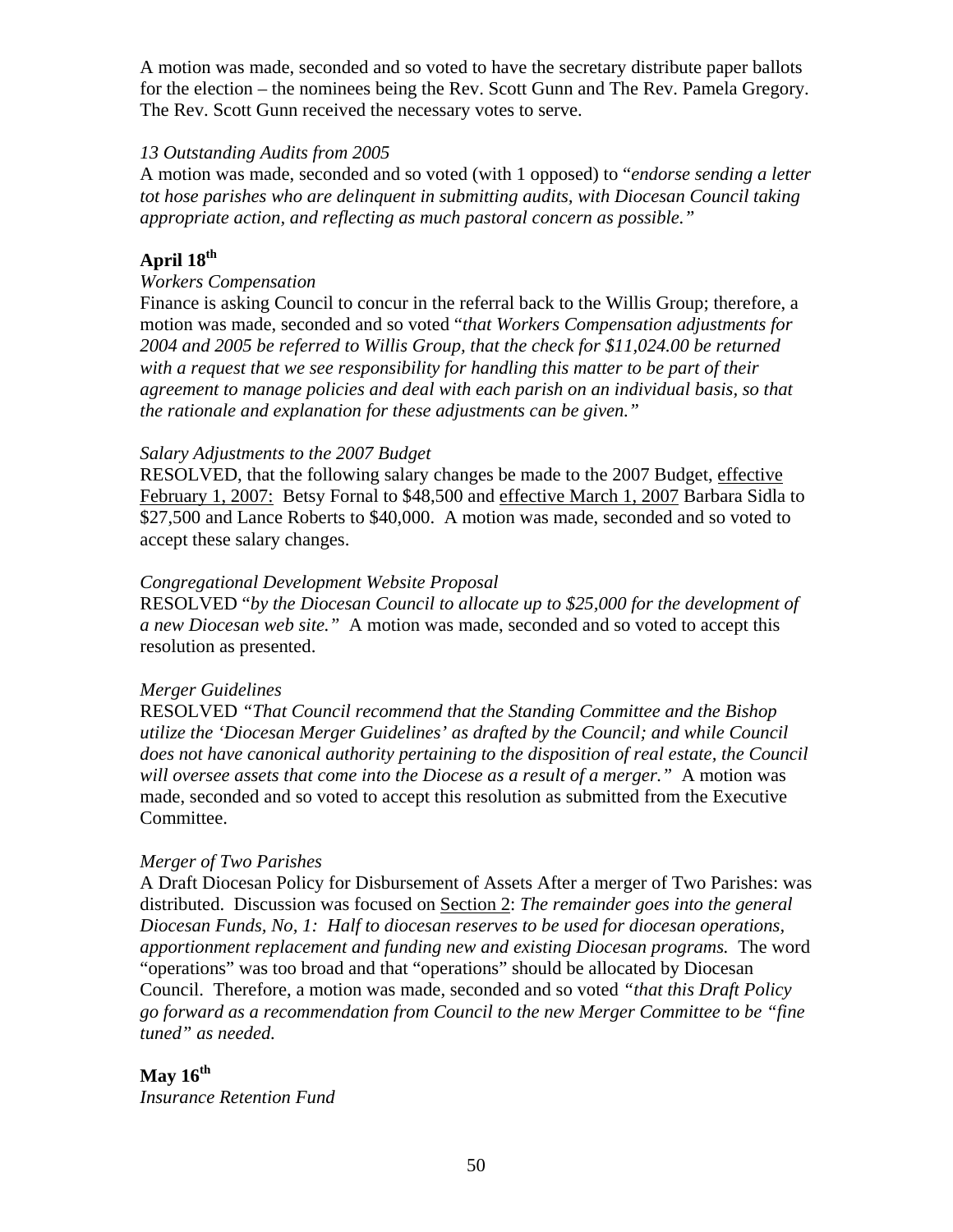Diocesan Council was requested to expand the use of the Insurance Retention Fund to include such other Province One insurance-related costs as may be incurred, to be paid with advice and consent of the Commission on Finance. A motion was made and seconded with discussion: the words *"insurance related costs…"* were too broad and narrowly defined. Therefore, an amendment to the motion was made and seconded that "*this Action Item be referred back to Commission on Finance for clarification",* so voted.

# **June 20th**

# *65 Corp Parking Lot*

Canon Robert Vanderau was authorized by Commission on Finance to bring bid results directly to Diocesan Council for action. Mr. Batchelor will provide suggested funding sources, including possible sharing with outside resources. A representative from Bowerman Associates, Inc. gave a presentation with proposed work costing \$323,893.00. A motion was made and seconded to accept the proposal from Bowerman Associates to begin work on the wall. After discussion, an amendment was made to the motion, *"to accept the proposal from Bowerman Associates to begin work on the wall subject to obtaining a written agreement and/or contract."* Discussion then moved to the financing of proposed work with the Treasurer explaining that the funding would come from 'the accumulated fund balance.' On Mr. Batchelor's recommendation, it was then moved, seconded *"to pay for the work from the accumulated fund balance."* So Moved!

# *Insurance Retention Fund*

#1 Resolved: *"to request Council to authorize payment of \$2,140,20 to Church of the Apostles, Coventry refund for 3rd and 4th Quarter, 2006".*

A motion was made, seconded and so voted to accept this resolution from Commission on Finance.

#2 Resolved: *"to request Council to authorize receiving and deposit of \$11,024.00 return of overpayment of Workers Compensation premiums paid in 2004 and 2005, representing ECC, Diocesan Staff and Open Door Ministries."* 

A motion was made, seconded and so voted to accept this resolution from Commission on Finance.

#3 Resolved: *"to request Council to authorize payment to Willis of Massachusetts \$20,628.00 to reimburse the Property Loss Fund Reserve for 2006 period due to greater than anticipated losses."* 

A motion was made, seconded and so voted to accept these resolutions from Commission on Finance.

#4 Resolved: *"to request Diocesan Council to expand the use of the Insurance Retention Fund to include such other Province One insurance related matters as may be incurred, to be approved with the advice and consent of the Commission on Finance."*

A motion was made, seconded and so voted to accept this resolution.

#### *Diocesan Budget Revisions*

Resolved, *"to recommend the Revised 2007 Apportionment Budget to Diocesan Council for approval, with a total expense of \$4,031,913.00"*

A motion was made, seconded and so voted to accept this recommendation from COF.\

**September 26, 2007**  *Request of Holy Trinity, Tiverton*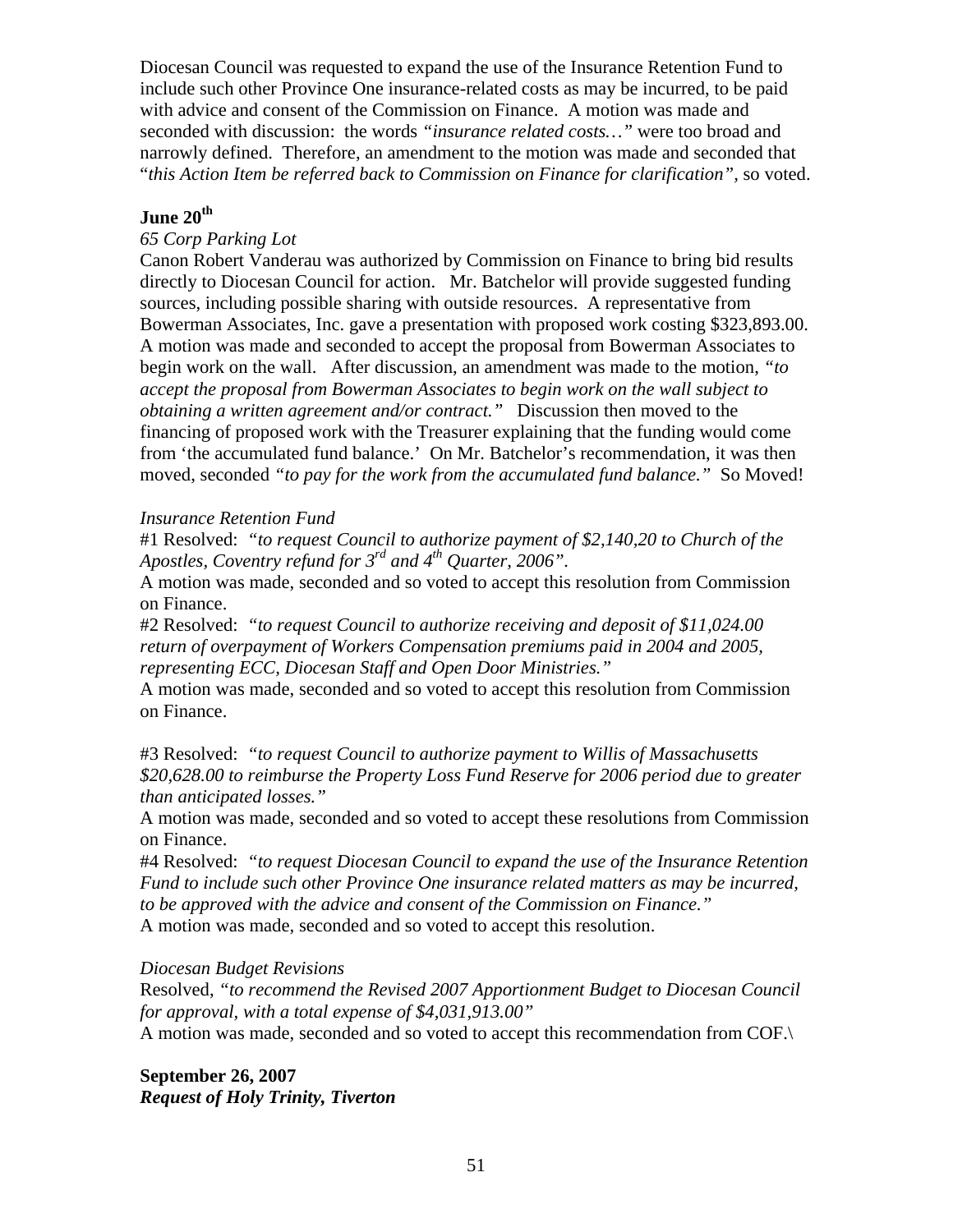Resolved*: "It was moved, seconded and voted to recommend to Diocesan Council that a renewal loan be made to Holy Trinity, Tiverton of \$81,800 at prime minus 1%, 7.25% for 15 years, with a decision to be made by October 15, 2007.* A motion was made, seconded and so voted to accept this request.

# *Additional Cost – 65 Corp Parking Lot*

Resolved: *"it was moved, seconded and voted to recommend to Diocesan Council that the dame reconstruction of the 65 Corp Parking Lot, approved by Council on June 20<sup>th</sup>, at a cost not to exceed \$323,893 was approved by the Historic Zone Commission with a redesign of the wall facing blocks at an additional cost of \$24,582.00 increasing the cost not to exceed to \$348,475.* A motion was made, seconded (with one abstaining) and so voted to approve the increase in cost.

# *October 17, 2007*

# *Episcopal Charities*

RESOLVED: *that Diocesan Council approves the Episcopal Charities 2008 Grant Distribution in the amount of \$486,500 (the recommended list is on file) and*  RESOLVED *that Diocesan Council approves the actions of the Episcopal Charities Board of Trustees for the distribution of funds from the Susan Hudson Memorial Fund for a total of \$22m600 as follows:* 

| January, 2007      | Meeting St. Capital/Relocation Campaign | \$10,000 |
|--------------------|-----------------------------------------|----------|
| <i>April, 2007</i> | RI Shriners, "Circus Day"               | 100      |
| <i>July</i> , 2007 | Episcopal Charities History Book        | 12,500   |
| Total              |                                         | \$22,600 |

After brief discussion, a motion was made, seconded and so voted to accept these two resolutions from Episcopal Charities.

# *Trinity, North Scituate Loan*

Resolved: *"a motion was made, seconded and so voted to approve a loan for up to \$269,000 at 6.75% interest for 5 (five) years for Trinity, North Scituate and to request further approval of the loan by Diocesan Council. The existing loan of \$31,000 for the Oil Spill will remain in place at a lower interest rate.* A motion was made, seconded and so moved to approve the loan.

# *Nominations to Investment Committee*

The following names were presented for election to the Investment Committee: The Rev. Christopher Epperson, Mr. Austin Smith and Mr. Howard Merriman. *A motion was*  made, seconded, voted and so elected that these three nominees serve on the Investment *Committee.* 

# *November 14, 2007*

# *Election of Vice-Present*

Only one nomination was made for the Office of Vice President, The Rev. Dcn. Buck Close. *A motion was made, seconded and so voted to elect Buck Close as Vice Presiden*t.

# *Executive Committee Election*

The Committee consists of the President, Vice-President, Treasurer, 2 elected Clergy and 2 elected Lay of which one (from either order) must be a representative of Finance.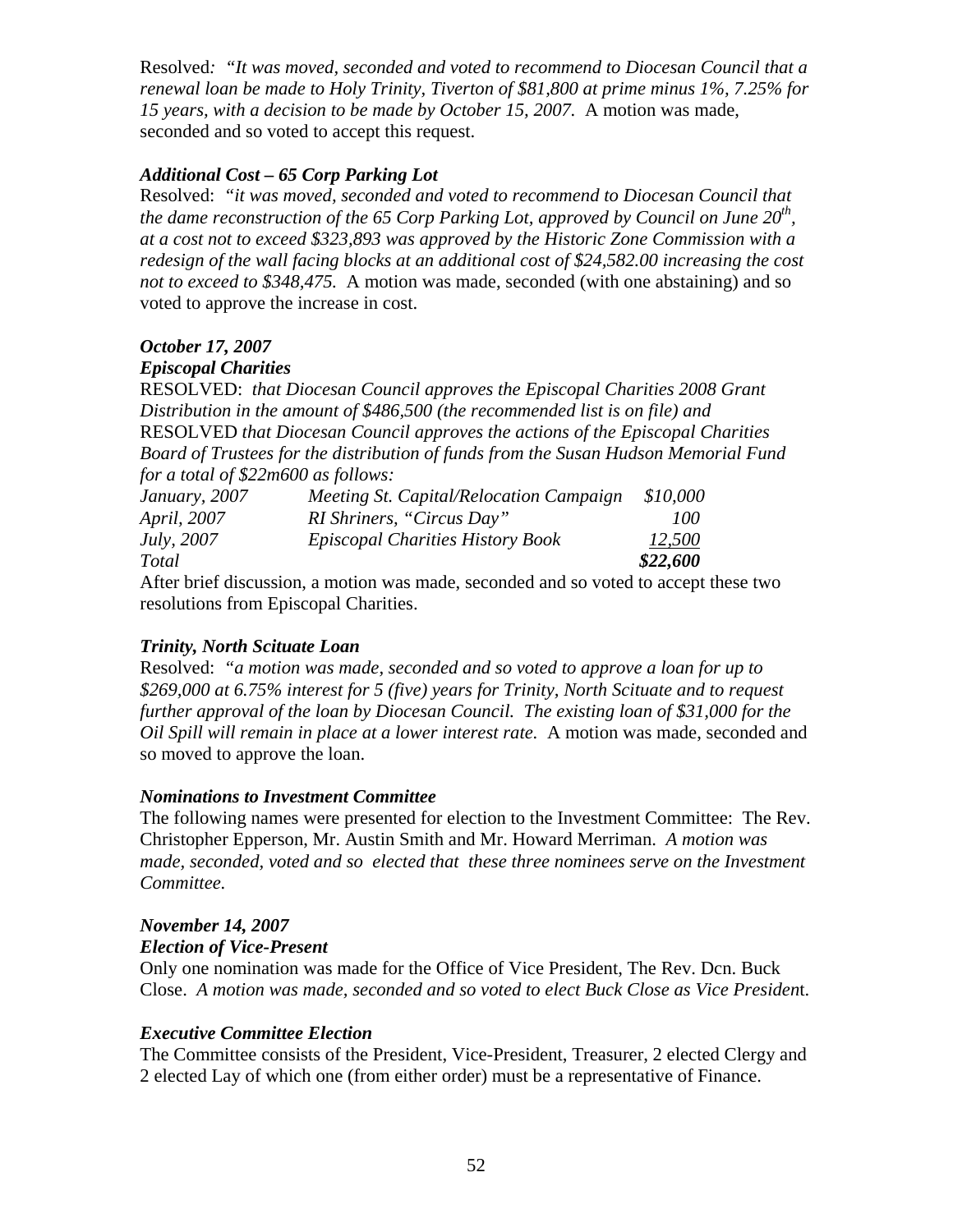In Clergy Order: 1 nomination was made from the floor: The Rev. Scott Gunn. *A motion was made, seconded and so moved for Scott Gunn to be elected.*  The Rev. Dcn. Ted Hallenbeck is the Clergy Representative from Finance. In the Lay Order: Two nominations were made: Mr. Dennis Stark and Ms. Margaret Thomas. There being no further nominations, *a motion was made, seconded and so moved that Dennis and Margaret be elected to serve.* 

#### *Election to fill Vacancy on Standing Committee*

One nomination from the floor was made, The Rev. Alan Gates. *A motion was made, seconded and so voted that Alan Gates be elected to serve on year to fill the vacancy through 2008.* 

# **December 20, 2006**

#### *MacSparran-Lee Fund*

Resolved: That Diocesan Council at its December 20, 2006 meeting gives its consent to the allocation of the MacSparran-Lee Fund estimated 2006 income in the amount of \$19,900 to be distributed to support Outreach Mission Projects, Clericus, Clergy Continuing Education Grants and Clergy Sabbatical Grants*, A motion was made, seconded and so voted to accept this resolution.* 

# *Housing Allowance Allocations for 2007*

Resolved: That Diocesan Council designates the following amounts of cash compensation to be clergy housing allowances for 2007 in accordance with the IRS Code:

| The Rev. Cn. Richard Bardusch                                                                                                                                                                                                                                                                             | \$16,873 |
|-----------------------------------------------------------------------------------------------------------------------------------------------------------------------------------------------------------------------------------------------------------------------------------------------------------|----------|
| The Rev. Sean Manchester                                                                                                                                                                                                                                                                                  | 8,028    |
| The Rev. Joyce Penfield                                                                                                                                                                                                                                                                                   | 14,000   |
| The Rev. José Roberts                                                                                                                                                                                                                                                                                     | 28,369   |
| The Rev. Elizabeth Sherman                                                                                                                                                                                                                                                                                | 15,000   |
| The Rev. Cn. Robert Vanderau                                                                                                                                                                                                                                                                              | 22,880   |
| The Rt. Rev. Gerlayn Wolf                                                                                                                                                                                                                                                                                 | 46,800   |
| $\mathbf{1}$ , and the set of $\mathbf{1}$ , $\mathbf{1}$ , $\mathbf{1}$ , $\mathbf{1}$ , $\mathbf{1}$ , $\mathbf{1}$ , $\mathbf{1}$ , $\mathbf{1}$ , $\mathbf{1}$ , $\mathbf{1}$ , $\mathbf{1}$ , $\mathbf{1}$ , $\mathbf{1}$ , $\mathbf{1}$ , $\mathbf{1}$ , $\mathbf{1}$ , $\mathbf{1}$ , $\mathbf{1}$ |          |

*A motion was made, seconded and so voted to accept this Housing Resolution.* 

# *Bishop's Compensation for 2004*

Resolved: That the compensation of the Bishop of RI be adjusted retroactive for 2004 by an increase of \$9,173 and a related Church Pension payment of \$1,651.14 for a total of \$10,824.14 The adjustment is based on the Median Diocesan Compensation for Bishops of comparable sized diocese at the time. These payments to be paid to the Bishop, or on her behalf, not later than December 3, 2006. *A motion was made, seconded and so voted to accept this resolution.* 

# *Clergy Salary Review Committee 2006*

RESOLVED that the Committee recommends that Diocesan Council approve a 4% increase in recommended minimum salaries for various size parishes and various amounts of similar service for 2007. *A motion was made, seconded and so voted after brief discussion that this is a guideline and should be used as a "grid" for clergy salary and that not everyone is entitled to 4% increase.*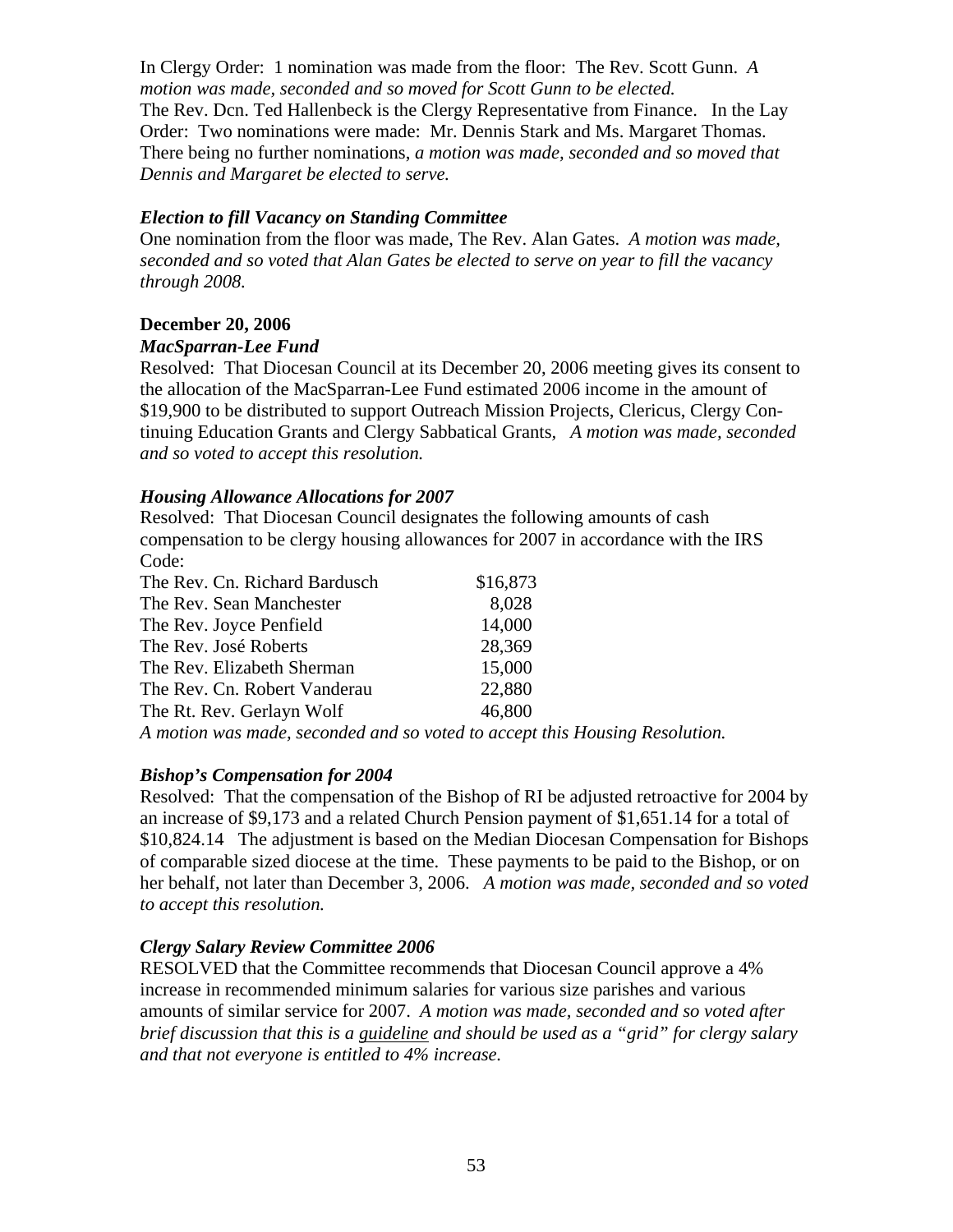# *Approval of Diocesan Triennial Budget 2007-2009*

According to the minutes from the Convention Secretary, the Triennial Budget for 2007- 2009 was not voted on at Convention. Therefore, *a motion was made and seconded "that Diocesan Council officially accepts the Diocesan Triennial Budget for 2007-2009". So voted with 1 opposed.* 

Respectfully submitted, Debra L. Smith Diocesan Council Secretary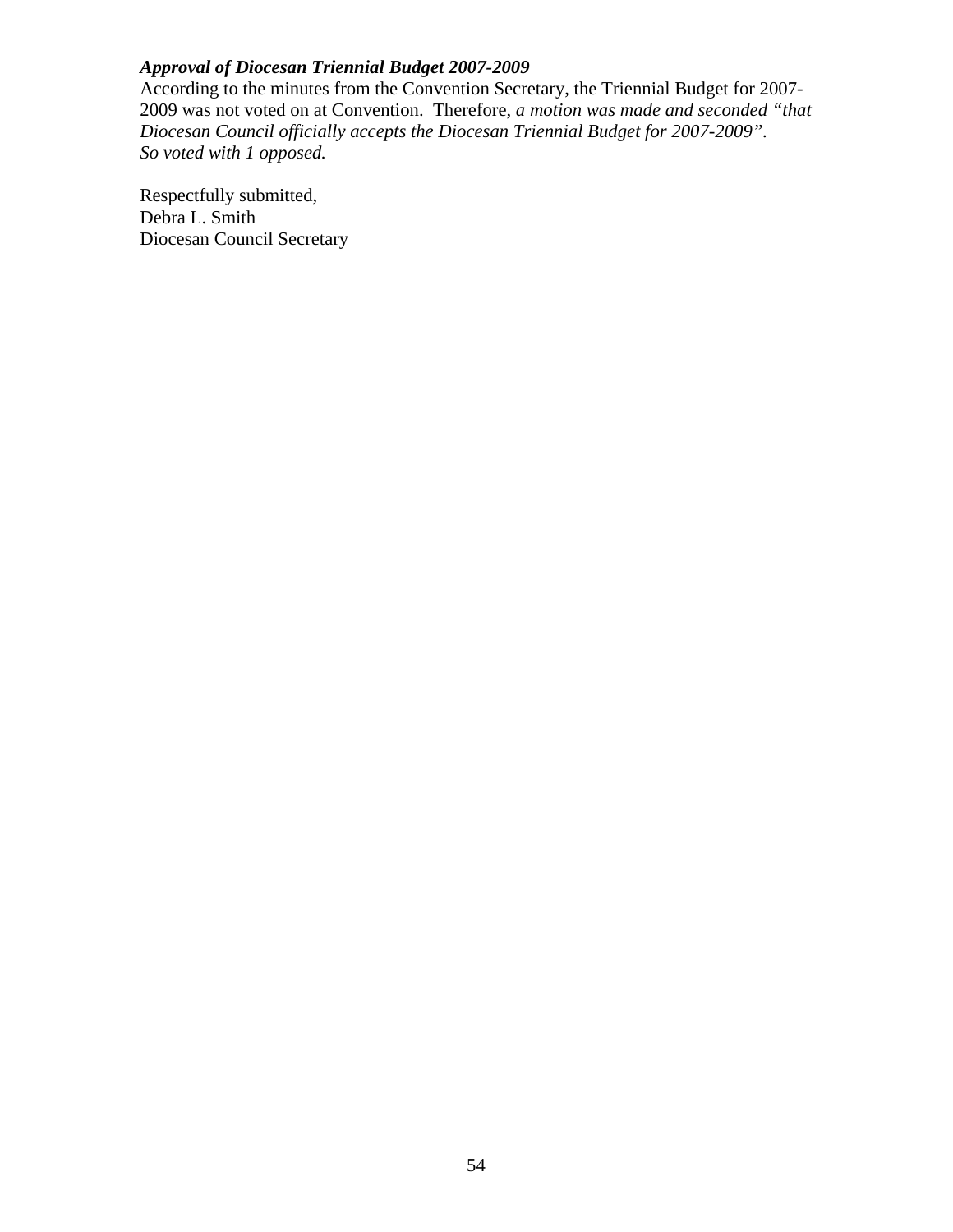# **THE EPISCOPAL CHARITIES FUND OF RHODE ISLAND**

2007 Annual Report to Diocesan Convention

The Board of Trustees, all committees and parish charities volunteers successfully completed their work both in fundraising and outreach efforts. Grant distributions in the amount of \$521,900 were given to 114 social service agencies and programs throughout Rhode Island.

Congratulations are extended to the agencies funded through Episcopal Charities for their commitment to deliver the valuable services given to the people of Rhode Island who are in crisis and need.

The Susan Hudson Memorial Fund awarded grants to the Meeting Street Capital and Relocation Campaign in the amount of \$10,000 and to the Rhode Island Shriners "Circus Day" for \$100.

In total, the Episcopal Charities Fund of Rhode Island dispersed \$532,000 to assist people in crisis, need and desperate situations for the year 2007.

The volunteers and donors of Episcopal Charities deserve gratitude and recognition for their work, dedication and support. Special thanks are extended to Nancy Kaull of St. Luke's, East Greenwich, Nancy Brown, St. Augustine's Church, Kingston, who chaired the diocesan-wide parish campaign and to The Rev. Austin Almon (Skip) for their outstanding campaign leadership. Gratitude and appreciation is extended to all the members of the Board of Trustees for their dedication and commitment to the mission of Episcopal Charities. The Board extends it thanks and appreciation to Jack StJean, Episcopal Charities Assistant, for his continued efforts and support to our donors, volunteers, the Board, and the people of our Diocese.

The Board is pleased to announce the production of the history of Episcopal Charities, An Anchor of Home for Rhode Island – The First Fifty Years. Special thanks to the Rev. Frederick K. Jellison for his leadership as chair of the History Committee. We extend our gratitude to the dedicated members of this committee for their work in researching just how the Fund began and where we are today.

The Bishop Higgins Award for distinguished and meritorious service on behalf of Episcopal Charities was presented to The Rev. Deacon Paul Pickens, author of the history book and to Paul Langmuir for the production of the book. They both worked tirelessly to make this very significant and important project a meaningful experience for everyone involved.

National Philanthropy Day was held in November, 2007. Organizations throughout Rhode Island had an opportunity to honor their valued volunteers as "Partners in Philanthropy". Nancy Brown, St. Augustine's, Kingston and Bette Bruckner, Christ Church, Cumberland, (SISTERS !) were named "Partners in Philanthropy" of the Episcopal Charities Fund of Rhode Island for their many years of outstanding service and dedication. They continue to serve their church, Episcopal Charities and their community.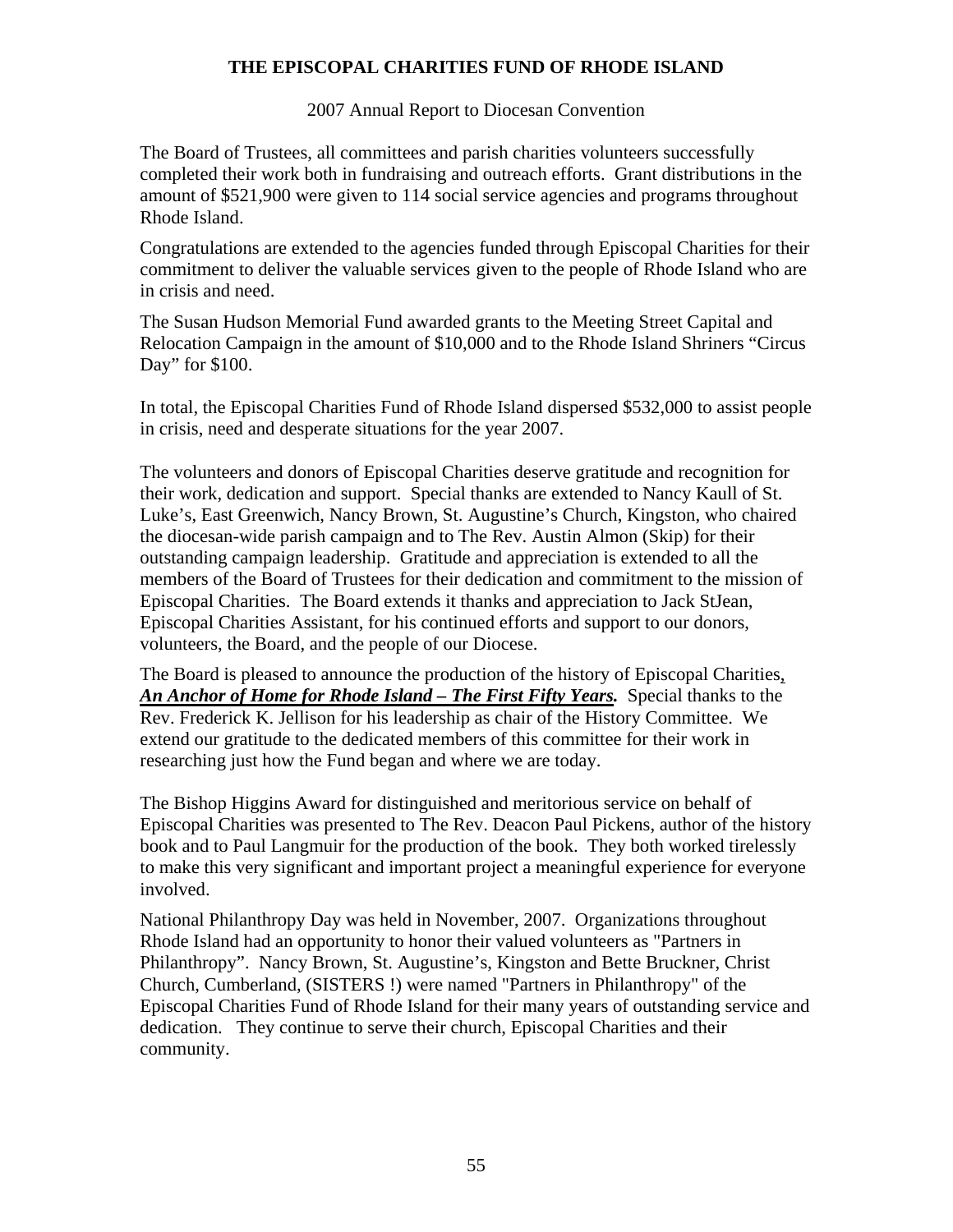# **CONTINUING EDUCATION COMMITTEE**

The Continuing Education Committee dispenses grants to clergy serving in churches of the Diocese of Rhode Island who wish to engage in specific continuing education programs that will benefit their parochial ministries. The Committee normally meets as needed to respond to applications or by "polling" members of the Committee by e-mail as needed. The grant moneys come from restricted endowment funds and grants must conform to the terms of the restrictions and to the policies guiding the Committee.

In 2007 a total of \$4,485.00 was granted to Thirteen (13) clergy for the purpose of continuing education and/or sabbaticals.

Respectfully submitted, The Rev. Cn. Robert Vanderau Canon to the Ordinary

# **EPISCOPAL CONFERENCE CENTER**

Bishop Wolf and Members of Convention, It's a pleasure to be here to give an update about the Episcopal Conference Center.

Last night I returned from taking a week-long course "The Basic Camp Director's Course." Now I know what you are thinking, she's fired up after the course and we're going to hear all about it! You are partially correct: I am fired up from the course. Fired up because it affirmed we are doing many things well and right at ECC.

Fired up because I now have clear direction where to go for help for the things we need to accomplish at ECC. But let's look at this past summer:

I learned that we need to get the schedule out very early. On your tables you will see a flyer with the dates for camp for 2008. Please take this back to your churches/missions and post for your families to make their plans.

My goal is to have visiting staff recruited by December  $1<sup>st</sup>$ . Before I left for this course, I began working on more detailed job descriptions for each of the visiting staff positions. What I learned at the course is that the American Camp Association has done much of that already! Whew. Each member of visiting staff will receive a booklet detailing what is expected of them during the week they are at camp.

It is also my expectation that the Director of each week will meet at least twice with her/his staff to plan the program for that week.

This past summer also confirmed the fact that themed weeks draw the biggest registration. We have known for years that Music and Creative Arts camp has the highest registration.

Of the eight weeks of camp Music and Creative Arts, Summersend and Older Girls had themes when the brochure was printed and were our three most populated camps. Guess what will happen this year – ALL weeks will have a theme identified in the brochure!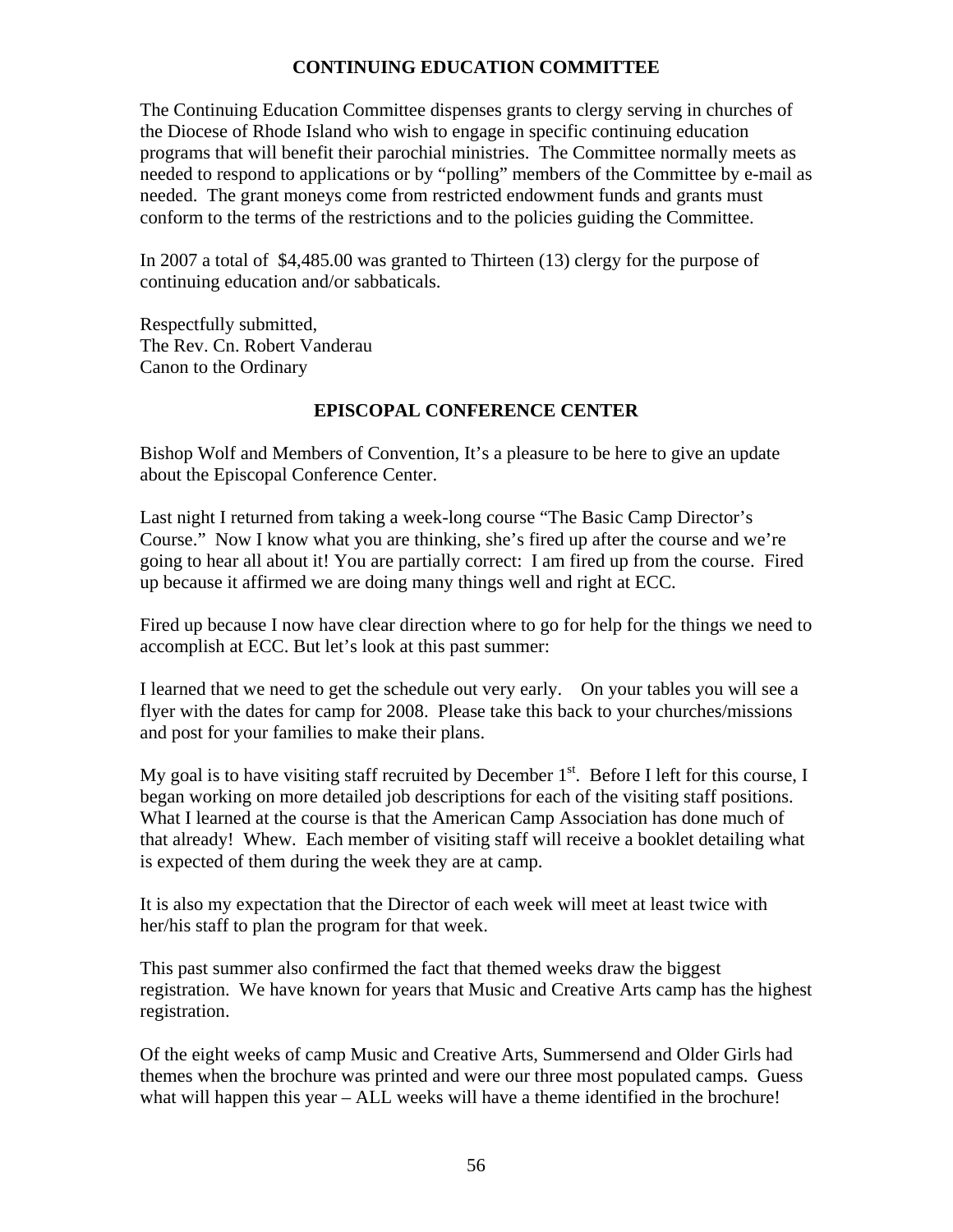STAFFING: We reduced the staff for last summer to match what the quotas recommended by ACA (American Camping Association). That proved to be too much of a cut, so this year we will hire a few more counselors. For the second year we hired international staff and will do the same for next summer.

I hired a Summer Program Manager, Mr. Patrick Greene, which is a position I have already advertised for this coming summer. I am also recruiting for a new City Camp Director and City Camp Coordinator. One the requirements I definitely have for these position is the occupants be bi-lingual. This has not been a requirement in the past, but having the coordinator from this year being bi-lingual was most helpful in communicating with families of the City Campers.

Mrs. Donna Vispo served as our Counselor-in-Training trainer which invaluable, and I anticipate she will continue next summer.

PROPERTY: One of the compliments I receive on a regular basis is how well maintained the property is. Lance and Joyce Roberts are responsible for outside and inside, respectively. We have a plan that we focus on working in between the unexpected repairs that occur.

We received a generous donation of a golf cart that needed some work, but once we were able to use it, it is invaluable to us. As a matter of fact, we are searching e-bay for a sixpassenger cart that will enable the nurse and I to transport sick or injured campers.

Another generous donation received last week will enable us to purchase new chairs for the dining hall.

FUND RAISING: Some of our fund raising activities have languished, but I am in the process of working to energize them. If you have not yet purchased your brick for the memorial walk, you need to hurry! We will lay the first bricks during April Work 2008.

2009 will be the  $60<sup>th</sup>$  year of camping at ECC. A committee has been established to plan events throughout the year.

Our fees for camp are low compared to other camps of similar size and program. This is due to the apportionment funds we receive from the budget, the generosity of the Episcopal Charities grant, and the individual support we receive to support any child who wishes to come to camp. We do not turn away anyone who wants to come.

We are experiencing a lot of return business from rentals during the off season. We are working on expanding our wedding rental business. However, I would like to see more use of our facility by vestries and other organizations.

Finally, I would like to say that I am having a good time at ECC and look forward bringing more opportunities for ministry there.

Thank you, Sue Hurn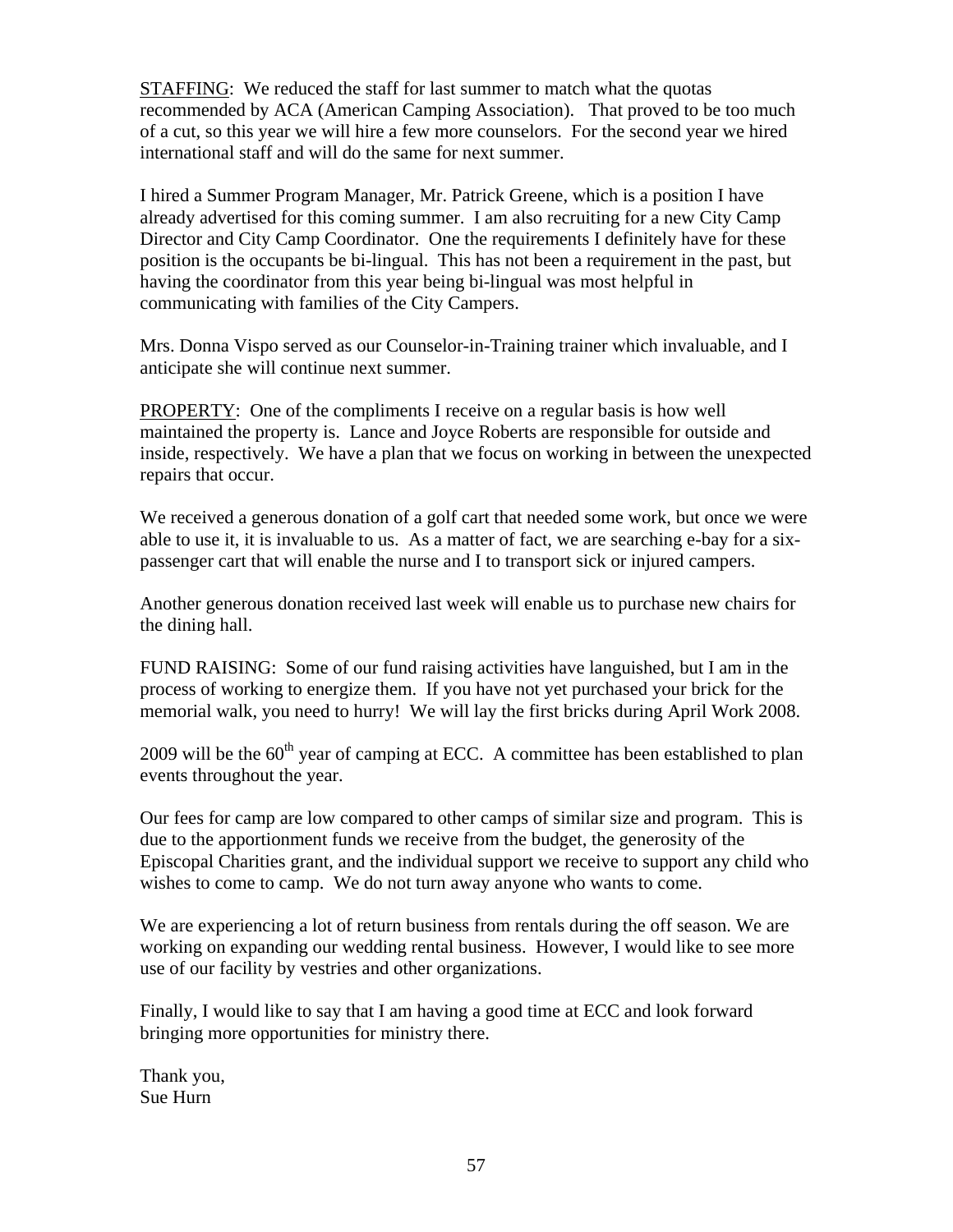# **DIOCESE OF RHODE ISLAND APPORTIONMENT COMMISSION INTERIM REPORT**

Pursuant to the Resolution for the *Study of the Apportionment System*, which was passed at the 2006 Convention of the Diocese of Rhode Island, Bishop Wolf formed a commission to "study diocesan support systems in use throughout the Church and submit an interim report to the  $217<sup>th</sup>$  Diocesan Convention and a final report with any changes it may deem appropriate to the  $218^{th}$  Diocesan Convention". During the Commission's meetings the following matters were discussed in detail:

#### **Current Practices.**

Apportionment practices and formulas as gathered from other dioceses around the country were reviewed and studied. It was found that the unifying practice within each diocese was to seek to underwrite the expenses of the diocese. It was also found that formulas intended to achieve that goal were quite varied, ranging from 12 to 22%, and with many dioceses graduating their formulas on a sliding scale based upon parish income. The Diocese of Rhode Island is in the middle with a current rate of 17.5%

# **Relationship to Mission and Ministry.**

The theme of mission came up in our discussions recurrently. There was a shared sense that the goal of the diocese and its constituent congregations is to effectively exercise our shared mission in the Gospel. The question, of course, is always how best to accomplish that end by means of our allocation of finances and how to raise them. It was often voiced that apportionment is a way for local congregations to participate in the larger life and ministry of the diocese and national Church, sort of an Episcopal "United Way," which has pretty much been the traditional view for the past fifty years or more.

This begs a question of discernment. On several occasions we asked ourselves this question: "Fifteen or twenty years from now, looking back, what do we suppose we will have wished that we did to further strengthen the Church and our mission?" The facts are these: denominational loyalty has declined precipitously during the past 20 years. The socalled mainline Churches have suffered decline disproportionately, and that includes the Episcopal Church. Many parishes and missions have declined during that period, and there is no indication that this trajectory will reverse itself without change. The membership of many parishes is aging, and younger individuals and families often gravitate to faith communities that have what they consider more compelling programs for various ages and demographic groups. Within the marketplace of faith communities' most Episcopal churches can't compete with churches that seem to be able to channel more funds to develop programs that draw a broader range of ages. With that scenario likely to continue unfolding fewer parishioners will be increasingly asked to give more money, which will be increasingly desperately needed and vied for between congregations and dioceses.

We have a paradox. Parochialism is anathema to most of us. It smacks of self-interest as opposed to servanthood. People shopping for churches are solely interested in the local congregation – often the ones with the most compelling or diverse programs, which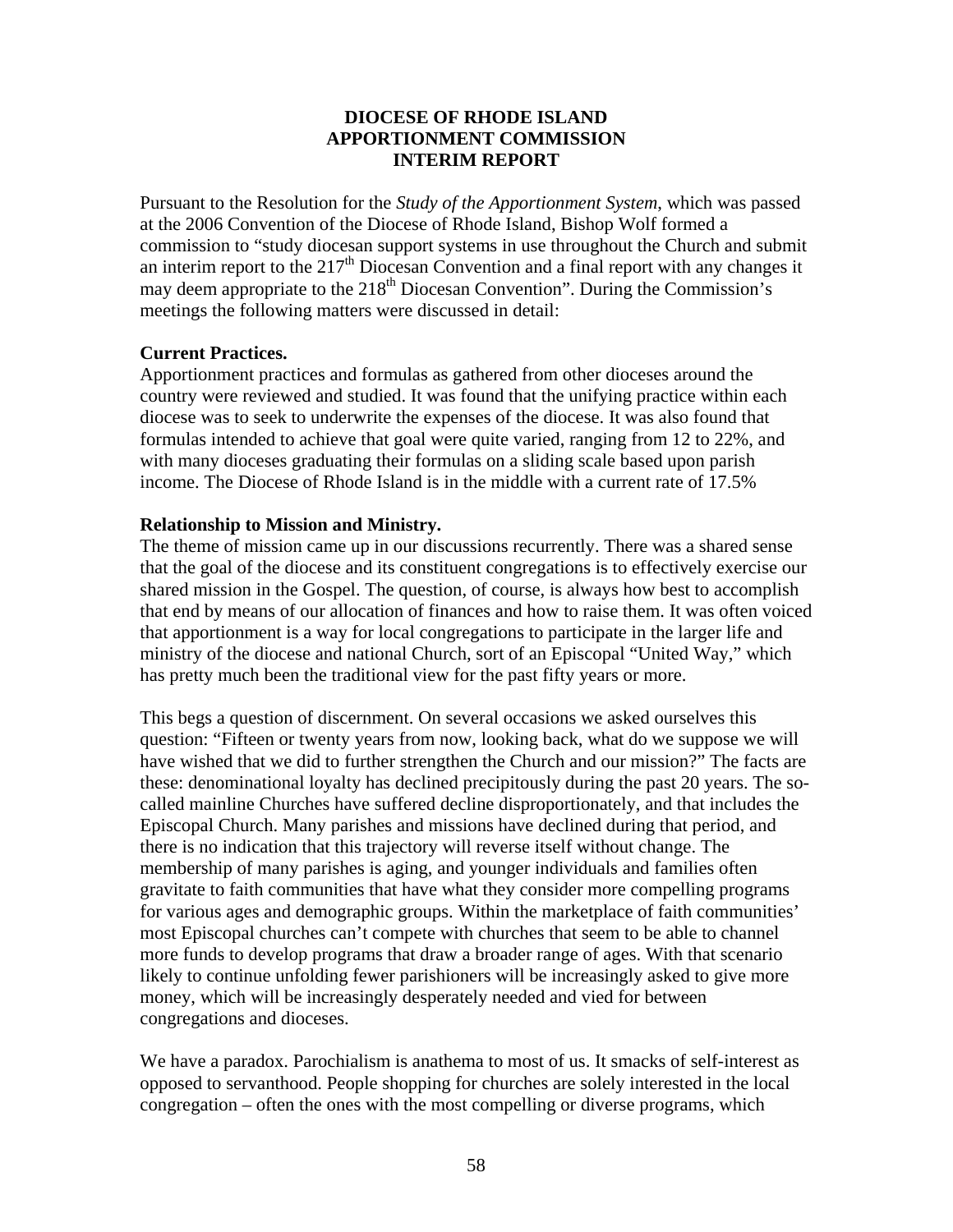require more money spent at the local level. Dioceses usually direct funds to para parochial ministries that have been historically unable to support themselves and geared toward needs on the wider community. For hundreds of years the Episcopal Church has depended upon (excuse the expression) product loyalty to ensure our income stream, but now, in order to increase funds we need to increase membership by increasing programs that draw people. To accomplish that we need to direct more funds into the programs offered by local congregations or else the stream from which we draw funds for our wider, collective ministries at the diocesan level will more precipitously diminish. These are the two philosophical points of view that the commission has discussed at length. The question is not whether we do our shared ministries in service of Christ's mission, but rather how best under the aforementioned circumstances to effectively accomplish that mission. This is the core issue calling for our discernment.

#### **Standard Deductions.**

We reviewed the development of deductions that congregations historically have enjoyed (such as housing deductions). We analyzed what the deductions meant, what they have come to mean, why they originally came into being, and what their practical impact has been over time. Several suggestions were made to consider making changes to the deductions that congregations are allowed, including: eliminating the general \$5,000 deduction for all congregations, reconsidering the housing deduction and related equity issues, increasing deductions for parishes, and setting aside the money from deductions to fund grants from the diocese to help underwrite innovative programs of ministry at the congregational level.

#### **Mutual Ministry.**

Various paradigms of mutual ministry and mission were also discussed at length, including: regional mission groups, yoked congregations, blended congregations, shared pastoral oversight, etc. It was agreed that difficult decisions might need to be made in the future in the clear hard light of reality.

#### **What's Next?**

To date no general consensus has been reached about any of the items presented. This purpose of this report is to serve an interim report on our discussions.

Our plans over the next year are to seek input from across the Diocese by meeting with Deaneries and other appropriate groups. Following this a report and recommendations will be prepared for the  $218<sup>th</sup>$  Diocesan Convention in 2008.

September 20, 2007

Members of the Commission: The Rev. Robert W. Anthony, Diocesan Council The Rev. Deacon Edwin F Hallenbeck, Commission on Finance The Rev. J. Gregory Prior, Budget Committee Mr. Leon Sibielski, Appointed by the Bishop The Rev. Philip J. Tierney, Appointed by the Bishop Mr. Robert Batchelor, Diocesan Treasurer, ex officio Mr. Ronald Turnbull, Diocesan Contgroller, ex officio The Rev. Canon Robert Vanderau, Canon to the Ordinary, ex officio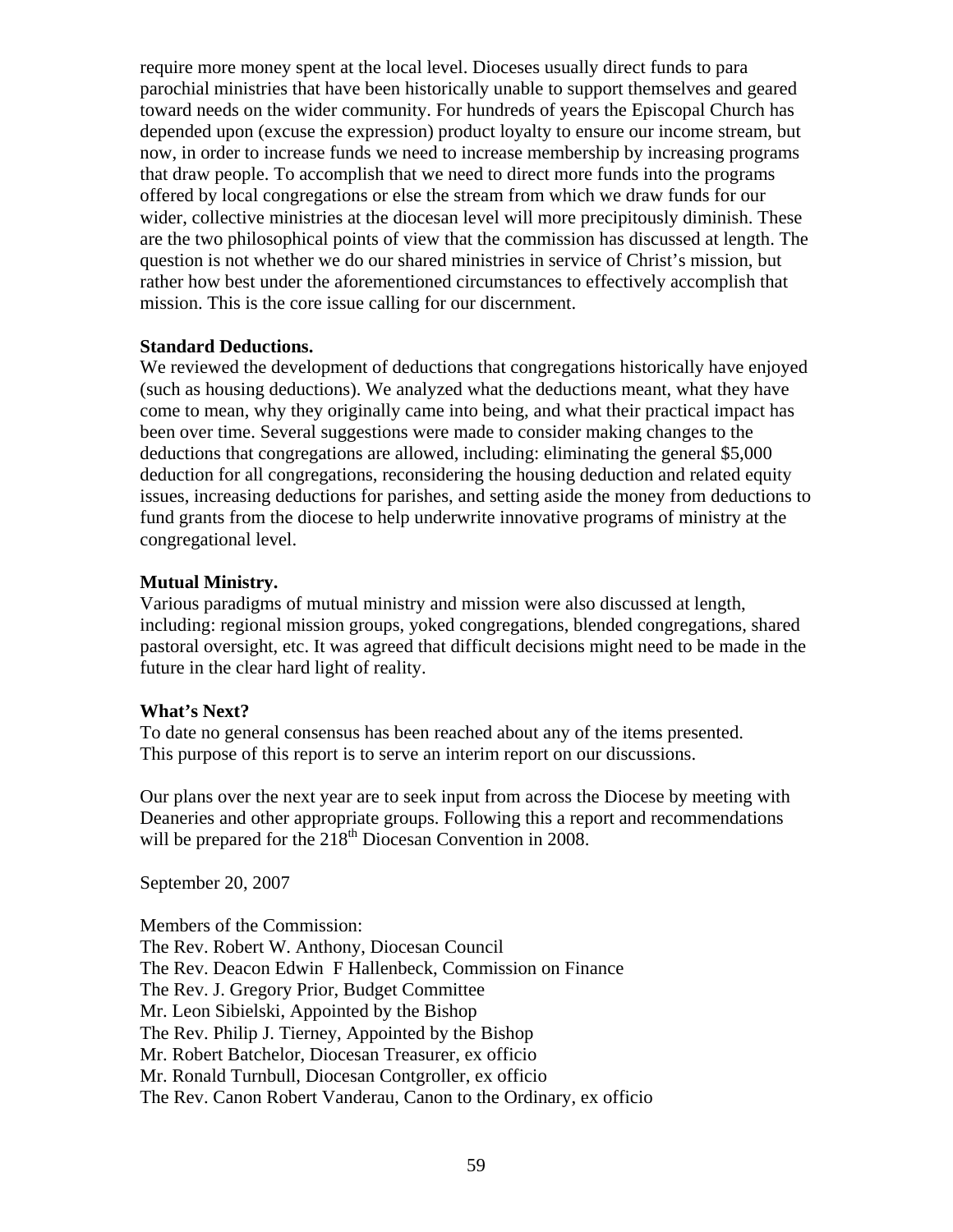# **REPORT OF THE COMMITTEE ON CANONS**

 The Committee on Canons has reviewed and recommends to Convention for approval two resolutions, one to amend the Canons of the Diocese of Rhode Island and one to amend the Standing Rules of Order of Convention.

 The first resolution amends Canon X by adding two new provisions, Section 10.28 and Section 10.29. The new sections provide clarification of the process to obtain consent for mergers or dissolutions; for changes to the Articles of Incorporation or By-Laws, in certain limited circumstances; and for changes to the name by which a Parish is known. With respect to obtaining consent for an amendment of Articles of Incorporation and By-Laws, the Committee revised proposed Section 10.29 to limit the consent to circumstances in which there is a change of purpose, powers or name.

The second resolution amends the Standing Rules of Order by providing earlier time periods for the submission of resolutions and nominations for Convention. The change would permit an earlier distribution of information for Convention.

The resolutions would be effective upon passage. A copy of each resolution, as revised by the Committee, is attached.

The Committee on Canons

The Honorable Sidney Clifford Joel Harrington, Esq. The Rev. Dcn. Margaret C.F. Higbie

# **REPORT OF THE COMMITTEE ON RESOLUTIONS**

The Committee on Resolutions reviewed the two resolutions included in the Convention mailing and makes the following recommendations:

# I. STATEMENT ON SAME-SEX RELATIONSHIPS

The Committee recommends rejection of this resolution. The Committee does not think this resolution is clear as to purpose nor serves to advance further conversation on this issue.

# II. ENERGY CONVERSATION AND SUSTAINABLE DEVELOPMENT

The Committee presents this resolution for your consideration without recommendation. While the Committee is favorable disposed to this resolution, it would like the third resolve to recommend ways for parishes to conserve energy, rather than discuss global climate change.

The Committee on Resolutions Ms. Missy Bennett, Chair Ms. Dotty Wells The Rev. Scott Gunn The Rev. Clare Fischer-Davies The Rev. Bill Locke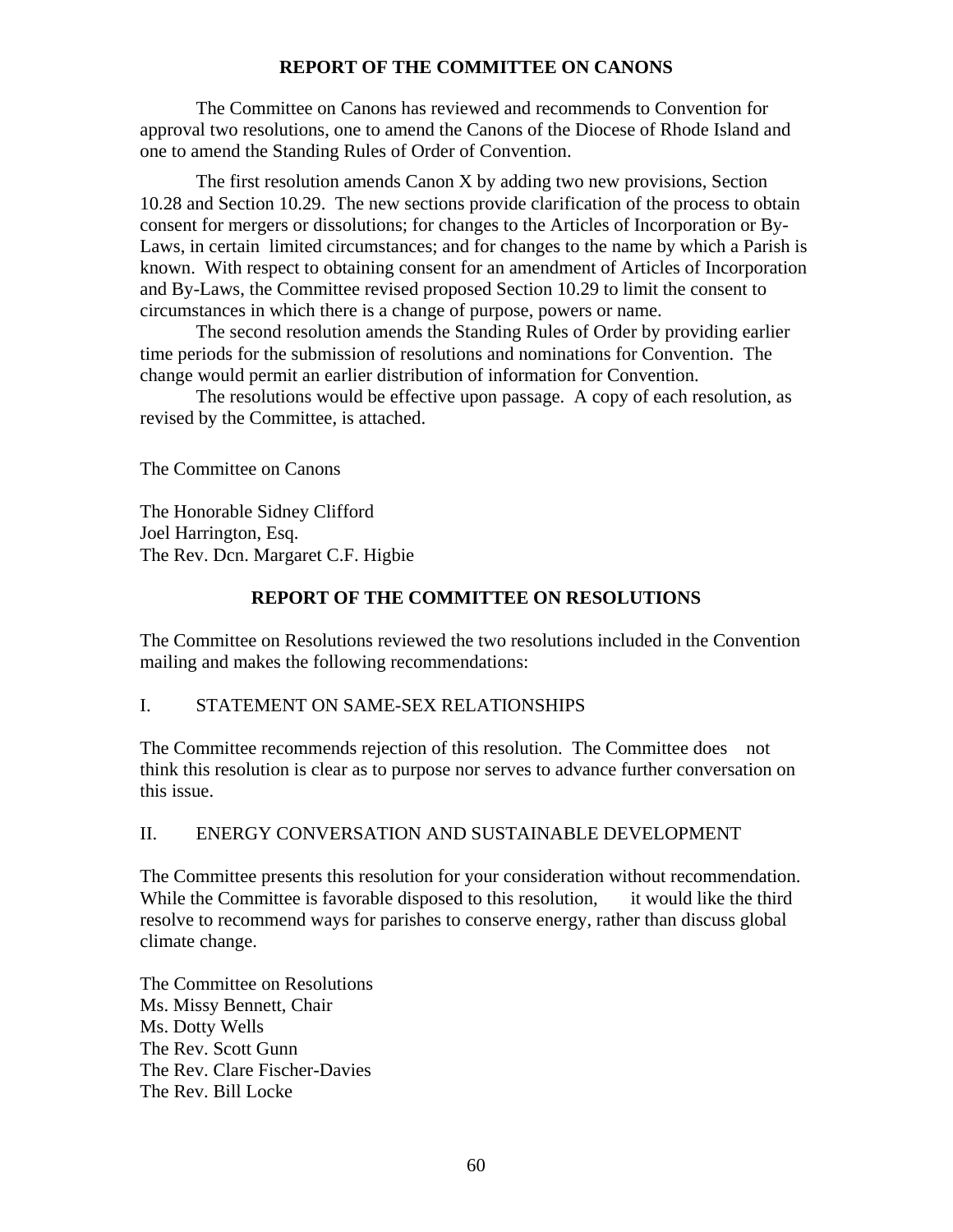# **EUCHARISTIC VISITORS**

|                                  | St. John's, Ashton                 |
|----------------------------------|------------------------------------|
| Sally Whitehead-Sherwood         | 2009                               |
| <b>Philip Masquelette</b>        | 2009                               |
| <b>Paulette Robertson</b>        | 2010                               |
| Cindy L. Grenier                 | 2010                               |
|                                  | St. John's, Barrington             |
| <b>Marion Colella</b>            | 2009                               |
| Sara Fogarty                     | 2010                               |
| <b>Minot Crowell</b>             | 2010                               |
| Prudence Bishop                  | 2010                               |
| Joan L. Harper                   | 2010                               |
|                                  | <b>St. Matthew's, Barrington</b>   |
| Mary E. Miller                   | 2009                               |
|                                  | <b>St. Michael's, Bristol</b>      |
| Anne McCarthy                    | 2008                               |
| <b>Betty Burkhardt</b>           | 2009                               |
| Kenneth Burkhardt                | 2009                               |
| Dinah Baker                      | 2009                               |
| Sally Woodruff                   | 2009                               |
| <b>Richard Munro</b>             | 2010                               |
|                                  |                                    |
|                                  | <b>St. George's, Central Falls</b> |
| Modesta Pellot                   | 2010                               |
|                                  | St. Alban's, Centredale            |
| M.R. Pagano                      | 2008                               |
| Linda Couture                    | 2009                               |
| Roland B. Mergener               | 2009                               |
|                                  | <b>Holy Spirit, Charlestown</b>    |
| Patricia Bow                     | 2008                               |
| Lora B. Cobden                   | 2010                               |
| Nancy Penn                       | 2010                               |
| Marjorie F. Frank                | 2010                               |
| Gail F. King                     | 2010                               |
|                                  | <b>Christ Church, Coventry</b>     |
| James Tonge                      | 2009                               |
| Carol Nahod                      | 2010                               |
|                                  | <b>St. Matthias', Coventry</b>     |
| Alberta Sarvia                   | 2009                               |
| David Burton<br>George Nathanson | 2009<br>2009                       |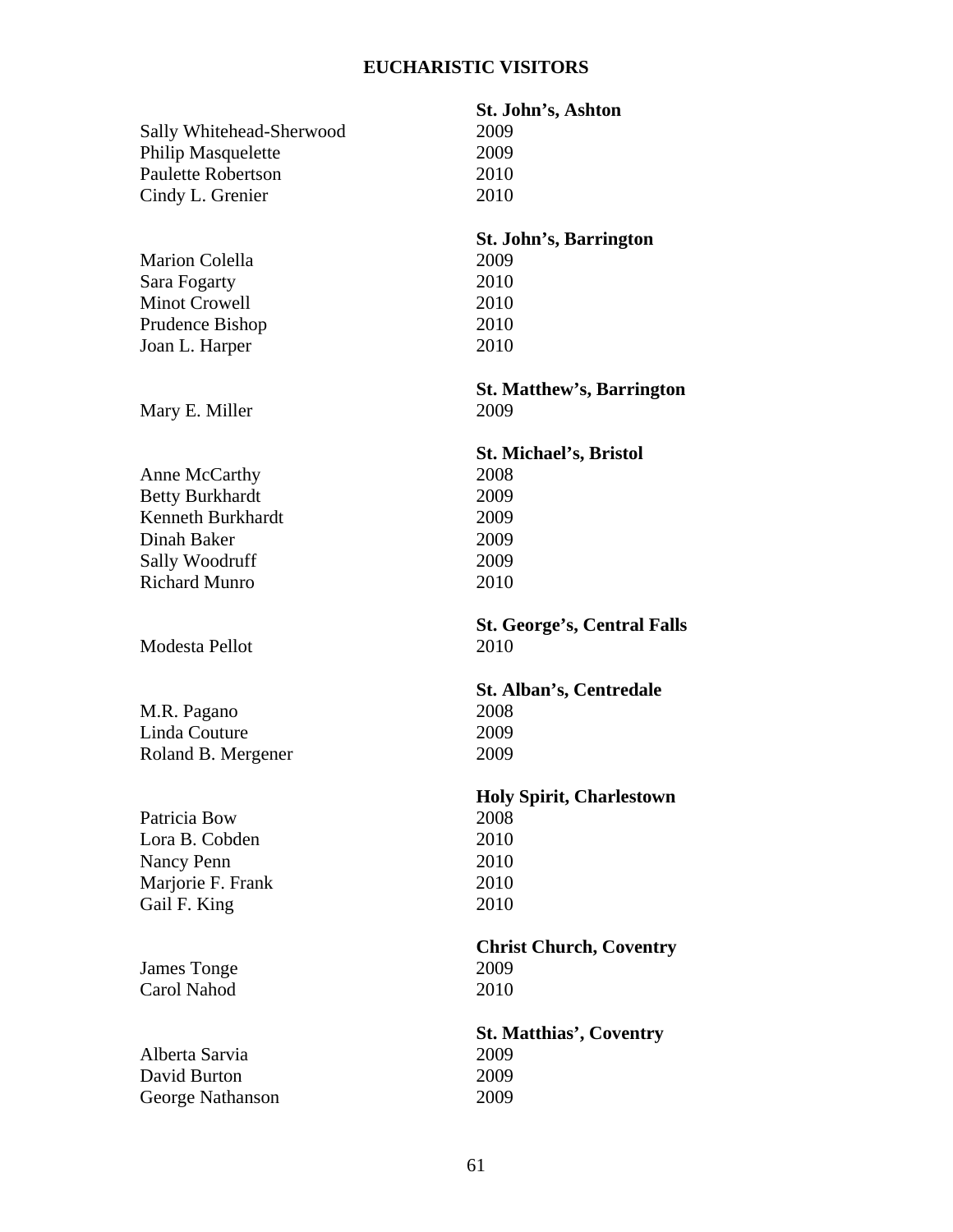| Hope Kirkconnell<br>John Kirkconnell                                                                                                | Ascer<br>2009<br>2009                                          |
|-------------------------------------------------------------------------------------------------------------------------------------|----------------------------------------------------------------|
| Robert G. Brown<br>Lorena A. Brown<br>Lynne E. Purdy<br>Paula Bolig<br>Frederick W. Malaby<br>Grace E. Malaby<br>Antonio F. Oliver  | St. Da<br>2009<br>2009<br>2009<br>2009<br>2010<br>2010<br>2010 |
| <b>William McCormick</b>                                                                                                            | Tran<br>2008                                                   |
| Harry T. Allison<br>Shirley H. Halvarson<br><b>Margaret Thomas</b>                                                                  | <b>Trini</b><br>2008<br>2009<br>2009                           |
| Paul Lanciaux<br>John Gelati<br><b>Harry Bentley</b><br>Jeanne B. Ikerman<br>Karl B. Ikerman<br>Lee-Ann Lanciaux                    | Emm<br>2008<br>2008<br>2009<br>2009<br>2009<br>2010            |
| Virginia E. Butler<br>Ernest E. Slocum, Jr.<br>Elizabeth Fornal<br><b>Collin Barnett</b><br>Harry J. Waterman<br>Priscilla Wormwood | <b>St.</b> Lu<br>2008<br>2008<br>2008<br>2009<br>2009<br>2010  |
| Beverly A. Edwards                                                                                                                  | St. M<br>2009                                                  |
| <b>Christopher Robert North</b><br>Clarissa M.H. Patterson                                                                          | St. TI<br>2009<br>2010                                         |
| Beverly A. Anderson<br>E. Harold Anderson<br>David Hearty                                                                           | St. El<br>2009<br>2009<br>2009                                 |

# **Ascension, Cranston**  2009 **St. David's-on-the-Hill, Cranston**  2009 **Transfiguration, Cranston**  2008 **Trinity, Cranston**  2008 2009 **Emmanuel, Cumberland**  2008 2009 **St. Luke's, East Greenwich**  2008 2009 2010

**St. Mary's, East Providence** 

**St. Thomas', Greenville**  2010

**St. Elizabeth's, Hope Valley**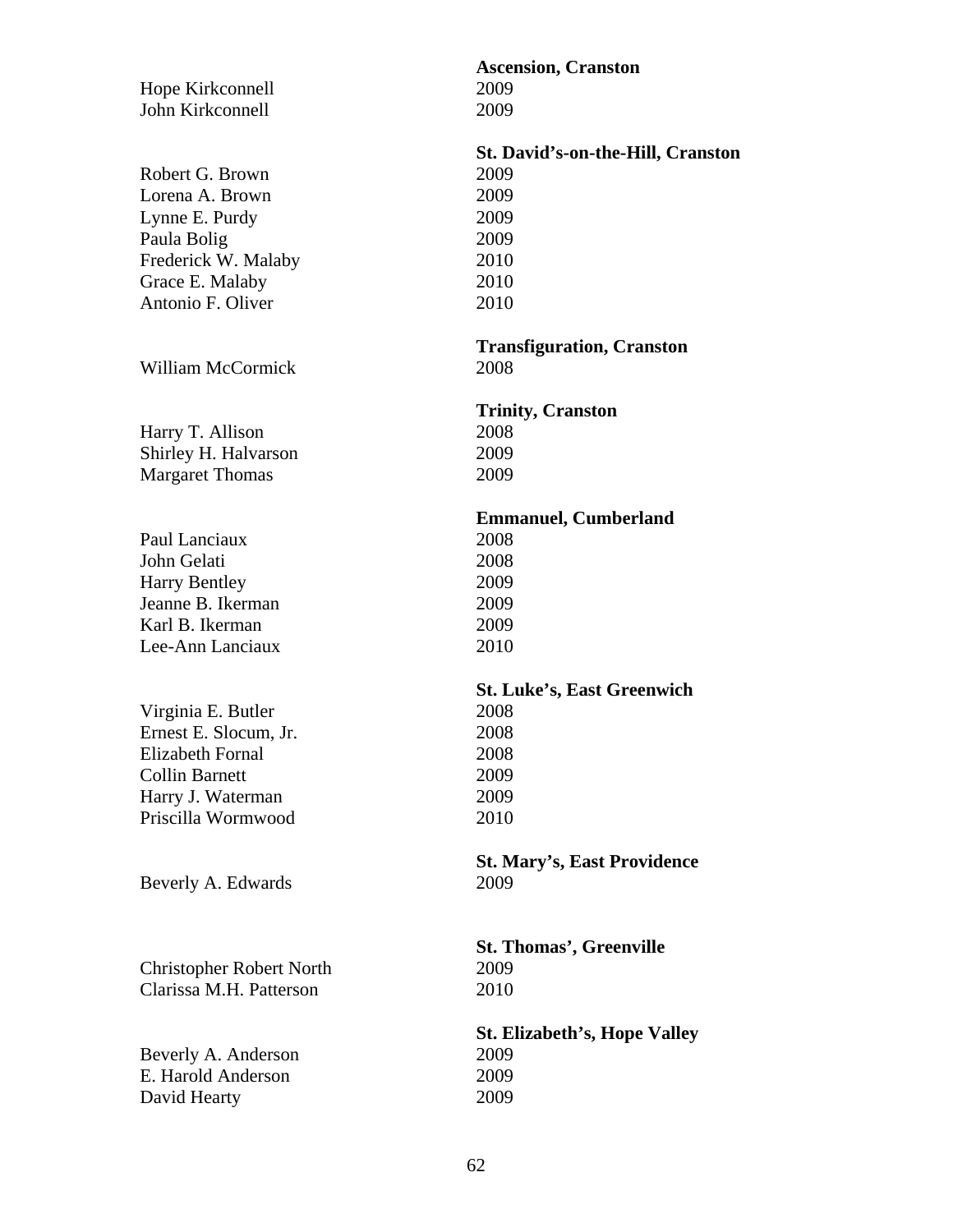| Scott L. Sears<br>Nancy Lee Hampton-Beeley<br>Ann Dunham<br><b>Bruce Dunham</b><br>Elinor Schneider                                                                                                                                                                                                                                                                                                  | <b>St. Augustine's, Kingston</b><br>2008<br>2010<br>2010<br>2010<br>2010                                                                                                           |
|------------------------------------------------------------------------------------------------------------------------------------------------------------------------------------------------------------------------------------------------------------------------------------------------------------------------------------------------------------------------------------------------------|------------------------------------------------------------------------------------------------------------------------------------------------------------------------------------|
| Patricia Cooper<br>Jean L. Kay<br>Mary Jane M. Jenson<br>Joanmarie O'Neill-Almond<br>Barbara E. Papineau                                                                                                                                                                                                                                                                                             | <b>Christ Church, Lincoln</b><br>2009<br>2010<br>2010<br>2010<br>2010                                                                                                              |
| Sidney Clifford                                                                                                                                                                                                                                                                                                                                                                                      | St. Andrew's by-the-Sea, Little Compton<br>2010                                                                                                                                    |
| Mildred A. Ward                                                                                                                                                                                                                                                                                                                                                                                      | <b>Holy Cross, Middletown</b><br>2010                                                                                                                                              |
| <b>Florence Tobin</b>                                                                                                                                                                                                                                                                                                                                                                                | <b>St. Columba's Chapel, Middletown</b><br>2008                                                                                                                                    |
| Johanna Rakauskas<br>Priscilla A. Durant<br>Hillary I. Transue<br>D. Verna Atwood<br>Andrea Wilson                                                                                                                                                                                                                                                                                                   | St. Peter's by-the-Sea, Narragansett<br>2009<br>2009<br>2009<br>2010<br>2010                                                                                                       |
| <b>Shawn Crawford</b><br>Colleen P. Tolhurst<br>Patricia Cunningham-Warburton<br>June T. Spink<br>Martha A. Hitchcock<br>Linda L. Adamonis<br>Kevin O'Connor<br>Michael E. Cerullo, Jr.<br>Pataricia B. Carlson<br>Wilfred P. Royles<br>Nancy C. Shore<br>Pinkie Sweet-Holland<br>Dora Martorelli<br>Ernest J. Houle<br>Margaret Moore-Webb<br>Marsha Welch<br>Jane Tiernan-Reilly<br>Marci O'Connor | <b>St. Paul's, North Kingstown</b><br>2008<br>2009<br>2009<br>2009<br>2009<br>2009<br>2010<br>2010<br>2010<br>2010<br>2010<br>2010<br>2010<br>2010<br>2010<br>2010<br>2010<br>2010 |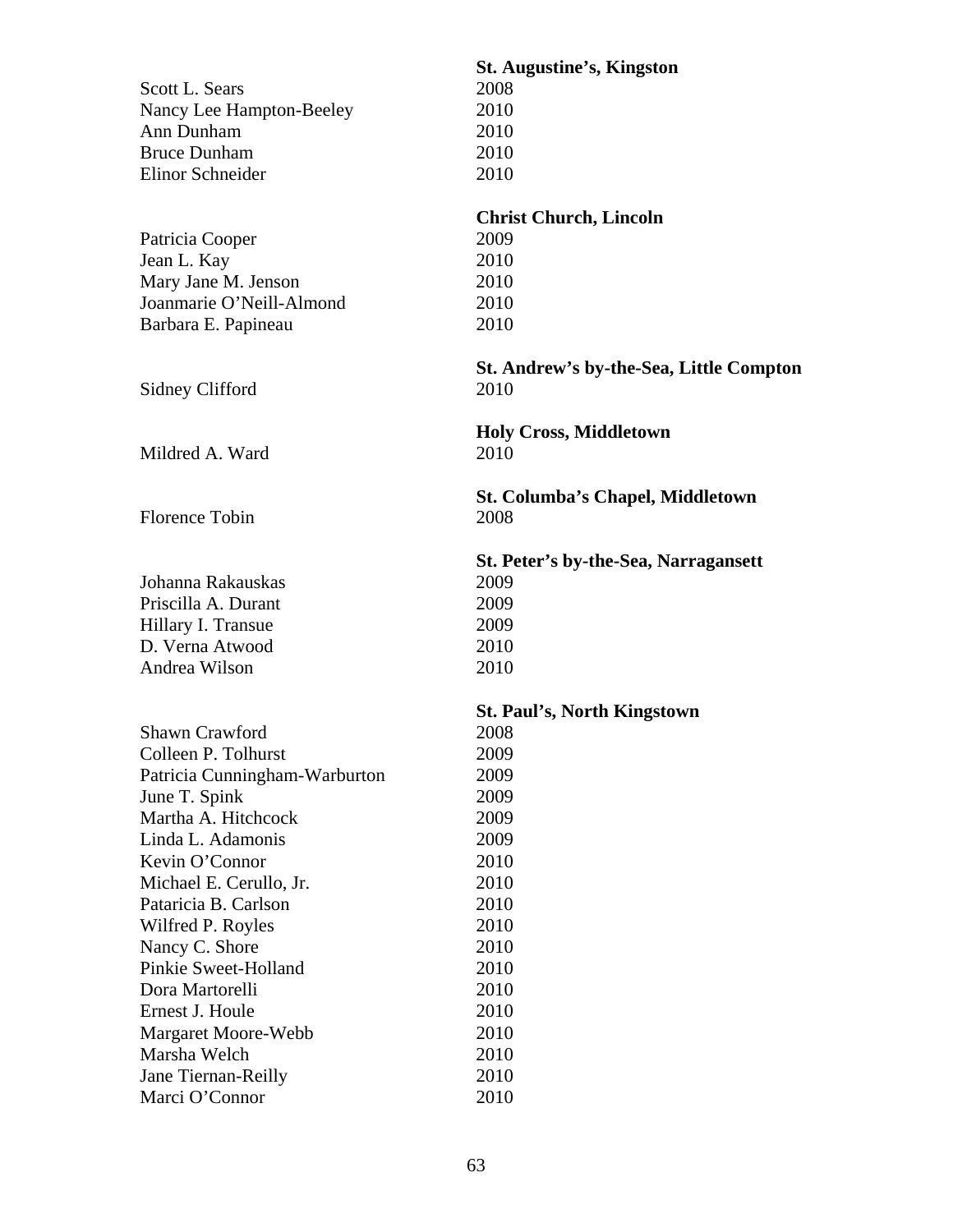Joan Dorney-Collins 2009

Doreen Riley 2008 Jane M. Dempsey 2008 Raymond R. LaPointe 2009 Marjorie A. DelBonis 2009 Joan N. Melaragno 2010

Lois A. Whittaker 2009 Robert E. Whittaker 2009

Kenneth Lagerquist 2008 Susan J. Jenson 2010

Rose Marques 2008 M. Carrie Ruo 2010

William Gagne 2008 Thomas A. Brown 2008 Alexander Cozzens 2008

Katharine Kreiser 2008 Rebecca A. Silliman 2009 Agnes L. Fox 2009

Nancy Hamlin Soukup 2008 Kevin H. Valentine 2008 Millard Miller 2008 Arline Walker 2008

Cynthia Rollins 2009

Lucille Scanlan 2009 Sidney Clifford, Jr. 2009 Rhea Brooks 2010 Charles Rooney 2010 Christopher Utter 2010

Rebecca N. Alberg 2010

**St. James, North Providence** 

**Trinity, North Scituate** 

**Calvary, Pascoag** 

**Good Shepherd, Pawtucket** 

**St. Paul's, Pawtucket** 

 **St. Mary's, Portsmouth All Saints' Memorial, Providence** 

**Cathedral of St. John, Providence** 

**Epiphany, Providence** 

**Grace, Providence** 

**Redeemer, Providence**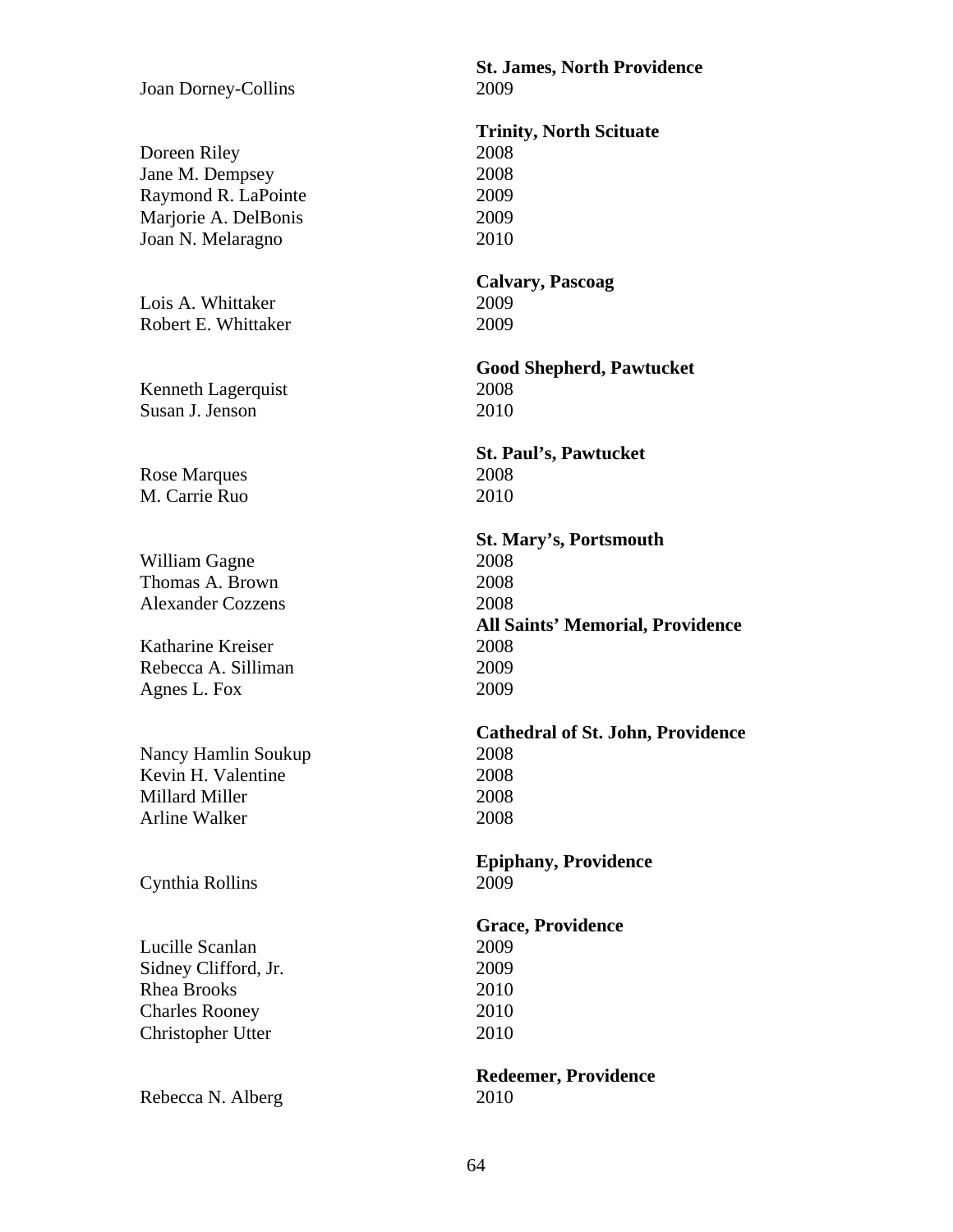|                                      | <b>St. Martin's, Providence</b>        |
|--------------------------------------|----------------------------------------|
| Robin A. Bugbee                      | 2008                                   |
| Penny Seacord                        | 2009                                   |
| Alec DJ McLure                       | 2009                                   |
| <b>Gail E Peet</b>                   | 2009                                   |
| <b>Betsy Slocum</b>                  | 2009                                   |
| Denis Moonan                         | 2010                                   |
| John F. Staniunas, Jr.               | 2010                                   |
| Shirley N. Chace                     | 2010                                   |
| Elke Moonan                          | 2010                                   |
|                                      |                                        |
|                                      | St. Peter & St. Andrew's, Providence   |
| Arthur J. Thomas                     | 2008                                   |
| James L. Seavor                      | 2010                                   |
|                                      |                                        |
|                                      | <b>St. Mark's, Riverside</b>           |
| Phyllis Petter                       | 2008                                   |
| James Hummel                         |                                        |
|                                      | 2008                                   |
| Linda L. Lawson                      | 2008                                   |
| Kenneth H. Wilmot                    | 2008                                   |
| Russell Grant, Jr.                   | 2008                                   |
| <b>Michael Rossi</b>                 | 2010                                   |
| Myra Duhamel                         | 2010                                   |
| M. Jeanne Mason                      | 2010                                   |
|                                      |                                        |
| <b>Constance Pascale</b>             | 2010                                   |
| <b>Judith Lewis Ouellette</b>        | 2010                                   |
|                                      |                                        |
|                                      | <b>Church of the Epiphany, Rumford</b> |
| Sara Erskine                         | 2008                                   |
| <b>Evelyn Hassell</b>                | 2009                                   |
| Michelle Callahan                    | 2010                                   |
|                                      |                                        |
|                                      | <b>Holy Trinity, Tiverton</b>          |
| Lynn Sluiter                         | 2009                                   |
|                                      | 2010                                   |
| Phyllis Currier<br>Alan Locke        | 2010                                   |
|                                      |                                        |
|                                      | <b>Ascension, Wakefield</b>            |
| <b>Clifford Gardner</b>              | 2008                                   |
|                                      |                                        |
| Margaret N Collins                   | 2008                                   |
| Betty Jane Rocha                     | 2008                                   |
| Kathleen Wossencraft                 | 2009                                   |
|                                      |                                        |
|                                      | <b>St. Mark's, Warren</b>              |
| Cynthia Lachapelle                   | 2008                                   |
| Frederick D. Rounds                  | 2009                                   |
| Christina Lachapelle<br>John Kolarik | 2009<br>2010                           |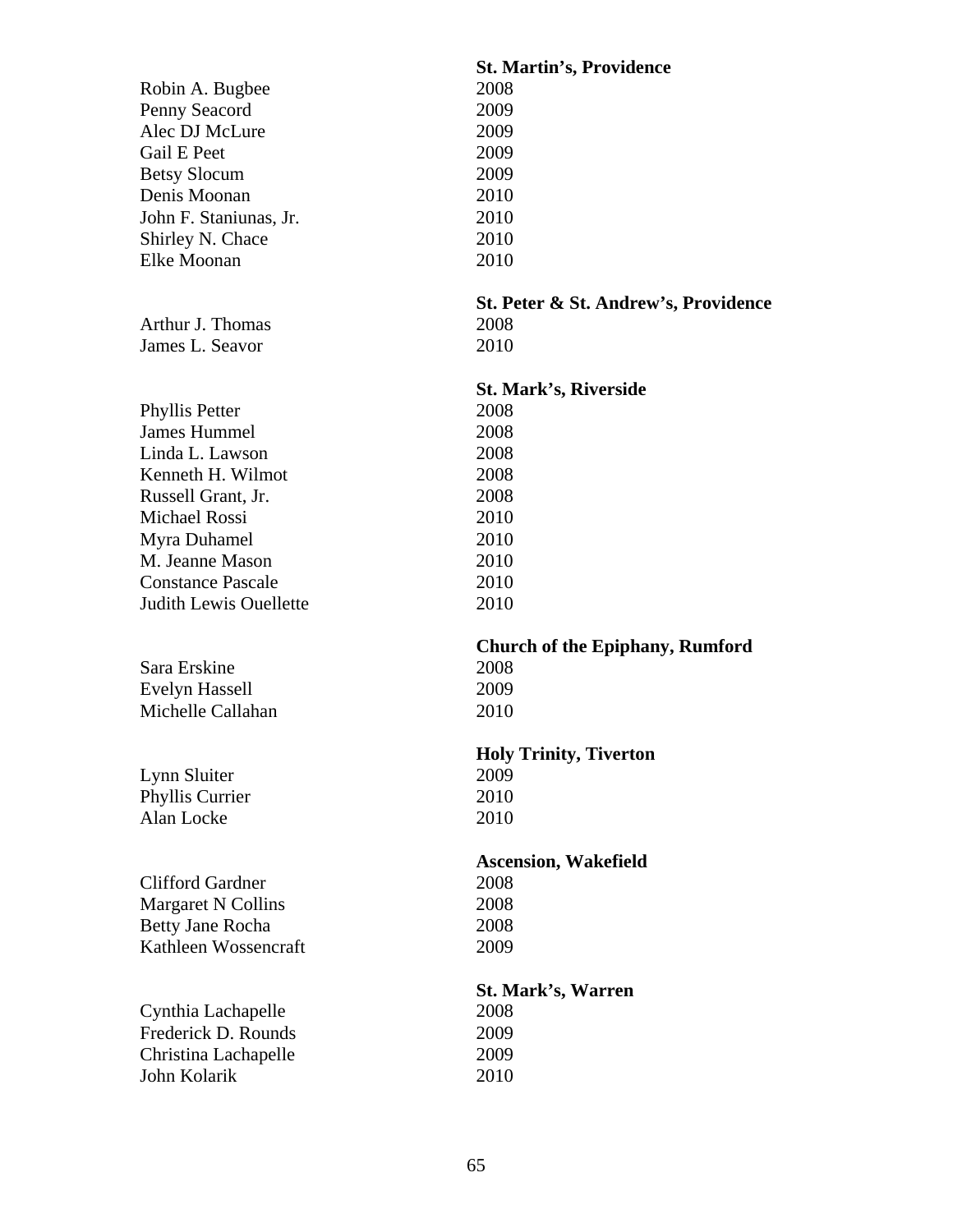**All Saints', Warwick**  Annette Cox 2010 Gilbert Wiggins 2010 **St. Barnabas', Warwick**  Valerie Dreyer 2008 Helen E. Dexter 2009 Nikki Dziadosz 2009 Linda C. Petrarca 2009 **St. Mary's, Warwick**  James Farrell 2008 Richmond Robinson 2008 Marianne Collinson 2008 Denise P. Wilkinson 2008 Gayle H. Sangster 2009 **Christ Church, Westerly**  Deborah Musto 2009 Kathleen Nicodemus 2009 Julie Miller 2009 Frank Thacker 2009 Ernest Panciera, Jr. 2009 Karen Hanson 2009 Anne Burke 2010 **St. James, Woonsocket**  Edna M. Sacs 2008 Nancy E. Hudson 2009 Shirley E.G. Ayers 2009 Irene Nebiker 2009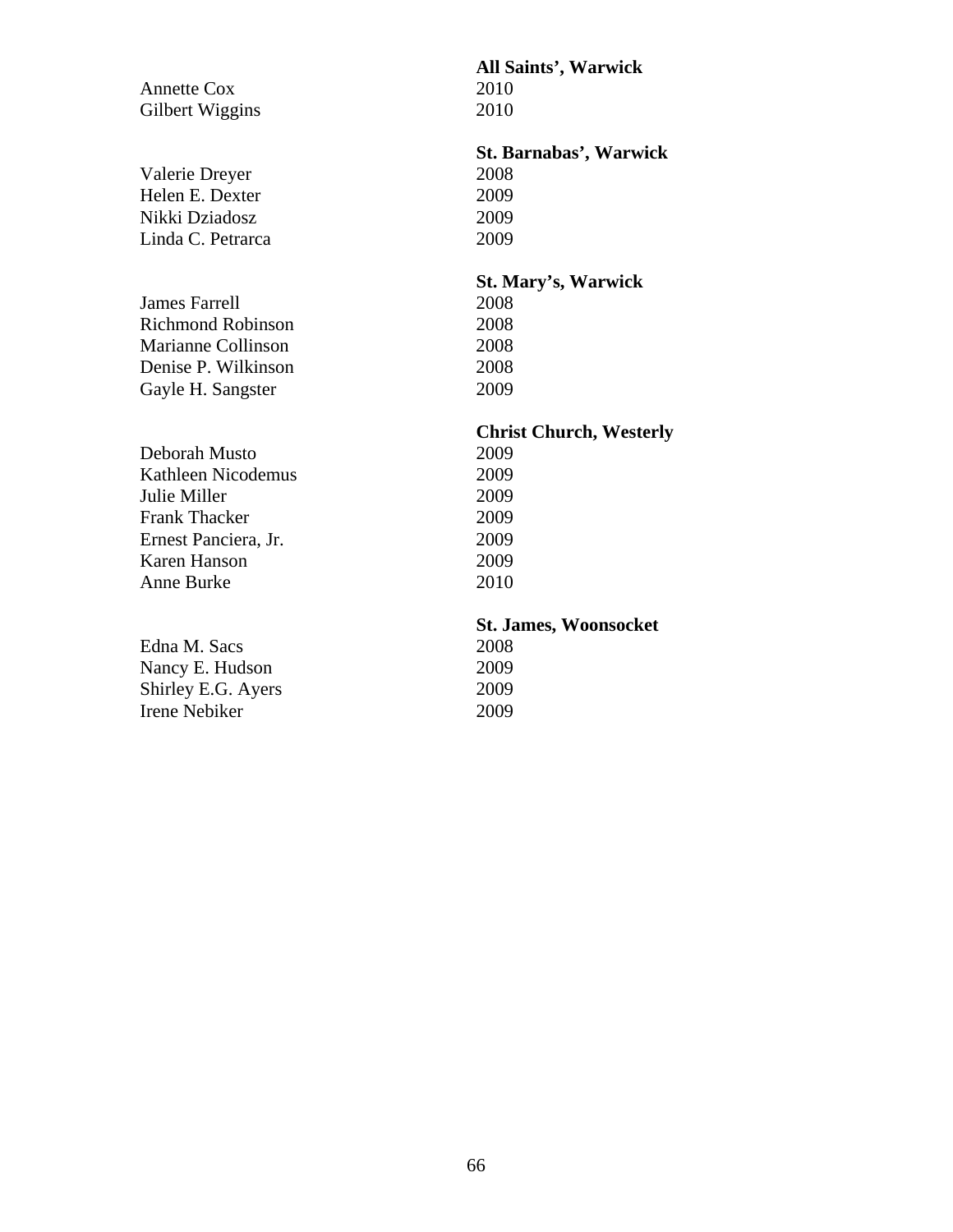#### **PLANT ASSETS – PROPERTIES OWNED December 31, 2007**

# Description Location Mission Churches: St. Thomas, Church Carolina-Bradford Rd, Alton St. Elizabeth's Canonchet Rd., Hope Valley Church of the Holy Spirit and Post Rd., Charlestown<br>Vacant Land 2 lots adjacent t St. Matthias Church & Vicarage Nooseneck Hill Rd., Coventry Church of the Holy Cross West Main Rd., Middletown Calvary Church and Vicarage Broad St., Pascoag Vacant Land Hope Valley

Cathedral Close:

 Hallworth House 66 Benefit St., Providence Hallworth House Parking Lot Star St., Providence

Old Narragansett Church: The Greenway **Access** to the church

Miscellaneous Properties: Episcopal Conference Center Reservoir Rd., Pascoag Parking Lot 65 Benefit St., Providence St. Phillips Cemetery West Warwick, RI

 St. Ann's-by-the-Sea Spring St., New Shorham (Block Island) 2 lots adjacent to Church Christ Church Peckham Lane, Coventry Center

 Cathedral House and Annex 271 North Main St., Providence Edwards Fund Homes 62, 74, 78, 80, 84, 88 Beneft St., Providence

Old Narragansett Church North Side of Main St., N. Kingstown Burial Ground Shermantown Rd., N. Kingstown Fowler Property Vacant Land, Fowler St., N. Kingstown Baker Property Vacant Land, new Fowler St.

May Cottage Cold Spring Ln., No. Kingstown

This is to certify that the above are Diocesan-owned properties. The Rev. Dn. Barbara Mays-Stock, Secretary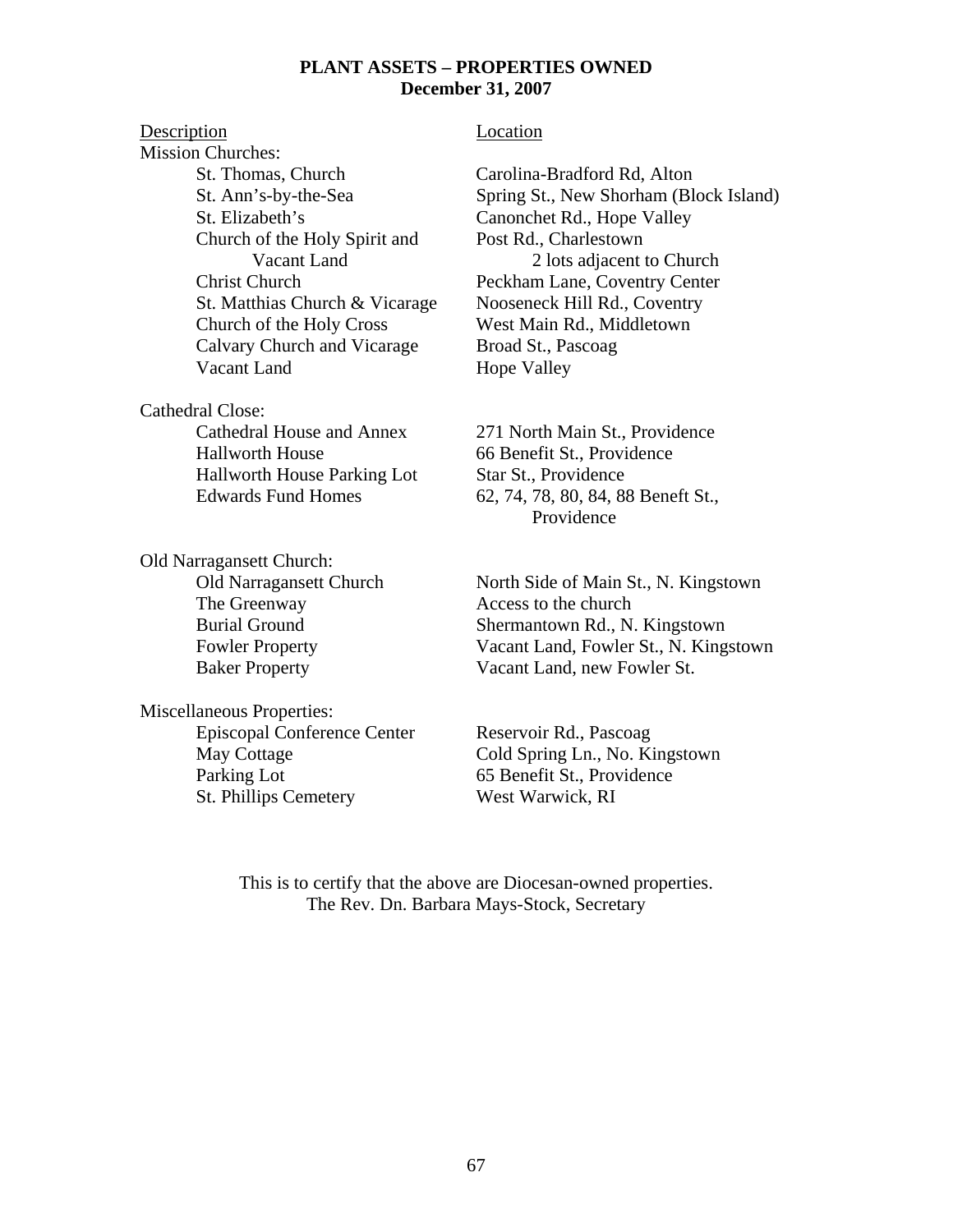# **DIOCESAN INSTITUTIONS**

*\*See clergy list for contact information* 

| Mail to: 66 Benefit St., Providence RI 02904<br>Contact: Kathleen M. Lavallee                                                                             |  |
|-----------------------------------------------------------------------------------------------------------------------------------------------------------|--|
| Acting Director: Ms. Sue Hurn<br>Registrar: Barbara Sidla<br>Resident Manager: Joyce Roberts; Property Management: Lance Roberts                          |  |
| Administrator: Kathleen M. Lavallee                                                                                                                       |  |
| 63 Federal Rd., Barrington RI 02806<br>Headmaster: John Martin                                                                                            |  |
| <b>Administrator: Matthew Trimble</b>                                                                                                                     |  |
| 1 Dawn Hill, Bristol RI 02809                                                                                                                             |  |
| 190 Melrose Street, Providence RI 02107<br>Administrator: Richard Frigon                                                                                  |  |
| 372 Purgatory Rd., Newport; Mail to: P.O. Box 1910, Newport RI 02840 (Fax) 848-0420<br>Headmaster: Charles A. Hamblett<br>Chaplain: The Rev. Mark Pruitt* |  |
| ST. MARY'S HOME FOR CHILDREN / THE SHEPHERD PROGRAM  353-3900<br>Executive Director: Bernard J. Smith                                                     |  |
| Superintendent: Mr. Jack Grant; jgrantupt@yahoo.com                                                                                                       |  |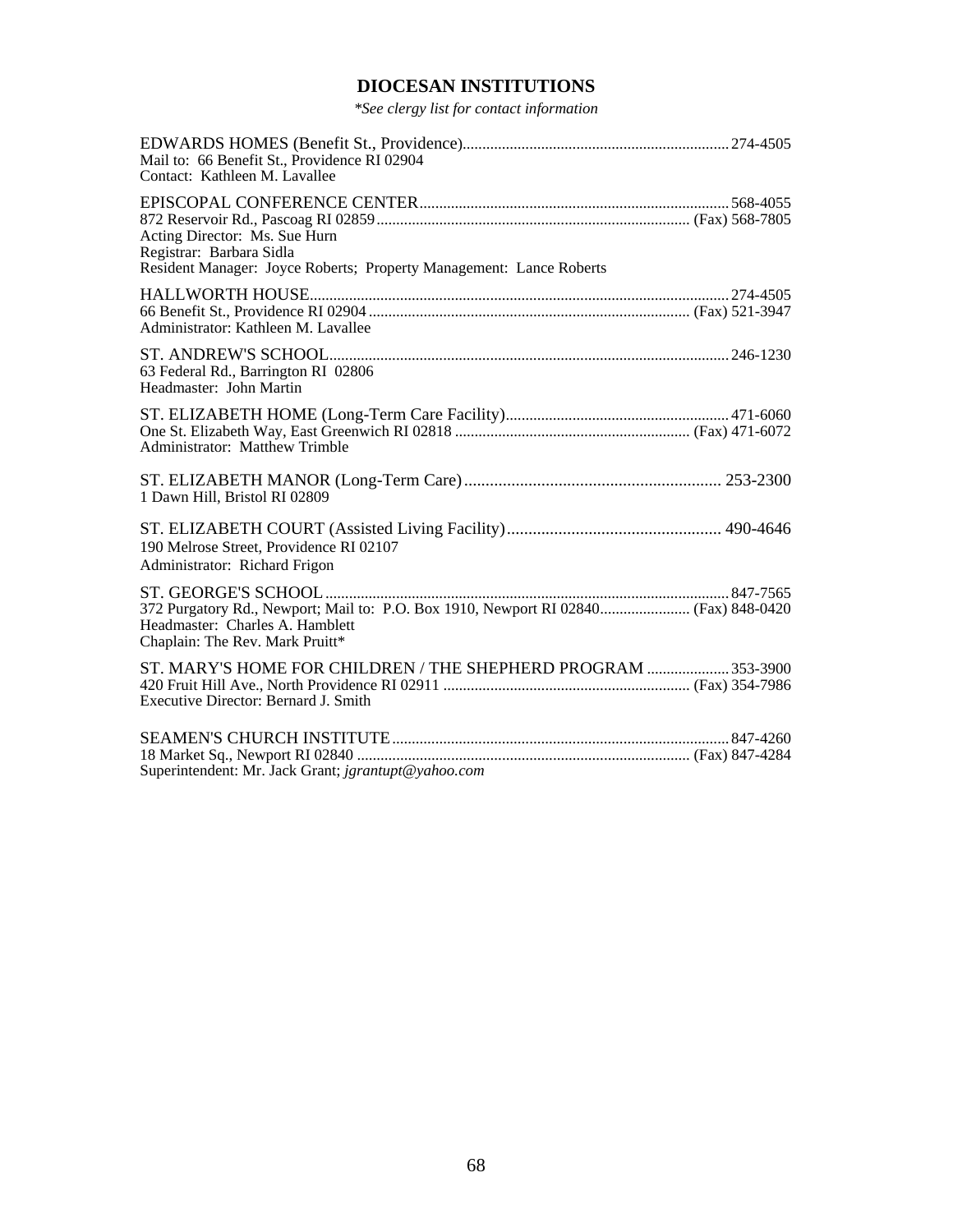#### **NON-PAROCHIAL CLERGY REPORT 2007**

Austin A. Almon, Jr. Liturgical Assistant Deacon Norton, MA

Providence, RI

Vero Beach, FL

East Providence, RI

.

Charlestown, RI

Janet Broadhead Retired Deacon Jamestown, RI

Woonsocket, RI

Little Compton, RI

Cranston, RI

Ocala, FL organist too.

Newport, RI

David Ames Interim Ministry, St. Mark's, Riverside

Henry F. Anthony **Occasional Supply** 

Robert W. Anthony Eight months supply at St. Ann's, Block Centerville, MA Island. Presently, Interim in Osterville, MA

Patricia Bailey Until November, 2007 Deacon at St. Alban's. Deacon Worship services in nursing homes.

Jean Bary Executive Director, homeless shelter; work at a Deacon soup kitchen and do emergency assistance.

Hébert W. Bolles Some supply, helping at Nursing and Retirement Portsmouth, RI Homes providing Holy Eucharist.

Lawrence H. Bradner Retired; occasional supply

Douglas C. Burger Retired; no report submitted

J. Daniel Burke Occasional supply work

David C. Cargill Pastoral work with shut-ins;

Loring W. Chadwick Assisted at Church of Advent, FL and as

George M. Chaplin Limited Supply, Holy Cross in Middletown, RI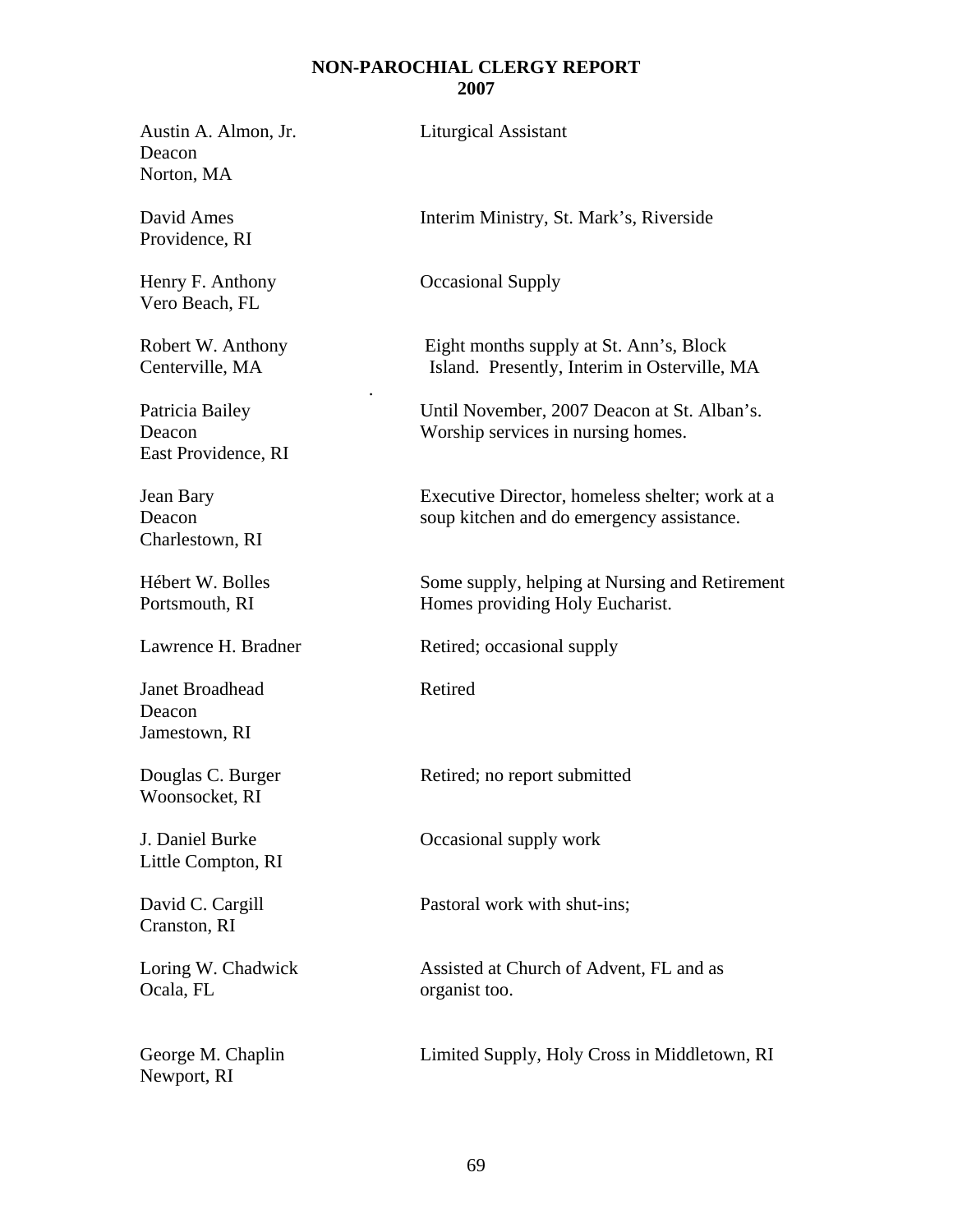Sarasota, FL

Washington, DC

Deacon Middletown, RI

Providence, RI

Warwick, RI

Warwick, RI

Smithfield, RI

Rochester, VT

Warwick, RI Diocese

Bend, Oregon preaching.

Deacon Warwick, RI

John A. Chrisman Some supply at St. Boniface, Sarasota, FL

Michael Coburn Outreach on the homeless team, Providence Center Providence, RI and clergy supply.

A. Royston Cochran Volunteer Meals-on-Wheels; North Kingstown's North Kingstown, RI "FISH" organization

Ronald P. Conner Parish priest St. Stephen Incarnation, DC

Sue Crowninshield Pastoral care – mostly retired

Maria DeCarvalho Teaching Spiritual Direction

Mary Ellen Dolan Living in Germany;

Robert D. Duffy "Unofficial" chaplain West Bay Manor and resident

Henry F. Fairman Assist or celebrate Christ Church, Swansea, MA Swansea, MA and on Supply list in Rhode Island.

Kenneth R. Franklin Celebrated a few services St. Stephen's early '07.

James P. Frink Priest-in-Charge Ascension, Cranston 10 months.

David M. Gillespie Assist in work in AZ, VT, W. TN and NY

Harrington Gordon Retired; serve on several committees within the

Roy D. Green Retired; Hospice Chaplaincy and some guest

Everett H. Greene Retired; supply coverage as needed. Chaplain, Newport, RI to the Retired Clergy and Surviving Spouses.

Edwin F. Hallenbeck Retired: Serve on several committees and boards.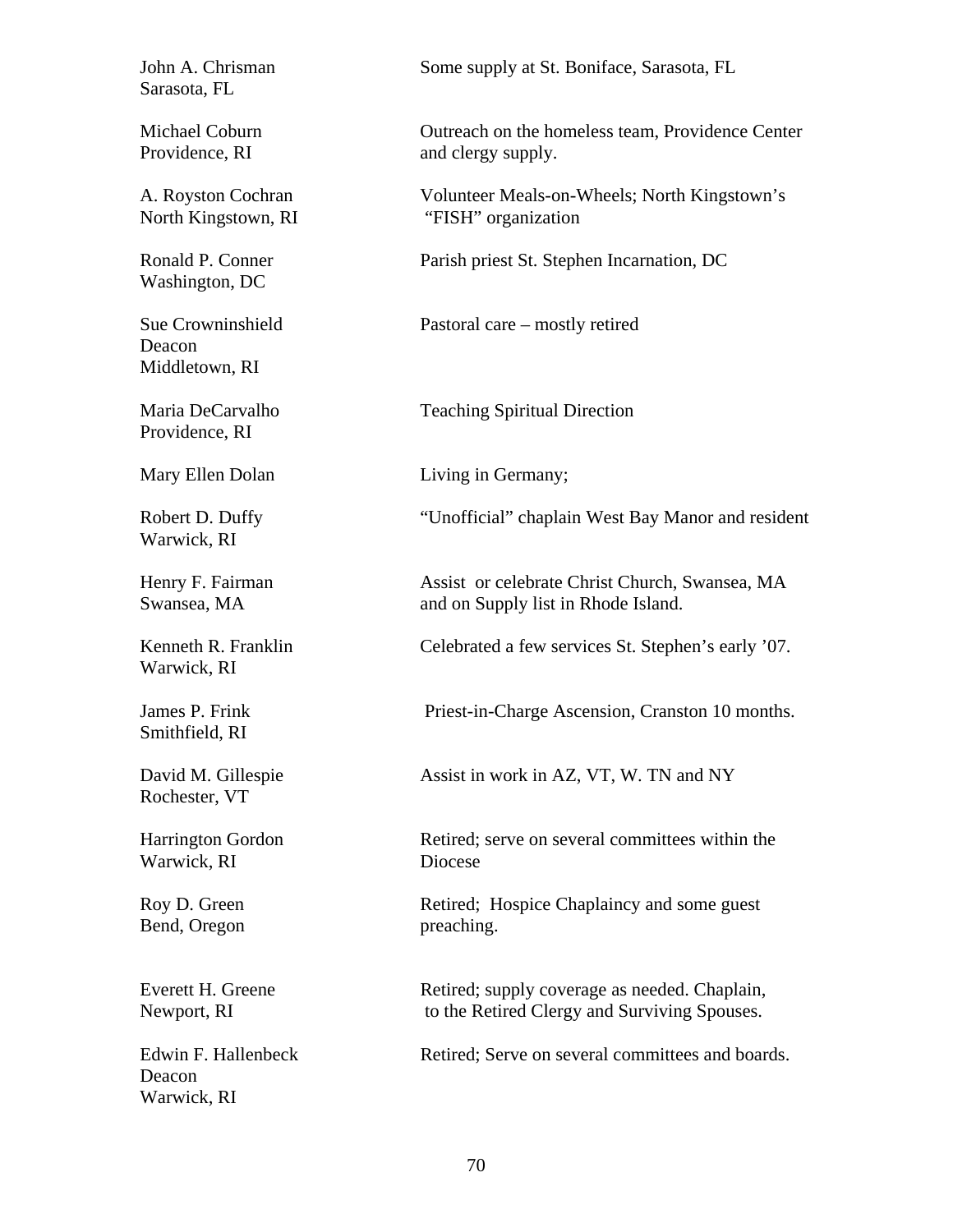| <b>Donald Hastings</b><br>East Boothbay, ME        | Retired                                                                                                                    |
|----------------------------------------------------|----------------------------------------------------------------------------------------------------------------------------|
| <b>Augustus Hemenway</b><br>Providence, RI         | Assisted at 2 burials. Retired                                                                                             |
| <b>Granville Henthorne</b><br>Brooksville, ME      | Dean and President of Logos House of<br><b>Theological Studies</b>                                                         |
| Jean Webster Hickox<br>Deacon<br>West Kingston, RI | Retired Deacon (No report submitted)                                                                                       |
| George N. Hunt<br>Windsor, CA                      | Retired Bishop of RI; supply in California                                                                                 |
| Frederick K. Jellison<br>North Providence, RI      | Retired                                                                                                                    |
| Ida Johnson<br>Deacon<br>Loredo, TX                | Retired Deacon (No report Submitted)                                                                                       |
| Michaela Johnson<br>Silver Spring, MD              | Nave Chaplain, Washington Cathedral; supply and<br>preaching, celebrating and teaching at St. Thomas'<br>in Washington, DC |
| Paul S. Koumrian<br>Tiverton, RI                   | Part-time Assistant, Trinity in Newport                                                                                    |
| <b>August Kuehl</b><br>Warren, RI                  | Retired                                                                                                                    |
| <b>Richard Laremore</b><br>Cranston, RI            | Retired                                                                                                                    |
| Donald Lavallee<br>Safety Harbor, FL               | Retired (No report submitted)                                                                                              |
| Sean Manchester<br>Providence, RI                  | Chaplain, Eleanor Slater Hospital and some supply                                                                          |
| Edward F. Mason<br>Rocky River, OH                 | Retired                                                                                                                    |
| M. Teresa Matthews                                 | No Report Submitted                                                                                                        |
| <b>James Patrick Mauney</b>                        | Retired                                                                                                                    |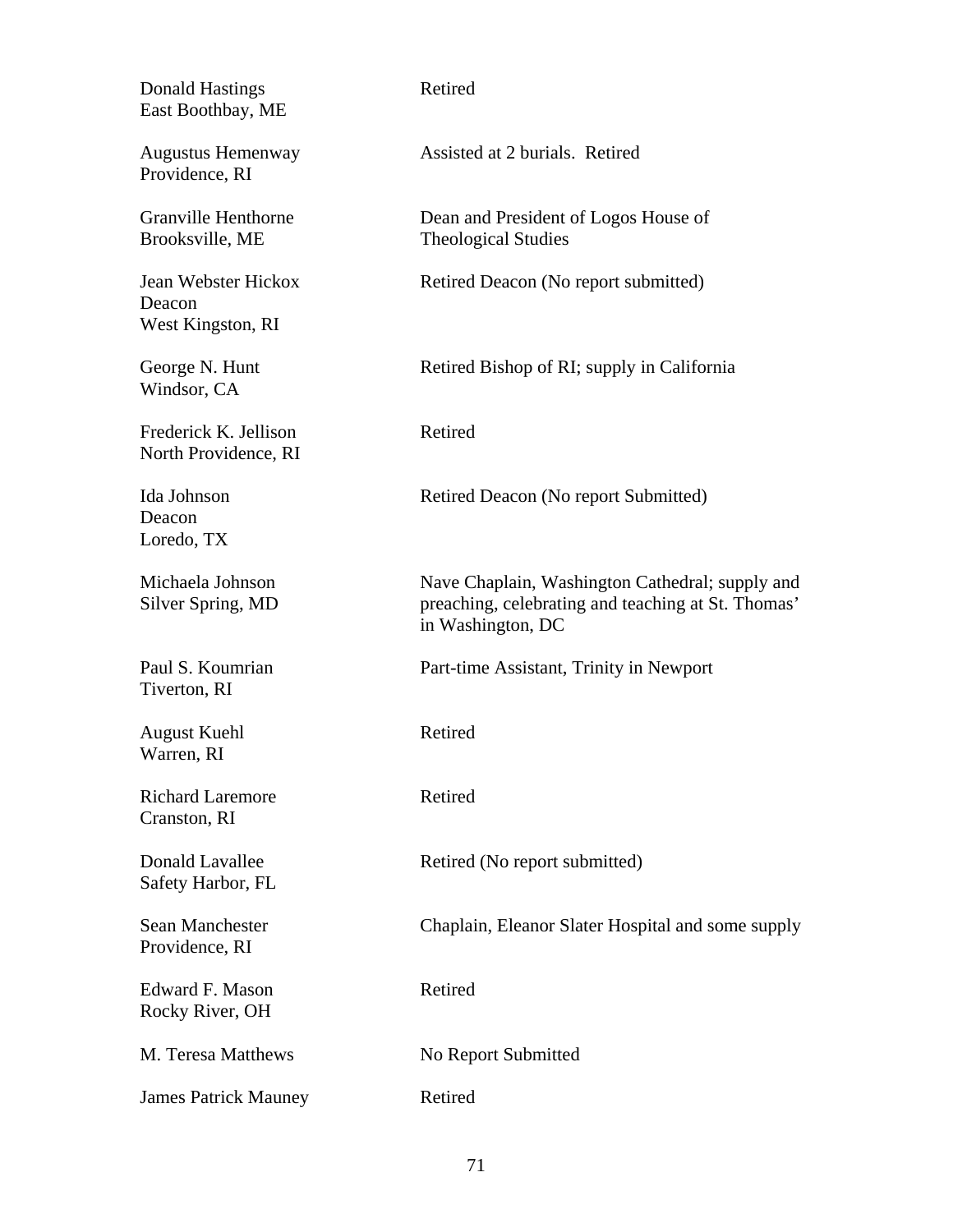#### Sagamore Beach, MA

Warwick, RI Assistance

Deacon Orleans, MA

Lorraine M. Mills-Curran Retired Deacon Westborough, MA

East Greenwich, RI

Deacon Narragansett, RI

Peekskill, NY Staff

Nancy Olmsted Retired Albuguerque, NM

Paul Pickens Retired Deacon Lincoln, RI

North Kingstown, RI

Ann Holmes Redding No Report Submitted East Seattle, WA

Livingston T. Merchant Full time Bilkent University's Graduate School of Greece Education training young Turkish teachers.

Peter Michaelson Supply, Interim, Pastoral & organizational

Nancy F. Miller Chaplain, Pleasant Bay Nursing Home

Hedwig B. Neale Pastoral Care Committee; Co-Chair "Aging with Deacon Grace", dealing with issues of aging. Retiref

Eloise Neilsen Retired; occasionally serve when asked by Rector

Elizabeth Nestor, M.D. Full-Time Physician; occasionally serve at Wakefield, RI St. Paul's, North Kingstown

Janet Worth Nunley Deputy for Communication, Presiding Bishop's

Ceilia C. Perry Nursing Home ministry for St. Michael's, Bristol; Bristol, RI Chaplain, Hallworth House, Providence.

Pamela Rannenberg Chaplain, Butler Hospital

Marshall T. Rice Retired; Interim & Consultant work; Charlestown, RI Co-Facilitator of Fresh Start Program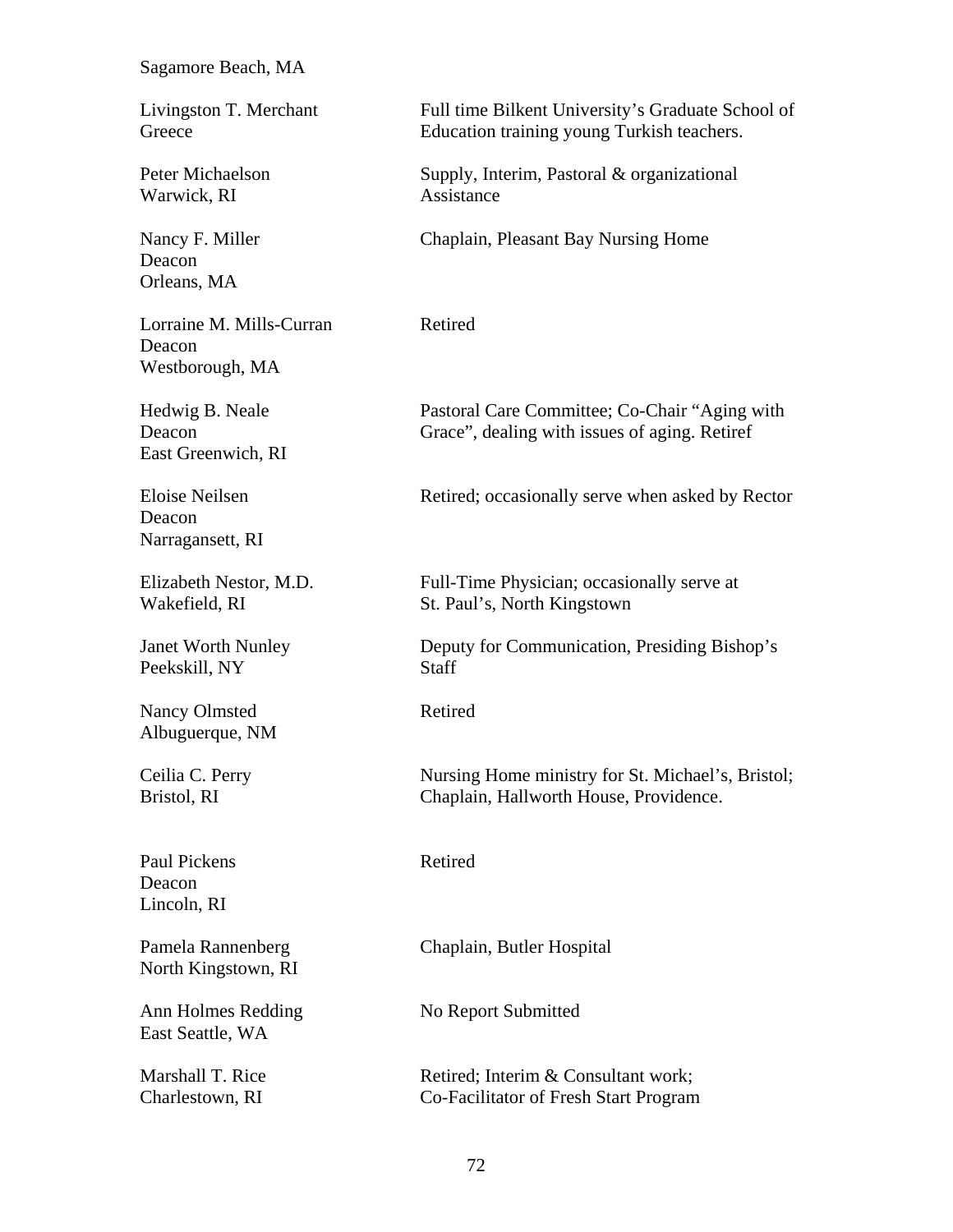The Villages, FL

Deacon Warwick, RI

Richard Schweinsburg Military Chaplain Coventry, RI

Delmar, NY

Marcia A. Sessions Supply Greenville, RI

Deacon North Port, FL

Westerly, RI

Newport, RI

David A. Ryan Retired, limited activities

M. P. Schneider Deacon / Student until May, 2008

Keith E. Scott Retired; Clergy Supply

Robert L. Shearer Interim at Christ Church, Tarrytown, NY New York, NY Interim at St. Peter's, Morristown, NY

Patricia Sheppard Associate Priest, St. Peter's, Fernandena Beach, FL<br>Fernandena Beach, FL 9/1/07 Priest in Charge Bethany, Hilliard, FL 9/1/07 Priest in Charge Bethany, Hilliard, FL (1/1/08 Canonical Resident in Florida)

Marlene J. Simonian Pastoral visits Nursing homes and hospitals

Richard R. Simpson Supply, Adult Education

| Peter L. Spencer<br>Wakefield, RI     | Sacramental chaplain, St. Elizabeth's Home                                          |
|---------------------------------------|-------------------------------------------------------------------------------------|
| Frederick J. Spulnik<br>San Diego, CA | Retired                                                                             |
| Daryl W. Stahl<br>Providence, RI      | Part-time Interim Holy Trinity, Tiverton early '07,<br>then occasional supply work. |
| Gordon J. Stenning<br>Portsmouth, RI  | Eucharist to nursing homes; supply                                                  |
| Linda Strahan                         | Pastoral Counseling and supply work                                                 |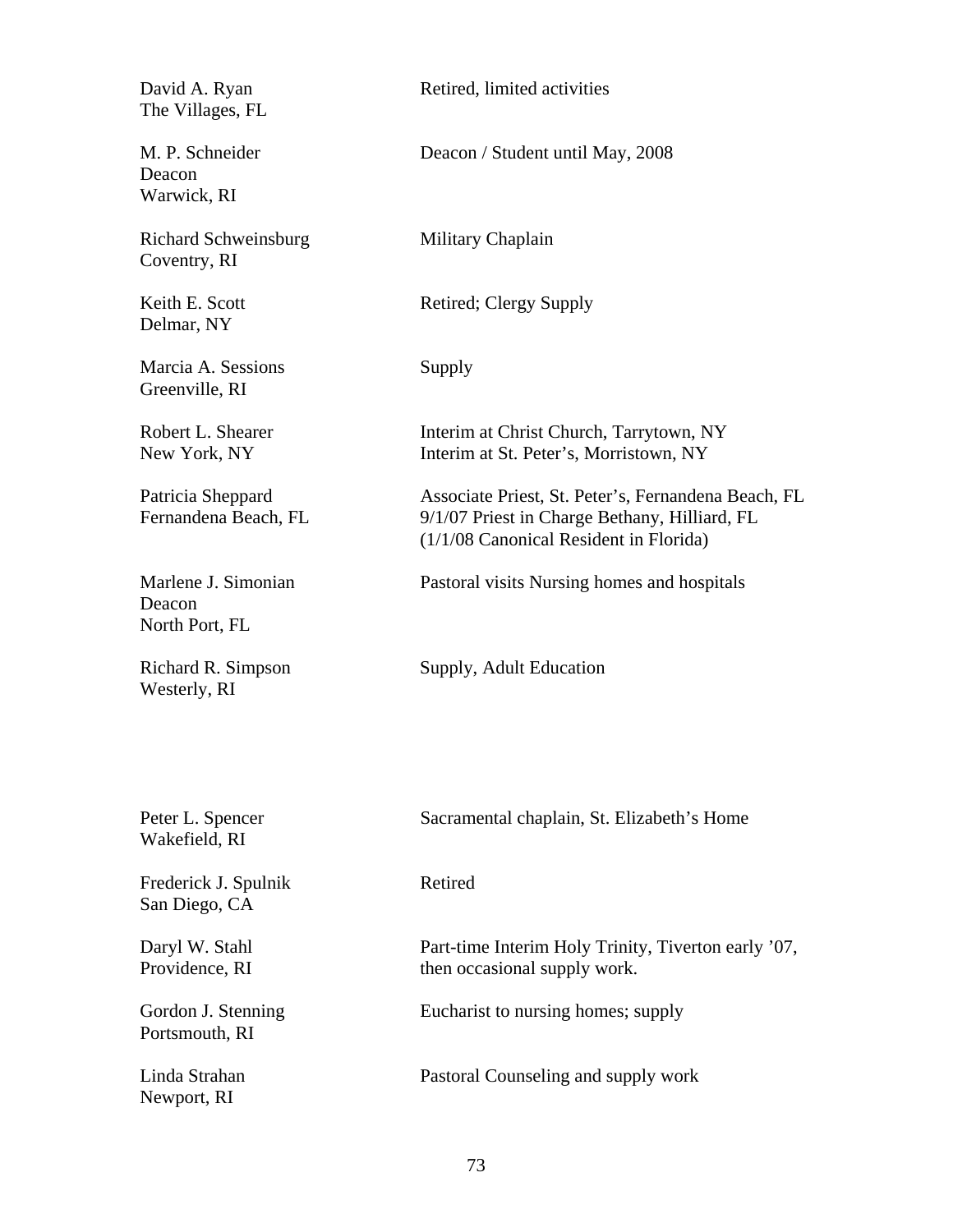Deacon Providence West Warwick, RI

Henry G. Turnbull Retired Youngtown, AZ

Bristol, RI

Paula Ulanowski Retired Scituate, MA

Jamestown, RI

Fort Myers, FL

Geralyn Wolf Bishop Providence, RI

Newport, RI needed.

Edward Trafford Assist occasionally at All Saints' Memorial,

Paul Twelves Supply mostly retired

Robert Vanderau Canon to Ordinary and Sunday Supply til Orlando, FL retirement in December.

James L. Verber Long term Supply, St. Mark's, Warren til May. North Kingstown, RI Supply in Canada through August.

Peter H.G. Westhorp Associate Regulatory Affairs Specialist for Maryland Heights, MD BioMerieux, Inc – infectious disease in vitro diagnostic company.

Gail Wheelock Teen ministry at ECC; Chaplain, Family Camp and Deacon Director, Junior High Camp.

Edward S. Winsor **Assisting, Fort Myers, Florida** 

Betty Wright Assist when needed St. Columbas' in Deacon Middletown and at Nursing Homes when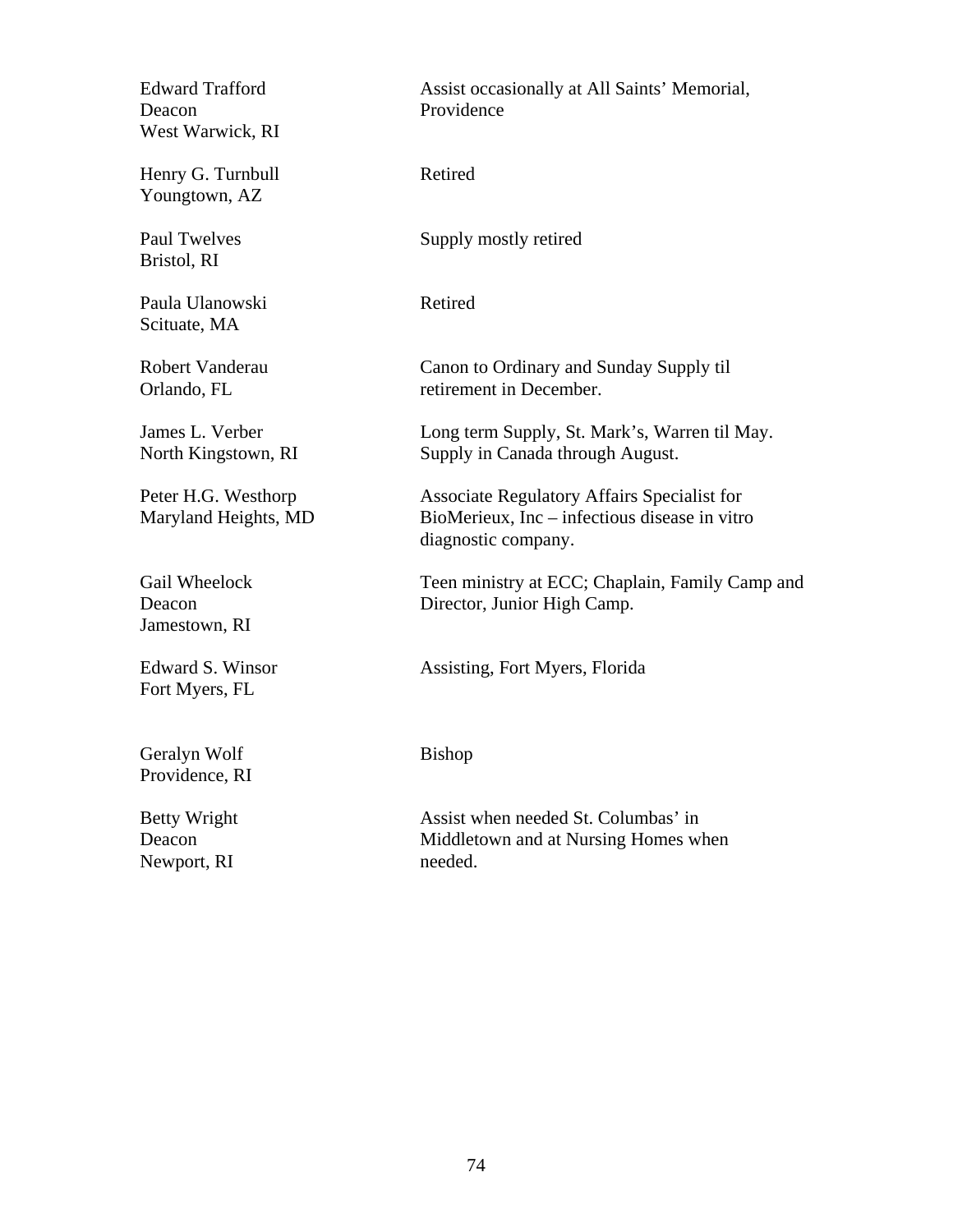# **CANONICALLY RESIDENT CLERGY AS OF SEPT. 27, 2007**

| Name                           | <b>DATE IN FROM</b> |                                 |
|--------------------------------|---------------------|---------------------------------|
| ALEXANDER, John D.             | 11/6/2000 NY        |                                 |
| ALMON, Austin A. Jr.           | 7/13/1985 RI        |                                 |
| AMES, David A.                 | 2/1/1969 So. OH     |                                 |
| ANDERSON, Evangeline           | 6/18/1994 RI        |                                 |
| ANTHONY, William S.            | 3/28/1968 KS        |                                 |
| ANTHONY, Henry F., II          | 7/1/1994 E. TN      |                                 |
| ANTHONY, Robert W.             | 6/1/1988 W. MA      |                                 |
| BAILEY, Patricia A.            | 6/24/1995 RI        |                                 |
| BARDUSCH, Richard E., Jr.      | 9/12/2002 NEWARK    |                                 |
| BARNABY, Alcide, Jr.           | 6/24/1968 RI        |                                 |
| BARRY, Jean                    | 7/13/1985 RI        |                                 |
| BESIER, Bettine E.             | 8/1/1997 CN         |                                 |
| BLAIR, Rebecca H.              | 11/21/1995 MA       |                                 |
| BOCCHINO, James R.             | 6/23/1984 RI        |                                 |
| BOLLES, Hebert W.              | 12/21/1976 Indnpls  |                                 |
| <b>BOUCHER, Charles Edward</b> | 3/4/2005 MA         |                                 |
| BRADNER, Lawrence H.           | 3/7/1977 SD         |                                 |
| BRIGHTMAN, Dorothy (Ricky)     | 5/25/2006 RI        |                                 |
| <b>BROADHEAD, Janet</b>        | 7/13/1985 RI        |                                 |
| BROOKS, Robert T.              | 3/7/2000 OH         |                                 |
| <b>BUCCO, Dennis</b>           | 6/9/2007 RI         |                                 |
| <b>BUOTE-GREIG, Eletha</b>     |                     | 4/19/2006 Massachusetts         |
| BURGER, Douglas C.             |                     | 1/24/1995 Special List Secy HOB |
| BURKE, J. Daniel               | 2/19/1978 MI        |                                 |
| <b>BURLINGTON, R. Craig</b>    | 3/4/1992 Newark     |                                 |
| <b>BURTON, Christine H.</b>    | 3/28/1992 RI        |                                 |
| CANAVAN, Mary A.               | 8/12/2002 OR        |                                 |
| CARGILL, David C.              | 11/21/1979 NH       |                                 |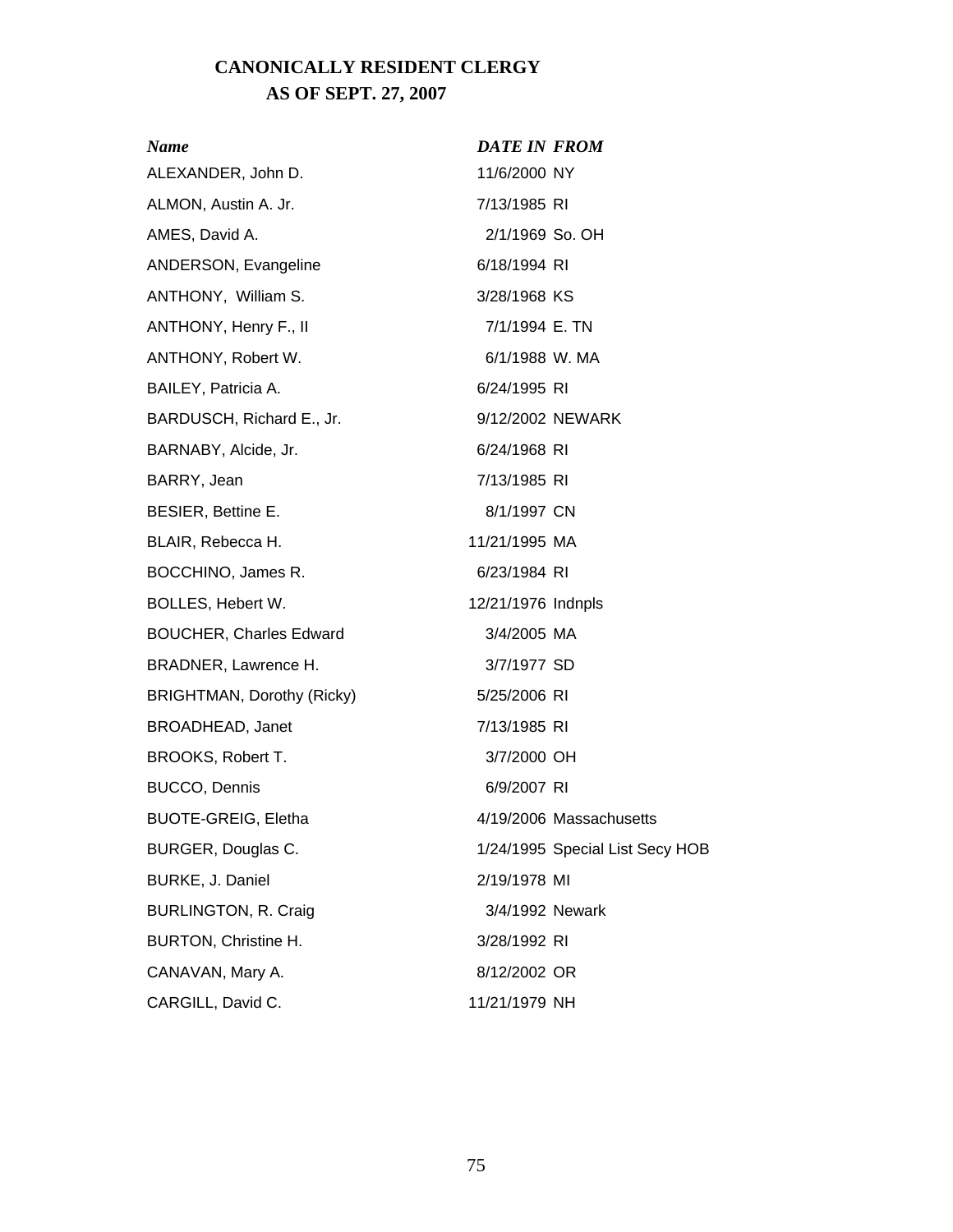| Name                       | <b>DATE IN FROM</b>   |
|----------------------------|-----------------------|
| CHADWICK, Loring W.        | 6/15/1957 RI          |
| CHAPLIN, George M.         | 3/8/1969 RI           |
| CHRISMAN, John A.          | 5/15/1991 CofE        |
| CLOSE, Leroy               | 1/19/2005 NY          |
| COBURN, Michael C.         | 8/18/1998 CT          |
| COCHRAN, A. Royston        | 9/20/1973 MA          |
| COLE, Elaine A.            | 6/26/1993 RI          |
| COLE, Gregory A.M.         | 12/6/1995 Newark      |
| COLLINS, Judith T.         | 6/20/1992 RI          |
| CONNER, Ronald P.          | 9/14/1981 WA          |
| CROWNINSHIELD, Susie C.    | 6/20/1992 RI          |
| CUMMINGS, Robert C.        | 5/16/1983 CT          |
| DeCARVALO, Maria E. A.     | 6/23/1990 RI          |
| DEVENS, Philip             | 2/26/1987 MA          |
| DOBSON, Marc Anthony       | 10/24/2005 Pittsburgh |
| DOLAN, Mary Ellen T.       | 6/24/1995 RI          |
| DRAKE, Jo-Ann J.           | 2/1/1993 Pennsylvania |
| DUFFY, Robert D.           | 11/1/1966 NY          |
| EPPERSON, Christopher L    | 6/11/2006 Atlanta     |
| FAIRMAN, Henry             | 2/2/1982 Bethlehem    |
| FIELD, Robert W.           | 2/4/1989 RI           |
| FISCHER-DAVIES, Clare      | 7/12/2005 SW VA       |
| FRAATZ, William F.         | 12/5/2000 AZ          |
| FRAIOLI, Karen A.          | 6/18/1994 RI          |
| FRANKLIN, Kenneth R.       | 2/1/1969 CT           |
| FRINK, James P.            | 6/20/1959 RI          |
| <b>GATES, Alan Kenneth</b> | 9/1/2007 Olympia      |
| GILLESPIE, David M.        | 2/1/1987 CA           |
| GOLDSBOROUGH, C. Neal      | 11/1/2001 VA          |
| GORDON, Harrington M.      | 6/24/1955 RI          |
| GREEN, Roy                 | 8/19/1994 Olympia     |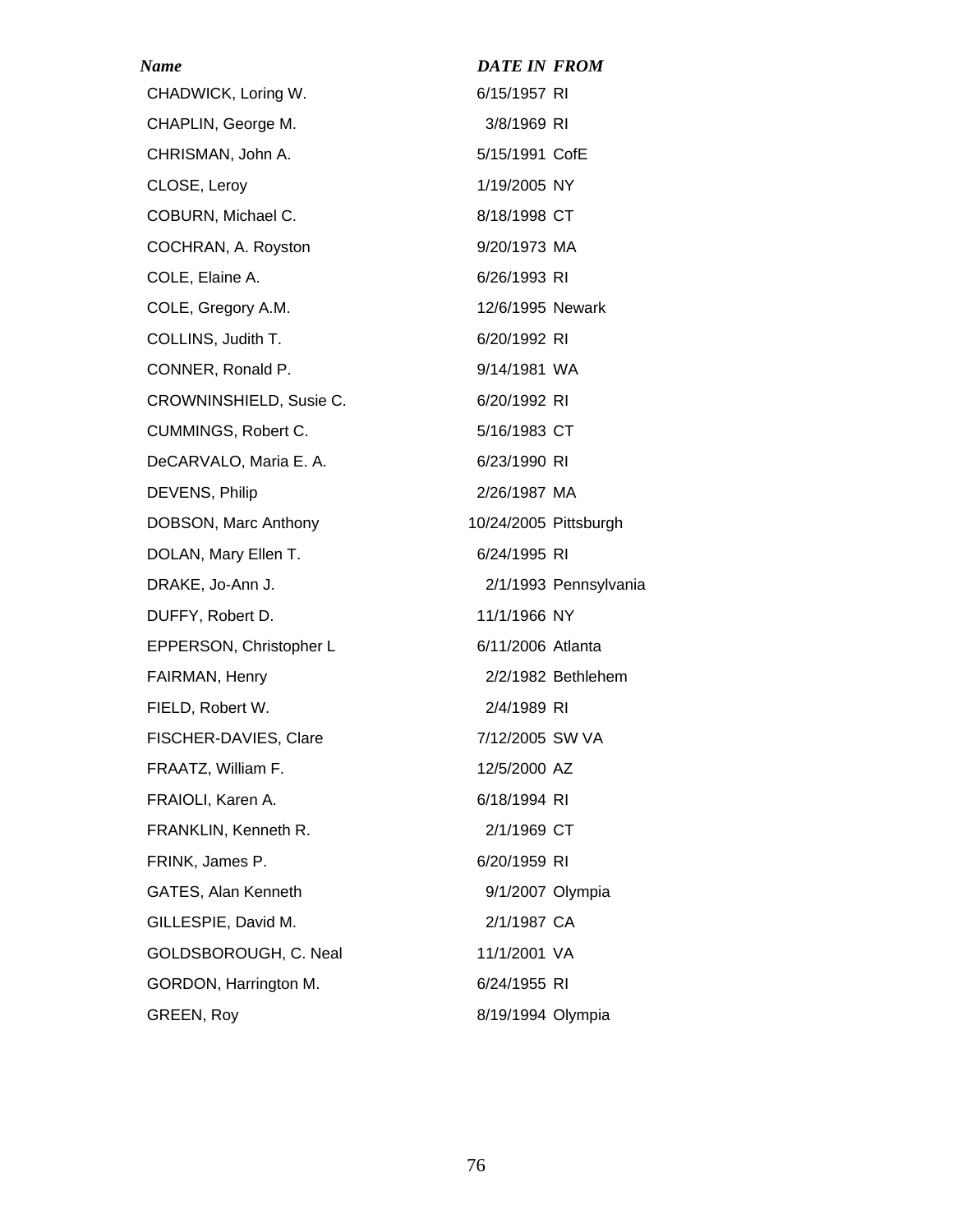| Name                       | <b>DATE IN FROM</b> |                                 |
|----------------------------|---------------------|---------------------------------|
| <b>GREENE, Everett H.</b>  |                     | 9/13/1960 Rochester             |
| GREGORY, Pamela            | 3/24/1998 Chicago   |                                 |
| GRINNELL, Janice L.        | 3/16/1991 RI        |                                 |
| GUNN, Scott Alan           | 2/5/2005 RI         |                                 |
| HAINES-MURDOCCO, Sandra P. | 9/21/1994 MD        |                                 |
| HALLENBECK, Edwin          | 7/13/1985 RI        |                                 |
| HARRIS, Marsue             | 2/18/1983 CA        |                                 |
| HASTINGS, Donald L.        | 9/8/1975 NY         |                                 |
| HEMENWAY, Augustus L.      | 10/23/1961 MA       |                                 |
| HENTHORNE, Granville V.    | 1/23/1974 CT        |                                 |
| HICKOX, Jean W.            | 4/5/1986 RI         |                                 |
| HIGBIE, Margaret C. F.     | 6/23/1990 RI        |                                 |
| HITT, Mary L.              | 4/13/1995 RI        |                                 |
| HUNT, Bishop George N.     | 3/1/1980 CA         |                                 |
| JELLISON, Frederick K.     | 2/15/1955 MI        |                                 |
| JENCKS, Jeffrey A.         | 4/5/1986 RI         |                                 |
| JOHNSON, Ida R.            | 7/13/1985 RI        |                                 |
| JOHNSON, Michaela M.       | 12/1/1992 W.Mass    |                                 |
| KELLY, Meaghan Martin      | 6/9/2007 RI         |                                 |
| KOUMRIAN, Paul S.          | 1/2/1992 MA         |                                 |
| KRAUSS, Harry E,           | 10/24/2005 NY       |                                 |
| KUEHL, H. August           |                     | 9/17/1973 Rochester             |
| LAREMORE, Richard T.       | 6/20/1954 RI        |                                 |
| LAVALLEE, Donald A.        | 6/19/1965 RI        |                                 |
| LAWRENCE, John E.          |                     | 9/10/2000 Southern OH           |
| LEMERY, Gary C.            | 8/19/1983 CA        |                                 |
| LEMONS, MICHAEL W.         | 10/16/1998 NE       |                                 |
| LESIEUR, Betsy             | 7/13/1985 RI        |                                 |
| LLOYD, Kevin M.            |                     | 3/7/2006 Western North Carolina |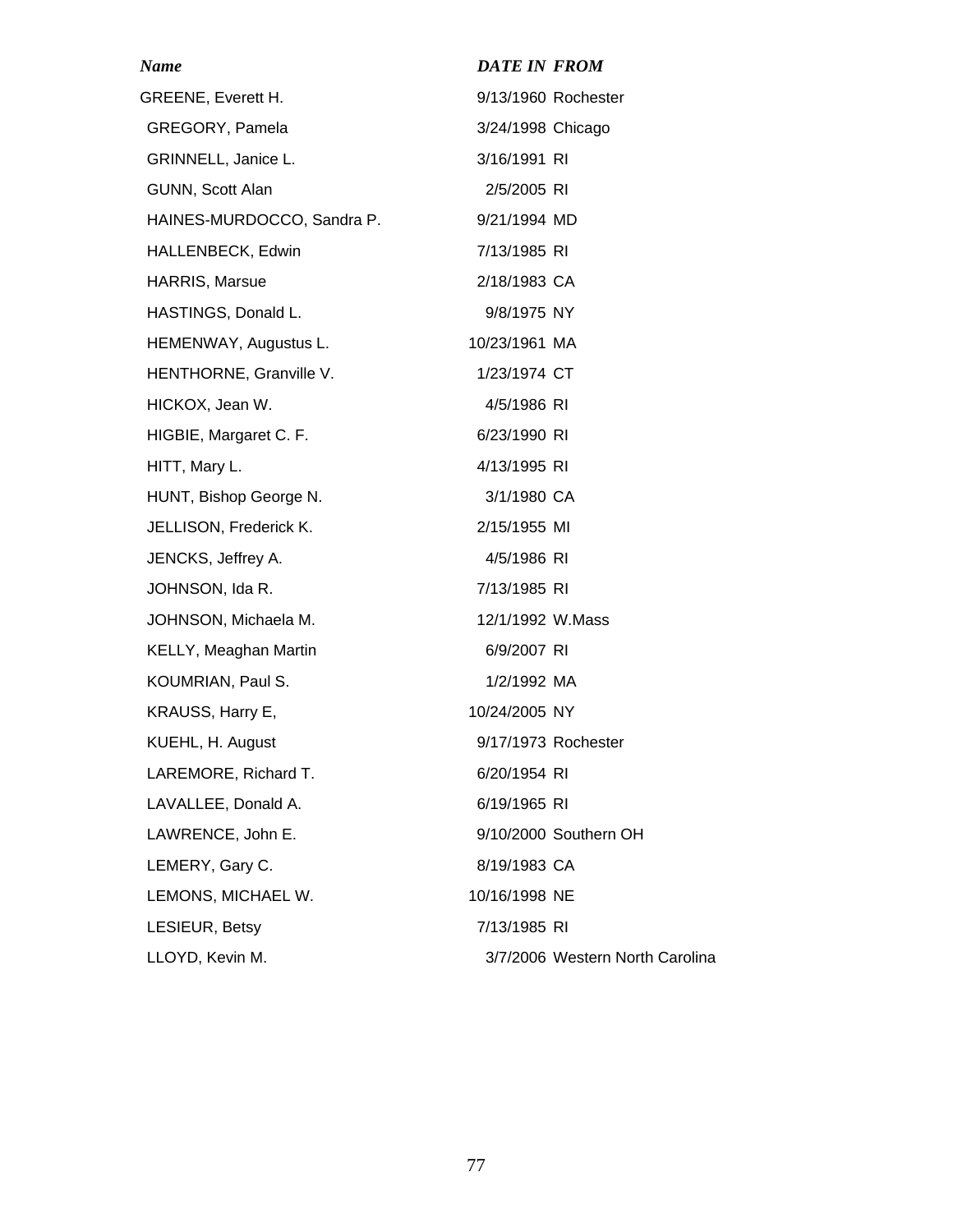| <b>Name</b>                  | <b>DATE IN FROM</b>          |
|------------------------------|------------------------------|
| LOCKE, William R.            | 12/27/1993 RI                |
| MANCHESTER, Sean             | 11/16/1992 Rio Grande        |
| MASON, Edward F.             | 2/1/1957 OH                  |
| MATOTT, Michele              | 11/22/1992 RI                |
| MATTHEWS, M. Theresa         | 3/31/2006 Bethlehem          |
| <b>MAUNEY, James Patrick</b> | 4/27/1982 Sul Central Brazil |
| MAYER, Peter                 | 11/15/2005 Washington        |
| MAYS-STOCK, Barbara L.       | 3/20/1994 RI                 |
| McSHANE, Joan Lyon           | 4/8/1984 RI                  |
| MELLO, Iris E.               | 7/13/1985 RI                 |
| MERCHANT, Livingston T.      | 5/10/1977 Dallas             |
| MICHAELSON, Peter R.         | 3/26/1993 ID                 |
| MILLER, Nancy F.             | 6/24/1995 RI                 |
| MILLETTE, Carol L.           | 4/5/1986 RI                  |
| MILLS-CURRAN, Lorraine M.    | 9/1/1991 Rio Grande          |
| MITCHELL, Judith N.          | 6/26/1993 RI                 |
| MORGAN, Richard              | 1/5/1994 VA                  |
| MOTT, Pamela J.              | 12/1/2004 OR                 |
| NEALE, Hedwig B.             | 6/23/1990 RI                 |
| NEILSEN, Eloise S.           | 2/4/1989 RI                  |
| NESTOR, Elizabeth M.         | 6/29/1979 RI                 |
| NORTH, Susan G.              | 3/16/1991 RI                 |
| NUNLEY, Janet W.             | 12/10/1994 RI                |
| OLMSTED, Nancy K.Y.          | 12/19/1994 NH                |
| OSTMAN, Jonathon J.D.        | 9/17/1991 MA                 |
| PECKHAM, Ashley H.           | 6/27/1970 RI                 |
| PEDRICK, Jennifer L.         | 6/13/1998 RI                 |
| PELLETIER, Ann D.            | 6/23/1990 RI                 |
| PENFIELD, Joyce              | 6/27/2002 NJ                 |
| PERRY, Cecilia C.            | 1/27/1996 RI                 |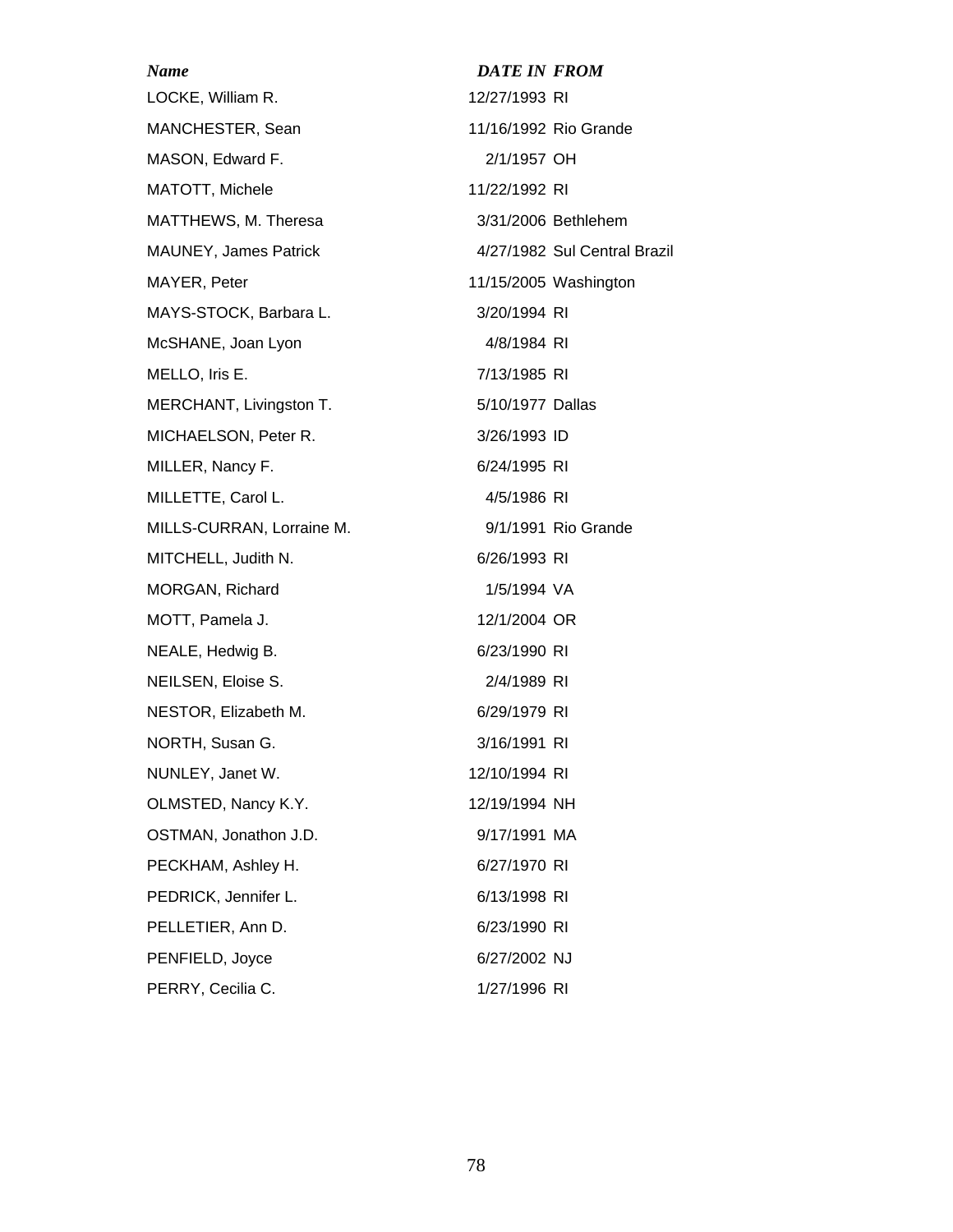| Name                       | <b>DATE IN FROM</b> |                      |
|----------------------------|---------------------|----------------------|
| PHILLIPS, Jennifer M.      | 6/20/2000 MO        |                      |
| PICKENS, Paul G.           | 6/18/1977 RI        |                      |
| PRIOR, John Gregory        | 4/10/2002 SC        |                      |
| RANNENBERG, Pamela L.      | 12/16/1999 VA       |                      |
| REDDING, Ann Holmes        | 6/18/1983 RI        |                      |
| RICE, Marshall T.          | 2/9/1996 Newark     |                      |
| ROBERTS, Jose Francisco    | 11/17/2004 PR       |                      |
| ROGERS, John S.            | 2/21/1984 ME        |                      |
| RUFFINO, Russell G.        | 10/27/1990 RI       |                      |
| RUNNER, P. Wayne           | 8/26/1996 NJ        |                      |
| RYAN, David A.             | 6/18/1960 RI        |                      |
| SCHNEIDER, M.P.            | 3/28/1992 RI        |                      |
| SCHWEINSBURG, Jr., Richard | 5/20/1998 Albany    |                      |
| SCOTT, Keith E.            | 6/28/1965 S. OH     |                      |
| SESSIONS, Marcia A.        | 8/1/1994 VA         |                      |
| SHATTUCK, Gardiner H.      | 7/15/1986 MA        |                      |
| SHEARER, Robert L.         | 11/1/1981 CA        |                      |
| SHEPHERD, Patricia         | 2/29/2004 OH        |                      |
| SHERMAN, Elizabeth         | 6/30/1999 NY        |                      |
| SHIPPEE, Richard C.        | 6/14/1975 RI        |                      |
| SHOEMAKER, H. Stephanie C. | 3/16/1991 RI        |                      |
| SIMONIAN, Marlene          | 6/23/1990 RI        |                      |
| SIMPSON, Richard R.        |                     | 8/26/1997 Western KS |
| SPENCER, Peter L.          | 6/19/1965 RI        |                      |
| SPULNIK, Frederick J.      | 6/26/1984 MA        |                      |
| STAHL, Daryl W.            | 8/15/1990 IA        |                      |
| STENNING, Gordon J.        | 6/24/1955 RI        |                      |
| STILES, Susan R.           | 1/27/1996 RI        |                      |
| STRAHAN, Linda C.          | 2/21/1984 VA        |                      |
| TARRANT, Paul              | 2/23/1995 MA        |                      |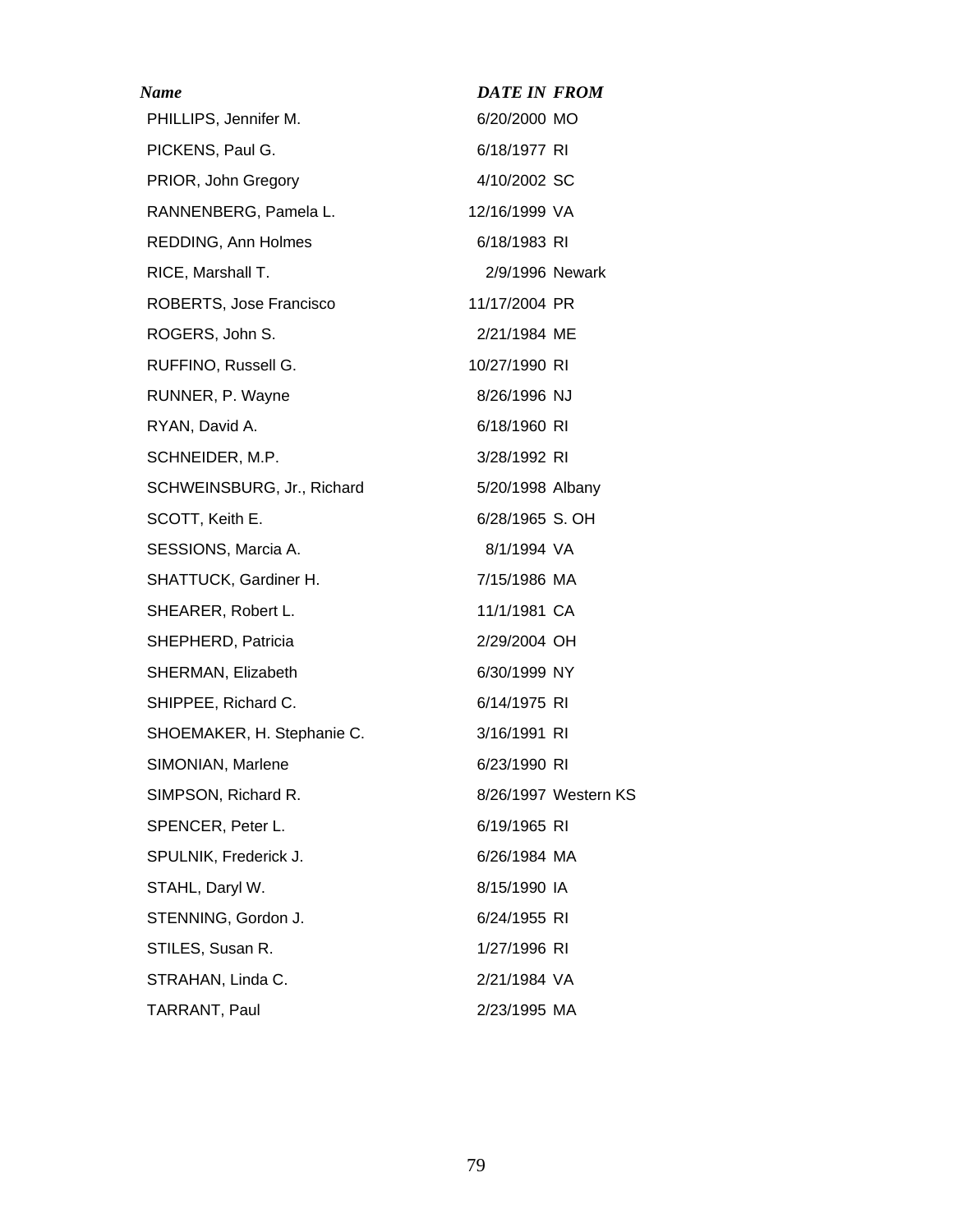| Name                     | <b>DATE IN FROM</b> |                      |
|--------------------------|---------------------|----------------------|
| TIERNEY, Phillip J.      | 1/31/2005 NC        |                      |
| TRAFFORD, Edward J.      | 4/5/1986 RI         |                      |
| TURNBULL, Henry G.       | 6/23/1956 RI        |                      |
| TWELVES, Paul D.         | 12/17/1996 Newark   |                      |
| ULANOWSKI, Paula H.      | 4/17/1983 RI        |                      |
| VANDERAU, Robert J., Jr. | 3/17/1994 Cent. FL  |                      |
| VERBER, James L.         | 7/13/1985 RI        |                      |
| WARREN, George H         |                     | 12/7/2005 Westerm MA |
| WEST, Jennifer K.        | 5/23/2005 MD        |                      |
| WESTHORP, Peter H. G.    | 6/24/1968 RI        |                      |
| WHEELOCK, L. Gail        | 2/4/1989 RI         |                      |
| WILLIS, Nancy A.         | 6/15/1996 RI        |                      |
| WINSOR, Edward S.        | 6/7/1958 RI         |                      |
| WOLF, Geralyn            | 2/17/1996 Kentucky  |                      |
| WRATHALL, Susan Lynn     | 5/25/2006 RI        |                      |
| WRIGHT, Elizabeth L.     | 2/4/1989 RI         |                      |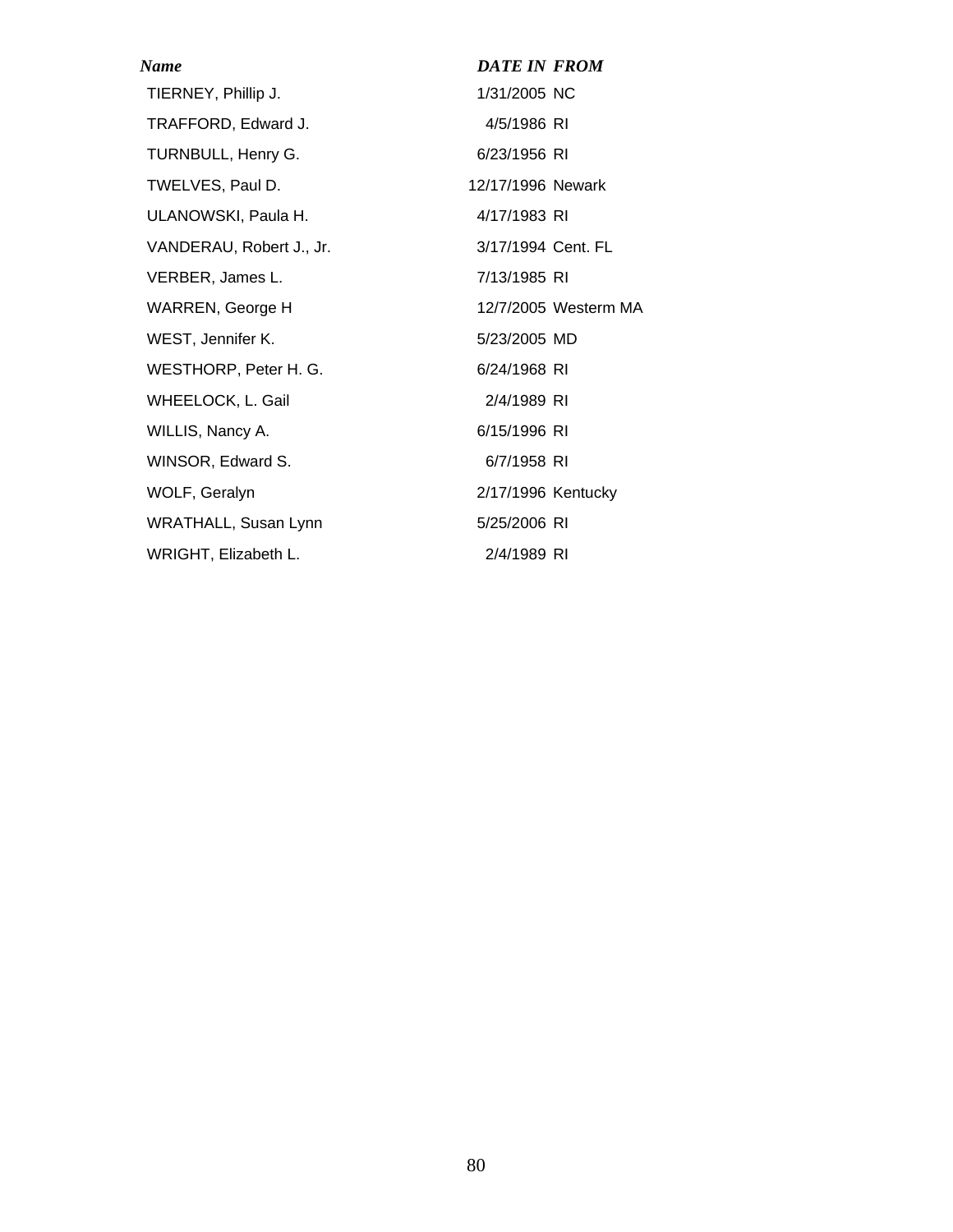FINANCIAL STATEMENTS<br>December 31, 2006

 $\sim 40\,$  km  $^{-1}$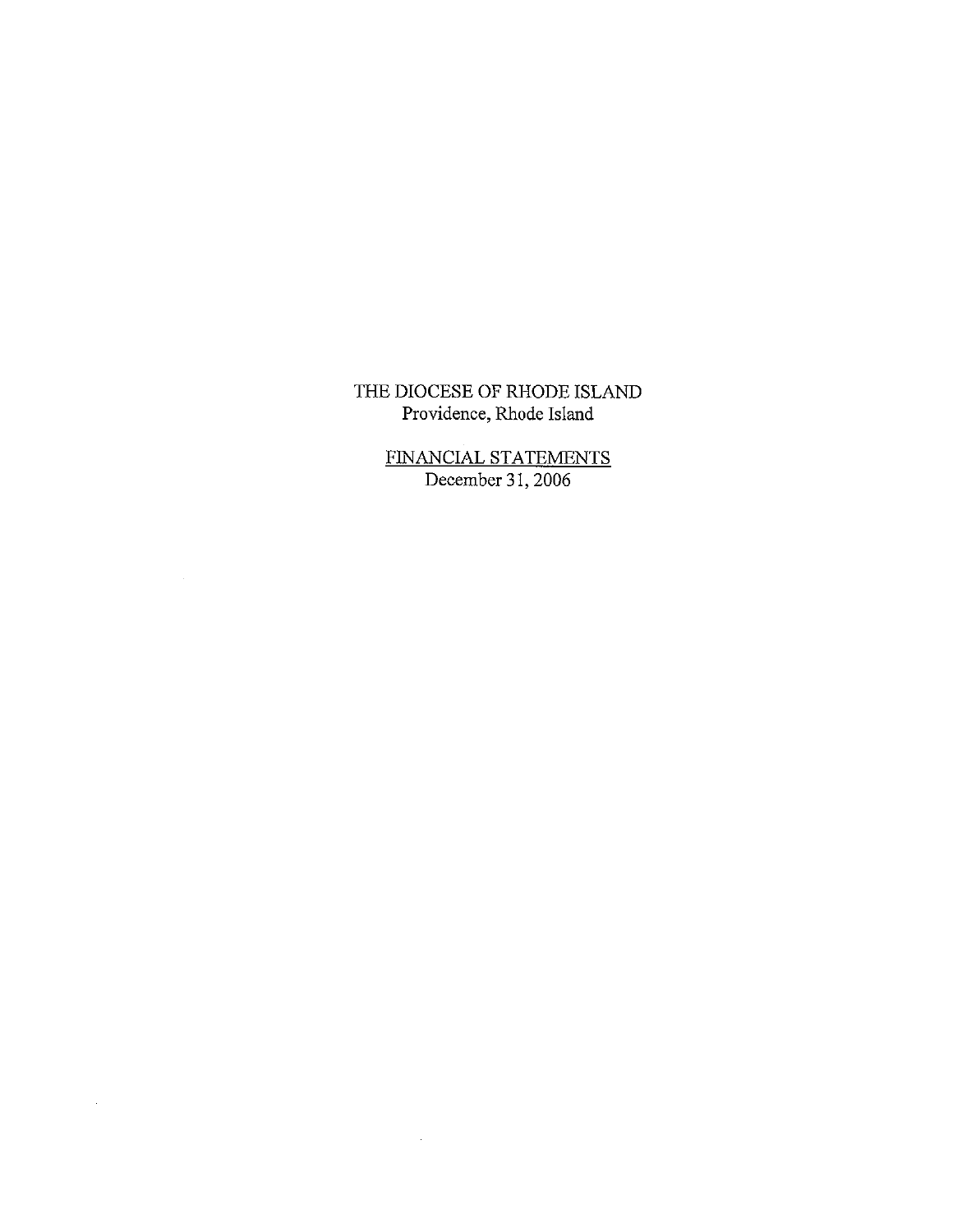#### CAMPANA, SARZA & TATEWOSIAN, LLP

CERTIFIED PUBLIC ACCOUNTANTS 63 SOCKANOSSET CROSS RD. SUITE 2A CRANSTON, RI 02920

> TELEPHONE: 401-463-3440 FAX: 401-463-3442

MEMBER AMERICAN INSTITUTE OF CERTIFIED PUBLIC ACCOUNTANTS

> The Diocese of Rhode Island Providence, Rhode Island 02903

## **INDEPENDENT AUDITOR'S REPORT**

We have audited the accompanying statement of financial position of The Diocese of Rhode Island (a notfor-profit organization) as of December 31, 2006, and the related statements of activities and cash flows for the year then ended. These financial statements are the responsibility of the Diocese's management. Our responsibility is to express an opinion on these financial statements based on our audit.

We conducted our audit in accordance with auditing standards generally accepted in the United States of America. Those standards require that we plan and perform the audit to obtain reasonable assurance about whether the financial statements are free of material misstatement. An audit includes examining, on a test basis, evidence supporting the amounts and disclosures in the financial statements. An audit also includes assessing the accounting principles used and significant estimates made by management, as well as evaluating the overall financial statement presentation. We believe that our audit provides a reasonable basis for our opinion.

In our opinion, the financial statements referred to above present fairly, in all material respects, the financial position of The Diocese of Rhode Island as of December 31, 2006, and the changes in its net assets and its cash flows for the year then ended in conformity with accounting principles generally accepted in the United States of America.

Saya + Tatenarian, LLP

May 4, 2007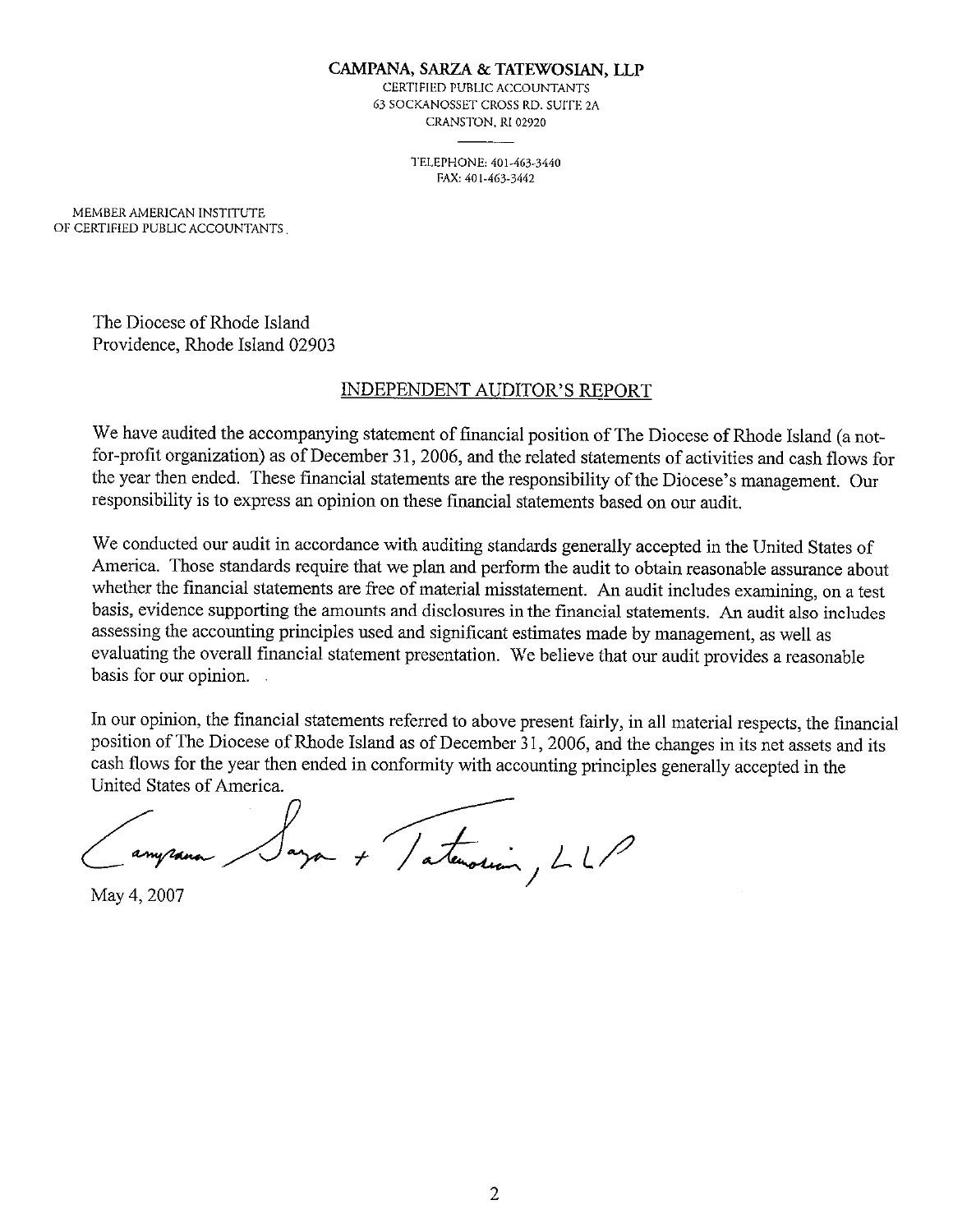# $\underline{\text{EXHIBIT A}}$

| THE DIOCESE OF RHODE ISLAND<br>Providence, Rhode Island                                                                                                                                                     |                          |                                                        |                  |  |
|-------------------------------------------------------------------------------------------------------------------------------------------------------------------------------------------------------------|--------------------------|--------------------------------------------------------|------------------|--|
| STATEMENT OF FINANCIAL POSITION<br>December 31, 2006                                                                                                                                                        |                          |                                                        |                  |  |
| <b>ASSETS</b>                                                                                                                                                                                               |                          |                                                        |                  |  |
| CASH AND CASH EQUIVALENTS (Notes 2 and 12)                                                                                                                                                                  |                          |                                                        | \$2,473,444      |  |
| RECEIVABLES:<br>Apportionment – net of allowance for<br>uncollectibles of \$99,000<br>Pledges - net of allowance for<br>uncollectibles of \$10,787 (Note 3)<br>Loans (Note 4)<br>Other<br>Total receivables |                          | $\mathcal{S}$<br>64,704<br>20,034<br>467,421<br>18,068 | 570,227          |  |
| <b>INVESTMENTS</b> (Note 5)                                                                                                                                                                                 |                          |                                                        | 19,529,886       |  |
| PROPERTY AND EQUIPMENT, Net (Note 6)                                                                                                                                                                        |                          |                                                        | <u>1,495,128</u> |  |
| <b>TOTAL ASSETS</b>                                                                                                                                                                                         |                          |                                                        | \$24,068,685     |  |
| LIABILITIES AND NET ASSETS                                                                                                                                                                                  |                          |                                                        |                  |  |
| ACCOUNTS PAYABLE AND ACCRUED EXPENSES                                                                                                                                                                       |                          |                                                        | \$<br>69,176     |  |
| <b>NET ASSETS:</b><br>Unrestricted:<br>Undesignated<br>Designated for specific purposes<br>Total unrestricted                                                                                               | \$4,587,428<br>6,699,260 | \$11,286,688                                           |                  |  |
| Temporarily restricted (Note 7)<br>Permanently restricted (Note 8)                                                                                                                                          |                          | 7,140,324<br>5,572,497                                 |                  |  |
| TOTAL NET ASSETS (EXHIBIT B)                                                                                                                                                                                |                          |                                                        | 23,999,509       |  |
| TOTAL LIABILITIES AND NET ASSETS                                                                                                                                                                            |                          |                                                        | \$24,068,685     |  |

See accompanying notes to financial statements.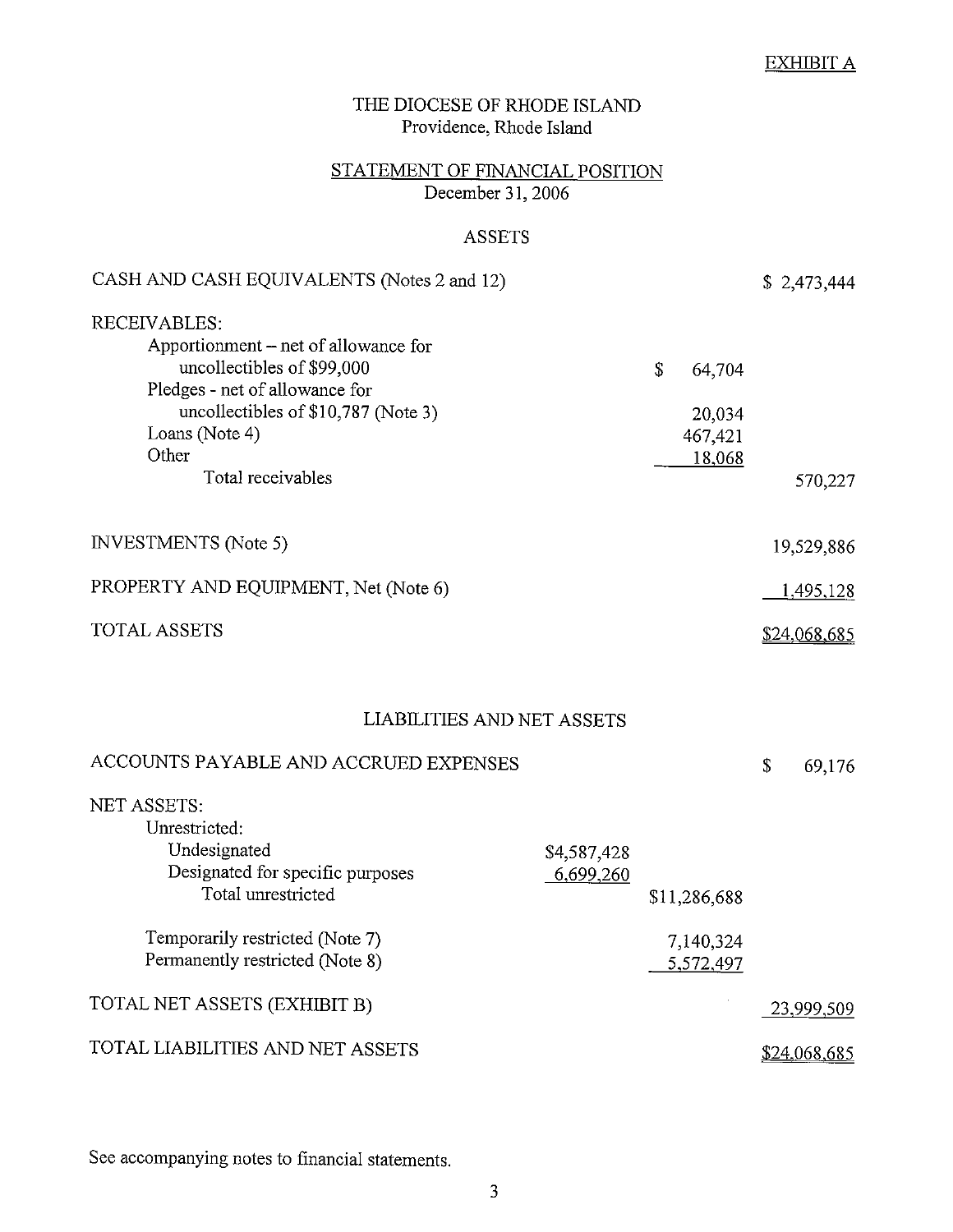# STATEMENT OF ACTIVITIES For the year ended December 31, 2006

|                                       | Unrestricted  | Temporarily<br>Restricted | Permanently<br>Restricted | Total         |
|---------------------------------------|---------------|---------------------------|---------------------------|---------------|
| OPERATING REVENUE AND OTHER SUPPORT:  |               |                           |                           |               |
| Apportionment                         | \$1,899,710   |                           |                           |               |
| Contributions                         | $-0$          | \$<br>-0                  | \$<br>$-0$                | \$1,899,710   |
| Program services revenue              |               | 534,690                   | $-0$                      | 534,690       |
| Investment income                     | 250,634       | $-0$                      | $-0$                      | 250,634       |
| Realized and unrealized gains on      | 355,868       | 570,249                   | $-0$                      | 926,117       |
| investments                           |               |                           |                           |               |
|                                       | 338,248       | 246,148                   | 213,778                   | 798,174       |
| Gain on sales of property             | 3,800         | $-0$                      | $-0$                      | 3,800         |
| Other income                          | 102,302       | $-0$                      | $-0$                      | 102,302       |
| Net assets released from restrictions |               |                           |                           |               |
| (Note 9)                              | 1,005,920     | (1,005,920)               | $-0$                      | $-0$          |
| Total operating revenue               |               |                           |                           |               |
| and other support                     | \$3,956,482   | 345,167<br>\$             | \$<br>213,778             | \$4,515,427   |
| <b>OPERATING EXPENSES:</b>            |               |                           |                           |               |
| Program expenses (Schedule I)         | \$2,136,116   | \$<br>$-0$                | \$<br>$-0$                | \$2,136,116   |
| Support services                      | 633,062       | $-0$                      | $-0$                      | 633,062       |
| Episcopal Charities granted to Non-   |               |                           |                           |               |
| Diocesan programs                     | 357,232       | $-0$                      | $-0$                      | 357,232       |
| Fundraising                           | 173,149       | $-0$                      | $-0$                      | 173,149       |
| Total operating expenses              | \$3,299,559   | \$<br>$-0$                | $\mathbb S$<br>$-0$       | \$3,299,559   |
|                                       |               |                           |                           |               |
| CHANGES IN NET ASSETS BEFORE          |               |                           |                           |               |
| <b>OTHER CHANGES</b>                  | \$<br>656,923 | 345,167<br>\$             | 213,778<br>\$             | \$1,215,868   |
|                                       |               |                           |                           |               |
| <b>OTHER CHANGES</b>                  |               |                           |                           |               |
| Transfer of church property (Note 11) | 605,530       | $-0$                      | $-0$                      | 605,530       |
| CHANGES IN NET ASSETS                 | \$1,262,453   | 345,167<br>\$             | \$<br>213,778             | \$1,821,398   |
|                                       |               |                           |                           |               |
| NET ASSETS, January 1, 2006           | 10,024,235    | 6,795,157                 | 5,358,719                 | $-22,178,111$ |
|                                       |               |                           |                           |               |
| NET ASSETS, December 31, 2006         | \$11,286,688  | \$7,140,324               | \$5,572,497               | \$23,999.509  |

See accompanying notes to financial statements.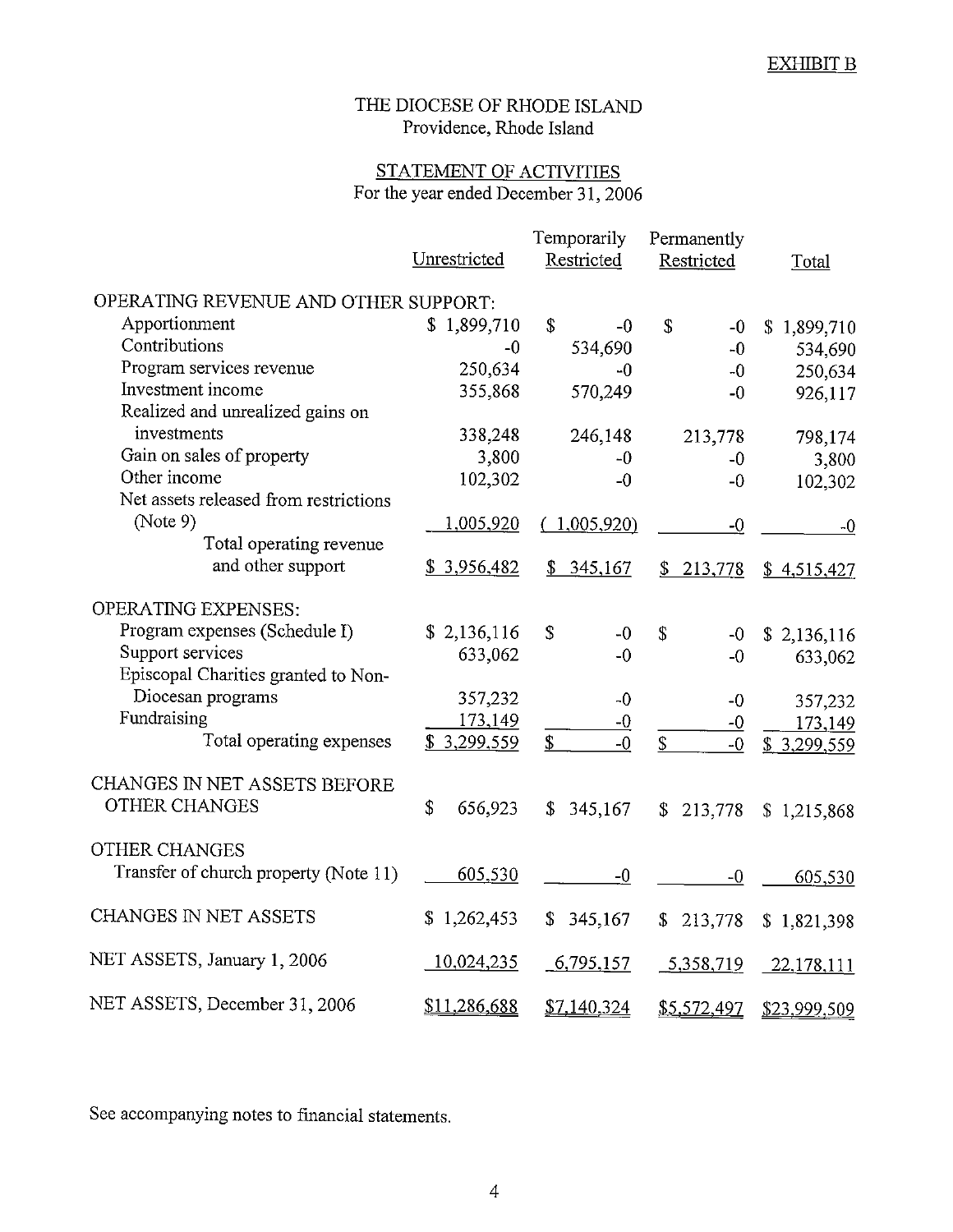# STATEMENT OF CASH FLOWS For the year ended December 31, 2006

| CASH FLOWS FROM OPERATING ACTIVITIES<br>Changes in net assets<br>Adjustments to reconcile changes in net assets to net | \$1,821,398                                                 |                 |
|------------------------------------------------------------------------------------------------------------------------|-------------------------------------------------------------|-----------------|
| cash provided by operating activities:<br>Depreciation<br>Realized gains on investments and property                   | 65,859                                                      |                 |
| Unrealized gains on investments<br>Decrease in receivables                                                             | 3,995)<br>797,979)<br>36,613                                |                 |
| Decrease in accounts payable and<br>accrued expenses                                                                   | 10,392)                                                     |                 |
| Net cash provided by operating activities<br>CASH FLOWS FROM INVESTING ACTIVITIES                                      |                                                             | \$1,111,504     |
| Purchase of property and equipment<br>Proceeds from sale of investments and property<br>Purchase of investments        | $\left( \mathcal{S}\right)$<br>18,709)<br>9,508<br>831,987) |                 |
| Net cash used by investing activities                                                                                  |                                                             | <u>841,188)</u> |
| NET INCREASE IN CASH AND CASH EQUIVALENTS                                                                              |                                                             | 270,316<br>\$   |
| CASH AND CASH EQUIVALENTS, January 1, 2006                                                                             |                                                             | 2,203,128       |
| CASH AND CASH EQUIVALENTS, December 31, 2006                                                                           |                                                             | \$2,473,444     |

See accompanying notes to financial statements.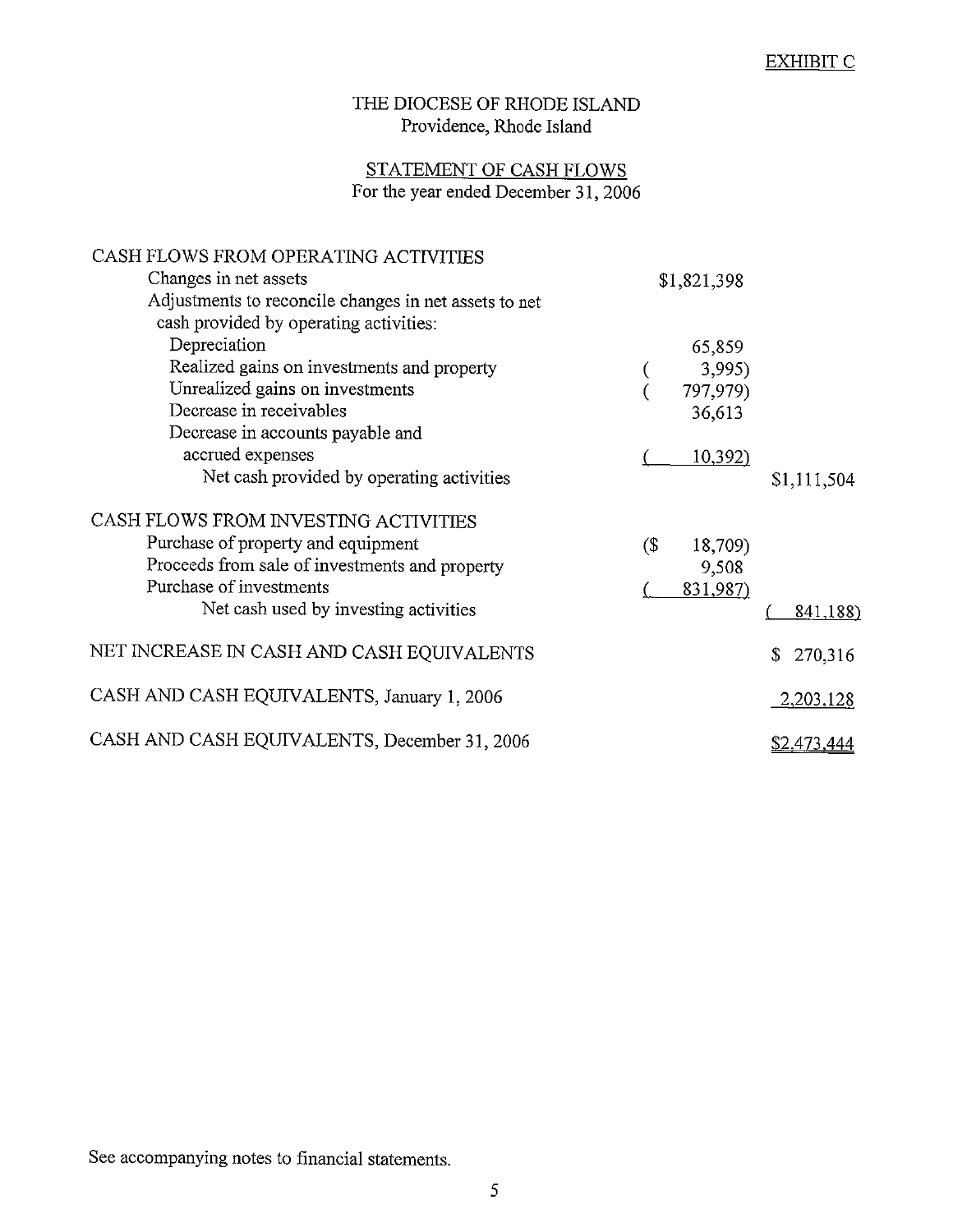#### NOTES TO FINANCIAL STATEMENTS December 31, 2006

#### Note 1 NATURE OF ACTIVITIES

The Diocese of Rhode Island ("Diocese") is a nonprofit religious corporation established under the laws of the State of Rhode Island. The Diocese is dedicated to establishing, developing, and furthering the mission of The Episcopal Church in Rhode Island.

The Diocese is supported by apportionment amounts received from member parishes, contributions received from various donors, and endowment income.

#### Note 2 SIGNIFICANT ACCOUNTING POLICIES

#### **Basis of Presentation**

The financial statements of the Diocese have been prepared utilizing the accrual basis of accounting.

The Diocese's financial statements have been prepared in accordance with Statement of Financial Accounting Standards (SFAS) No. 117, "Financial Statements of Not-for-Profit Organizations." Under SFAS No. 117, the Diocese is required to report information regarding its financial position and activities according to three classes of net assets. The categories are: unrestricted. temporarily restricted, and permanently restricted. In addition, the Diocese is required to present a statement of cash flows.

All donor-restricted support is reported as an increase in temporarily or permanently restricted net assets, depending on the nature of the restriction. When a restriction expires (that is, when a stipulated time restriction ends or purpose of restriction is accomplished), temporarily restricted net assets are reclassified to unrestricted net assets and reported in the Statement of Activities as net assets released from restrictions.

Management's policy requires that the net appreciation in permanently restricted assets be retained permanently in an amount necessary to adjust the historic dollar value of the original gifts by the change in the consumer price index. Any remainder of appreciation is available for appropriation.

#### Contributions

The Diocese records contributions in accordance with SFAS No. 116, "Accounting for Contributions Received and Contributions Made," whereby contributions received are recorded as unrestricted, temporarily restricted, or permanently restricted support, depending on the existence and/or nature of any donor restrictions. Restricted net assets are reclassified to unrestricted net assets upon satisfaction of the time or purpose restrictions.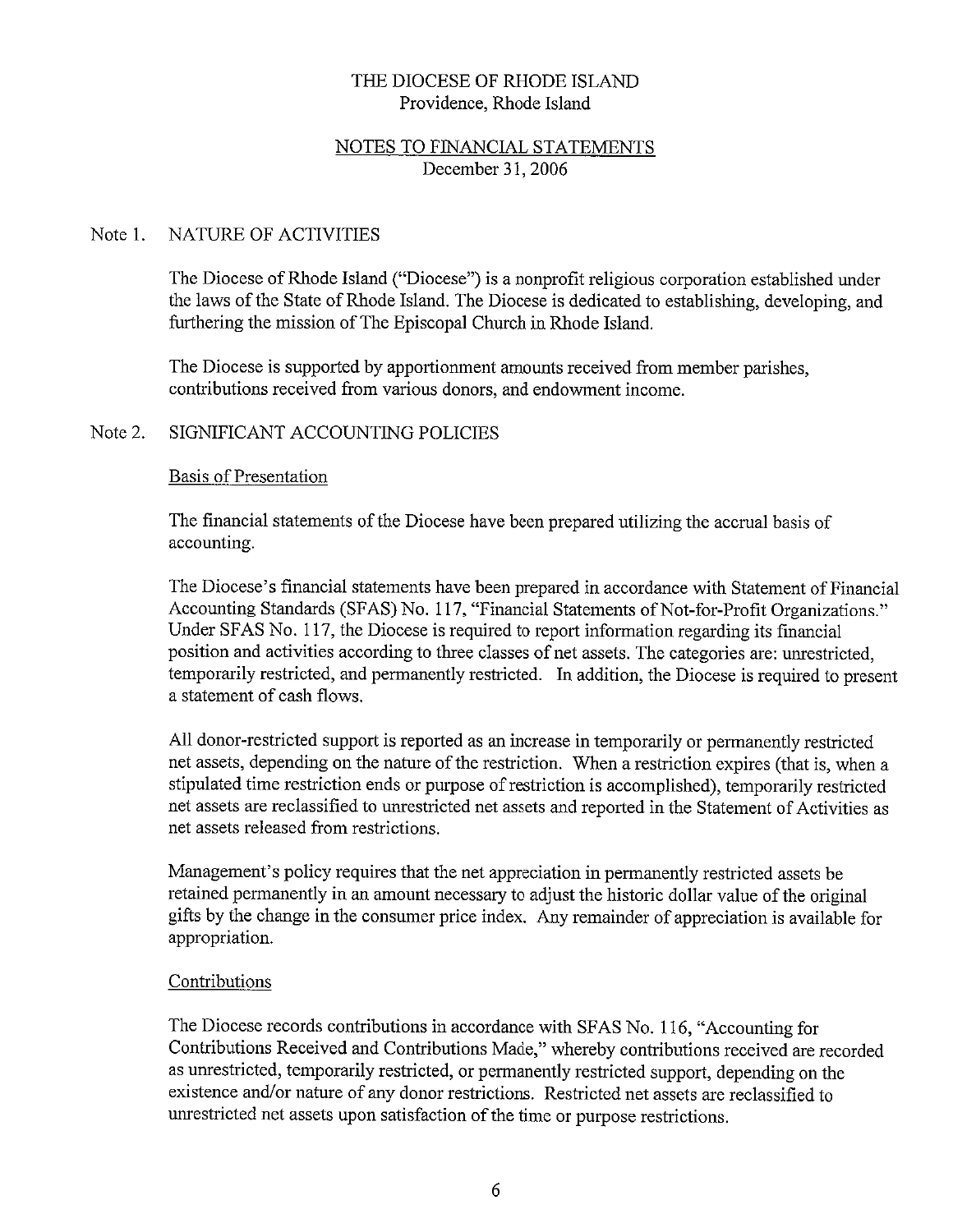## NOTES TO FINANCIAL STATEMENTS December 31, 2006

#### Cash and Cash Equivalents

Cash and cash equivalents include all monies in banks and highly liquid investments with maturity dates of three months or less.

#### Receivables

Accounts receivable are stated at the amount management expects to collect on outstanding balances. Management provides for probable uncollectible amounts through a provision for bad debt expense and an adjustment to a valuation allowance based on its assessment of the current status of individual accounts. Balances that are still outstanding after management has used reasonable collection efforts are written off through a charge to the valuation allowance and a credit to accounts receivable.

#### Investments

The Diocese accounts for its investments in accordance with SFAS No. 124, "Accounting for Certain Investments Held by Not-for-Profit Organizations." Under SFAS No. 124, investments in marketable securities with readily determinable fair values and all investments in debt securities are valued at their fair value in the statement of financial position. Unrealized gains and losses are included in the change in net assets.

#### Use of Estimates

The preparation of financial statements in conformity with generally accepted accounting principles requires management to make estimates and assumptions that affect certain reported amounts and disclosures. Accordingly, actual results could differ from those estimates.

#### Property and Equipment

Missions and other real property in the name of the Diocese at January 1, 1982 were recorded at appraised value. Subsequent acquisitions are carried at cost. Land and building of the Hallworth House are carried at cost. Land and buildings restricted by donors are recorded at appraised value. Equipment and motor vehicles are carried at cost. Depreciation is calculated on the straight-line method over the estimated useful lives of the assets.

#### **Income Tax Status**

The Diocese qualifies as a tax-exempt organization under Section  $501(c)(3)$  of the Internal Revenue Code and, therefore, has no provision for federal income taxes. In addition, the Diocese qualifies for the charitable contribution deduction under Section  $170(b)(1)(A)$ .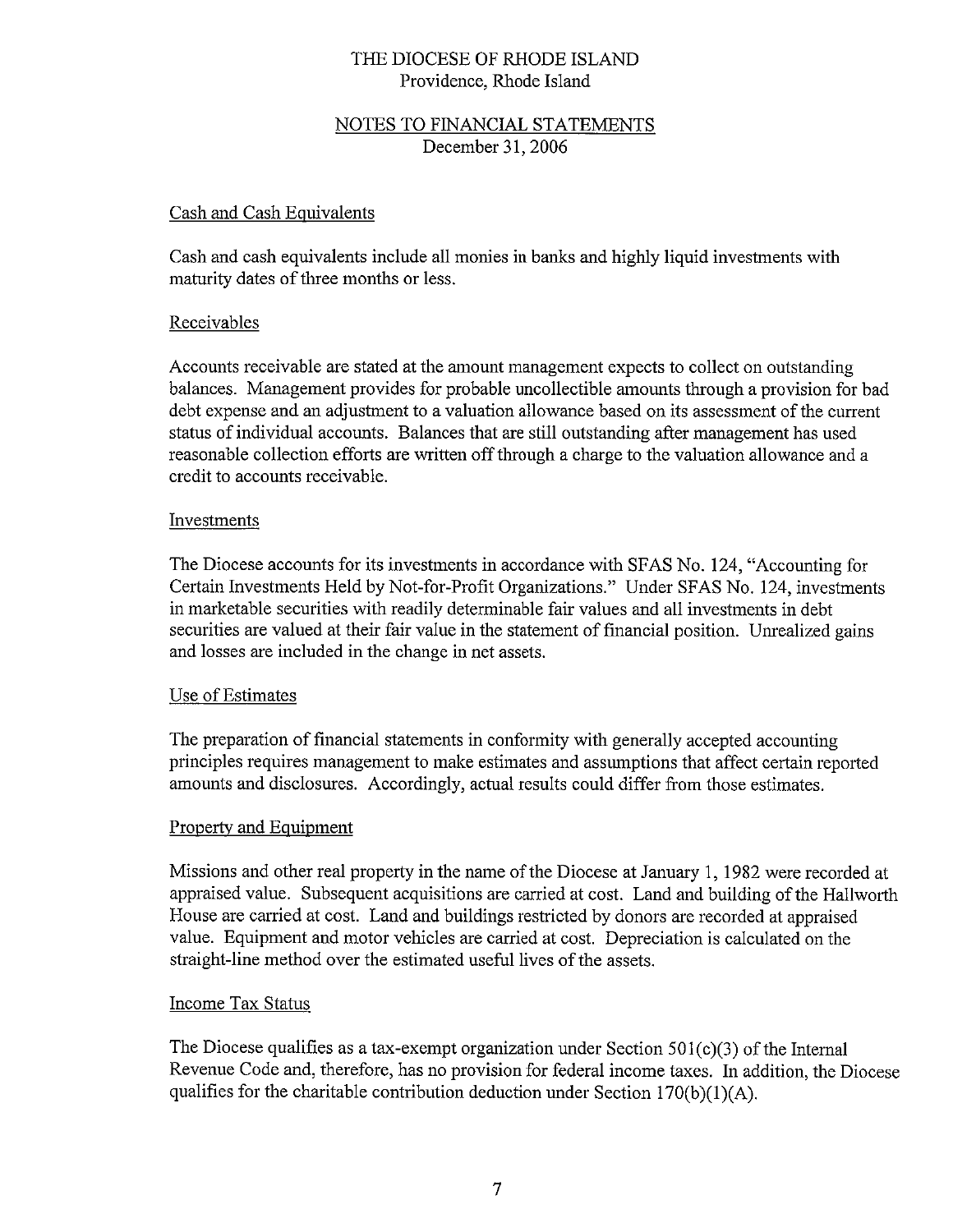#### NOTES TO FINANCIAL STATEMENTS December 31, 2006

#### Note 3. PLEDGES RECEIVABLE

Unconditional promises are included in the financial statements as pledges receivable and revenue of the appropriate net asset category. Pledges, net of allowance for uncollectibles, are expected to be collected within the next year.

| Total pledges  | \$30,821 |
|----------------|----------|
| Less allowance | 10,787   |
| Net pledges    | \$20,034 |

Pledges receivable at December 31, 2006 have the following restrictions:

**Episcopal Charities** 

<u>\$20,034</u>

#### Note 4. **LOANS RECEIVABLE**

The Diocese maintains a revolving loan fund for the purpose of granting loans to parishes and missions in need of financial assistance. At December 31, 2006, twelve (12) loans were outstanding totaling \$467,421. Interest is charged on the loan balances at an annual rate ranging from 2.75% to 8.5%. The loans mature at various dates until the year 2027.

#### Note 5. **INVESTMENTS**

Investments are carried at market and realized and unrealized gains and losses are reflected in the statement of activities.

Investment securities consisted of the following at December 31, 2006:

|                    |              | Carrying     |
|--------------------|--------------|--------------|
|                    | Cost         | Value        |
| Corporate Bonds    | \$<br>9.996  | 17,703       |
| Common Stock       | 17,455       | 32,263       |
| Pooled Investments | 12,243,331   | 19,479,920   |
|                    | \$12,270,782 | \$19,529,886 |

Pooled investments represent funds invested with the Diocesan Investment Trust of the Episcopal Diocese of Rhode Island (DIT), a related entity.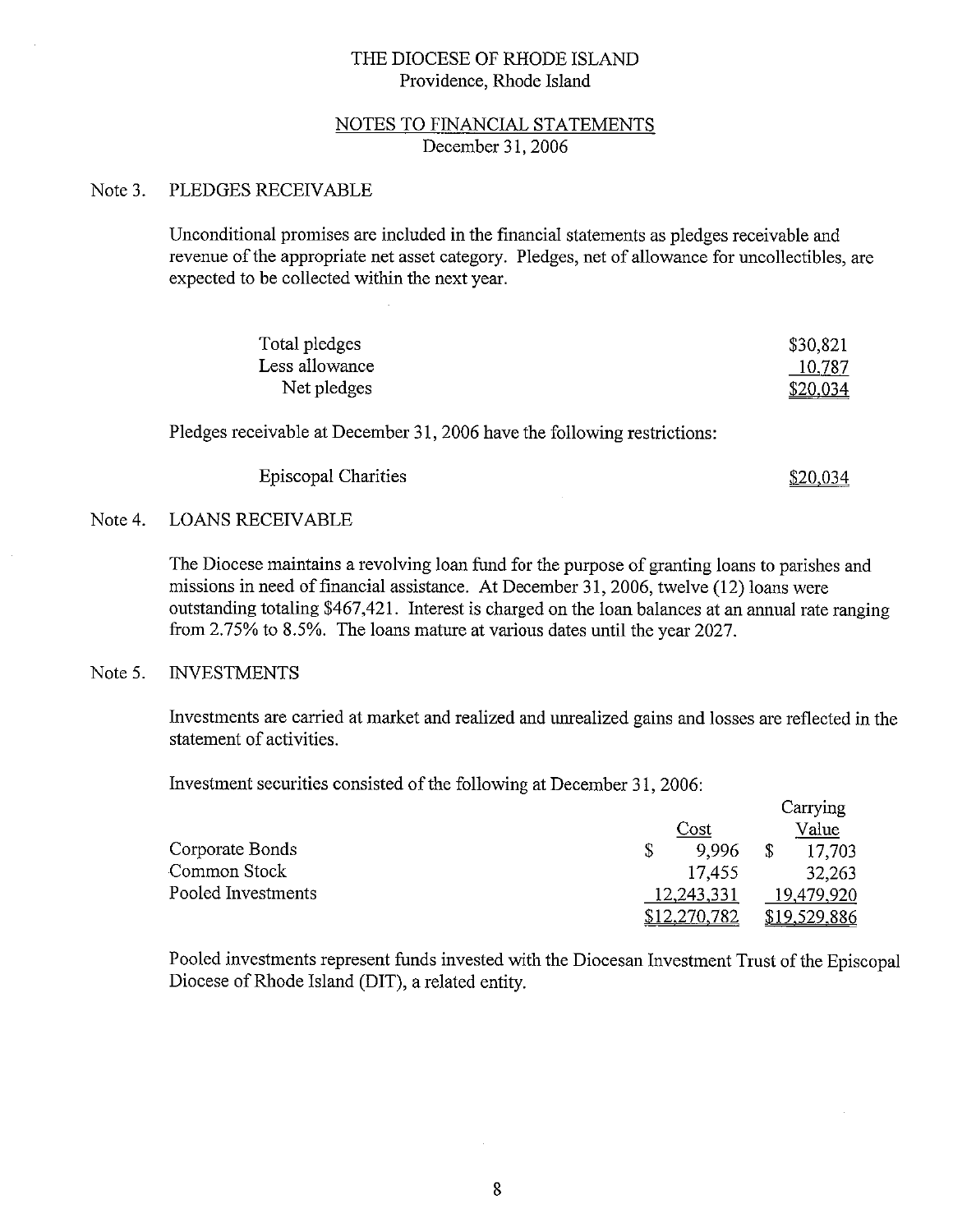## NOTES TO FINANCIAL STATEMENTS December 31, 2006

#### Note 6. PROPERTY AND EQUIPMENT

Property and equipment consist of the following:

|                               | Unrestricted | Temporarily<br>Restricted | Permanently<br>Restricted | <b>Total</b> |
|-------------------------------|--------------|---------------------------|---------------------------|--------------|
| Land and buildings            | \$3,897,054  | \$1,060,822               | \$<br>-0                  | \$4,957,876  |
| Equipment                     | 113,726      | -0                        | -0                        | 113,726      |
| Motor vehicles                | 98.491       | $-0$                      | $-0$                      | 98,491       |
|                               | \$4,109,271  | \$1,060,822               | \$<br>$-0$                | \$5,170,093  |
| Less accumulated depreciation | 2,826,307    | 848,658                   | -0                        | 3,674,965    |
|                               | \$1,282,964  | <u>212,164</u>            | $-0$                      | \$1,495,128  |

Depreciation expense for 2006 was \$65,859.

#### Note 7. TEMPORARILY RESTRICTED NET ASSETS

Temporarily restricted net assets are available to support the following purposes at December 31, 2006.

| Parish Endowment Fund                         | \$369,718   |
|-----------------------------------------------|-------------|
| Old Narragansett Church                       | 21,650      |
| Supplemental Retirement Benefits & Assistance | 1,483,795   |
| Episcopate                                    | 2,114,972   |
| Bishop's Discretionary Fund                   | 163,594     |
| A.A. Gammell                                  | 89.458      |
| Elmer R. Shippee Fund                         | 1,855,537   |
| <b>Episcopal Charities</b>                    | 861,302     |
| Airport Chapel                                | 1.722       |
| Missions                                      | 167,318     |
| Commission on Ministry                        | 11.258      |
|                                               | \$7,140,324 |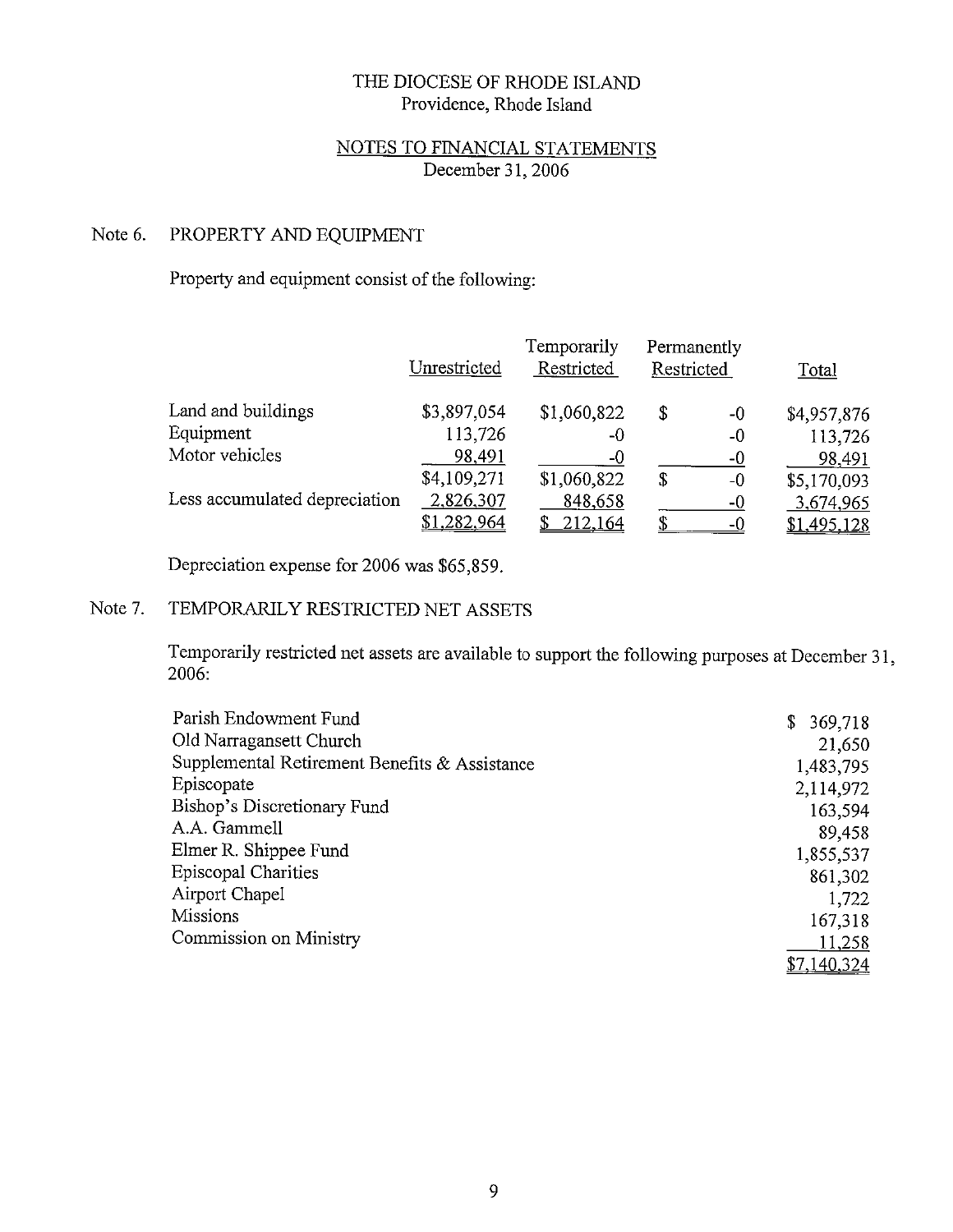### NOTES TO FINANCIAL STATEMENTS December 31, 2006

#### Note 8. PERMANENTLY RESTRICTED NET ASSETS

Permanently restricted net assets consisting of property and investments are restricted in perpetuity, the income from which is available to support the following purposes at December 31, 2006:

| <b>Missions</b>                               | 585,116<br>\$ |
|-----------------------------------------------|---------------|
| Episcopal Conference Center                   | 237.733       |
| Old Narragansett Church                       | 76,665        |
| Supplemental Retirement Benefits & Assistance | 557.961       |
| Episcopate                                    | 1,129,678     |
| <b>Edwards Homes</b>                          | 90.039        |
| Bishop's Discretionary Fund                   | 176,147       |
| <b>Episcopal Charities</b>                    | 2,511,318     |
| Parish Endowment Fund                         | 14,261        |
| Congregational Development                    | 193,579       |
|                                               | \$5,572,497   |

#### Note 9. NET ASSETS RELEASED FROM RESTRICTIONS

Net assets were released from donor restrictions by incurring expenses satisfying the restricted purposes or by occurrence of other events specified by donor.

| Purpose restrictions accomplished:            |               |
|-----------------------------------------------|---------------|
| <b>Episcopal Charities</b>                    | \$<br>512,427 |
| Supplemental Retirement Benefits & Assistance | 51,256        |
| Bishop's Discretionary Fund                   | 35,855        |
| Elmer R. Shippee Fund                         | 63.228        |
| Episcopate                                    | 144,553       |
| Episcopal Conference Center                   | 117,668       |
| Old Narragansett Church                       | 3.737         |
| Ministry and Chaplaincy                       | 9,147         |
| Parish Endowment Fund                         | 16,418        |
| Dunning Trust                                 | 5,449         |
| City Camp                                     | 18,254        |
| Congregational Development                    | 27,022        |
| Other Outreach and Support                    | 706           |
| A.A. Gammell                                  | 200           |
|                                               | \$1,005,920   |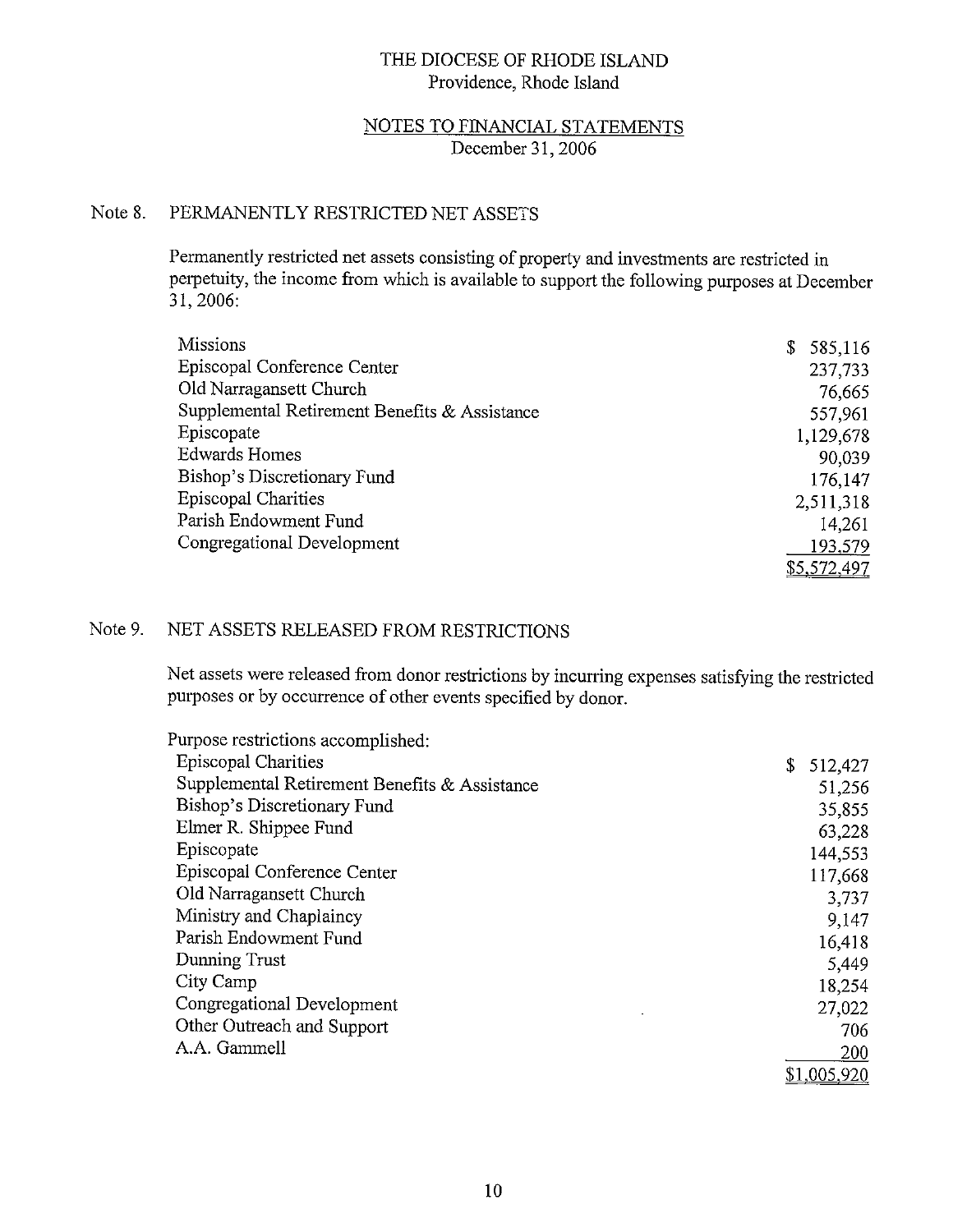## NOTES TO FINANCIAL STATEMENTS December 31, 2006

#### Note 10. PENSION PLANS

The Diocese has a defined benefit pension plan covering its retired lay employees. Benefits are based on years of service and the employee's average earnings for the highest five (5) consecutive years. The Diocese's funding policy is to annually contribute the amount required under the minimum funding standards.

The Diocese did not contribute to this plan in 2006. An actuary's statement shows that no contribution was needed to keep the plan funded in accordance with the minimum funding standards of ERISA.

The Diocese also has a defined contribution plan sponsored by the National Church. The plan covers the Diocese's active lay employees. Contributions are made by the Diocese at a minimum of five percent of an employees salary to a maximum of nine percent. The Diocese contributed \$49,847 to this plan in 2006.

The Diocese also contributed \$68,357 to a plan sponsored by the National Church covering clergy employed by the Diocese.

#### Note 11. CHURCH PROPERTIES

During the past year, a parish of the Diocese sold its church property and transferred proceeds of \$605,530 to the Diocese.

At December 31, 2006, mergers and closings of certain parishes and missions were under consideration. Also under consideration are policies for the sale of certain church properties. The financial effect to the Diocese from possible mergers and closings cannot be estimated at this time, and therefore are not reflected in the financial statements.

#### Note 12. CONCENTRATION OF CREDIT RISK

At times, throughout the year, the Diocese maintained amounts in certain bank accounts in excess of the FDIC insured limits.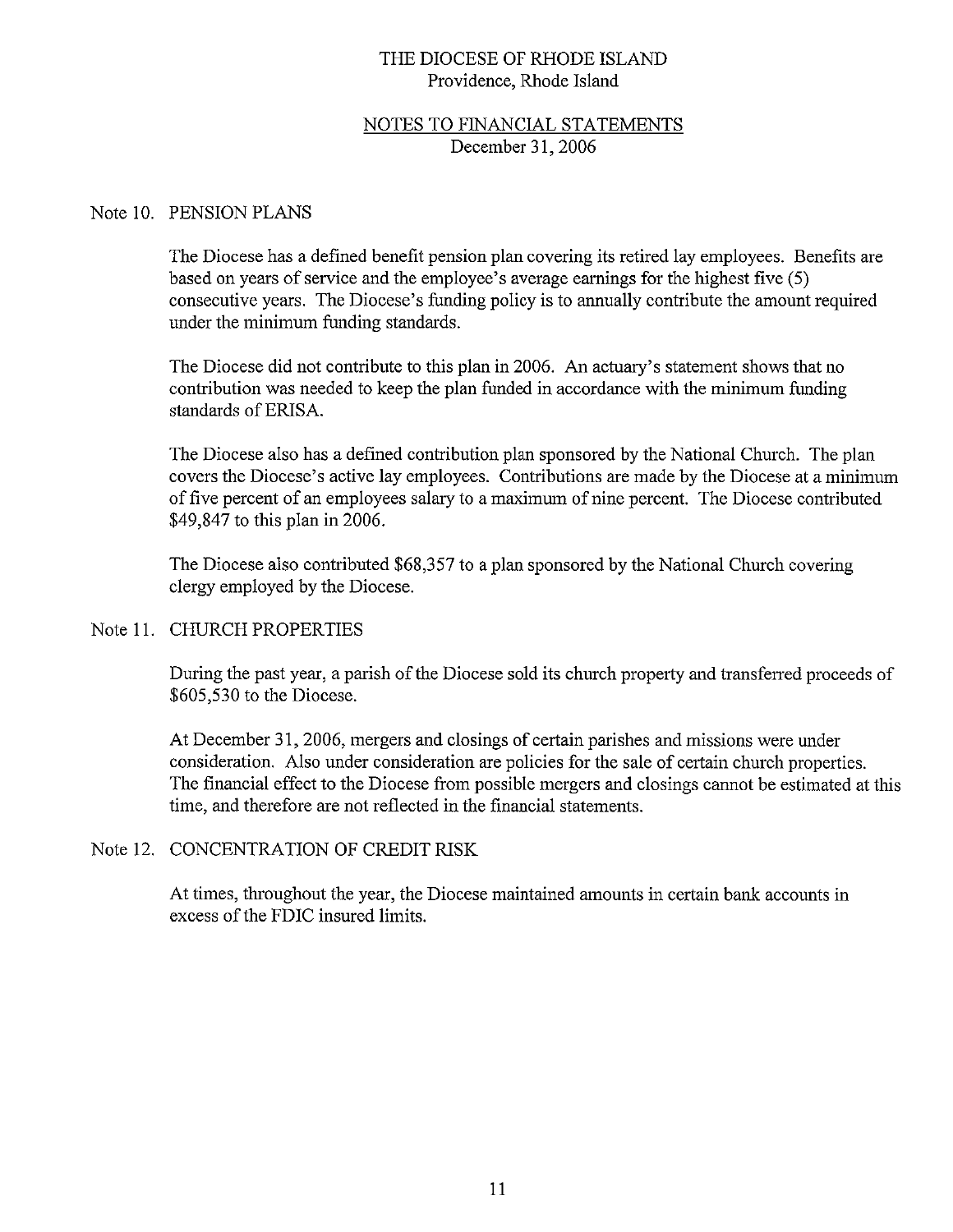CAMPANA, SARZA & TATEWOSIAN, LLP

CERTIFIED PUBLIC ACCOUNTANTS 63 SOCKANOSSET CROSS RD. SUITE 2A CRANSTON, RI 02920

> TELEPHONE: 401-463-3440 FAX: 401-463-3442

MEMBER AMERICAN INSTITUTE OF CERTIFIED PUBLIC ACCOUNTANTS

> The Diocese of Rhode Island Providence, Rhode Island 02903

### **INDEPENDENT AUDITOR'S REPORT** ON ADDITIONAL INFORMATION

Our report on our audit of the basic financial statements of The Diocese of Rhode Island as of December 31, 2006 appears on Page 2. That audit was for the purpose of forming an opinion on the basic financial statements taken as a whole. The schedule of program expenses is presented for purposes of additional analysis and is not a required part of the basic financial statements. Such information has been subjected to the auditing procedures applied in the audit of the basic financial statements and, in our opinion, is fairly stated in all material respects in relation to the basic financial statements taken as a whole.

aga + Tatemani, LLP

May 4, 2007